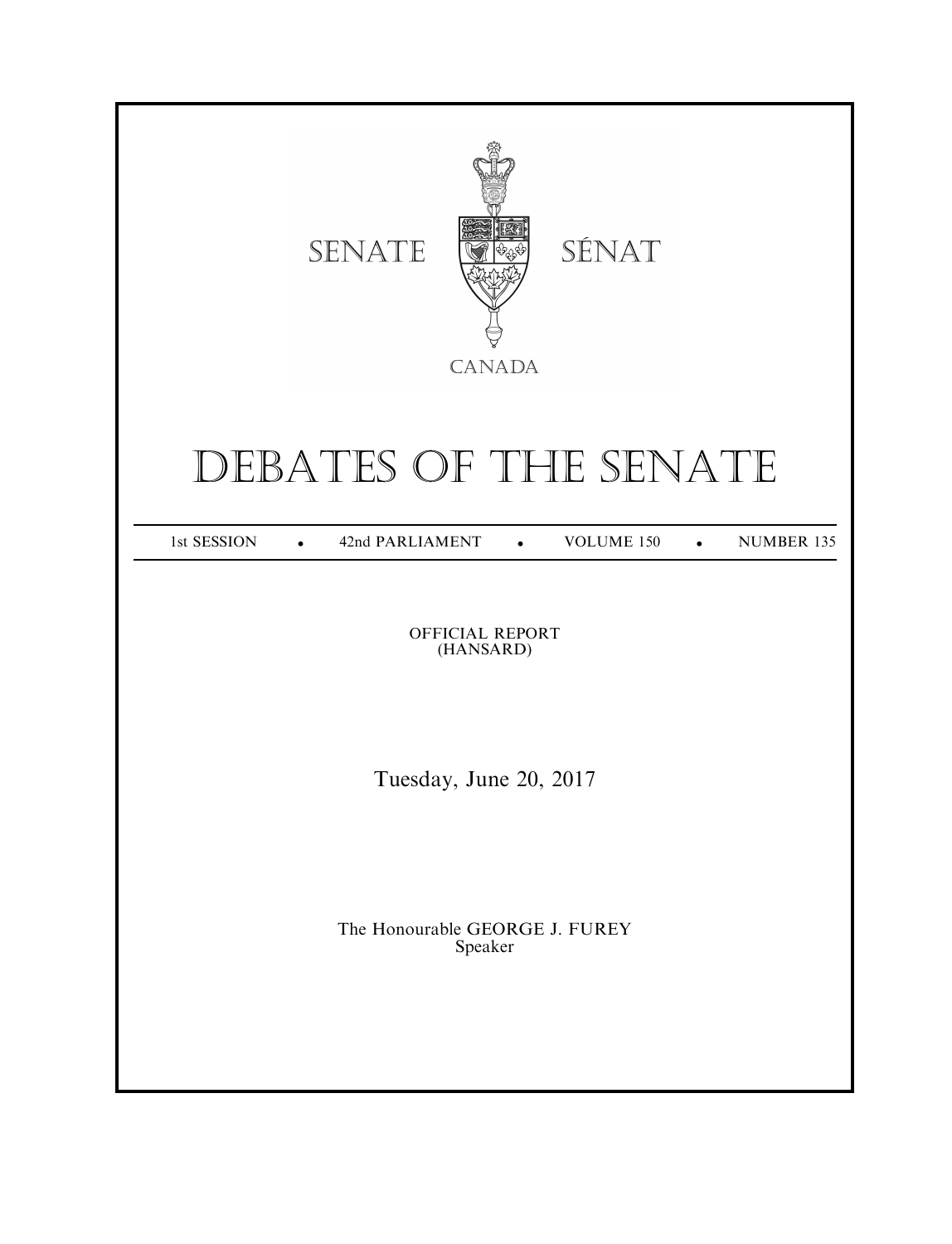# **CONTENTS**

(Daily index of proceedings appears at back of this issue).

Debates Services: D'Arcy McPherson, National Press Building, Room 906, Tel. 613-995-5756 Publications Centre: Kim Laughren, National Press Building, Room 926, Tel. 613-947-0609

> Published by the Senate Available on the Internet: https://sencanada.ca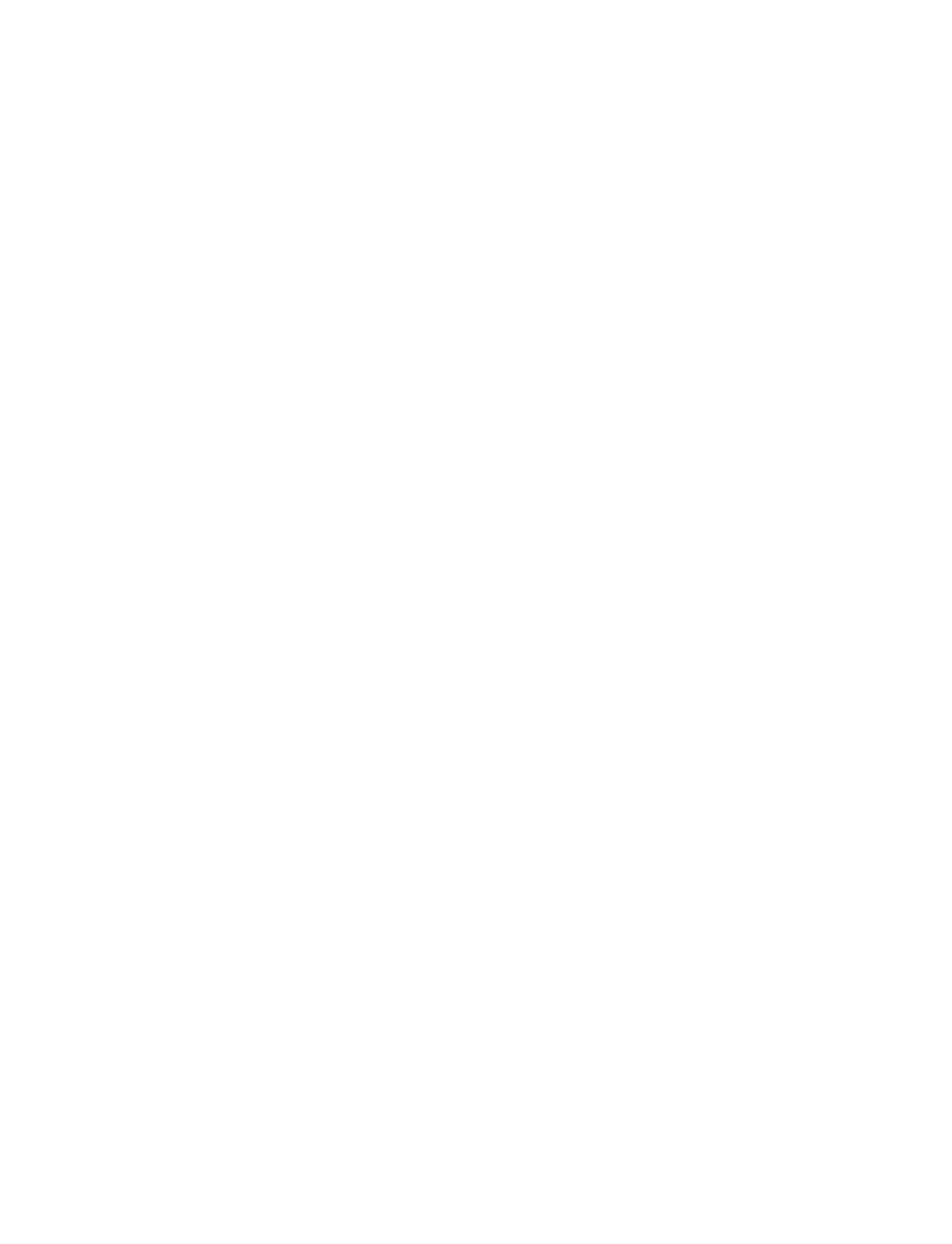# THE SENATE

#### Tuesday, June 20, 2017

The Senate met at 2 p.m., the Speaker in the chair.

Prayers.

# SENATORS' STATEMENTS

## WORLD SICKLE CELL DAY

Hon. Jane Cordy: Honourable senators, for some, the pain strikes without warning — sharp, stabbing and sudden. For others, the pain never really goes away. It is a pain that is very difficult to live with day in and day out. One woman described the pain as having childbirth pain every day.

Honourable senators, this is the life of a person with sickle cell disease. Sickle cell is the most common genetic disease in the world. It is estimated that over 5,000 Canadians live with sickle cell.

Sickle cell can affect those from any ethnic background but it is most common among those with roots in the Mediterranean, particularly Greece and Italy, the Middle East, Africa and the Caribbean.

Honourable senators, yesterday I was privileged to be invited to attend the celebration of World Sickle Cell Day at the Toronto General Hospital. It was wonderful to see many of the people I had met previously at sickle cell events on Parliament Hill. It was also an honour to meet the doctors, the nurses and the medical staff who are doing so much for those with sickle cell. Of course, the patients who shared their stories of living with the disease were remarkable.

I spoke with young women, like Tanya, now a nurse, and Josephine, who have lived with sickle cell their entire lives. Another patient, Sherman Moore, spoke of emergency room experiences where he had to wait for long hours before being treated, even though it is more effective to be treated for the pain before it begins. He conveyed to me that he believes sickle cell patients should be treated with logic and compassion.

Honourable senators, this would give dignity and care to the patient and it would save the system many dollars.

While I was in Toronto, I also had the chance to visit the Sickle Cell and Thalassemia Clinic at the Toronto General Hospital. The clinic treats over 700 sickle cell patients, many of whom come regularly for blood transfusions. Dr. Jacob Pendergrast and his medical team are excellent health care providers.

Honourable senators, yesterday was an exceptional day. It was my privilege to meet with sickle cell patients and their families and to witness the fine work at the sickle cell clinic. I am delighted to have had the chance to tour these facilities and to speak with so many in the sickle cell community.

We know that donating blood can save the lives of many who require it in the treatment of numerous diseases or in emergency situations. Sickle cell patients especially require frequent blood transfusions. One of the themes of yesterday's event was the importance of giving blood. Blood donations can make life better for those with sickle cell and, indeed, blood donations save lives.

Honourable senators, last night the CN Tower was lit in red and white in recognition of World Sickle Cell Day for the very first time. That was pretty special. I would like to thank Lanre Tunji-Ajayi, the president and director general of the Sickle Cell Disease Association of Canada. She was described yesterday as a "package of awesomeness," and that is a very appropriate description.

Honourable senators, it is important that we continue the discussion about sickle cell disease.

[*Translation*]

## VISITORS IN THE GALLERY

The Hon. the Speaker: Honourable senators, I wish to draw your attention to the presence in the gallery of students from the Sainte-Marie school in Saint-Marc-des-Carrières, Quebec. They are the guests of the Honourable Senator Petitclerc.

On behalf of all honourable senators, I welcome you to the Senate of Canada.

Hon. Senators: Hear, hear!

#### CITY OF MONTREAL

#### THREE HUNDRED AND SEVENTY-FIFTH ANNIVERSARY

Hon. Jean-Guy Dagenais: Honourable senators, as the clock winds down on this sitting, I want to invite you to come visit the beautiful city of Montreal this summer to help celebrate its 375th anniversary.

As the senator representing the region of Victoria, in the heart of downtown Montreal, I never hide my love for my hometown. I was born in the Ville-Émard neighbourhood and grew up in Plateau-Mont-Royal, which was not nearly as posh as it is today.

I was a few streets away from the infamous Saint-Jean-Baptiste Day riots of 1968, where my father, a police officer, saw to the safety of the public and to that of the new Prime Minister of Canada, one Pierre Elliott Trudeau. Next year, 2018, it will have been 50 years since those events took place.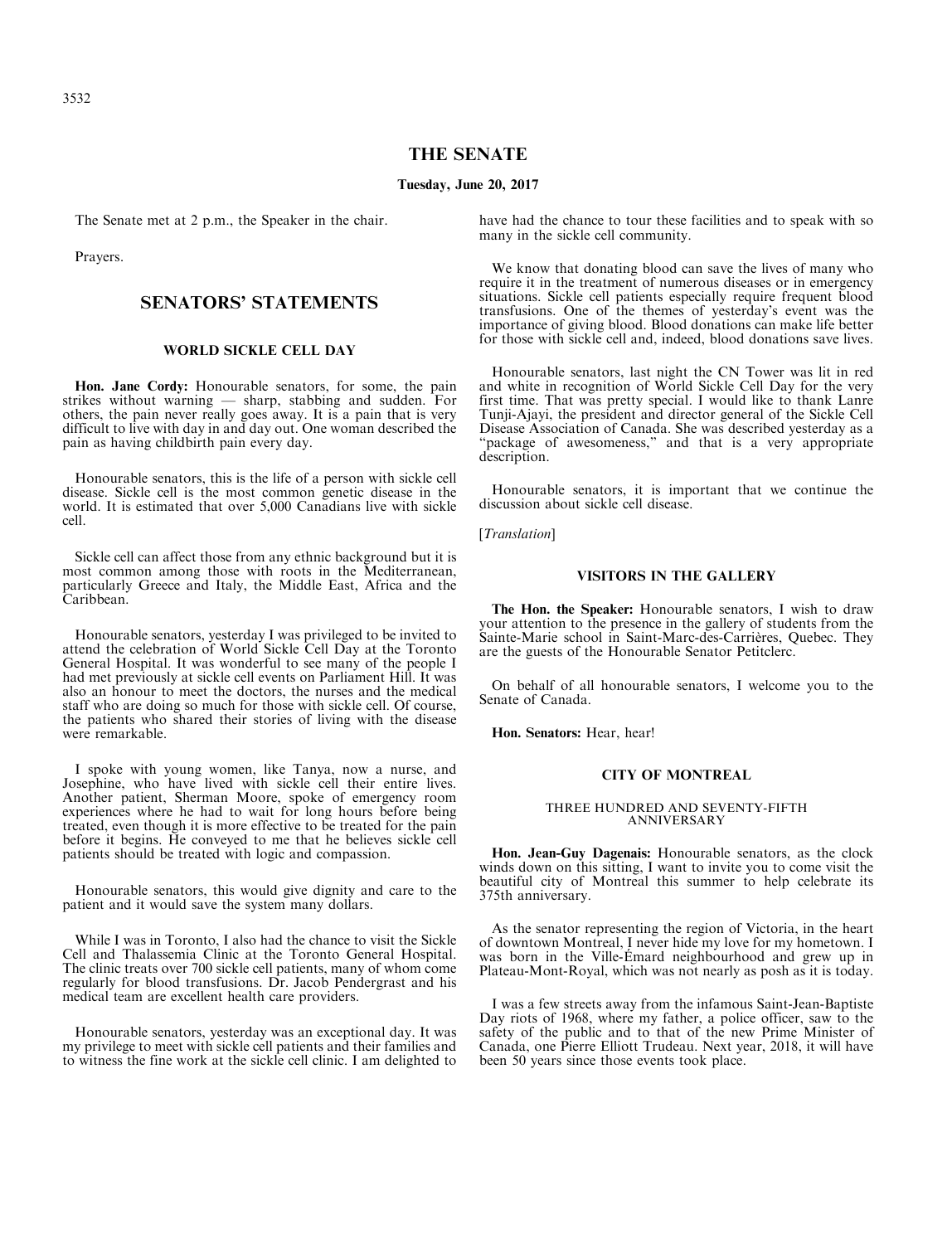Political riots are a thing of the past in Montreal. Today we have Stanley Cup riots, but fortunately, the Montreal Canadiens do not win very often. Montreal is therefore a safe city and yours to discover on foot, or by bicycle, which you can rent quite easily across the city.

If you do visit Montreal as I suggest, you can discover Old Montreal and its historic streets, the Montreal Clock Tower, and the Cirque du Soleil big top, which, to me, harkens to the artistic and technological ingenuity of Montrealers.

This part of town is also home to our magnificent city hall where you are very likely to run into Mayor Denis Coderre, whom you all know, because he's always there — and sites commemorating the role of indigenous communities in the city's history.

Also worth a visit are the ethnic neighbourhoods representing the cultures of different groups that have contributed so much to the city. Little Italy, Chinatown, and Little Portugal are wonderful places to discover, with restaurants to please even the most discerning palate. Montreal is all about good food, and its chefs are among the best in the world.

When I think of Montreal, I have vivid memories of riding the metro the day it opened. As a student, I worked at Expo 67, which left us a legacy of islands featuring a park, a beach one can get to by metro, and a casino in what was the France pavilion 50 years ago. I also witnessed the construction of the Louis-Hippolyte-La Fontaine tunnel and the Olympic Stadium, two key pieces of infrastructure in our city's development.

People from around the world come to Montreal for its beauty and for its events. We have the Formula One Grand Prix, Francofolies, the Jazz Festival, the Just for Laughs Festival, and Osheaga, all of which bring hundreds of thousands of tourists to our city every year.

Our city is beautiful and has so many stories to share, particularly this summer as it celebrates its 375th anniversary. Happy birthday, Montreal!

Honourable senators, I hope you will take a few days to come visit us this summer.

[*English*]

## VISITORS IN THE GALLERY

The Hon. the Speaker: Honourable senators, I wish to draw your attention to the presence in the gallery of staff from the World University Service of Canada: Ashley Korn, Carolyn McKee, Catherine Veillet St-Amant and Stephanie Leclair. They are the guests of the Honourable Senator Omidvar.

On behalf of all honourable senators, I welcome you to the Senate of Canada.

Hon. Senators: Hear, hear!

## WORLD REFUGEE DAY

Hon. Ratna Omidvar: Honourable senators, I rise today to mark World Refugee Day. As you may have heard, the numbers of displaced people in the world have reached yet another high at 65 million.

Imagine, that's almost twice the population of our country.

I believe it is really time to consider new solutions to this global situation, which impacts not only those who are displaced by war, conflict or climate change, but all of us because we all have, I believe, a shared responsibility.

 $\bullet$  (1410)

I have just returned from Geneva, from the first working meeting of the World Refugee Council, which was called into life by former Minister Lloyd Axworthy, to consider new approaches to the problem, because, as he says, we constantly default to border policy and visa regimes as refugee policy.

But in the midst of all this largely dismal news — and I hope, in the meantime, you recognize me as an optimistic person  $\overline{\phantom{a}}$  have come back with a few points of light that I would like to share with you. These points of light come from unusual places — places that bear an unequal share of the burden, in Africa and the Middle East. For example, Uganda provides open work permits for arriving refugees from South Sudan. Ethiopia gives land grants to refugees. Tanzania has given citizenship, not to a couple of thousand Burundian refugees, but to more than 160,000 Burundian refugees. What is Jordan doing with all those refugees? Their schools are running double shifts so that refugee children can also go to school.

As much as we pride ourselves on our own  $-$  I will say in the context of these — somewhat meagre contributions, it is fair to say that other parts of the world are doing much of the heavy lifting.

I also want to shine a huge lamplight on the work of World University Service of Canada, otherwise known as WUSC, an organization whose work all Canadians can be truly proud of. Since 1978, WUSC has run a unique youth-to-youth private sponsorship program where the students in Canada raise money, help students settle in and start life again as university students in Canada. They are in campuses throughout our country from Carleton University to the University of Victoria, and from Ryerson University to Nova Scotia Community College.

This year, in order to mark Canada's one hundred and fiftieth birthday, I am really pleased to be working with WUSC and Universities Canada to reach out to the refugee alumni and ask them to identify their first significant, magical moment of belonging in Canada. We have called this campaign 150 Stories of Belonging. In a sense, I want to think of this as our gift back to Canada.

As these stories come in, I am struck by the common thread in many of them. Even as I grieve for the millions of displaced people in the world, I want to take a moment to share some optimism with you from the work of WUSC.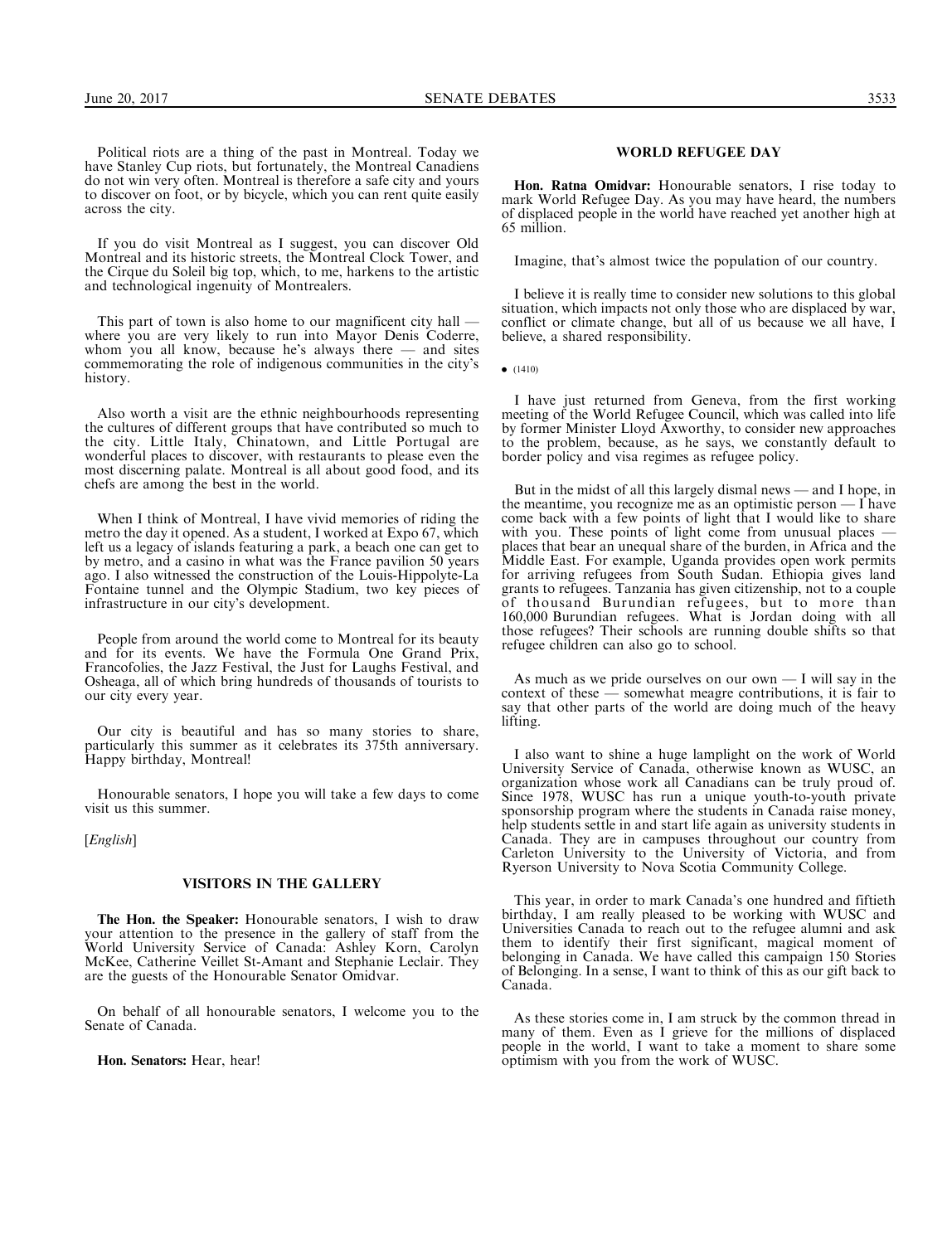[Translation]

#### VISITOR IN THE GALLERY

The Hon. the Speaker: Honourable senators, I wish to draw your attention to the presence in the gallery of Isabelle Thériault, musician and Artistic and Executive Director of the Festival acadien de Caraquet, in New Brunswick. She is the guest of the Honourable Senator Cormier.

On behalf of all honourable senators, I welcome you to the Senate of Canada.

Hon. Senators: Hear, hear!

[English]

#### NATHAN HOOD

Hon. Elizabeth Hubley (Deputy Leader of the Senate Liberals): Honourable senators, today I rise to celebrate the hard work of another exceptional young Islander, Nathan Hood of Charlottetown, P.E.I. Nathan is passionate about being involved in all aspects of his community and serving others well. Nathan is a fourth year business student at UPEI who believes strongly in the importance of investing in our future leaders. He served two years on the UPEI Student Union executive, first as Vice President Student Life and then as President, representing approximately 3,800 UPEI students.

Part of his time in these positions was spent developing the future executive development program, which targets first-year students in order to provide them with the skills and knowledge necessary to be successful student leaders.

Nathan encourages student involvement in the community. He developed a volunteer matchmaker program that connects students to volunteer opportunities in the local community based on students' interests. By the end of its first year, the matchmaker program had produced over 1,200 matches.

Nathan worked with UPEI to create a new awards program called the Diamond Awards. Knowing that merit-based awards can disadvantage those from lower income backgrounds, Nathan developed criteria that focused on non-academic achievements, particularly students' contributions to campus and the community. To date, over 31 outstanding students have been recognized and received financial aid through these awards.

Additionally, Nathan has been an active proponent of improving access to post-secondary education and has advocated for P.E.I. to adopt a needs-based grant system that would provide increased financial assistance to those from less privileged backgrounds.

Nathan also initiated a new student initiative fund to support the work of students on campus.

Those just brush the surface of Nathan's community engagement.

In recognition of his work in student life, Nathan was voted by his peers across the country as the 2016 Canadian Organization of Campus Activities School Student Member-of-the-Year Award for Eastern Canada.

This summer, Nathan intends to collaborate with the Young Voters of P.E.I., a non-partisan group dedicated to improving political engagement among young people, on a project to showcase Island political figures in an effort to better understand and communicate the human side of public office. Following graduation, Nathan hopes to work in public policy or in a field that helps him improve the lives of others around him.

Prince Edward Island is privileged to have engaged young adults like Nathan Hood, who are giving back. Nathan, congratulations on your well-deserved success, and thank you for your passion and dedication to our Island community.

Thank you.

## VISITORS IN THE GALLERY

The Hon. the Speaker: Honourable senators, I would like to draw your attention to the presence in the gallery of Ms. Breanna Redden-Sharpe and Mr. Rob Sharpe. They are the guests of the Honourable Senator Hartling.

On behalf of all honourable senators, I welcome you to the Senate of Canada.

Hon. Senators: Hear, hear!

## WORLD REFUGEE DAY

Hon. Marilou McPhedran: On World Refugee Day, we recognize the ongoing crisis of displacement. However, we must not lose sight of human resilience.

Senator Omidvar mentioned points of light, and I want to share an example of resilience that can be seen in our sisters and brothers living in South Sudan. The Global Network of Women Peacebuilders is an NGO I have worked with for several years on implementing United Nations Security Council resolution 1325 on women, peace and security through local organizations working for the empowerment of women and girls.

The Girl Ambassadors for Peace program brings young women and girls from various regions in South Sudan to learn literacy, numeracy, leadership and capacity-building in their own communities. Last summer, the Global Network of Women Peacebuilders staff had started an implementation project in South Sudan. However, this was brutally interrupted, and they were unable to go on due to the outburst of violence and war, including sexualized gender-based violence directed at some of the women and girls in that community.

Although these young women and girls in South Sudan live in a war zone, they are truly sources of inspiration. I am pleased to report that Girl Ambassadors for Peace is still alive and ongoing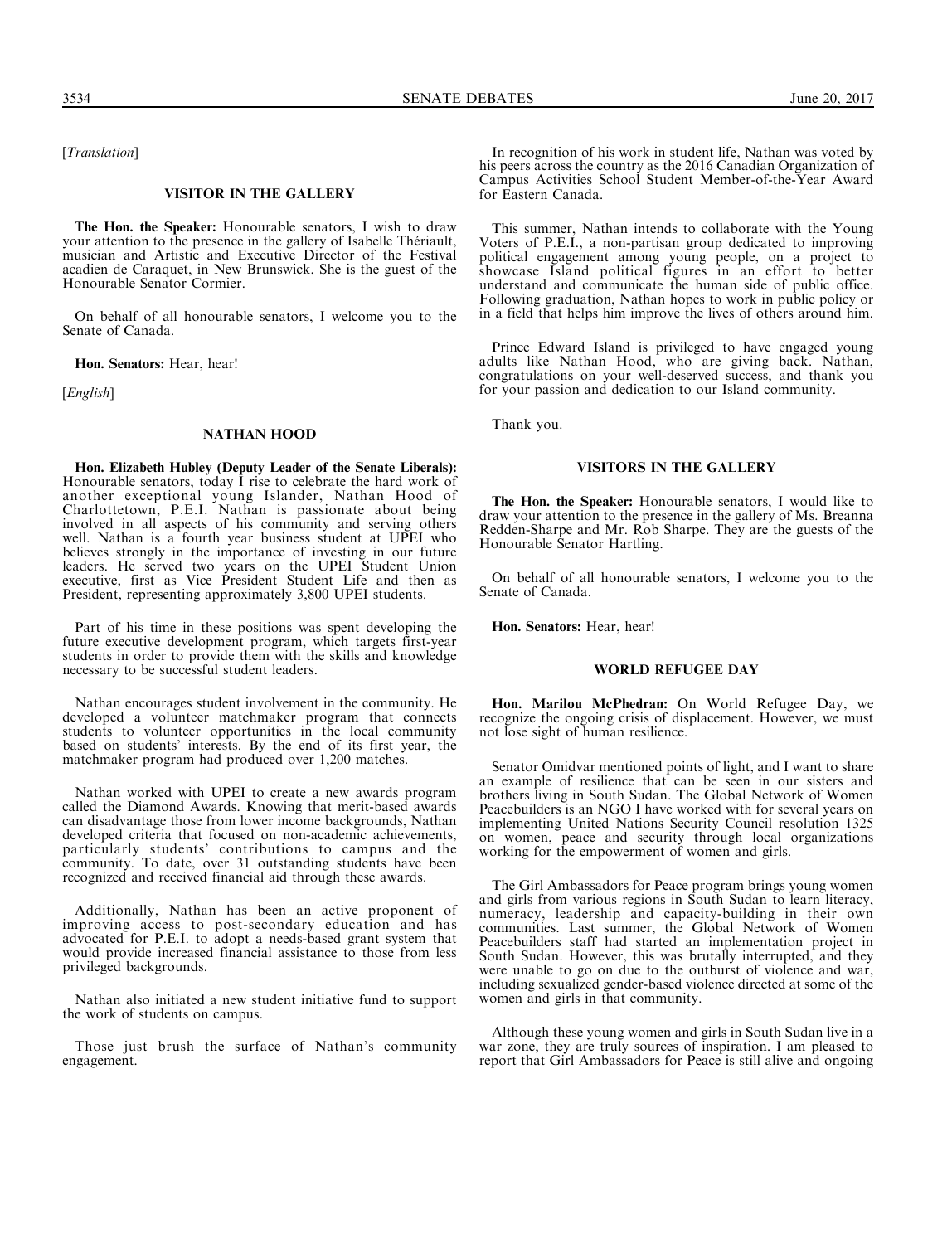within the refugee camps in Burundi and that many of the girls who tried to start in this program have been able to continue to participate in these life-changing skill workshops.

Countering displacement and human rights violations can often be demoralizing and seem impossible, but we must not lose hope. It is important to continue to invest, mobilize and commit to human rights at home and abroad.

Today, I want to pay tribute to the Honourable Lloyd Axworthy, our own Senator Ratna Omidvar and to my colleague at the University of Ottawa, Jennifer Bond, for their leadership worldwide in dealing with new solutions for refugees and displacement.

The girl ambassadors program remains one of the many examples of true human resilience. It is important to continue to support them and to financially support international development and peace-building.

 $\bullet$  (1420)

So honourable senators, on World Refugee Day let us be inspired to continue to work toward lived rights for all and to continue to build a Canada that is open and ready to welcome those in need.

[Translation]

## ROUTINE PROCEEDINGS

## ROYAL CANADIAN MOUNTED POLICE

USE OF THE LAW ENFORCEMENT JUSTIFICATION PROVISIONS—2016 ANNUAL REPORT TABLED

Hon. Peter Harder (Government Representative in the Senate): Honourable senators, I have the honour to table, in both official languages, the 2016 Annual Report on the Royal Canadian Mounted Police's Use of the Law Enforcement Justification Provisions.

## SOUTH CHINA SEA

#### DISPUTES IN THE SOUTH CHINA SEA— DOCUMENT TABLED

Hon. Thanh Hai Ngo: Honourable senators, pursuant to rule 14-1(3), I ask for leave of the Senate to table, in both official languages, the document entitled, Disputes in the South China Sea.

The Hon. the Speaker: Is leave granted, honourable senators?

Hon. Senators: Yes.

[*English*]

## NATIONAL ANTHEM

#### UNOFFICIAL VIETNAMESE TRANSLATION OF O CANADA—DOCUMENT TABLED

Hon. Thanh Hai Ngo: Honourable senators, pursuant to rule 14-1(3), I ask for leave of the Senate to table a document entitled Unofficial Vietnamese translation of O Canada.

The Hon. the Speaker: Is leave granted, honourable senators?

Hon. Senators: Agreed.

## THE SENATE

#### NOTICE OF MOTION TO EXTEND WEDNESDAY'S **SITTING**

Hon. Peter Harder (Government Representative in the Senate): Honourable senators, I give notice that, at the next sitting of the Senate, I will move:

That, notwithstanding the order adopted by the Senate on February 4, 2016, the Senate continue sitting on Wednesday, June 21, 2017, pursuant to the provisions of the Rules;

That committees of the Senate scheduled to meet on that day be authorized to sit after 4 p.m. even though the Senate may then be sitting, and that rule  $12-18(1)$  be suspended in relation thereto; and

That the provisions of rule 3-3(1) be suspended on that day.

## INTER-PARLIAMENTARY UNION

ONE-HUNDRED AND THIRTY-SIXTH IPU ASSEMBLY AND RELATED MEETINGS, APRIL 1-5, 2017— REPORT TABLED

Hon. Salma Ataullahjan: Honourable senators, I have the honour to table, in both official languages, the report of the Canadian parliamentary delegation of the Inter-Parliamentary Union respecting its participation at the One-hundred and Thirtysixth IPU Assembly and Related Meetings, held in Dhaka, Bangladesh, from on April 1 to 5, 2017.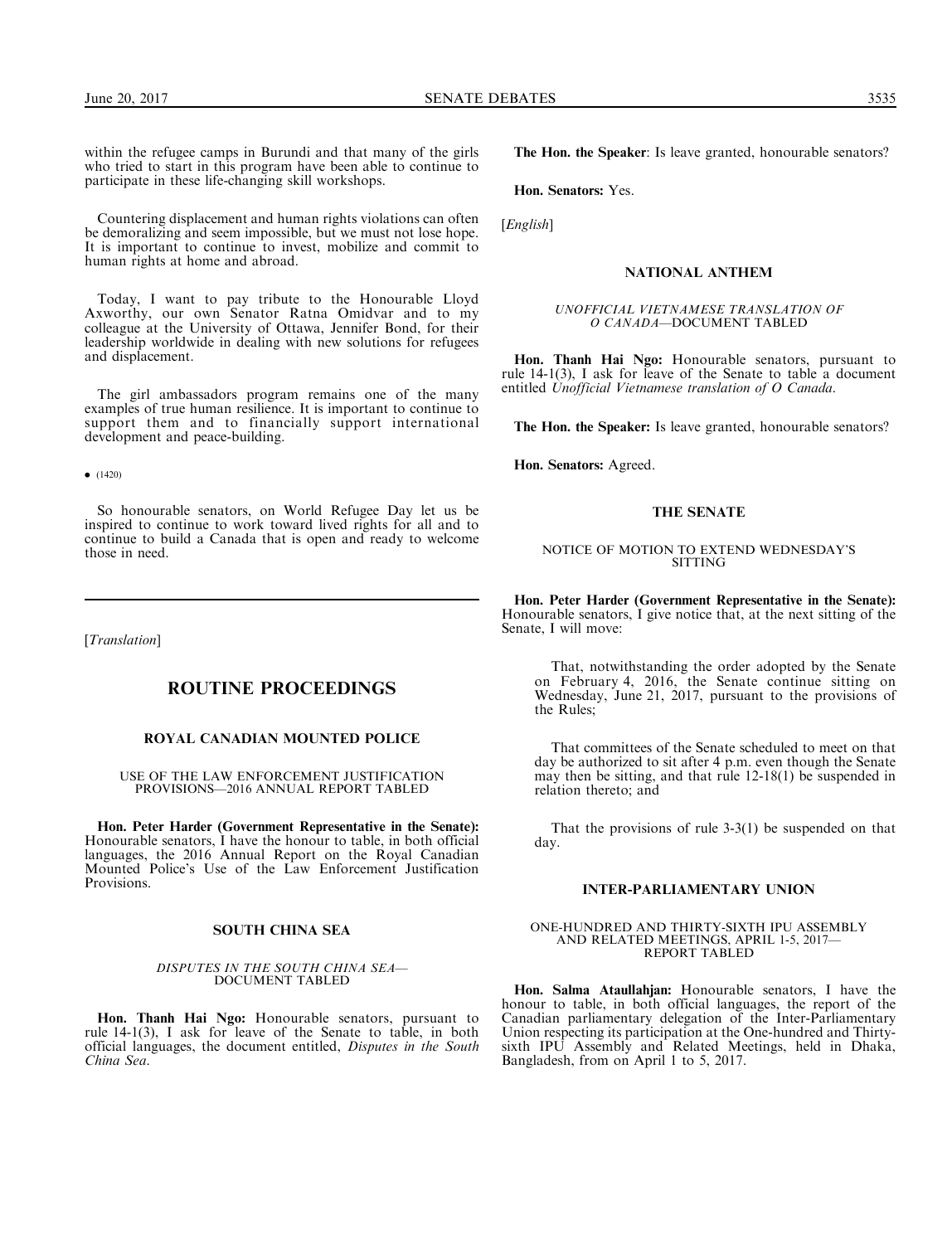## FISHERIES AND OCEANS

COMMITTEE AUTHORIZED TO MEET DURING SITTING OF THE SENATE

Hon. Fabian Manning: Honourable senators, with leave of the Senate and notwithstanding rule 5-5(a), I move:

That the Standing Senate Committee on Fisheries and Oceans have the power to meet on Tuesday, June 20, 2017, at 5:45 p.m., even though the Senate may then be sitting, and that rule 12-18(1) be suspended in relation thereto.

The Hon. the Speaker: Is leave granted, honourable senators?

Hon. Senators: Agreed.

The Hon. the Speaker: Is it your pleasure, honourable senators, to adopt the motion?

Hon. Senators: Agreed.

(Motion agreed to.)

[*Translation*]

## OFFICIAL LANGUAGES

NOTICE OF MOTION TO AUTHORIZE COMMITTEE TO MEET DURING ADJOURNMENT OF THE SENATE

Hon. Claudette Tardif: Honourable senators, I give notice that, at the next sitting of the Senate, I will move:

That, pursuant to rule  $12-18(2)(b)(i)$ , the Standing Committee on Official Languages be authorized to sit between Thursday, June  $22, 2017$  and Friday, June 23, 2017, inclusive, even though the Senate may then be adjourned for a period exceeding one week.

[*English*]

#### STATE OF POLITICAL PRISONERS IN TIBET

## NOTICE OF INQUIRY

Hon. Dennis Glen Patterson: Honourable senators, I give notice that, two days hence:

I will call the attention of the Senate to the state of political prisoners in Tibet.

[Translation]

# QUESTION PERIOD

## OFFICIAL LANGUAGES

#### APPOINTMENT OF COMMISSIONER

Hon. Rose-May Poirier: Honourable senators, my question is for the Leader of the Government in the Senate. Leader, for four days now, minority francophone and anglophone communities have been without a Commissioner of Official Languages since the interim commissioner's term has now ended. After six months and an extremely partisan selection process held by the government, we are back at square one with no one in the position. Official language minority communities are concerned. With the summer recess approaching, what are the government's plans regarding the appointment of a new Commissioner of Official Languages?

[English]

Hon. Peter Harder (Government Representative in the Senate): I thank the honourable senator for her question. I'll make sure that the minister will be making the intentions of the government known very soon with respect to the new process for the selection of a language commissioner.

Senator Poirier: Since Parliament will likely only return in September, it means we are months away from a future nomination. In the meantime, will the government commit itself in naming an interim commissioner? If so, can we receive the reassurance that the interim position will be filled by an impartial, non-partisan nominee as it should be for a full-time commissioner?

Senator Harder: Again, I thank the honourable senator for her question. I will bring her suggestion to the attention of the minister.

#### NATIONAL DEFENCE

#### DISMISSAL OF FORMER VICE-ADMIRAL MARK NORMAN

Hon. Daniel Lang: Honourable senators, a report in this morning's newspaper confirms there is a second source, or leak, in relation to the matter that has seen Canada's Vice Chief of Defence Staff relegated to the side by the government.

Can the government leader confirm whether the cabinet committee, which is responsible for litigation and chaired by Minister LeBlanc, has reviewed the matter pertaining to Vice-Admiral Mark Norman? And can you tell us what steps the government is taking to ensure fair and impartial treatment of this respected member of Canada's military family?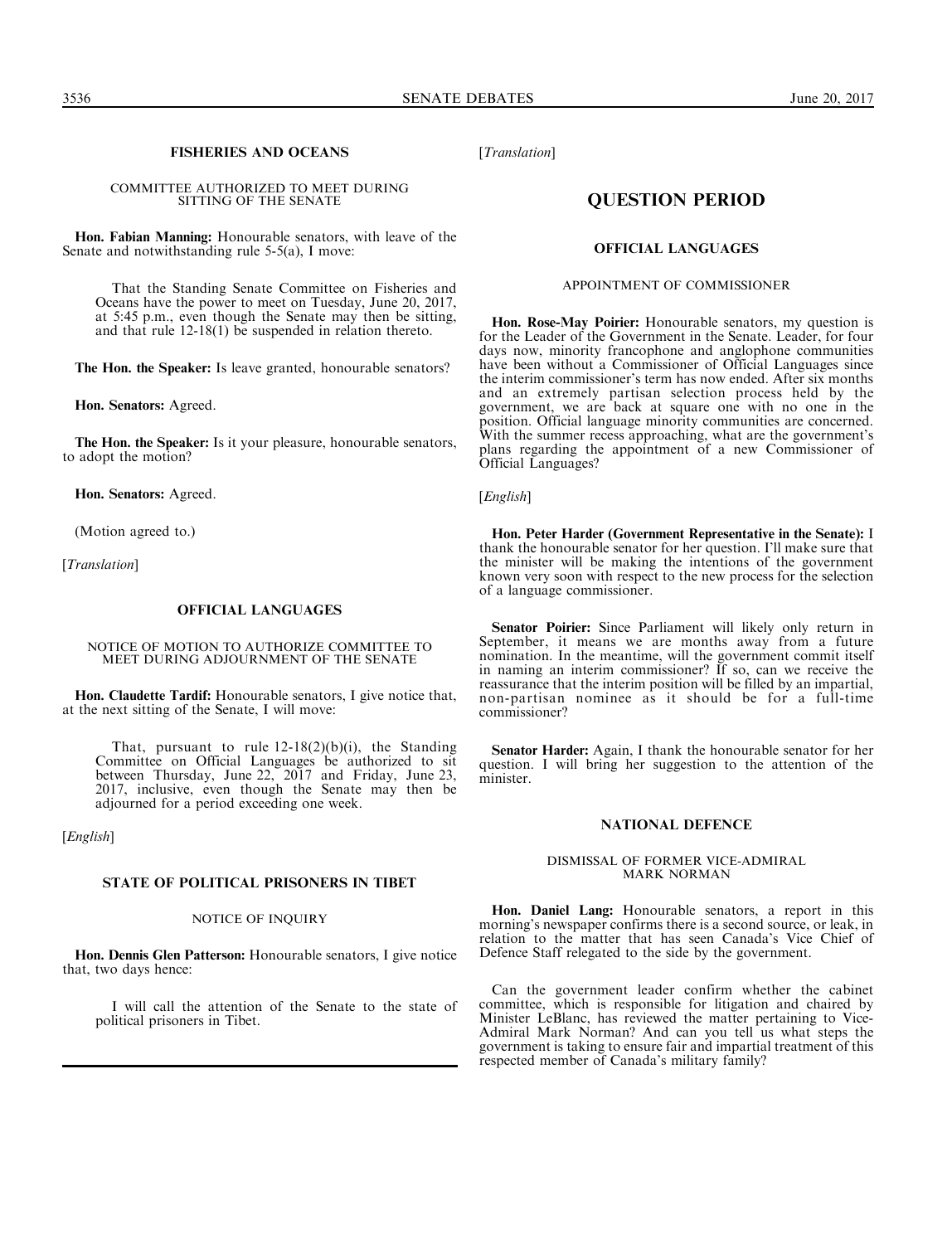Hon. Peter Harder (Government Representative in the Senate): I thank the honourable senator for his question. I want to assure the house that the government takes seriously the matter with respect to the vice-admiral. I will bring to the attention of the minister the suggestion of the honourable senator with respect to the story in the newspaper. It would be inappropriate for me to comment on the story. I cannot ensure its veracity, but I do know that the ministers concerned are preoccupied with ensuring the greatest integrity of the service as well as of the appropriate due process for any individual involved.

#### INTERNATIONAL TRADE

#### PROCUREMENT OF AIRCRAFT

Hon. Daniel Lang: Colleagues, I'd like to turn our attention to another issue, and that's the question of the dispute between the Government of Canada and Boeing over the issue of Bombardier. We learned that in Paris this week, government ministers have refused to meet with Boeing over the trade dispute that is being undertaken here in Canada.

Can the leader confirm that there has been no contact through back channels with the U.S. government in relation to the acquisition of the Boeing Super Hornets since the government challenged Bombardier access into the U.S. market?

Hon. Peter Harder (Government Representative in the Senate): I'm not in a position to confirm back channels of any sort, but what I can confirm is the Government of Canada's commitment to resolving the trade actions that have been undertaken by the United States and to bring appropriate defence to Canadian industry.

## PUBLIC SAFETY

#### SEGREGATION OF PRISONERS

Hon. Kim Pate: Yesterday, Bill C-56, to amend the Corrections and Conditional Release Act and the Abolition of Early Parole Act with respect to the use of segration received first reading in the Other Place. I have read that legislation carefully and I've also looked to the policy that is due to be promulgated in August by Correctional Services Canada. I see nothing there indicating that a number of the recommendations that came out of the inquest into the Ashley Smith case have actually been operationalized, in particular looking to ensure that transfers out are also used so that individuals could be in appropriate mental health facilities and that we are not using segregation by another name, i.e. medical seclusion or medical observation.

 $\bullet$  (1430)

Could the Government Representative in the Senate please assure us that this will be part of the legislative regime or part of the regulatory regime that will be in place?

Hon. Peter Harder (Government Representative in the Senate): I thank the honourable senator for her question, and I will make representations to the minister as appropriate.

## FINANCE

#### INFRASTRUCTURE BANK—CONSULTATION WITH INDIGENOUS GROUPS

Hon. Daniel Christmas: Your Honour, this is also a question for the Government Representative. Senator Harder, as we study the content of Bill C-44 in Budget 2017, it goes without saying that the key measure of this provision is the creation of the Canada infrastructure bank. As Canada moves toward new and innovative ways to meet increasing demands for infrastructure, it's known that many First Nations continue to struggle with an immense infrastructure deficit on-reserve and an outdated procurement and financing model that stands to further strain the dire state of infrastructure in these communities. As you know, there are myriad reasons why innovation in First Nation infrastructure procurement and financing has lagged behind the rest of the Canadian public sectors, whether because of inflexibility of the Indian Act, existing federal government policies, First Nation capacity issues or the lack of capital expenditure size, to name just a few.

Yet there are numerous communities that are ready, willing and able to move into larger scale, more ambitious infrastructure programs, and steps need to be taken to ensure that First Nation leaders have access to the Canada infrastructure bank as well as a clear stake in its governance.

Senator Harder, can you please indicate what degree of consultation, outreach or dialogue, if any, has occurred with the indigenous community regarding the development of the infrastructure bank?

Hon. Peter Harder (Government Representative in the Senate): I thank the honourable senator for his question. As he will know, in the previous budget and in this budget, there has been significant investment in infrastructure as it relates to our First Nations peoples. With respect to the infrastructure bank, I will inquire as to the specific question he is asking, but I want to assure him and all senators that, once the infrastructure bank is in place, it is a mechanism to be used by all appropriate entities in Canada so that we can maximize our infrastructure investment.

Senator Christmas: Also, based on the affirmation by the Prime Minister that no relationship is more important to him and to Canada than the one with indigenous people, what assurances can you give that the governance structure for this new institution will include First Nations representatives, be it in the form of special advisers or members of its board of directors?

Senator Harder: I thank the honourable senator for his question. It is not for me to give that assurance, but I want to assure him that I will pass his suggestion, which is quite sensible, to the appropriate appointing authorities.

## GOVERNMENT SPENDING

Hon. Yonah Martin: My question is also for the Leader of the Government in the Senate. During the election campaign, the Prime Minister promised a modest short-term deficit of less than \$10 billion for each of the first three years and then a balanced budget by the 2019 to 2020 fiscal year. However, when asked on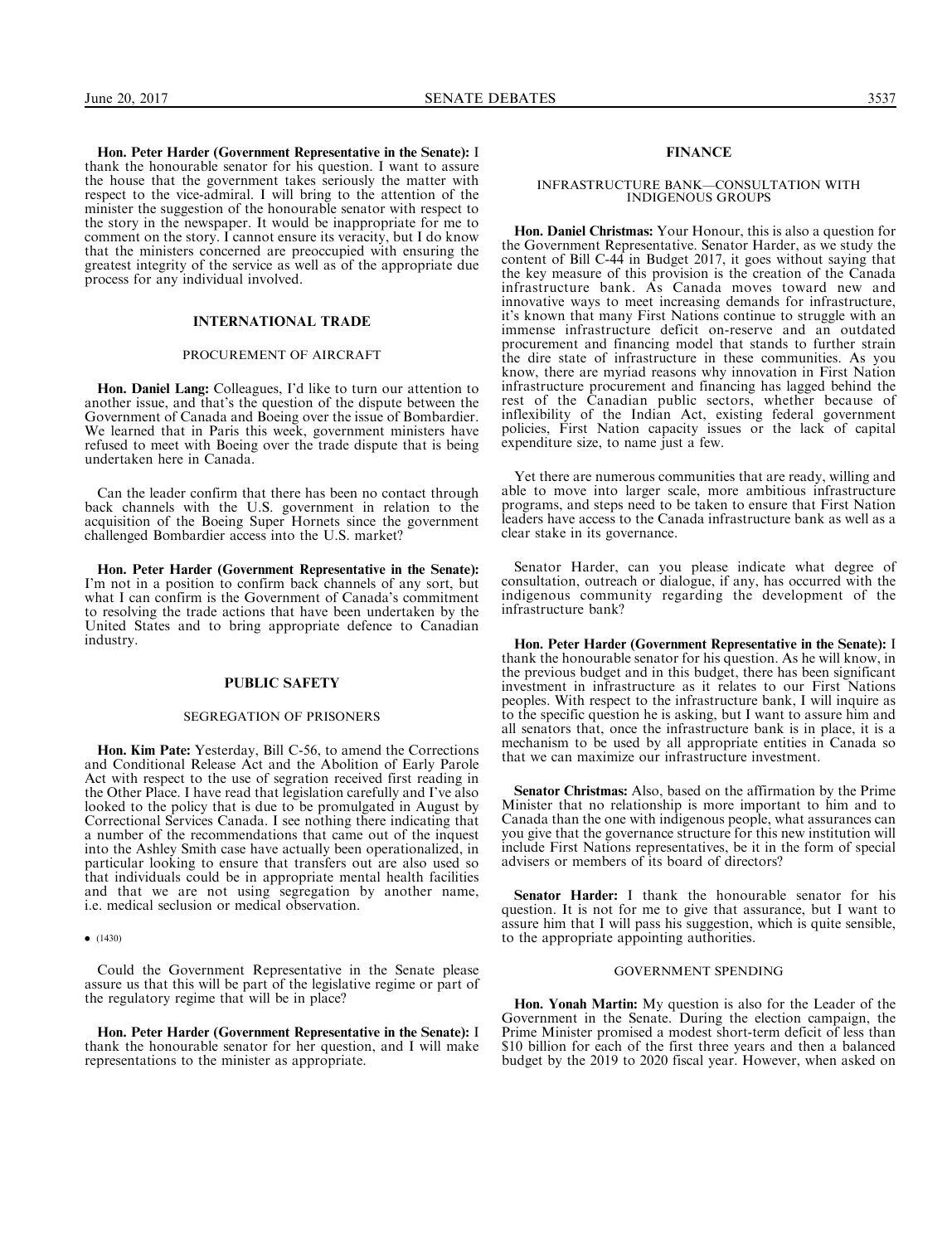Sunday how investing in infrastructure precludes him from saying when the books will be balanced, he suggested that:

. . . the investments create a lot of moving parts but will, inevitably, grow the economy "in a significant way."

He was quoted as saying:

We know that that's what it's going to do. How long that's going to take? What kind of trajectory that is? We've made strong projections around that, but that's exactly what we're trying to do better than, and that's our focus.

In Supplementary Estimates A 2017-18, on pages 1 to 5, it is printed that the expected spending on Budget 2017 will be \$330.2 billion. The Budget 2017 projection regarding the revenue for 2017-18 is \$304.7 billion and \$3 billion for adjustment for risk.

So my question to the Leader of the Government is the following: Given that we are heading toward a \$28.5 billion deficit, which is \$18.5 billion over the election promise, only for the year 2017-18, how are we supposed to have any confidence that budget Bill C-44 will achieve results?

Hon. Peter Harder (Government Representative in the Senate): I thank the honourable senator for her question. I would point to the economic results that Canada has experienced over the last number of months, which point to greater job growth and economic performance that is the envy of the G-7. I would also point to the IMF director who pointed to Canada as the model of reacting to the global pressures that all industrialized economies are facing. Third, I would point out to the honourable senator the projections in the budget that was tabled by the Minister of Finance, which point to the objective of the government to reduce debt-to-GDP ratios over the course of the finance projections.

Senator Martin: So, in the election promise that the budget would be balanced by 2019-20, my question is simple, leader. Can you inquire when the current government intends to return to responsible government spending and balanced budgets?

Senator Harder: I believe that the government spending is, in fact, responsible. With respect to the inquiry with regard to a balanced budget or a surplus, I will make that inquiry, but the Minister of Finance and the Prime Minister have been clear that the priority for the government, from a fiscal framework point of view, is reduction of debt-to-GDP ratios over the performance period.

#### IMMIGRATION, REFUGEES AND CITIZENSHIP

#### REVOCATION PROVISIONS

Hon. Ratna Omidvar: My question is for the Leader of the Government in the Senate. Senator Harder, it was really wonderful to have Royal Assent yesterday, with Bill C-6 being called into law, but, as we know, not everything takes immediate effect. I am a bit in Senator Pate's corner. Law is one thing; implementation is another. I understand that the coming into

[ Senator Martin ]

force of the McCoy due process amendment will not take place until early 2018. In the meantime, can you guarantee that the government will not initiate any new revocation proceedings under the current, fundamentally flawed model?

Hon. Peter Harder (Government Representative in the Senate): I thank the honourable senator for her question and for her dedication in ensuring that the bill that was before us, known as C-6, had the benefit of an appeal mechanism attached to it. I congratulate all senators for supporting that as it came to us from the other chamber. I can confirm that the government will not be pursuing any citizenship revocations under the minister's authority for fraud or misrepresentation until the new system is implemented. Any individual who has received a notice of intent to revoke citizenship, where a final decision by the minister has not been made, can choose to have their case decided under the new process. All other cases of those who obtained citizenship through fraud or false representation or knowingly concealing material circumstances will proceed under the new model.

# ORDERS OF THE DAY

#### NATIONAL SECURITY AND INTELLIGENCE COMMITTEE OF PARLIAMENTARIANS BILL

#### BILL TO AMEND—THIRD READING— DEBATE ADJOURNED

Hon. Peter Harder (Government Representative in the Senate) moved third reading of Bill C-22, An Act to establish the National Security and Intelligence Committee of Parliamentarians and to make consequential amendments to certain Acts.

He said: Honourable senators, Bill C-22, before us today, was a very long time in coming. Since the recommendations made in 1981 by the McDonald Commission for just such an oversight body, two attempts by previous governments and individual members of Parliament and former Senator Segal, Canada is finally catching up with our Five Eyes partners and NATO allies. I want to thank the Standing Senate Committee on National Security and Defence for its careful consideration of Bill C-22. I especially want to thank the Chair, Senator Lang, and the Deputy Chair, Senator Jaffer, for dealing with this very important bill expeditiously and expertly. Witnesses appearing before the committee and questions posed by colleagues were professional and thoughtful, with a view to better understanding the need for parliamentary oversight of national security and the merits of Canada joining its allies and partners in such a structure.

What struck me during the hearings was the near unanimity of witnesses, even the most critical, in their call for the passage of Bill C-22 in order to create the national security and intelligence committee of parliamentarians. Former MP Derek Lee, who co-authored, along with Senator Colin Kenny, the famous 2004 report of the Interim Committee of Parliamentarians on National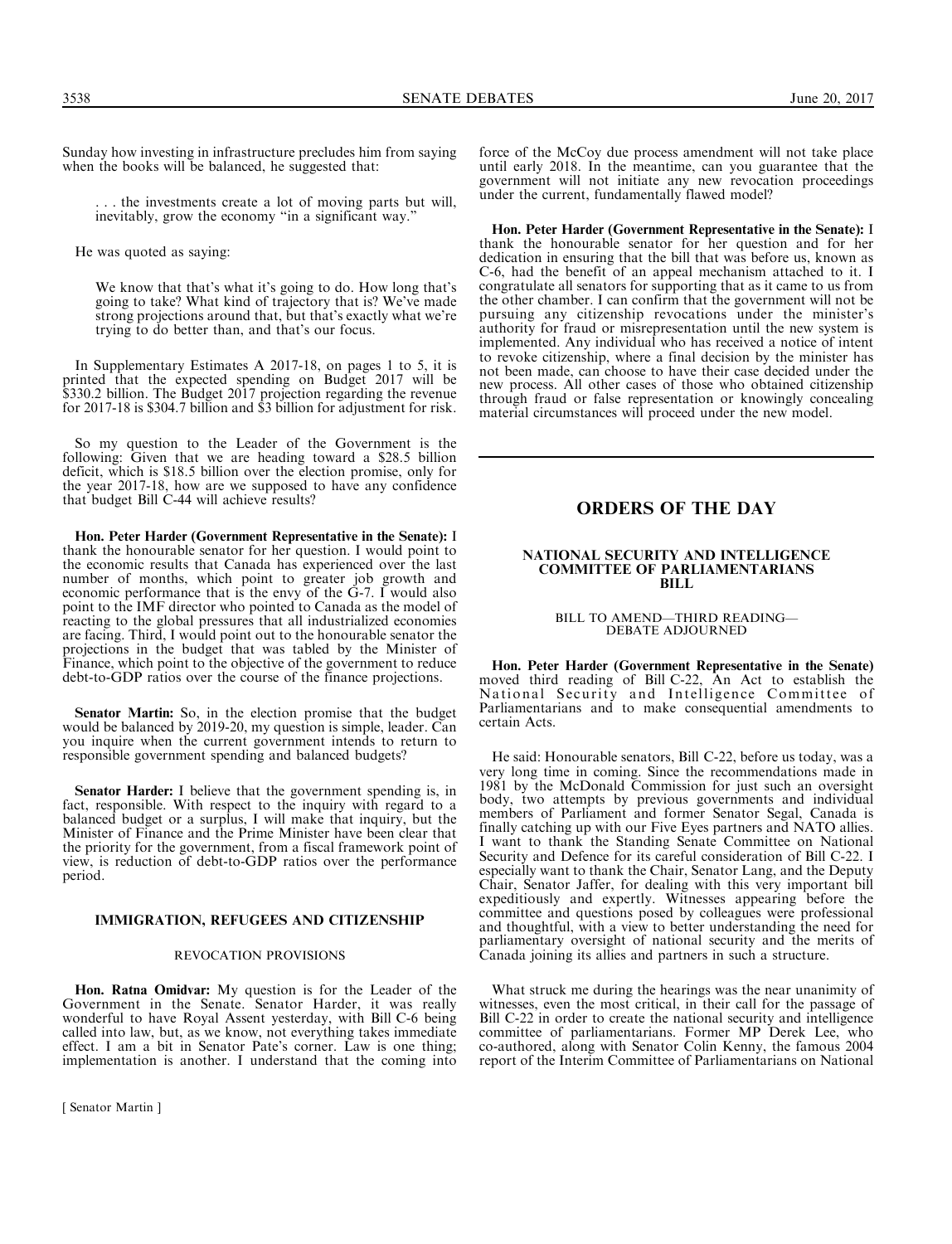Security, said: "Given my history, I'm thinking 'get the thing going.' Get this committee up and running. The members are all politicians. They will find a way to make it work.''

 $\bullet$  (1440)

Craig Forcese, the University of Ottawa's faculty of law and executive member of the Canadian Network for Research on Terrorism, Security and Society, told our committee:

. . . I'm prepared to say that even on first reading, it was a glass half full. Now in its amended form it's a glass threequarters full. . . .

We believe the Bill C-22 proposal compares favourably to analogues in other Westminster democracies . . .

. . . we believe that Bill C-22, even in its present guise, deserves support.

Kent Roach, professor of law at the University of Toronto and a recognized expert on anti-terrorism law, said before our committee:

It's a long overdue expansion of parliamentary review of national security activities from a whole-of-government perspective. . . . I would just add that we are the only Five Eyes nation that does not give and trust our parliamentarians with secret information.

From the Honourable Jean-Pierre Plouffe, Commissioner, Office of the Communications Security Establishment, who testified:

## [*Translation*]

First of all, let me say that I am glad this bill exists. I am also pleased with the increased commitment shown by parliamentarians when it comes to accountability in the area of national security, as this bill reflects.

## [*English*]

He continues:

In my view, this committee will fill a void. Its broad mandate, as set out in this bill — most specifically in clause 8 — will enable it to have a broad strategic view over all of government national security activities.

We heard from former Senator Segal, who said:

. . . we should not let the perfect be the enemy of the good.

Bill C-22 is not perfect but undue delay in search of the perfect might imperil the entire venture, a venture for which the present government campaigned in an open election and for which it received a clear democratic mandate.

Former Senator Roméo Dallaire testified, saying:

We cannot keep parliamentarians blind in this era of enormous complexity and ambiguity in which we don't know from what angle, from what direction or from what source threats can come. We don't have an integrated capability, an instrument to integrate intelligence and be able to hold intelligence agencies accountable should that ever come to fruition.

Daniel Therrien, Privacy Commissioner, said:

. . . this bill represents important progress and will address a long-needed gap. On balance, my recommendation would be to adopt it now; assess its effectiveness when it becomes reality; and amend it, if necessary, after a few years of implementation.

Honourable senators, Bill C-22 was not established in a vacuum. Reviews were conducted with allies and partners. Their input was sought. Their committee structures were studied and their lessons learned were taken into consideration as the government developed the proposal that it first brought before the other place.

What resulted was a very much made-in-Canada piece of legislation. While modelled on the original intelligence and security committee of the United Kingdom, known as ISC, as has been pointed out, Bill C-22 goes farther than the original ISC construct. Our committee of parliamentarians would not only bring Canada in line with other key allies, but more important, respond to a clear need in the Canadian context.

I would like to quote Sir Malcolm Rifkind, chair of the UK committee from 2010 to 2015 and a former senior minister in the Margaret Thatcher government and in the Major government, when he explained in testimony before the committee the purpose, make-up and benefits of such a committee, where he said that in the UK

. . . the people who are normally invited to serve on the committee are relatively senior parliamentarians. Some have been ministers and no longer have any ministerial ambitions. They also tend to be people who, it's judged, know how to handle intelligence material.

These factors have led to the intelligence agencies having more confidence, and not just in sharing facts with us; some of the most important intelligence we get from the intelligence chiefs who appear before us is not just the information that appears in their documents but their judgments as to the success or failure of an intelligence operation.

As parliamentarians, we are the cornerstone of our system of responsible and accountable government. We are responsible for enacting laws and holding government to account for the exercise of these authorities. To do so in a comprehensive manner in a national security and intelligence context requires access to information that, due to its very nature, may not be publicly disclosed. Bill C-22 bridges the gap and has been deemed by witnesses to be neither too timid nor too aggressive.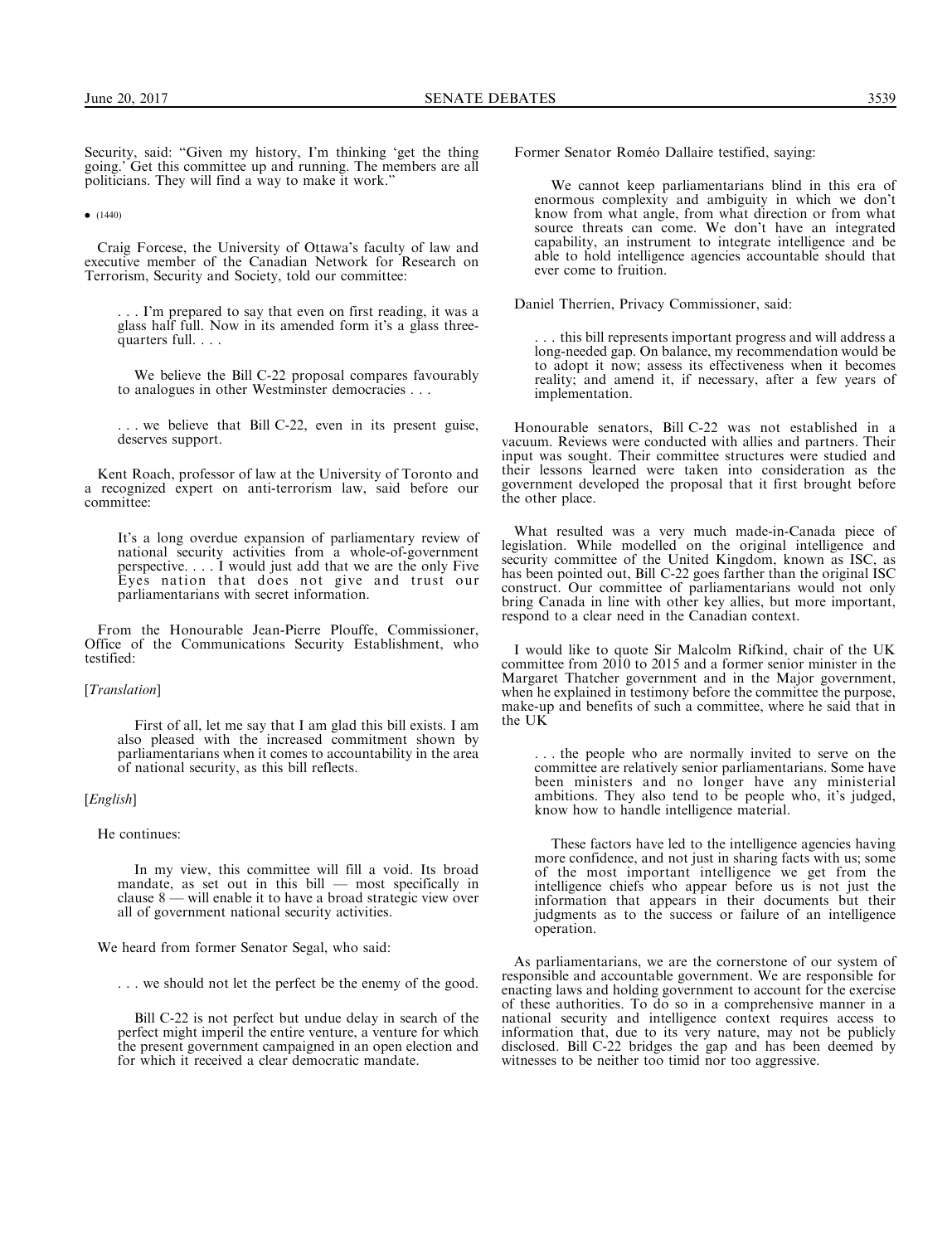I acknowledge there has been vigorous debate on specific elements of the bill, and would expect no less, but as national security, privacy, legal and academic experts across the board stated in one fashion or another, potential or perceived imperfections should be no reason to prevent the formation of this much-needed national intelligence oversight committee.

As happened with our allies and partners, the composition, effectiveness and achievements of our experience of the committee of parliamentarians will evolve over time and with experience — Canadian experience. The very structure and make-up of this committee will dictate its way forward.

The National Security and Defence Committee has presented its report on its study of Bill C-22. While a number of members had indicated that amendments were being considered, after much discussion and consideration in committee, the many amendments that were put forward were defeated on a bipartisan basis, and amendments that some senators had considered putting forward were withdrawn. This was not the result of a blanket decision that Bill C-22 was perfect. But it was because committee members, in their wisdom, identified the issues, thoughtfully deliberated and concluded that the bill as presented was only the beginning, a framework for moving forward and evolving into a unique Canadian committee. Sir Malcolm Rifkind described in his testimony the evolution of the United Kingdom's experience, how it changed its parameters and requirements over the course of years. The report prepared by our committee and the appended observations are offering Canadians the basics with the opportunity to evolve in much the same way on Canadian experience.

The appended observations are not statements of selfgratification of our insight, but rather they robustly address those areas of concern expressed by senators and some witnesses. They comprise the membership numbers between the two houses; the application of consistent standards between the committee of parliamentarians and relevant ministers relating to the discretionary power of ministers to release special operational information as defined in the Security of Information Act; the view that discussions between ministers, officials and law enforcement agencies should occur in order to outline the areas of study the committee of parliamentarians should undertake, and that these discussions could result in protocols or memoranda of understanding; and it speaks to the committee's powers and practices in observation 7(a) where it is stated that the government

Provide authority to allow the committee to conduct its affairs as a judicial proceeding, which can administer oaths and prosecute perjury; subpoena witnesses; and protect whistle-blowers under the Security of Information Act.

This issue was debated extensively in committee, and ultimately clause-by-clause consideration yielded a consensus view around the adoption of a robust observation that will be tracked over the next five years.

The issues that are raised in the appendices and in the observations are most notably included in the above referenced issues, and there is a very strong request that all observations be tracked by the secretariat of our soon-to-be-established

[ Senator Harder ]

committee, and that the executive director of the secretariat produce an annual report to be submitted to the chair of the committee of parliamentarians. These annual reports will form the basis of the five-year mandatory review to be conducted by Senate and house committees. In this way, the concerns expressed during our hearings by members of Parliament, senators and witnesses will be addressed on an ongoing basis. These reports will identify what works, what doesn't and what needs to change on the basis of Canadian experience and context.

I would urge senators to reflect on the fact that, by and large, expert testimony before the committee was overwhelmingly positive and the common sentiment was to get this done. We need to start somewhere. We have to stop, as a country, being laggards.

With an all-encompassing mandate and broad access to classified information, our committee of parliamentarians' work will enhance Parliament's engagement and contribute in a meaningful way to parliamentary debate in national security matters. And, by extension, our committee's work would enhance public confidence in our national security and intelligence agencies.

It has been said that an evolutionary learn-as-we-go approach has served other countries well. We believe this is true, but I also strongly believe that this legislation sets the right goalposts, providing an appropriate and ambitious starting point for the launch of Canada's committee of parliamentarians.

 $\bullet$  (1450)

It is time for Canada to take on this responsibility and trust parliamentarians with information which, up to now, we have been unable to hear, read or access. I believe that Bill C-22 is balanced, achievable and necessary, and I urge colleagues to pass this bill as presented from the committee. We will benefit from the observations made in the committee's report and the commitment of the government to take these observations to heart.

For this reason, I hope that I can count on your vote to bring Canada up to par with our allies. Together we can, as parliamentarians, establish a new relationship between our Parliament and the national security and intelligence communities that serve us so well.

Hon. David M. Wells: I have a question for Senator Harder, if he would take the question, please.

Can you tell us the benefit of a committee of parliamentarians versus a parliamentary committee with respect to this? Why is it beneficial to have it structured like that? It sounds more like a government agency, which is not a bad thing, but could you tell us about why it would be structured like that?

Senator Harder: I thank Senator Wells for this question. This goes to the heart of what the British experience is in establishing their committee and the Canadian experience with what is being proposed. It is not a standard parliamentary committee. It is, rather, within the executive in the sense that the ultimate responsibility for the nation's security and intelligence is the Prime Minister.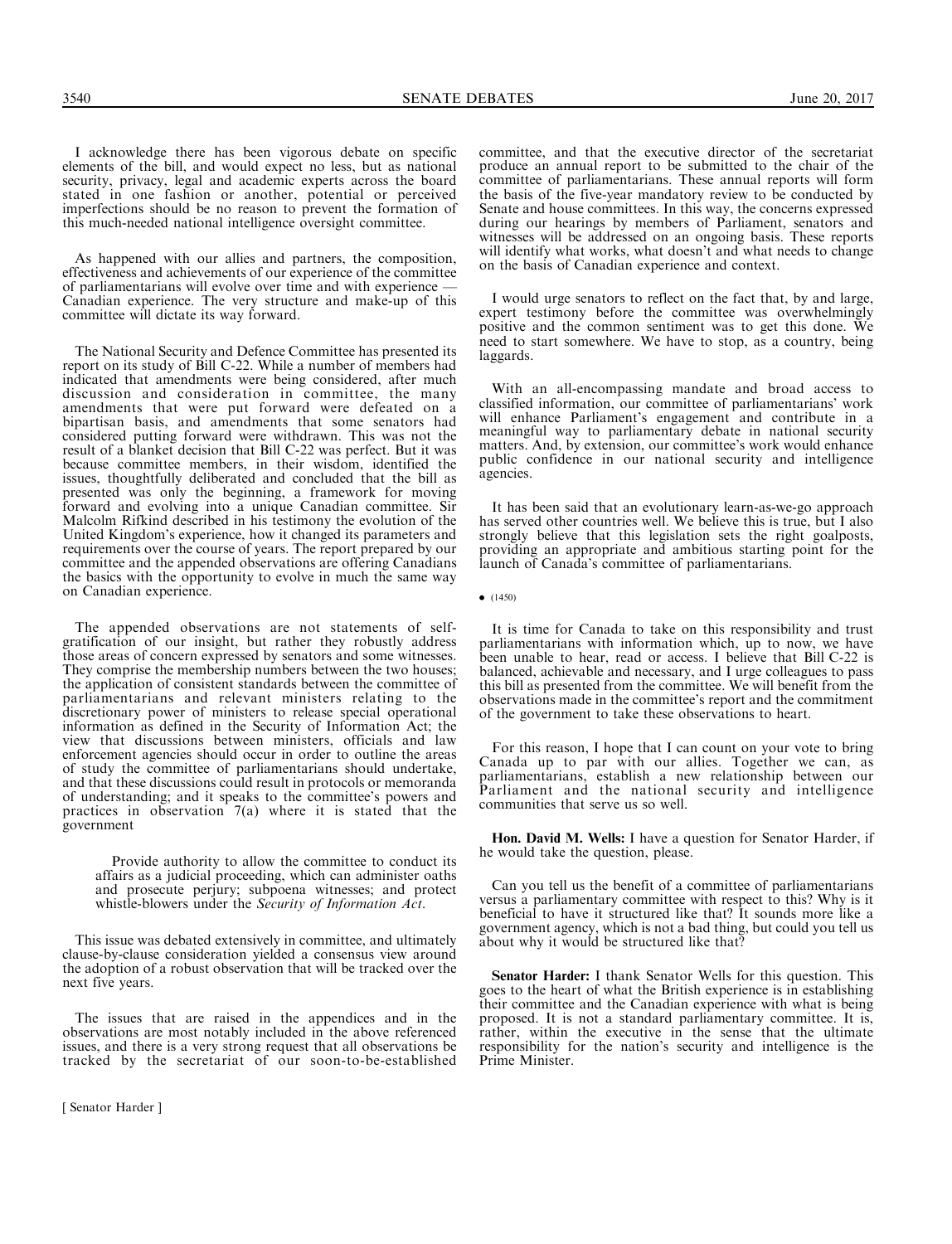What the Prime Minister is doing by establishing this committee in Parliament on a statutory basis is to involve parliamentarians from both chambers to provide oversight to all of our national security institutions, irrespective of where they are in government, and are able to look horizontally across, not just in the narrow context of an individual agency or department. Yes, they are parliamentarians and, therefore, involve the Parliament of Canada in the oversight, but it is not a parliamentary committee. It is part of the Prime Minister's responsibility for national security and intelligence.

That is exactly the way the British started, and that is what is being proposed here.

Hon. Daniel Lang: Colleagues, I also rise to speak to Bill C-22, An Act to establish the National Security and Intelligence Committee of Parliamentarians and to make consequential amendments to certain Acts. I would like to begin by commending the sponsor, Senator Harder, and the critic, Senator McIntyre, for a job well done on the bill.

I want to note at the outset that this is a very important bill as it will, for the first time, seek to engage parliamentarians in the review and oversight of national security agencies. The committee, I know, was pleased to work extra hard to conduct its hearings in time so that this chamber could consider the fullness of the subject matter before the summer recess. In fact, we organized extra hours in order to hear all the necessary witnesses and put the necessary time in to ensure that we could come back to the Senate prior to adjourning.

Colleagues, the committee provided observations, which are entitled "Observations to the Thirteenth Report of the Standing Senate Committee on National Security and Defence''.

As part of its study on Bill C-22, which took place from June 5, 2017 to June 15, 2017, your committee held a total of five meetings. Over the course of these meetings, your committee heard from 29 witnesses.

The sponsor of the bill just went through and referred to a number of statements that were made by the expert witnesses who appeared before us. There was no question that there was a consensus that we should proceed with the principle of the bill. Where the debate ensued was in respect to the procedures and some of the authorities that had been or should be delegated to the committee and their responsibilities.

Your committee has observations with respect to certain provisions of the bill, namely:

First, clause 8(1)(b) of the bill prohibits the committee from reviewing activities that are ongoing operations and that the appropriate minister determines that the review would be injurious to national security. Your committee is concerned this may inhibit the committee of parliamentarians from performing its oversight role. Your committee also believes there should be a mechanism to monitor the application of this restriction by the minister, and that this mechanism should include provisions for regular reports thereon to the members of the committee.

Second, clause 14(d) of the bill states that the committee of parliamentarians is not entitled to have access to information

relating directly to an ongoing investigation carried out by a law enforcement agency that may lead to a prosecution. Your committee is concerned that this may prevent studies concerning instances where a law enforcement agency may be starting an ongoing investigation which may not be focused on an imminent prosecution but could have the possibility that the prosecution could exist sometime in the future. Your committee is further concerned this may prevent studies related to the Royal Canadian Mounted Police activities, since any action taken may lead to a prosecution.

Third, clause 16(1) of the bill states that the appropriate minister for a department may refuse to provide information if the information constitutes special operational information as defined in subsection 8(1) of the Security of Information Act and the provision of the information would be injurious to national security. Your committee is concerned that special operational information as defined in the Security of Information Act covers an overly broad range of information. Your committee believes that given the wide scope of special operational information, there should be discussions between the committee of parliamentarians and the relevant ministers to create a consistent standard of application for this discretionary power to allow the committee to fulfill its objectives.

Fourth, your committee believes that the committee of parliamentarians should discuss with each relevant minister, official or law enforcement agency the areas of study that the committee should undertake in the fulfillment of its objectives and the type of information that they will require to complete these studies. The outcomes of these discussions could be in the form of protocols or memorandums of understanding which will allow the parliamentary committee to accomplish its objectives better.

Fifth, your committee observes that, traditionally, joint committees have had a balance of one third Senate representation to two thirds House of Commons representation, and that senators can bring institutional memory and expertise for the long term to the committee of parliamentarians. Given these observations, your committee believes that the government should re-evaluate clause 4(2) of the bill and give consideration to an alternate composition of members to better reflect the two chambers of Parliament as defined by the Constitution Act, 1867.

Sixth, section 31.1 of the act requires the committee to inform the appropriate minister and the Attorney General of Canada of any activity that is carried out by a department and is related to national security or intelligence and that, in the committee's opinion, may not be in compliance with the law. Your committee is concerned that this clause is too narrow and suggests the committee be obligated to report also on activities that may involve an unnecessary and unreasonable exercise of authority granted to the minister or others in the department.

Seventh, your committee further believes the government should give consideration to making the following changes with respect to the committee of parliamentarians' powers, and practices:

(a) Provide authority to allow the committee to conduct its affairs as a judicial proceeding, which can administer oaths and prosecute perjury, subpoena witnesses and protect whistle-blowers under the Security of Information Act.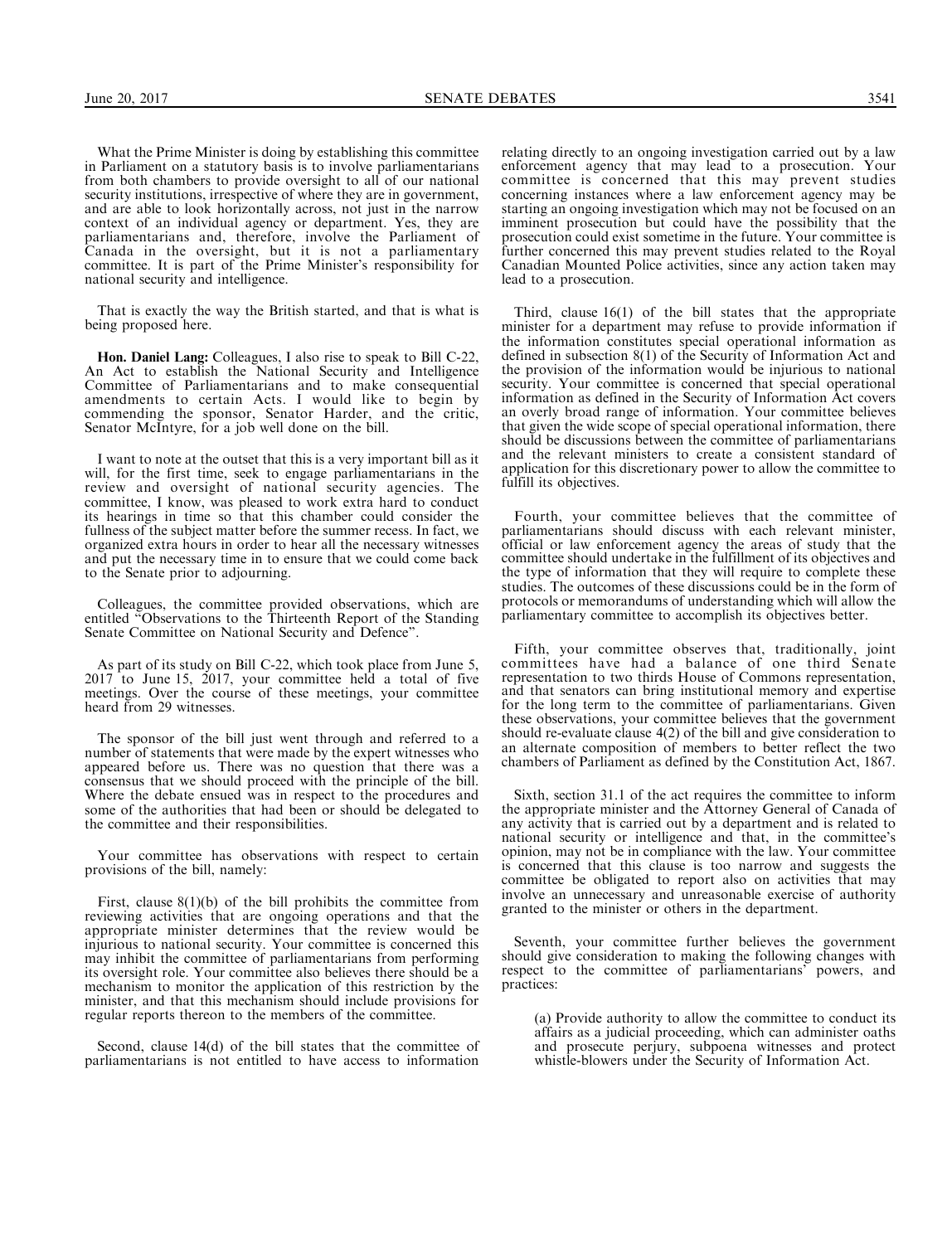(b) Expand the bodies to whom the committee can speak with to include the Privacy Commissioner.

(c) Allow the committee to provide confidential reports to the Prime Minister on matters of national security and allow all other reports to be tabled directly to Parliament.

(d) Examine options for establishing the membership of the committee in a manner that balances an opportunity for different members to participate — i.e. term limits — while maintaining the institutional memory that consistency in membership provides.

(e) In order to build confidence in the committee, allow the committee the authority to elect its chair from within its members.

Eighth, the observations appended to this report reflect items of concern expressed by witnesses. As a result, your committee suggests that these observations be assigned to the secretariat for monitoring. The executive director will, annually, provide a short report to the chair of the committee of parliamentarians, outlining his or her views as to what works well and what may require amending or changing.

#### $\bullet$  (1500)

Your committee also signals its intention to hear regularly from the chair of the Committee of Parliamentarians or its executive director to speak to its work and activities especially in relation to these observations, including the results of its reviews for consistency with our Constitution, and in particular the spirit and values in our Canadian Charter of Rights and Freedom.

In conclusion, I'd like to thank all members for the work they did on this bill. I want to make special mention of the clerk, Adam Thompson, and his staff, who worked so hard and diligently to ensure that our witnesses were there at the requested time and ensured that we would be able to complete the work and provide and present it to the Senate in a timely manner.

I also want to recognize the political staff who worked in the various senators' offices that did a great deal of work to ensure we were able to deal with the bill, as I said earlier, in a timely manner.

I also want to recognize all those employees who work day in and day out with respect to our committees and provide translation and the other administrative responsibilities that make our job easier.

Honourable senators, I conclude by saying that this bill lays the foundation for a significant engagement of the House of Commons and the Senate. It's a subject that is very important to Canada and our public security.

In the future, it will be important for the Committee on National Security and Defence to schedule a meeting once a year for at least a couple of hours to ensure that the chair of the parliamentary committee comes in and has a public conversation with the representatives of the Senate and to ensure that they're doing the job we're asking them to do and at the same time to

have the committee there to provide the necessary help and assistance, if required, for them to ensure the public security of Canada.

Honourable senators, I refer the bill for debate prior to us adjourning so that we can make a decision as far as the bill is concerned.

(On motion of Senator Martin, debate adjourned.)

## BUSINESS OF THE SENATE

Hon. Peter Harder (Government Representative in the Senate): Honourable senators, I should reflect some of the conversations that have been happening through the usual channels with respect to business today.

Senators will know that the Finance Committee is meeting as we speak. The next few items of business reflect the work of the Finance Committee, and it was agreed that, with leave of the Senate, we will revert back to Government Business once the Finance Committee and its membership return should that happen while we are still sitting.

In the meantime, we would move through the Orders of the Day after Government Business.

The Hon. the Speaker: Is it agreed that items No. 1 and 2 will stand, with leave to revert back later in the day?

Hon. Senators: Agreed.

## RECOGNITION OF CHARLOTTETOWN AS THE BIRTHPLACE OF CONFEDERATION BILL

THIRD READING—DEBATE CONTINUED

On the Order:

Resuming debate on the motion of the Honourable Senator Griffin, seconded by the Honourable Senator Dean, for the third reading of Bill S-236, An Act to recognize Charlottetown as the birthplace of Confederation, as amended.

Hon. Paul E. McIntyre: Honourable senators, regarding Bill S-236, I ask for leave for this matter to remain adjourned in the name of Senator Cools after I have concluded my remarks.

The Hon. the Speaker: Is leave granted, honourable senators?

Hon. Senators: Agreed.

Senator McIntyre: Honourable senators, I rise today in support of Bill S-236, An Act to recognize Charlottetown as the birthplace of Confederation.

Colleagues, this bill provides us with a great, historical opportunity, and as a New Brunswick senator, I am proud to be part of it.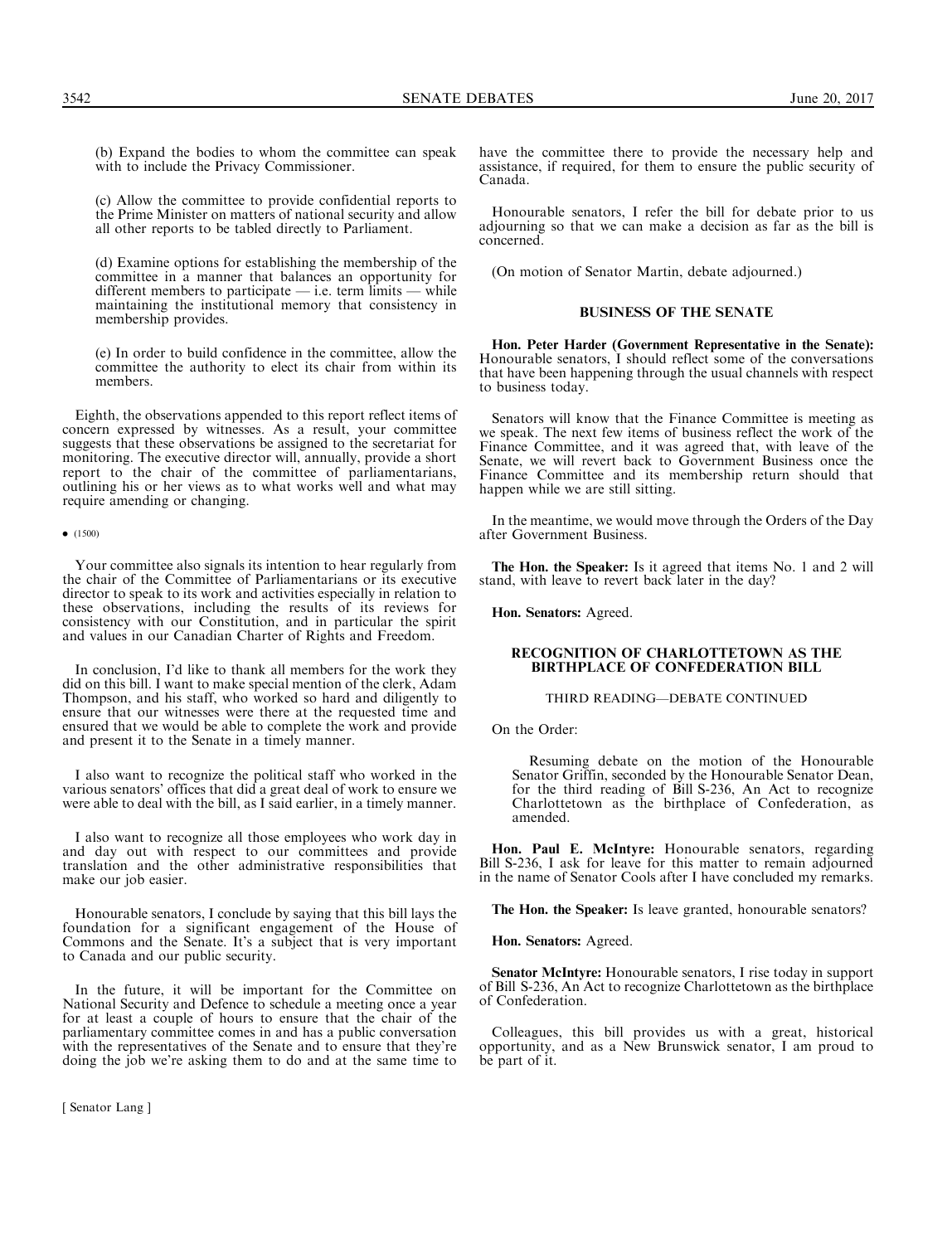A review of this bill reminded me of my years as a history student at the University of New Brunswick when I was studying for my Master's Degree. I vividly recall that all, if not most, of our discussions were centered around Confederation and the circumstances surrounding the birth of this great nation.

First and foremost, I want to thank Senator Griffin for sponsoring this bill. At committee level, four amendments were made to the original version of the bill, two of which were moved by Senator Griffin. Her first amendment proposed to correct an error in the draft of the bill.

Senator Griffin's second amendment specified that clause 2 does not constitute a formal recognition under the Parks Canada Agency. In consequence, this will not affect Parks Canada's budget, for instance. As you may know, the Parks Canada Agency Act uses a very specific language in relation to the recognition of national historical sites.

I then moved two other amendments to the bill with respect to paragraphs 2 and 5 of the preamble. The purpose of my amendments was to emphasize two important points. First, that the ambitions and ideals that flourished at and grew out of the Charlottetown Conference form part of the nation of Canada.

My second amendment was to the effect that September 1, 2014, marked the one hundred and fiftieth anniversary of the Charlottetown Conference, which, along with the Quebec Conference, 1864, and the London Conference of 1866 to 1867, led to the promulgation of the Constitution Act, 1867.

All four amendments were accepted by the Standing Senate Committee on Legal and Constitutional Affairs.

The reasons for my amendments were simple. The ambitions and ideals that flourished and grew out of the Charlottetown Conference continued to grow and flourish during all the conferences held at a later date — namely, Quebec, October 1864; and London, 1866 to 1867. Therefore, Confederation was the result of conferences held throughout the years until the project was adopted by the British Parliament.

Because Confederation was the result of approximately three years of discussions and conferences, guidelines were put in place progressively as the Fathers of Confederation held meetings.

It would be difficult to affirm that in Charlottetown the project of Confederation was perfect from the beginning, without the benefit of changes, additions and corrections made in the years that followed. If that had been the case, there would have been no conferences after Charlottetown, and Confederation would have been in place right away, which did not happen for three more years. The fact is that the Charlottetown Conference is and remains one of the pillars of our nation.

That said, I would be remiss not to mention the competitive narratives as to how Confederation came about. One of these highlights the importance of the Great Coalition of 1864 between the Province of Canada, led by George Brown, and the United Reformers and the Liberal Conservatives in Canada West, led by John A. Macdonald.

Originally, the Charlottetown Conference was to discuss the union of the maritime colonies only. As we know, it was at the initiative of the Province of Canada that the meeting was expanded to the union of all British of North America colonies.

 $\bullet$  (1510)

Some commentators would argue that George Brown and the Province of Canada should be acknowledged as the instigators of Confederation.

Another narrative concerns the origins of Confederation as being put forward by my home province of New Brunswick. In 1861, Arthur Hamilton-Gordon became Lieutenant-Governor of New Brunswick. In 1863, he suggested a meeting in Fredericton for the Maritime Union, but the meeting was eventually held in Charlottetown.

Incidentally, the very first line of a book written in 1964 by Donald Creighton, a Canadian historian, and titled The Road to Confederation, reads as follows''

It was the enthusiasm of Gordon of New Brunswick that gave the moment its real start.

Christopher Moore, author of 1867: How the Fathers Made a Deal, is quoted as saying that ''New Brunswick's slogan in November 2016 (Celebrate Where It All Began) is legit if you accept that Gordon's push for maritime Union 'started the wheels moving.'''

That said, it is important to point out, though, that the proposed meeting concerned a potential union of the colonies of New Brunswick, Nova Scotia and Prince Edward Island, but not all of British North America.

Nevertheless, Ged Martin, the U.K.'s first chair of Canadian studies at Edinburgh University in Scotland, argues that New Brunswick played a vital and positive role at key moments in the creation of Canadian Confederation in the mid-1860s.

## [Translation]

Another theory on the origins of Confederation focuses on the significance of the Quebec Conference. In October 1864, representatives from the five colonies of British North America the Province of Canada, New Brunswick, Nova Scotia, Prince Edward Island, and Newfoundland —gathered in Quebec City to continue the discussions that began in Charlottetown.

That being said, some maintain that the 72 resolutions that came out of the Quebec Conference laid the foundation for the British North America Act, Canada's original constitution.

Among the most important decisions made in Quebec City were the composition of Parliament and the division of powers between the federal and provincial governments. The Quebec Resolutions triggered debate and even resolutions to unify in various legislative assemblies, including in the Province of Canada, New Brunswick, and Nova Scotia, in the years that followed.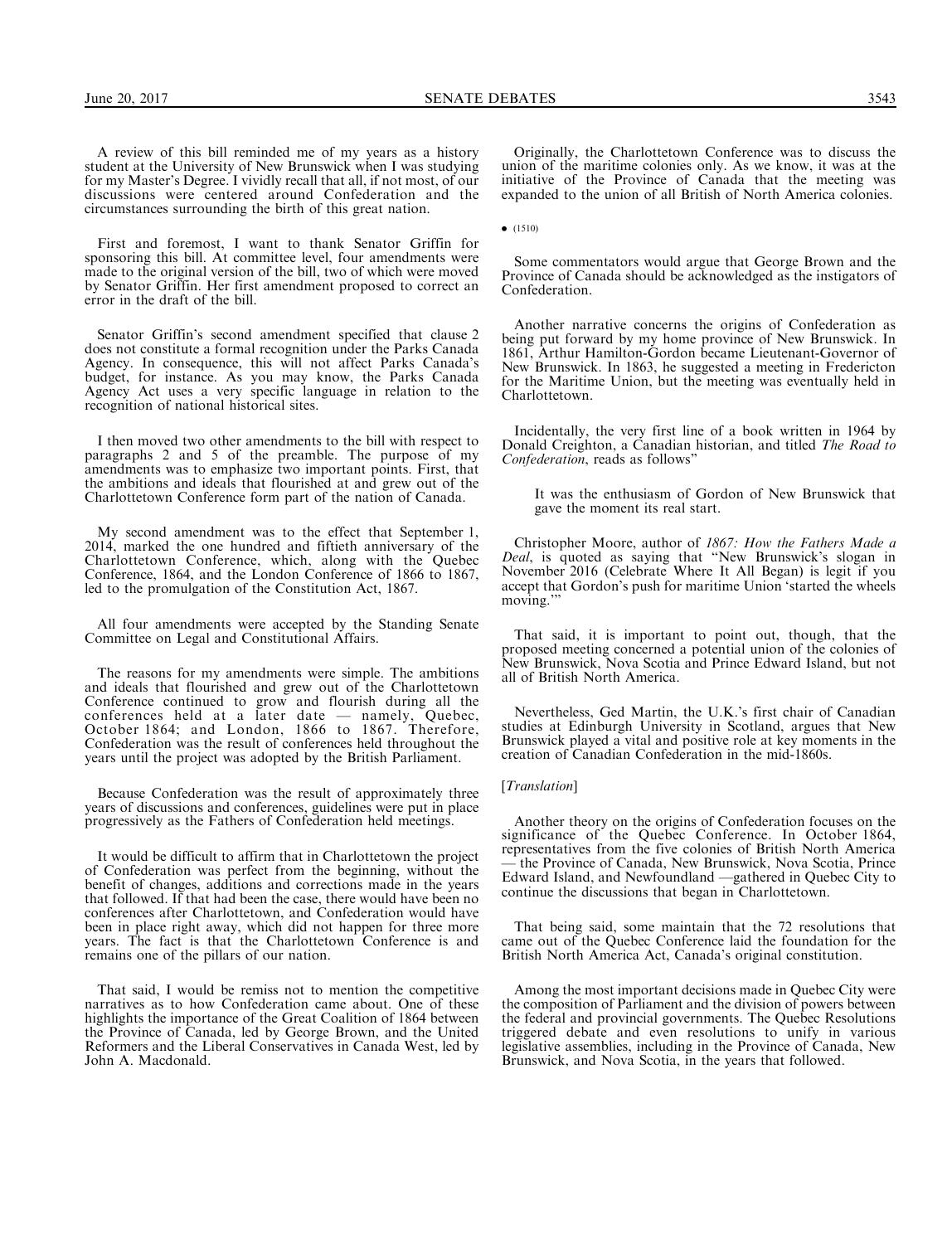The resolutions were drafted into law by the delegates attending the London Conference, that was held from December 1866 to February 1867. The London Conference was the last meeting in the confederation process that would result in the British North America Act.

This is why some believe that the Quebec Resolutions and the British North America Act are the pillars on which the Constitution of Canada would come to rest in 1867.

## [English]

However, that said, notwithstanding the narratives, as parliamentarians we have to recognize the importance of Charlottetown as the birthplace of Confederation.

As noted in the preamble of the bill:

.. on September 1, 1864, leaders of the governments and legislatures of Prince Edward Island, Nova Scotia, New Brunswick and the Province of Canada met in Charlottetown, Prince Edward Island, and created a shared vision of a union of the British North American colonies and the creation of a new country.

It is important to recognize that the ambitions and ideals that flourished and grew out of the Charlottetown Conference form part of the nation of Canada. It is equally important to recognize that the Charlottetown Conference, along with the Quebec Conference of 1864 and the London Conference of 1866 to 1867 led to the promulgation of the Constitution Act, 1867.

Bill S-236 gives us the opportunity to remind Canadians of the fundamental role played by Charlottetown in the history of the Canadian Confederation. By officially recognizing the status of Charlottetown as the birthplace of Confederation, we are confirming the historical fact that Charlottetown is the place where the Fathers of Confederation first met to lay the foundations of Canada.

Honourable senators, I urge you to support Bill S-236 as we are poised to celebrate Canada's one hundred and fiftieth birthday.

Hon. Frances Lankin: Will senator take a question, please?

I appreciate your contribution to the debate. Let me say that I support this bill wholeheartedly.

I heard you make reference to a couple of amendments, but one in particular brought forward by Senator Griffin. I understand from her that it gives consideration to a concern the government had and that the concern has been resolved.

It seems to me that there is a great deal of support. I've not heard — and I'm asking you if you've heard any speakers to the contrary or in conversations — of people who have significant concerns or want to hold this bill up. I agree with you. This is

something that should be done before our one hundred and fiftieth anniversary and that senators here can make that happen by bringing this bill to a third reading vote.

Would you agree with that?

Senator McIntyre: Yes, I certainly would, senator. I thank you for your question.

As I noted at committee level, there were four amendments. Two amendments were made by Senator Griffin and two amendments were made by me.

The bottom line with this bill is that it shows that Charlottetown is the place where the Fathers of Confederation met for the first time. Following the Charlottetown Conference, which was held on September 1, 1864, two other conferences were held, namely, Quebec, in October 1864, and the London Conference, which was held between December 1866 and February 1867, leading to the proclamation of the British North America Act of 1867.

There were three conferences, not just one; there were two others.

I thank you for your question and you're absolutely correct. The bill shows that Charlottetown is the birthplace of Confederation because that's where the Fathers of Confederation met for the first time.

Hon. Serge Joyal: May I request the authorization to speak, because I know that Senator McIntyre has proposed that debate stand in the name of Senator Cools' name?

The Hon. the Speaker: Is it agreed that it will remain adjourned in the name of Senator Cools, honourable senators?

Hon. Senators: Agreed.

Senator Joyal: I will be brief, honourable senators, because I want to put on the record a certain number of facts that I think are important to understand the substance of this bill.

First of all, I want to mention — and I think that Senator McIntyre can confirm this — that Charlottetown was chosen as the place of meeting of the three Maritime provinces on the initiative of the Lieutenant-Governor of New Brunswick because the Lieutenant-Governor of Prince Edward Island would not have participated in the meeting had it not taken place in Charlottetown.

Unless Senator McIntyre, from New Brunswick, wants to contradict this point or this historical information, that's what the historians have informed us about the selection of Charlottetown as the meeting place of the three Maritime provinces to unite under the initiative or push by the Colonial Office in London. In those years, you will remember that there was the Civil War in the United States, a war that left more than 800,000 dead on the battlefield, and it was a push among the northern army. Once they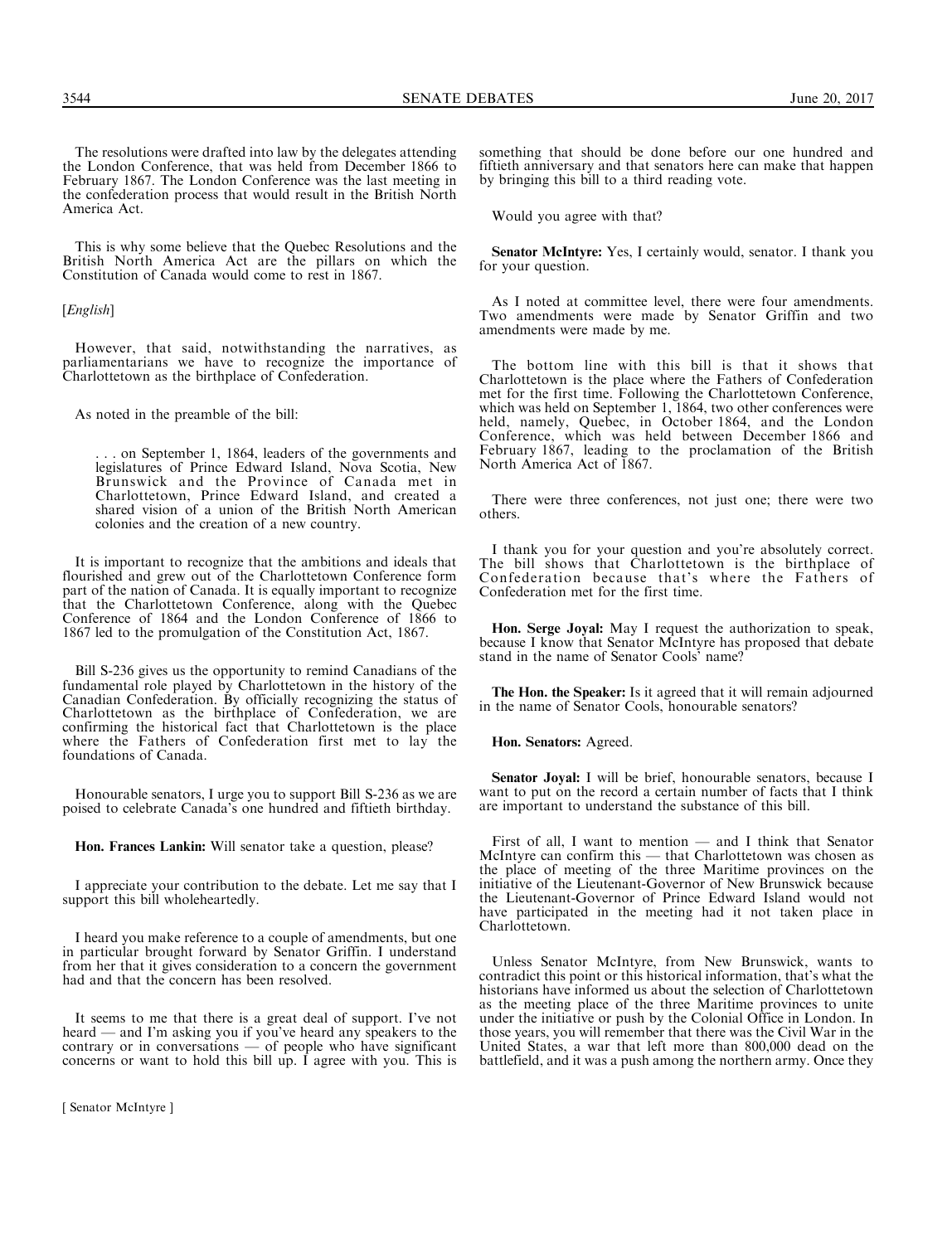had finished with the south, they would move across the border and would try for the third time to make Canada part of the United States.

#### $\bullet$  (1520)

So there was pressure from London on the Maritime provinces to try to unite and form a government. In fact, Nova Scotia participated in the conference because they had as an objective to make Halifax the capital of the three united Maritime provinces. In other words, each of them had a specific agenda in meeting in Charlottetown, but they thought that they would invite, as Ontario and Quebec, reunited, as you know, since 1840, in the United Province of Canada.

The delegates from the United Province, George Brown and John A. Macdonald, were invited as observers. They were not to take part in the negotiations, because the very objective of the meeting was to unite the three provinces, not to unite the three provinces with the United Province of Canada.

In the course of the discussion and the schmoozing that takes place in any kind of political gathering that, finally, Brown and Macdonald proposed that the union be enlarged, that it could include the United Province of Canada, as well as the need to go to a second conference in Quebec some months later to continue the discussion.

That is an important element to understand the process. When we read a bill and say, ''Charlottetown is the birthplace of Confederation,'' we are tempted to conclude that it happened with inspiration from somebody above, whereby all those people met and saw the light that Canada would be a big country.

The Charlottetown meeting was essentially a process that finally was resolved three years later, but the strange thing is that three years later, Prince Edward Island was not of the founding provinces of Canada. The four provinces that were at the origin of Canada were Nova Scotia, New Brunswick, Ontario and Quebec. Prince Edward Island was not part of Canada. Prince Edward Island became part of Canada only in 1875, after Manitoba — I am looking at Senator Plett — was created as a province in 1870 and after British Columbia joined the federation in 1871. That opened the opportunity or prospect that Canada would extend from coast to coast, from the Atlantic to the Pacific. Then, in 1875, because Prince Edward Island's financial situation was in dire condition, the Government of Canada offered to buy out the debt of Prince Edward Island. Prince Edward Island was solicited by American delegates to try to join Canada. In other words, more or less, Canada bought out Prince Edward Island to join Canada. It was only in 1875 that finally Prince Edward Island became the seventh province of Canada.

One has to take that into account when we say that Charlottetown is the birthplace or the cradle of Confederation. It's a mono-parental cradle, because there is somebody missing in the birthplace, which is one of the parents of Confederation.

When we look into this bill and try to understand how Canada was built, it was not built at the beginning in a grand design; it was built, first and foremost, to try to alleviate the financial and

economic conditions, to address the problems of the threat that the United States represented to the individual British colonies, and to try to build on the best of the railroad linking all of those provinces together so there would be a permanent link of communication.

I want to put that on the record, honourable senators, in following up from Senator McIntyre, because it is important to understand that what happened in Charlottetown is a process. The process was initiated, but it was definitely not the final process, because as you all know, the first proposal was a legislative union, not a division of power between the provinces and the central or national government. It was supposed to be only one legislative union.

It's only in Quebec, when George-Étienne Cartier looked into what would happen, that francophones would be drawn into a large number of English-speaking citizens, that they sought to say, ''Let's divide the power so that there will be a better balance and protection of regional identities for the Maritime provinces, and of cultural and religious identity for French Canadians,'' as they were called in those days.

In other words, it is very important to understand the dynamics that took place. Otherwise, we create the false impression that it is an easy initiative, and it all happened because we saw the light in Charlottetown and everybody was happy.

As a matter of fact, one year after Confederation, Nova Scotia sought to leave Confederation. There was an election, and the result was 38-36, a majority to leave Confederation a year after. That didn't happen because everybody was happy. July 1, 1867, a year later, there was an initiate to try to part from Confederation. Joseph Howe, who was at the head of the separation movement, was finally included in the discussions with the federal government. He joined the government and was appointed a minister. Finally, his position melted down.

Again, as I have illustrated, among the four founding provinces, one wanted to leave the year after, and one of the provinces that did attend in Charlottetown didn't join the federation until seven years later.

One has to understand those details to see how far we've come since 1864, when the first meeting took place.

I say that to Senator Griffin, because I'm sure that doesn't reduce in any way the symbolism of this bill. It is important to understand how all those things happened to better realize that Canada is not a country that has been built easily.

Canada doesn't maintain its unity easily, either. I don't need to tell you how many referendums we had to maintain the unity of this country in 1897. The only province that joined the federation through the will of its population directly is Newfoundland and Labrador. It was called Newfoundland in those days, as Your Honour will know. It was only 1949. And Nunavut became a territory only in 1999.

Canada is a work-in-progress. Our unity has to be strengthened. We have to be mindful and understand very well the difficulties and challenges we face as a nation to make sure that we remain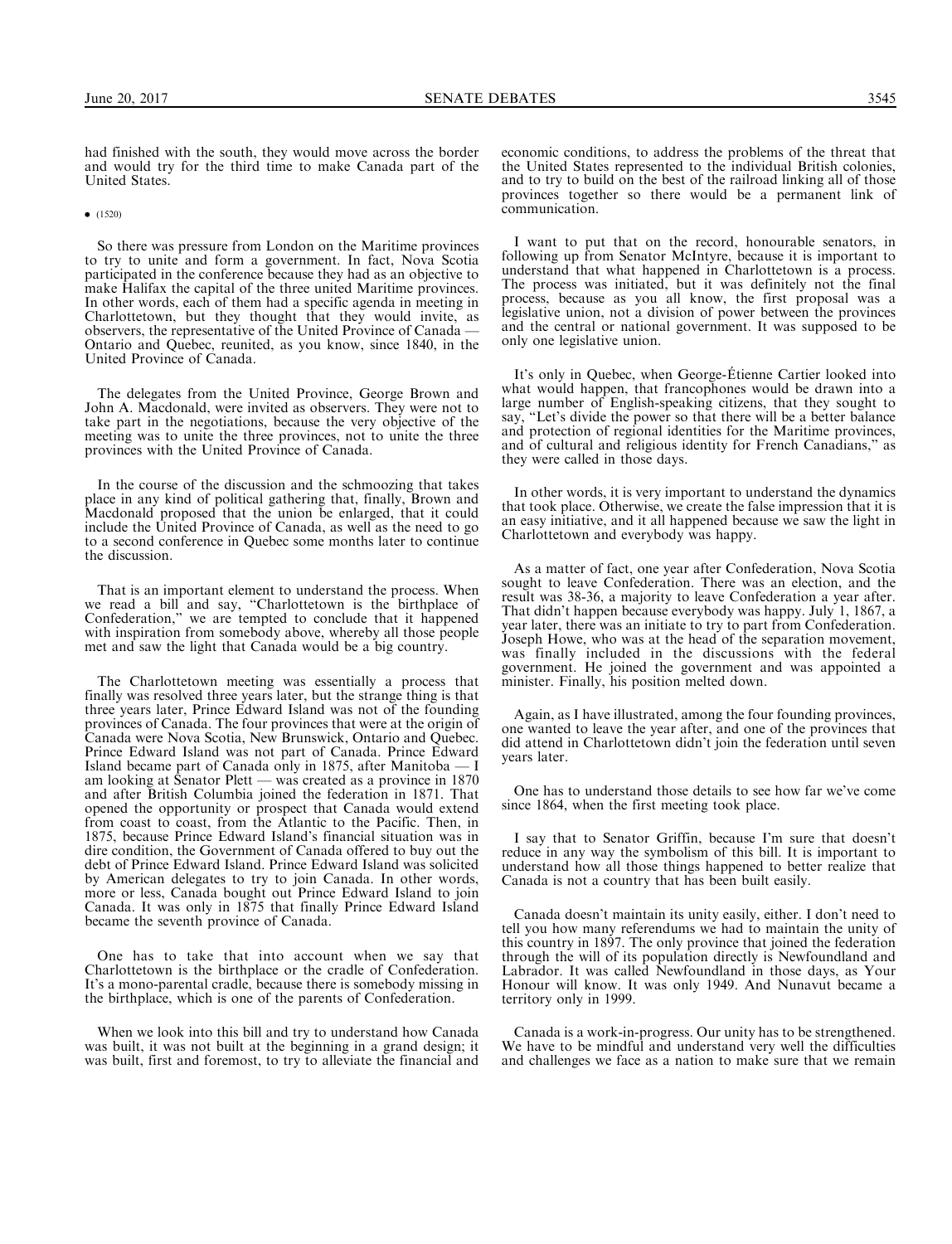together and maintain that level of freedom, prosperity and pride in who we are and how we have achieved this great country.

It is those reflections that I wanted to share, especially with the sponsor of the bill, Senator Griffin, and I espouse to you, honourable senators.

Challenges lie ahead for our country. When I look at Senator Brazeau, we still know that our unity is not complete as long as we will not have recognized properly the contribution of Aboriginal peoples to who we are and how the challenges we have ahead have to be met with all the obligations and responsibility that objective entails.

Thank you, honourable senators.

Hon. Carolyn Stewart Olsen: Would Senator Joyal take a question, please?

Senator Joyal: Yes.

Senator Stewart Olsen: Thank you for the history lesson. It's a little different lesson than the history I learned. Being from the Maritimes, I did not hear that Sir John A. and cohort were invited, but that rather they crashed the meeting.

 $\bullet$  (1530)

The total history of the wonderfulness was not really supported in real life. In New Brunswick, there came a time when they realized they had been scuppered by the upper Canadians, and that they stood to lose a great deal.

So I think that has to be factored in. I get the nuance that you provided there, but I think we have to look at the real facts. Buying out your debt and infiltrating with your politics in the provinces was a really — they were brilliant politicians but it began the considerable downfall of the rest of Atlantic Canada. So I just want to put that on there because it was not all roses.

Senator Joyal: Very quickly, Mr. Speaker, thank you. I think you know there are people who crash parties without bringing booze with them. I will call him John A. MacDonald with all the respect I owe to the first Prime Minister of Canada, but I think in relation to that, at that time, John A. Macdonald and George Brown, as you know, heard that there was a meeting taking place, or that was to take place, in Charlottetown, and in order to schmooze and better create the ambience of easiness with which champagne normally provides the mind, they came down with their load of support to make sure that they would be heard and that they would be seen as bringing something to the table. But if I may say so, they left the party with doggy bags because, in fact, when they went back to Quebec, they were able to convince the Maritime representative and delegates to continue the discussion on a wider basis.

As a matter of fact, I think what you say just confirms that it was a work-in-progress, or a dinner in progress, as I should say.

[ Senator Joyal ]

Hon. Michael L. MacDonald: I want to add a few words to what Senator Joyal said, just for clarification.

The Hon. the Speaker: It has been agreed that the matter would remain adjourned, after Senator Joyal, in Senator Cools' name. Is it agreed that it will still remain adjourned in Senator Cools' name?

Hon. Senators: Agreed.

Senator MacDonald: Just for clarification, in 1867, there were 20 members of Parliament elected from Nova Scotia. Eighteen were anti-confederates, and over almost 60 per cent of the vote in Nova Scotia was against Confederation. Nova Scotia was awash in excise taxes and had no debt. It was relatively wealthy. It was the wealthiest province of Canada, there is no doubt about that. The wealthiest man in Canada was a Nova Scotian.

The provincial government was elected, and 46 out of 48 provincial members were anti-confederates, so there is no sense in putting icing on this cake. Nova Scotia was strongly against Confederation. All the leading people in Nova Scotia were against it. In 1868, Joseph Howe petitioned for better terms for Nova Scotia. He received those better terms from Nova Scotia, retired from politics in the early 1870s, was appointed Lieutenant-Governor for Nova Scotia and died a few months later.

I'm very familiar with Joseph Howe. My great-grandfather was Joseph Howe's coachman and his gardener, and he met my greatgrandmother, who was his seamstress and housekeeper, in 1867 in Dartmouth — Joseph Howe's residence was in Dartmouth — and they were married in his parlour. In fact, their marriage is in the Novascotian, Joseph Howe's paper, and we still have some of the dishes given to them as a wedding present by Joseph Howe. So I'm a big fan of Joe Howe's. I just wanted to put the record straight on that matter.

(On motion of Senator Cools, debate adjourned.)

#### NATIONAL SECURITY AND INTELLIGENCE COMMITTEE OF PARLIAMENTARIANS BILL

## BILL TO AMEND—THIRD READING

Leave having been given to revert to Government Business, Bills—Third Reading, Order No. 1:

On the Order:

Resuming debate on the motion of the Honourable Senator Harder, P.C., seconded by the Honourable Senator Mitchell, for the third reading of Bill C-22, An Act to establish the National Security and Intelligence Committee of Parliamentarians and to make consequential amendments to certain Acts.

The Hon. the Speaker: Is it your pleasure, honourable senators, to adopt the motion?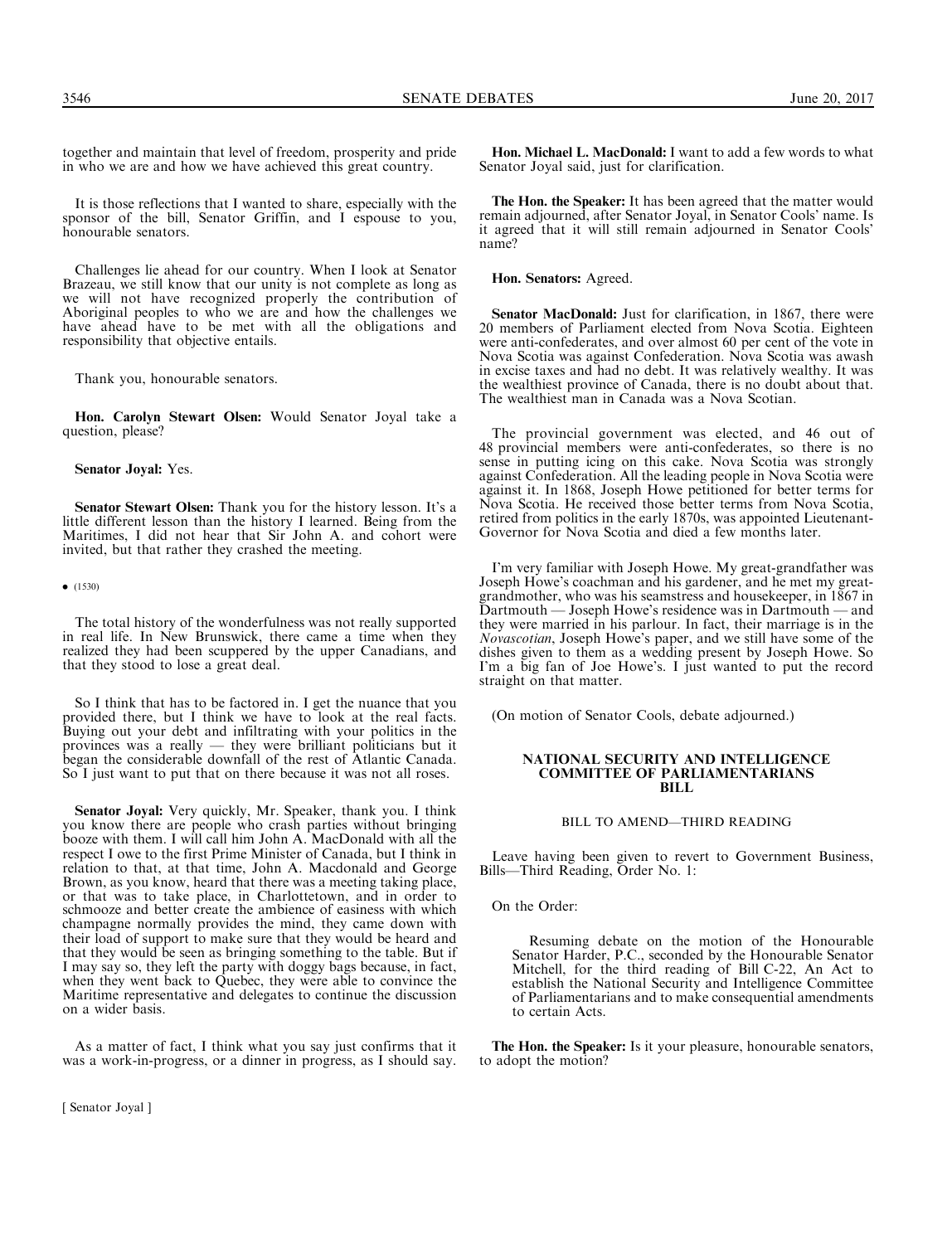Some Hon. Senators: Agreed.

Some Hon. Senators: On division.

(Motion agreed to and bill read third time and passed, on division.)

[Translation]

## NATIONAL STRATEGY FOR ALZHEIMER'S DISEASE AND OTHER DEMENTIAS BILL

## THIRD READING—DEBATE CONTINUED

On the Order:

Resuming debate on the motion of the Honourable Senator Stewart Olsen, seconded by the Honourable Senator Seidman, for the third reading of Bill C-233, An Act respecting a national strategy for Alzheimer's disease and other dementias.

Hon. Marie-Fran**ç**oise M**é**gie: Honourable senator, I am pleased to rise today to speak to Bill C-233, the national strategy for Alzheimer's disease and other dementias bill.

As you all know, dementia is one of the greatest public health challenges of our time. Statistics from the Alzheimer Society of Canada are troubling. According to a 2016 report on dementia in Canada prepared by the Standing Senate Committee on Social Affairs, Science and Technology, 747,000 Canadians are living with a cognitive impairment. Every year, 25,000 new cases of dementia are diagnosed, which means that, by 2031, it is estimated that 1.4 million people will have some sort of cognitive impairment. Right now, the direct and indirect costs associated with providing care and services for people with dementia amount to \$33 billion. In 2040, that amount will reach \$293 billion.

While this disease is more prevalent among seniors, it is not a normal part of aging. However, advanced age is a risk factor.

What is dementia, anyway? Generally speaking, it is a disease that affects a person's memory, orientation, thoughts, understanding, language, ability to learn, and judgment. It results in a major loss of physical and mental autonomy, as well as regression that some people describe as infantilism. There are many types of dementia, but Alzheimer's is the most prevalent. That is why some of the literature refers to Alzheimer's disease and related dementias.

Dementia is a progressive disease. Some cases may even develop over 20 years. The needs of those with dementia are also progressive and they affect all aspects of the lives of those with the disease and their families, including housing, relationships, family life, and even work life. The literature acknowledges the reality of the situation, which is that family members are the ones that generally end up having to care for people with dementia.

I would like to give you a few examples so that you can put this into context. When people first develop dementia, their caregivers often have to secure the house so that the person with the disease cannot run away. This will become a daily cause for concern.

The person with dementia may call their family caregiver at work many times a day, always for the same reason. If the caregiver's employer takes a dim view of the disturbance, they may be reprimanded or even fired.

Disturbing behaviour, such as aggression, baseless accusations against and the inability to recognize loved ones, is psychologically very painful for the caregiver.

In addition to the social and emotional burden, there is the financial burden. According to the Alzheimer Society of Canada:

In 2011, family caregivers spent 444 million unpaid hours per year looking after someone with dementia, representing \$11 billion in lost income and 227,720 lost full-time equivalent employees in the work force. By 2040, they will be devoting a staggering 1.2 billion unpaid hours per year.

Honourable senators, we must act now.

What would Bill C-233 do?

It provides for the development and implementation of a comprehensive national strategy to address all aspects of Alzheimer's disease and other forms of dementia. Clause 3 of the bill would see the federal government working with provincial and territorial ministers to coordinate, implement, and maintain a concrete action plan to minimize the impact of dementia on all Canadians. Efforts will focus on care that improves quality of life for people suffering from dementia and their caregivers, and on research that will facilitate early diagnosis and finding a cure.

If it is to benefit current and future generations, this strategy must be comprehensive, enduring, and multi-disciplinary. It has to cover every aspect of life that is affected by these degenerative brain diseases.

Let us first acknowledge that Bill C-233 was never meant to be a federal plan. As drafted, it is a national strategy that requires active participation on the part of the various stakeholders.

A structured dialogue is required to ensure the various health jurisdictions as laid out in the Canadian Constitution are respected, resulting in targeted and responsive care programs.

In order to truly tackle dementia, we need some real leadership from the medical community as well as social groups. Speaking of leadership, I welcome the parliamentary initiative to increase investments in research and to strengthen the provision of care. However, it would be useful to supplement the section setting out the objectives of this national strategy with a specific clause on prevention.

Indeed, we know that smoking and poor nutrition increase the risk of neuropsychological diseases. Thus, an effective strategy

 $\bullet$  (1540)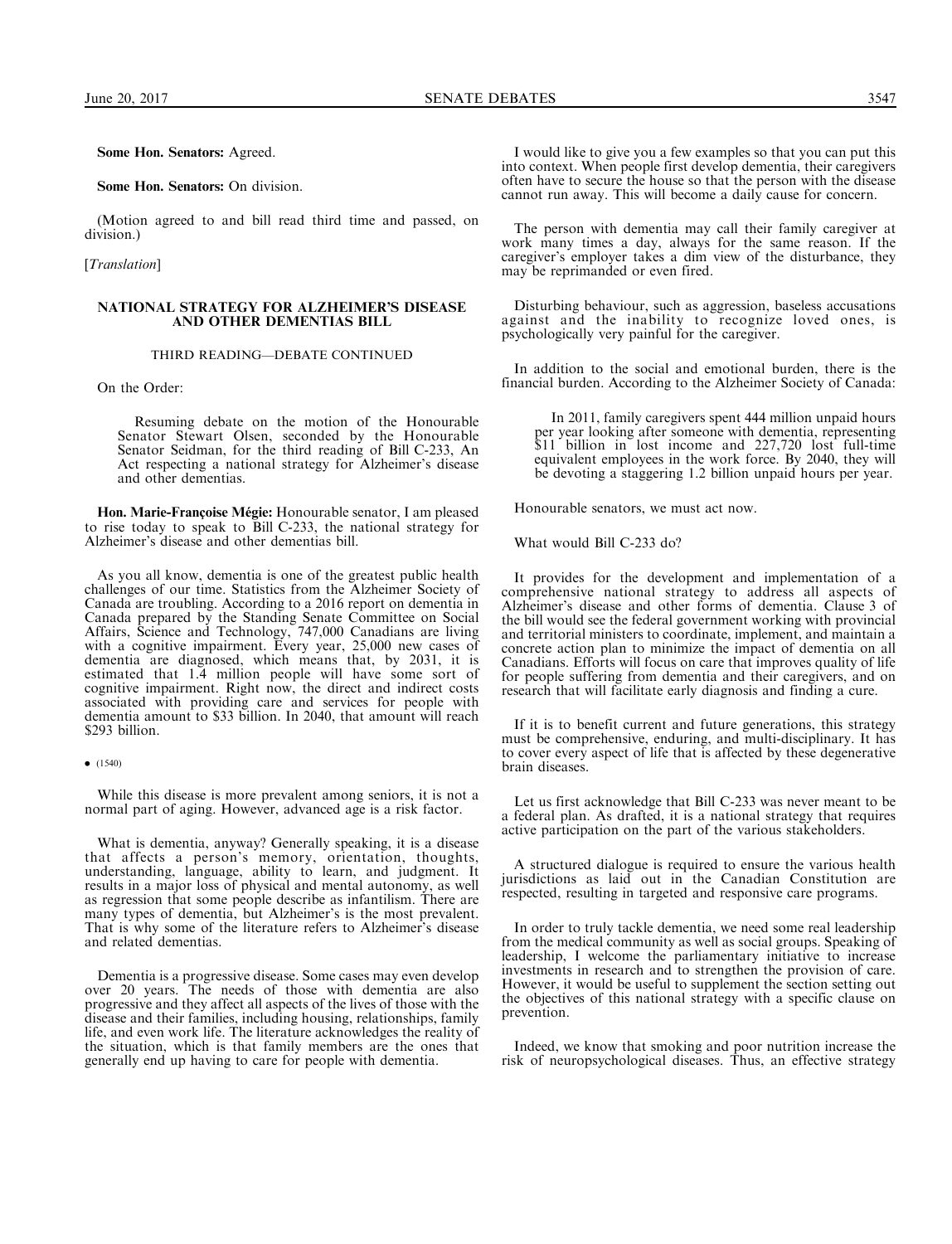3548 SENATE DEBATES June 20, 2017

In this regard, I congratulate my colleague, Senator Petitclerc, on the work she did on Bill S-5, An Act to amend the Tobacco Act and the Non-smokers' Health Act and to make consequential amendments to other Acts. Moreover, I would like to acknowledge Senator Greene Raine's initiative on Bill S-228, which seeks to prevent obesity by prohibiting the advertising of food and drinks to children.

Prevention is everyone's business. This is my first key message today. For the good of our society, we need to be clear-sighted by focusing on well-defined national priorities. By insisting now on healthy lifestyles, we will reverse the trend and so improve Canadians' living standards.

An interdisciplinary approach is also used in the care of people with dementia. Support, care and follow-up require active dialogue. Not only must we provide appropriate care, but also quality services. To this end, we need to innovate and use all the resources at our disposal.

In addition to essential medical, nursing and psychosocial workers, some regions could benefit from other resources specific to their environment, such as ambulance staff and paramedics, for instance. Quebec ambulance attendants have recently explained how they could play a complementary role in supporting patients. They would like to be a part of the home support team so that patients can remain in their environment for as long as possible.

As I described earlier, and as mentioned in the report of the Standing Senate Committee on Social Affairs, Science and Technology, caregivers carry the burden of illness. I would have liked the bill to give them greater consideration.

Because of their proximity to the person with dementia, caregivers witness the onset of the first symptoms and then watch as the disease develops, eventually carrying their loved one away. When exposed to this kind of stress, caregivers' mental health can take a turn for the worse. Indeed, according to The Caregiver Network, eight out of 10 loved ones believe they have experienced emotional problems related to their responsibilities, and 25 per cent of them will develop clinical depression. Caregivers are often referred to as hidden patients, so their concerns should be given special consideration. It goes without saying that their testimony remains a vital part of our concerted effort.

We also need to better analyze the needs of caregivers in order to better meet their expectations. Keep in mind that spousal caregivers and child caregiver will face very different challenges, which is why we must recognize the role of caregivers in society. To this end, they should be adequately equipped to optimize their quality of life, while ensuring that they are able to provide effective assistance to the person receiving care.

We need to foster community-wide approaches in order to free them from their isolation. By offering psychological and other resources that are tailored to their circumstances, we will be

making the most of our interventions. Similarly, we also need a mechanism by which we can meet their need for information, advice, and respite to assist them in their role. You never know, honourable senators. Any one of us could be called upon at some point to take on the role of caregiver. That is my second key message today.

We must also consider including ethnic and LGBTQ communities in the discussions of the advisory committee listed in clause 4. In my experience, dementia is still a taboo subject in some ethnic communities and because it is not talked about openly, there is a lack of knowledge about the services that are available, and that translates into treatment delays. Some people from the LGBTQ communities have difficulty getting access to treatment. Sometimes people from this community with dementia, or their loved ones, prefer to stay isolated because of the taboo surrounding their sexual orientation or their gender identity.

To rectify this sad state of affairs, we must first ensure that the members of these communities receive help and services that are tailored to their needs. Bill C-233, An Act respecting a national strategy for Alzheimer's disease and other dementias, will help align solutions for providing care that is adapted to everyone directly or indirectly affected by this scourge.

This brings me to the matter of indigenous communities. This past February, Ottawa announced investments in the order of \$1 million to support two research projects to address the needs of indigenous people living with dementia and those at risk. Rates of dementia are reported to be 34 per cent higher than in the nonindigenous population. Thus, a collaborative, culturally-adapted approach will also help improve the quality of life of these individuals.

There is another area, overlooked in the bill, that deserves to be included. Privacy-related issues need to be addressed from an ethics standpoint throughout the process. First, careful consideration must be given to protecting the basic rights of these people, who are losing their autonomy. Then, we will need to explore the possibility of adapting the legal definition of what constitutes an expression of the patient's will and consent so as to allow for opportunities for support in decision-making, which may go as far as a guardianship.

We need to send a clear message to our constituents to make sure they understand that this bill will help us take control of the situation on all levels.

It is important to acknowledge the hard work of the members of the other place, who managed to set aside their political allegiances in order to focus on the well-being of Canadians and unanimously pass this bill.

I want to take this opportunity to applaud the outstanding work done by Senator Ogilvie who brilliantly led the study by the Standing Senate Committee on Social Affairs, Science and Technology. Under his leadership, the committee members endorsed Bill C-233 without amendment following a clause by clause study. I also must congratulate the bill's sponsor, Senator Stewart Olsen.

 $\bullet$  (1550)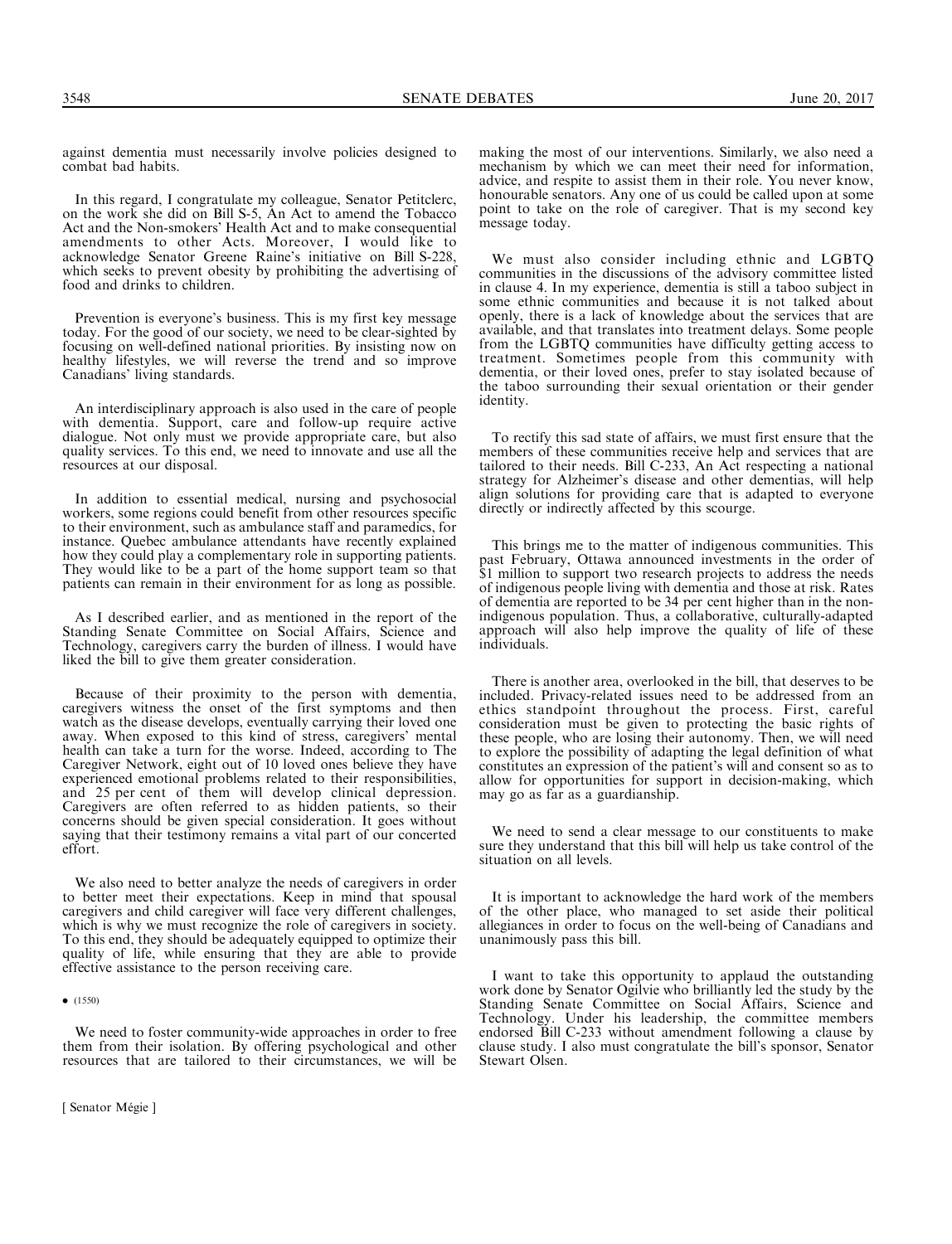Colleagues, let us seize this opportunity to demonstrate the Senate's true worth to Canadians as an inclusive, effective, and thoughtful institution. Considering how quickly dementia is spreading throughout our society, we must act now. Canadians need a solid strategy to ensure the success of this national undertaking and to alleviate the suffering that goes along with neurodegenerative pathologies.

Honourable senators, here is my third key message: we must act now. That is why I am asking you to join me in supporting Bill C-233, An Act respecting a national strategy for Alzheimer's disease and other dementias. Thank you.

Hon. Senators: Hear, hear!

(On motion of Senator Hubley, debate adjourned.)

[*English*]

#### NATIONAL STRATEGY FOR SAFE AND ENVIRONMENTALLY SOUND DISPOSAL OF LAMPS CONTAINING MERCURY BILL

#### THIRD READING

On the Order:

Resuming debate on the motion of the Honourable Senator Cordy, seconded by the Honourable Senator Joyal, P.C., for the third reading of Bill C-238, An Act respecting the development of a national strategy for the safe and environmentally sound disposal of lamps containing mercury.

The Hon. the Speaker pro tempore: Are honourable senators ready for the question?

#### Hon. Senators: Question!

The Hon. the Speaker pro tempore: It was moved by Honourable Senator Cordy, seconded by the Honourable Senator Joyal, that the bill be read the third time.

Is it your pleasure honourable senators to adopt the motion?

## Hon. Senators: Agreed.

(Motion agreed to and bill read third time and passed.)

 $\bullet$  (1600)

[*Translation*]

#### THE ESTIMATES, 2017-18

#### MAIN ESTIMATES—SIXTEENTH REPORT OF NATIONAL FINANCE COMMITTEE ADOPTED

Leave having been given to revert to Government Business, Reports of Committees, Item No. 6:

The Senate proceeded to consideration of the sixteenth report (interim) of the Standing Senate Committee on National Finance, entitled Second Interim Report on Main Estimates 2017-18, tabled in the Senate on June 15, 2017.

Hon. Percy Mockler moved the adoption of the report.

He said: Honourable senators, I rise today to speak to the Main Estimates for 2017-18, which were tabled in the Senate on February 28, 2017, and sent to the Standing Senate Committee on National Finance on March 1, 2017.

[English]

The government is requesting that Parliament authorize \$102.1 billion in spending and is forecasting \$155.8 billion in statutory expenditures, for total budgetary expenditures of \$257.9 billion in fiscal year 2017-18, an increase of \$7.8 billion compared with the Main Estimates 2016-17.

Senator Mercer: That's a lot of money.

Senator Mockler: I agree with you, Senator Mercer.

To review these estimates, honourable senators, our committee has held four meetings since April 1, 2017, with officials from eight departments and also from Moody's Investors Service and from the International Monetary Fund.

[*Translation*]

The committee decided to gather evidence regarding the housing situation in Canada as a result of growing concerns about the potential impacts that a real estate slowdown or housing shock could have on the Government of Canada's entire budgetary and fiscal framework and program spending in general.

## [English]

Mortgage credit and insurance is a \$1.45 trillion market, represents 20 per cent of our economy and is growing, and makes up 67 per cent of household debt across Canada.

#### [Translation]

Honourable senators, on May 10, Moody's Investors Services downgraded the credit ratings of Canada's six largest banks because of ever-increasing consumer debt levels and elevated housing prices, which leave Canadians more exposed to the downside risks facing the Canadian economy than they were in the past.

[*English*]

The committee heard from officials from the Department of Finance Canada and the Office of the Superintendent of Financial Institutions, who assured the committee that the Canadian banking system regulations are constantly being reviewed and updated and that the Canadian banking system can withstand a turbulent economic environment. Canada Mortgage and Housing Corporation, which holds \$500 billion worth of mortgages in Canada, also assured the committee that it will have the financial resources to deal with various critical scenarios in the Canadian economy.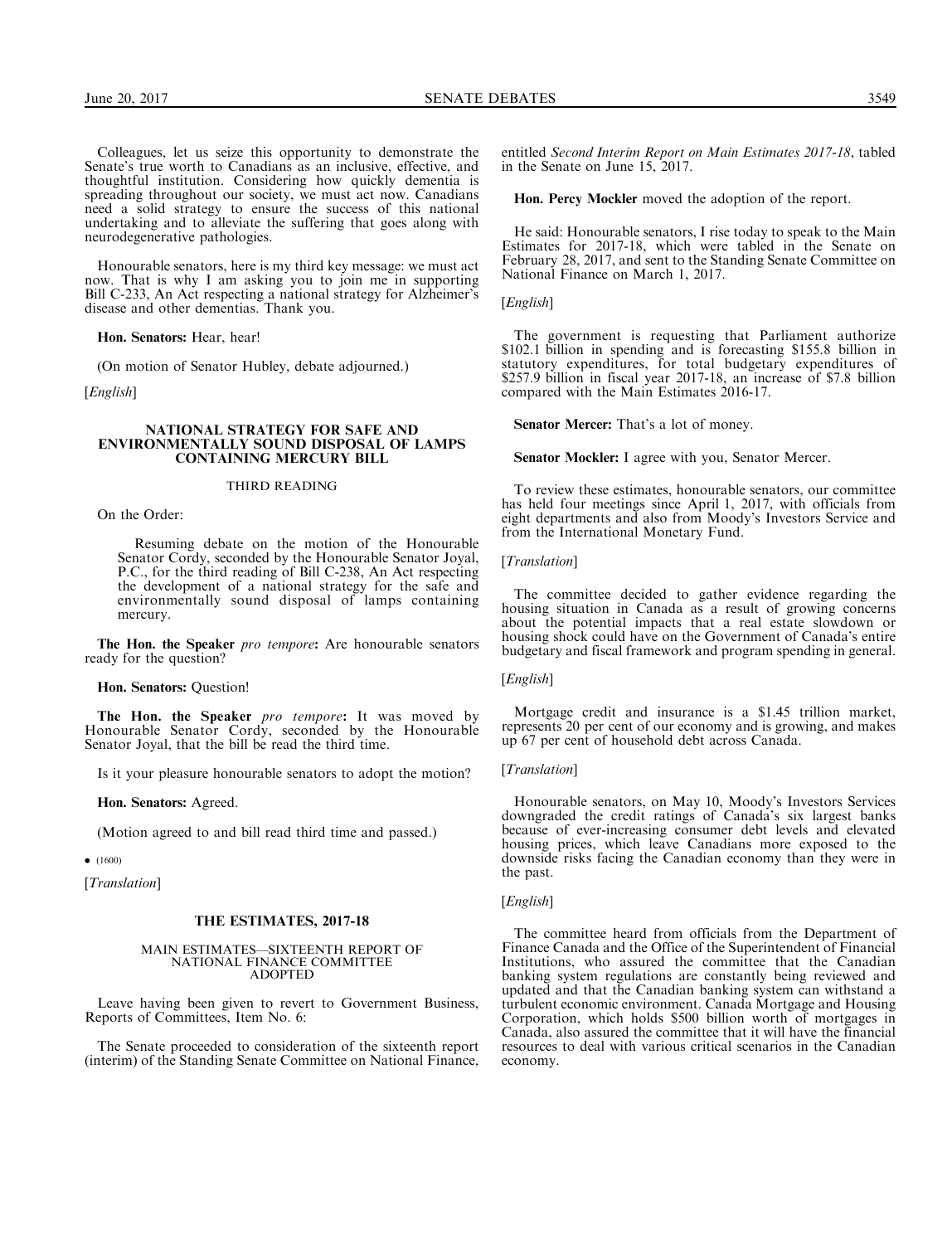## [Translation]

However, although Moody's and the International Monetary Fund recognize the strength of the Canadian banking system, they remain concerned about the fact that, in today's economic environment, Canada's debt-to-income ratio has reached a record high of 167 per cent and that housing prices are excessive.

In fact, the IMF representative did not hesitate to recommend the following:

. . . further tightening of prudential and tax-based measures to mitigate speculative and investment activity. Among these measures we would encourage the authorities to consider putting a cap on household debt to income. This would be the amount of debt that a borrower can borrow from a bank, to limit it to a certain threshold of the income that the borrower earns.

That quotation is from the transcript of the May 30, 2017, Finance Committee meeting.

#### [*English*]

Honourable senators, the OECD has also joined the chorus of the concerned. An article in the *Globe and Mail* published on June 7, 2017, reports that ''The OECD is pressing Canada to go beyond the many measures already taken to cool overheated housing markets.''

Honourable senators, there is an important distinction between a well-regulated and well-capitalized banking system and the social and financial environment in which it operates.

Honourable senators, a great amount of that outstanding mortgage credit is insured by CMHC, which in turn is guaranteed by the Government of Canada. The committee is very concerned that if a significant downturn in the job market or even small increases in interest rates were to happen, it could potentially hit the government's purse very hard, thus causing a negative impact on the fiscal framework of the Government of Canada.

#### [*Translation*]

Honourable senators, the committee also heard testimony from Innovation, Science and Economic Development Canada regarding its goal of attracting private investments in the Canadian market. The committee strongly supports those initiatives, as long as all funding serves to stimulate investments that foster innovation in Canada.

## [English]

The committee also heard from the Department of Health and Indigenous and Northern Affairs Canada on their continued efforts to close the gap between other Canadians and First

[ Senator Mockler ]

Nations people with respect to health outcomes, drinkable water and housing. However, the committee urges the development of proper metrics to measure outcomes for these initiatives. I take the opportunity to thank all the senators who took part in that discussion.

## [Translation]

The committee heard from officials from the Department of Canadian Heritage, whose grant and contribution programs are worth \$1.2 billion out of a total budget of \$1.4 billion. The Canadian Heritage Departmental Audit Committee raised some very serious concerns. According to that committee, ''. . . some of the performance measures were of questionable value and/or lacked sufficient ambition.'' They lacked transparency.

The purpose of our committee is to ensure transparency, accountability and predictability with respect to public finances. The committee urged the department to develop effective performance measures that could be applied to its grant and contribution programs.

## [*English*]

Honourable senators, the committee also heard from the Department of Transportation. Of particular interest was the \$5 billion earmarked for the Canadian infrastructure bank to address trade and transportation priorities. The committee was concerned that \$5 billion had been earmarked for spending even though the infrastructure bank has not yet come into being and priority projects have yet to be identified.

Finally, I would like you to know that shortly after I became Chair of the Standing Senate Committee on National Finance, I took the opportunity to address department officials regarding any outstanding follow-up information that had been requested by our committee. Some were slow to deliver the information to the senators, so I asked to be provided with a chart of information that this committee has requested since 2016. I reminded the officials in Canada of departments and the agencies that time is of the essence in order to report on the objective of transparency, accountability and predictability.

I advised them that while I have not yet addressed my concerns to the Privy Council, I made it clear that we would not tolerate future slowing down of the process.

With that, honourable senators, I thank you for your time and I thank you for your attention. To the members of the committee, job well done. Thank you very much.

Hon. Larry W. Smith (Leader of the Opposition): Honourable senators, I wish to speak briefly to the Main Estimates. Year after year the Main Estimates and supplementary estimates are brought before us for scrutiny. When you consider the parliamentary year, reviewing estimates is done over a very compressed time frame, in direct disproportion, I would suggest, to their importance.

 $\bullet$  (1610)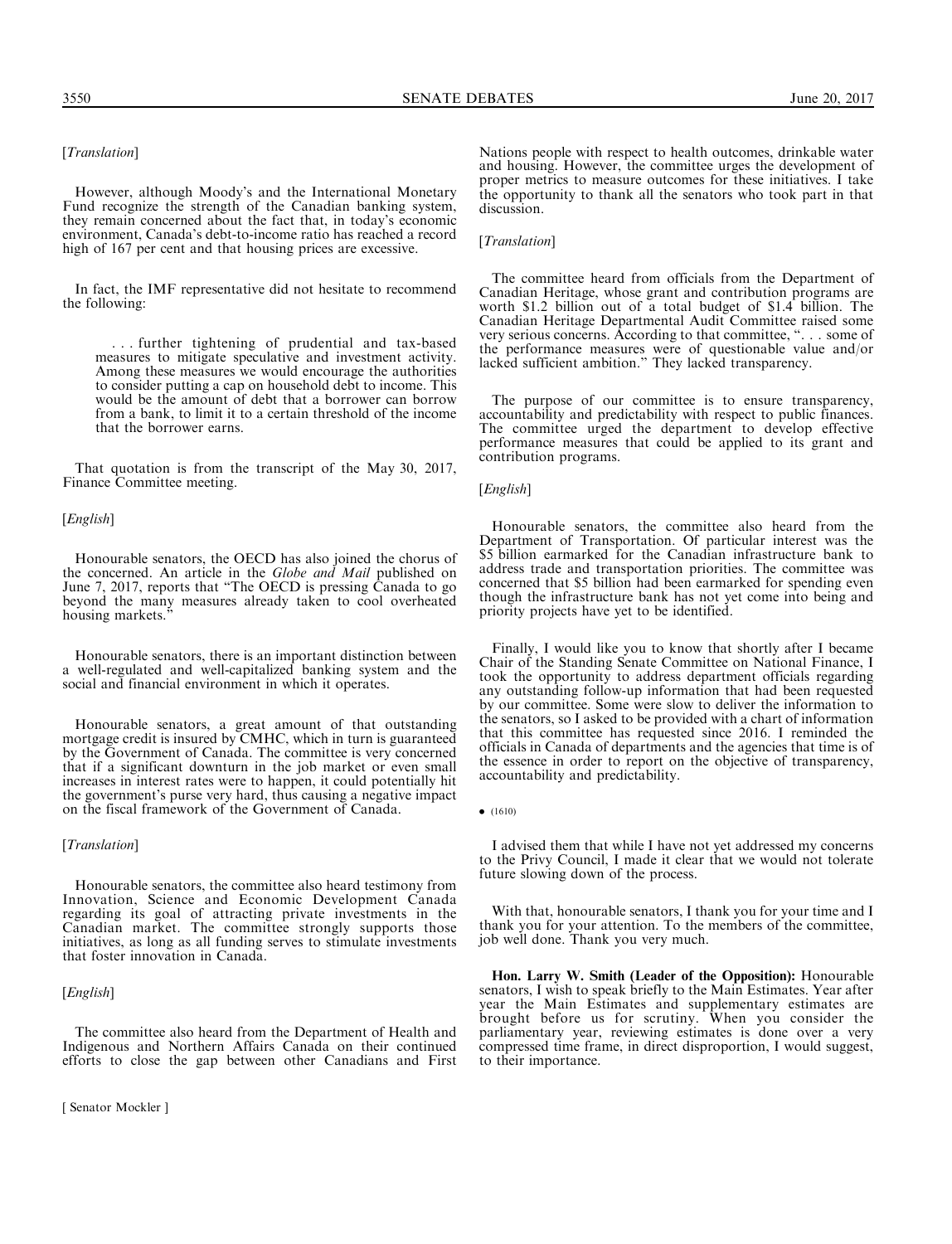I say that because the famous principle of no taxation without representation enshrined in the Magna Carta applies not only to Parliament's fight to control taxation but also to Parliament's fight to control expenditure, namely, the spending of the proceeds of taxation by consent of the taxpayers.

There are two sides to the taxpayer coin. Indeed, Parliament came into existence through control of the public purse, as Senator Cools has reminded us; the first business of Parliament is to grant supply to the Crown.

However, the foundational principle of no taxation without representation is clear-cut and had been the rallying cry of many an English revolt against excessively high or unauthorized taxation. In fact, many an Englishman had been prepared to lose his head over excessive taxation and did. But you would be hard-pressed to find an instance of revolt in Canada against increased program spending that has not been authorized by Parliament.

No wonder taxation gets public attention. Parliament either controls taxation or it does not. And while Parliament will take the time to scrutinize tax measures, it is unwilling to give the same amount of time or attention to the scrutiny of the details of expenditure, which are inefficiently more complicated in comparison.

Take, for example, the widely reported upon proposed escalator tax on spirits, beer and wine. This is an issue of no taxation without representation, and it's not just the alcohol talking because this issue also arises with respect to attaching an annual inflationary tax to service fees. And our colleague Senator Day quite rightly raised the principle of no taxation without representation in his masterful speech on the proposed borrowing authority act, which would quietly, and some would say stealthily, do an end run around parliamentary oversight of government finances and increase the power of the executive of cabinet and, in most instances, Parliament would not have any information about the government's borrowing for three years after the fact. In contrast, while the issue of taxation is relatively black and white, there are countless greys and shades when it comes to control of expenditure.

In fact, honourable senators, nowhere is there a greater challenge exhibited to the principles of transparency, accountability and predictability in government than through the estimates process. It is worth mentioning that the sponsorship scandal would be the high watermark of a failure in estimates, as the Gomery commission found that it could not be identified in the estimates applicable to it despite the most rigorous scrutiny.

The challenges we face as parliamentarians in providing proper oversights of estimates are hardly new and have been acknowledged by previous governments and even the current government, which last October released its report Empowering Parliamentarians through Better Information, the government's vision for estimates reform which states as follows:

The inability of Parliament to play a meaningful role in reviewing the Government's spending plans is a frequent source of frustration. It stems from an incoherent Estimates

process, where Budget items are not included in the Main Estimates, spending plans are difficult to understand and reconcile, and departmental reports are neither meaningful nor informative.

Honourable senators, having been the chair of the Senate Finance Committee and a member for numerous years, I can attest to the challenges of sifting through what are opaque and confusing documents in order to hold the government to financial account. I am proud of my colleagues, who have devoted as much time as they could to address these funding issues brought forward in the estimates process and to hold the government accountable.

Accountability means not only the submission of expenditures for inspection, but also Parliament's right to criticize public expenditure and to apply sanctions in case of unauthorized or excessive expenditure because it is our job to protect both sides of the taxpayer coin, not only how it is taxed but also how it is spent. Thank you.

Hon. Elizabeth Marshall: Honourable senators, I rise to speak to the Main Estimates, which is the government's second money request for this fiscal year.

The government's first money request was for interim supply, which authorized funding for the first three months of the fiscal year, covering the months of April, May and June. Since June 30 is fast approaching, these Main Estimates must be approved on or before June 30 so that government will have funding for the remainder of the fiscal year.

According to the Main Estimates, the government plans to spend \$258 billion this year. They are actually requesting parliamentary approval for \$102 billion of the \$258 billion, as the difference of \$156 billion represents statutory expenses which have already received approval in accordance with other legislation. This would include items such as equalization payments and Old Age Security benefits.

Honourable senators, until 2006, Main Estimates were usually tabled after the budget and therefore included budget initiatives. However, after 2006 the Main Estimates were tabled before the budget and therefore did not include budget initiatives.

To correct this problem, the government has proposed changes to align the Main Estimates and the budget. These proposed changes have been discussed extensively with the House of Commons Standing Committee on Finance, as well as the Standing Senate Committee on National Finance. The current President of Treasury Board has also held several information sessions for all parliamentarians on this matter.

As a result, expenditures indicated in the Main Estimates are different from the expenditures indicated in the budget. In summary, the Main Estimates do not provide an overall picture of the government's planned spending for the year, as anticipated in their budget.

This year, again, we are faced with Main Estimates that show different expenditure numbers than those in the budget. While Budget 2017 indicates total expenditures of \$330 billion for this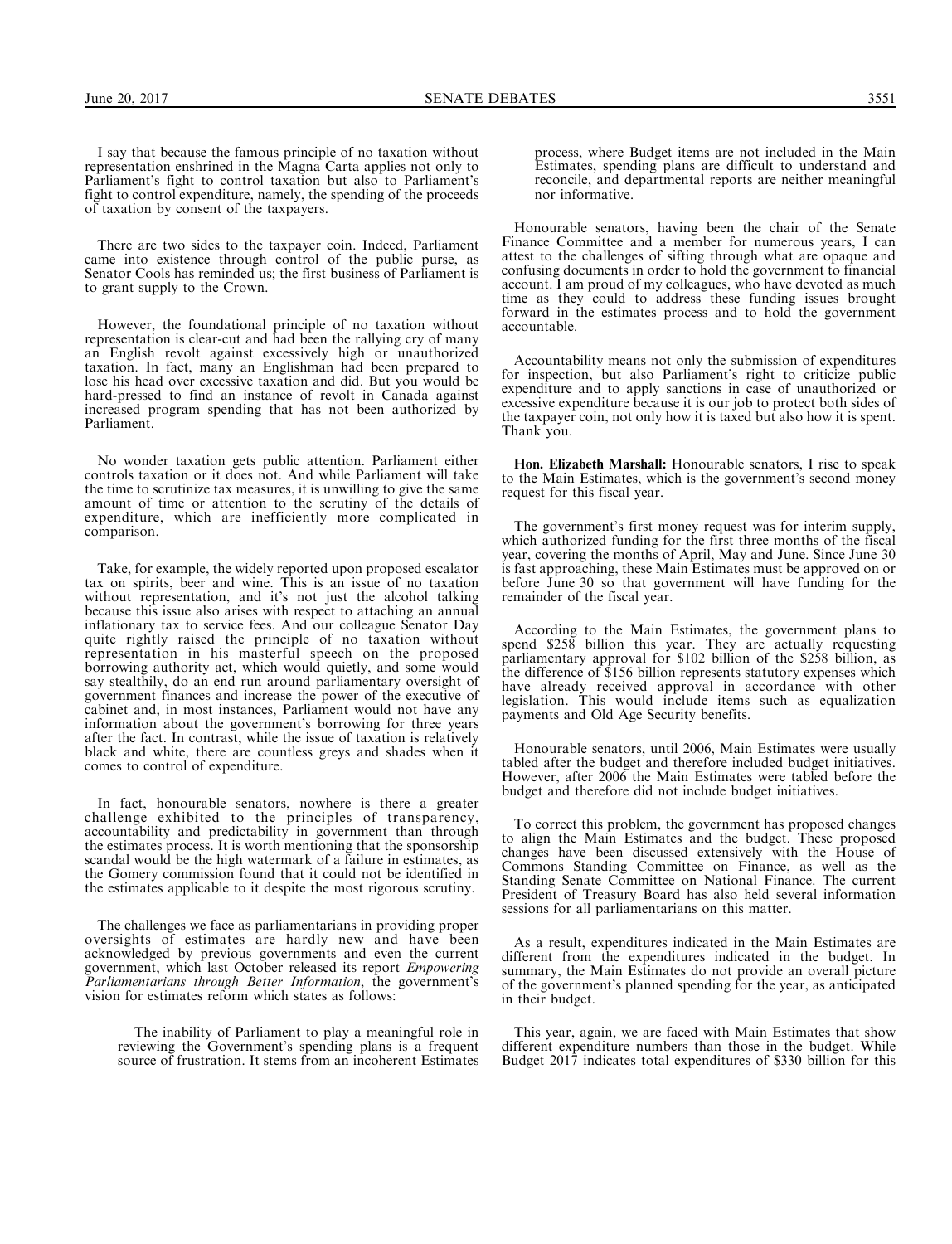The government's requests for funding for a fiscal year do not come forward in one request. Rather, there are five requests throughout the year entitled Main Estimates, interim supply, Supplementary Estimates (A), Supplementary Estimates (B) and Supplementary Estimates  $(C)$ .

Because the government's requests for funding are staggered throughout the year, comparison between years at periodic intervals is not particularly useful.

For example, Employment and Social Development Canada, in their Supplementary Estimates (A) for this year, indicated to the committee that of the \$585 million they are requesting, a full \$455 million are for items referenced in last year's budget.

The Parliamentary Budget Officer, in his review of Main Estimates, encountered similar problems. For example, this year, the government earmarked \$8 billion in new spending for infrastructure, yet the Parliamentary Budget Office could only identify about \$5.5 billion in these Main Estimates.

The Parliamentary Budget Officer, in his report on Supplementary Estimates (A), attached a chart to his report outlining this year's budget initiatives and then indicating whether the funding is included in Supplementary Estimates (A), because they are not in the Main Estimates.

His analysis indicated that Supplementary Estimates (A) included only 19 of the 94 budget initiatives in the 2017 budget. \$1 billion in funding in the 2017 Supplementary Estimates (A) was requested for these 19 budget initiatives. The remaining 75 budget items totalling \$1.25 billion have yet to be requested.

#### $\bullet$  (1620)

This is how the current Parliamentary Budget Officer concludes his review:

The Government has proposed improving the alignment of the budget and the main estimates by delaying the main estimates until May 1 and revising internal processes. Given the limited number of Budget 2017 measures that are included in these supplementary estimates, -

. . . which were tabled after May 1 . . .

— this proposal may not result in meaningful improvement in the alignment of the budget and the main estimates.

Last week, Mr. Kevin Page, our former Parliamentary Budget Officer, testified before the Senate's National Finance Committee. He concluded that our estimates system is ''broken'' because we are reviewing Main Estimates for this fiscal year and they are aligned with last year's budget and not this year's budget.

Unfortunately, not all departments, when requesting funding, indicate whether the funding relates to budget initiatives in the previous year or the current year. As a result, it is necessary to cross-reference funding requests with the current year's budget as well as the previous years' budgets. And the budget, which announces new or additional spending, usually includes a general description, which cannot be cross-referenced to a particular department or program.

Needless to say, this is a serious problem as it is very difficult to track government spending plans and related budget initiatives to the Main Estimates and supplementary estimates.

Even the President of the Treasury Board, in his testimony before the National Finance Committee last Thursday, referred to this process as an ''asinine, absurd, ridiculous process to have the Main Estimates being tabled before the budget.'' His conclusion was that this process made no sense.

Honourable senators, throughout the year, committee members have been following developments in the housing sector with interest. Of particular concern is the impact that negative events in the housing sector could have on the government's fiscal framework. Selling prices of homes in Vancouver and Toronto have increased significantly over the past year, and both cities have implemented new policies to cool the market.

The federal government also implemented last fall more stringent rules for potential homeowners seeking mortgages. For example, the government increased stress testing standards to ensure people could still afford their mortgages at higher interest rates than they are currently paying. In addition, lenders can no longer insure mortgages on homes with a purchase price over \$1 million, nor can they insure mortgages on homes purchased for rental or as investments.

Although CMHC has said that total insured volumes fell 41 per cent in the first quarter of 2017, Finance officials, when testifying at the National Finance Committee, said it was too early to determine the impact of the new rules.

Concerns are also being expressed about increasing consumer debt, including mortgage credit, which has been growing faster than disposable income. Inherent in this is the risk associated with record low interest rates and individuals' ability to cope with an increase in interest rates, which many economists say is imminent. In addition, premiums for mortgage insurance were increased in March of this year after new rules were implemented requiring mortgage insurers to have more capital on hand as a hedge against potential losses.

CMHC, the Crown corporation, provides mortgage insurance and is, in fact, the provider of the majority of mortgage insurance. Canada Guaranty and Genworth also provide mortgage insurance. They are regulated by the Office of the Superintendent of Financial Institutions and were also required to increase their premiums.

Last month, the Finance Committee met with officials of Moody's Investors Service, the International Monetary Fund, the Office of the Superintendent of Financial Institutions, the Department of Finance and CMHC to discuss the housing market and whether it could impact the government's fiscal framework. Moody's downgraded the credit rating of Canada's six largest banks on May 10, citing concerns that expanding levels of private sector debt could weaken asset quality in the future.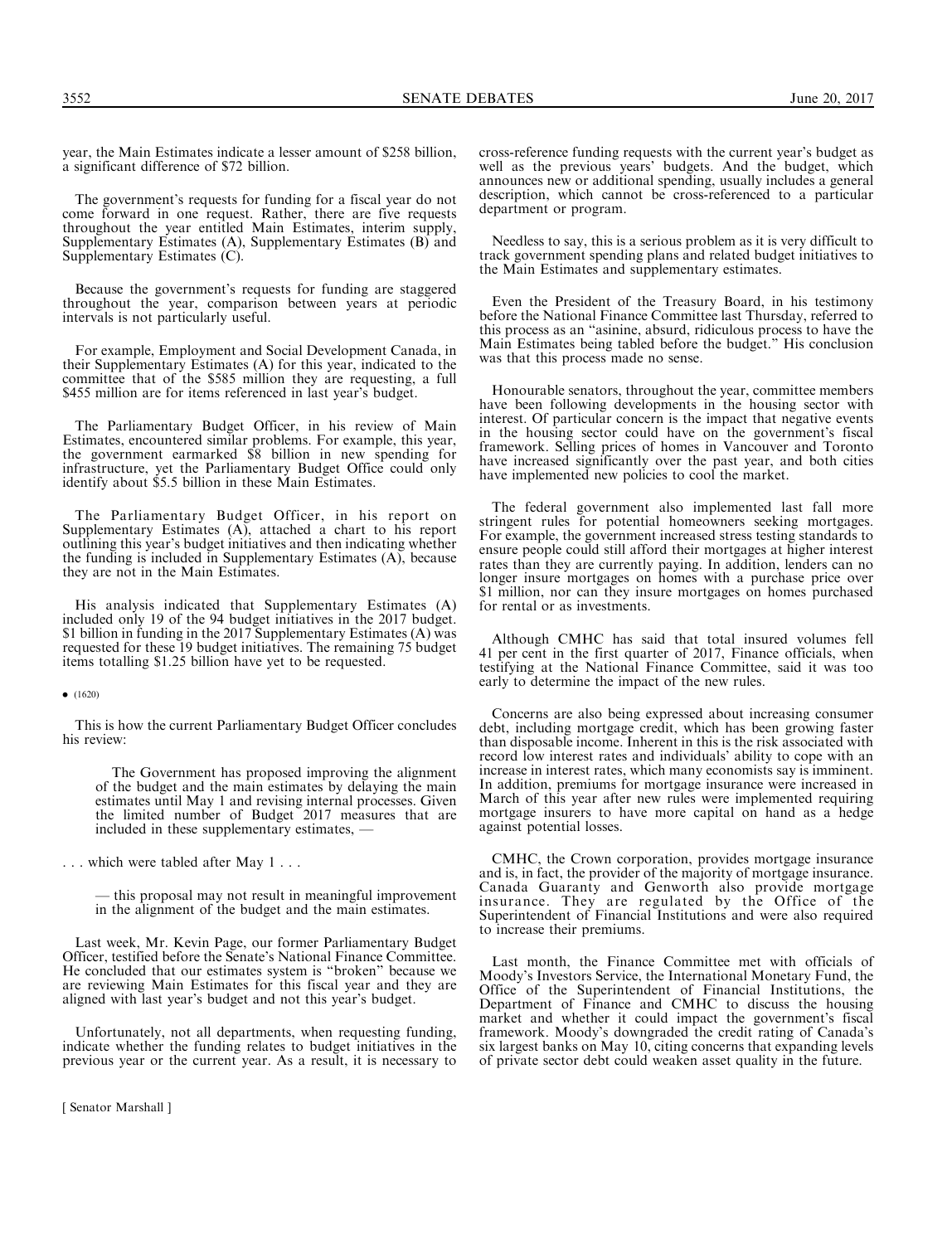Moody's further elaborated by stating that:

Continued growth in Canadian consumer debt and elevated housing prices leaves consumers, and Canadian banks, more vulnerable to downside risks facing the Canadian economy than in the past.

An official of the International Monetary Fund testified on May 30 when they were in Ottawa for their annual consultation process. At that time, we were informed that, during consultations, the housing market had come up as an important issue for the Canadian economy, citing the problems at Home Capital, house prices in Toronto and Vancouver, the ratings' downgrade by Moody's, the high level of household debt and the exposure of the banks to the housing sector. We were informed, for example, that mortgage lending alone accounts for 45 percent of the banks' total loans. Of particular interest were comments regarding the government, that a significant portion of mortgages are backed by the full faith of the government.

CMHC also discussed the consultations currently being undertaken by the Department of Finance on lender risksharing for government-backed insured mortgages. CMHC officials also testified regarding the corporation's mandate and programs, as well as the government-backed mortgage insurance, which currently stand at \$500 billion.

CMHC informed us of their stress-testing program, which is designed to understand the impacts of changes in the economy as well as other types of circumstances that could impact CMHC. Officials informed us that they try to tailor the stress scenarios to the actual reality of the market. For example, last year they looked at a U.S.-style housing correction, which is a 5 per cent increase in unemployment and 30 per cent decrease in house prices. This year they are looking at a more severe house price decline because house prices have continued to elevate.

CMHC officials informed us that, in addition to the programs provided by the corporation, they are a stabilizer when the economy is under stress. For example, in 2008 and 2009, when the private mortgage insurers were under stress and reduced their participation in the market, CMHC indicated that they had helped keep the housing market going and ensured stability in that sector.

In concluding their testimony, CMHC officials informed us of the following. This is a quote from their testimony because I wanted to convey to senators the assurances that we were given by CMHC:

Recent developments, including Home Capital and the downgrading of Canada's big six banks by Moody's Investors Service, has caused some to question the stability of Canada's housing finance system. Moody's is a respected credit rating agency and its opinion matters to market participants. Notably, Moody's has cited high levels of household debt and elevated house prices as key reasons for the downgrading. . ., This is consistent with CMHC's analysis of market conditions.

Having said that, CMHC is not concerned about the state of our financial exposure and we remain confident in Canada's housing finance system in general. Canada's banks have consistently been rated among the strongest in the world. Moreover, CMHC's latest stress testing results demonstrate that the corporation has sufficient capital to withstand severely disruptive economic conditions.

This is not the first time Canada's big six banks have been downgraded, but it does provide a note of caution that we need to remain vigilant against risks that could jeopardize the stability of Canada's financial system.

Last week, the Bank of Canada said that the high levels of household debt and red-hot housing markets pose the biggest threat to the stability of the country's financial system. Mortgages and home equity lines of credit make up about 90 per cent of Canada's household debt, and the Bank of Canada has previously said that it is concerned that mortgage credit is growing faster than disposable income.

Other than Vancouver and Toronto, price increases have been moderate, but the areas where housing has been growing the fastest make up about half the value of Canada's housing stock and about one third of the population. As a result, the housing situation in Vancouver and Toronto could have an impact across the country.

The Standing Senate Committee on National Finance held four meetings on the Main Estimates and we heard from 21 witnesses from eight organizations.

As I have already mentioned, a number of departments and agencies indicated that most of the initiatives outlined in the budget are not included in the Main Estimates, as the Main Estimates are prepared before the budget is released.

Officials from Health Canada indicated that increased funding has been provided for a number of programs, including an increase of \$440 million for First Nations and Inuit health programs. Officials discussed health and social services provided to First Nations children living on reserves, the Indian Residential Schools Settlement Agreement, funding for mental wellness programs, as well as funding to assist First Nations communities with access to safe, reliable water and waste water services.

Canadian Heritage officials discussed a number of initiatives including the Canada 150 Fund established to celebrate the one hundred and fiftieth anniversary of Confederation to support numerous community and national activities. Officials also discussed a number of budget initiatives for which funding will be requested through Supplementary Estimates.

CMHC's funding of \$2.7 billion in the Main Estimates reflects a budgetary increase of \$700 million, of which \$576 million is for social infrastructure. CMHC officials also discussed their budget allocation of \$30 million for market research and analysis, including insights into housing markets that are overheated and information on escalating housing prices. They indicated they are expanding their surveys to provide more timely and more accurate information on the housing market.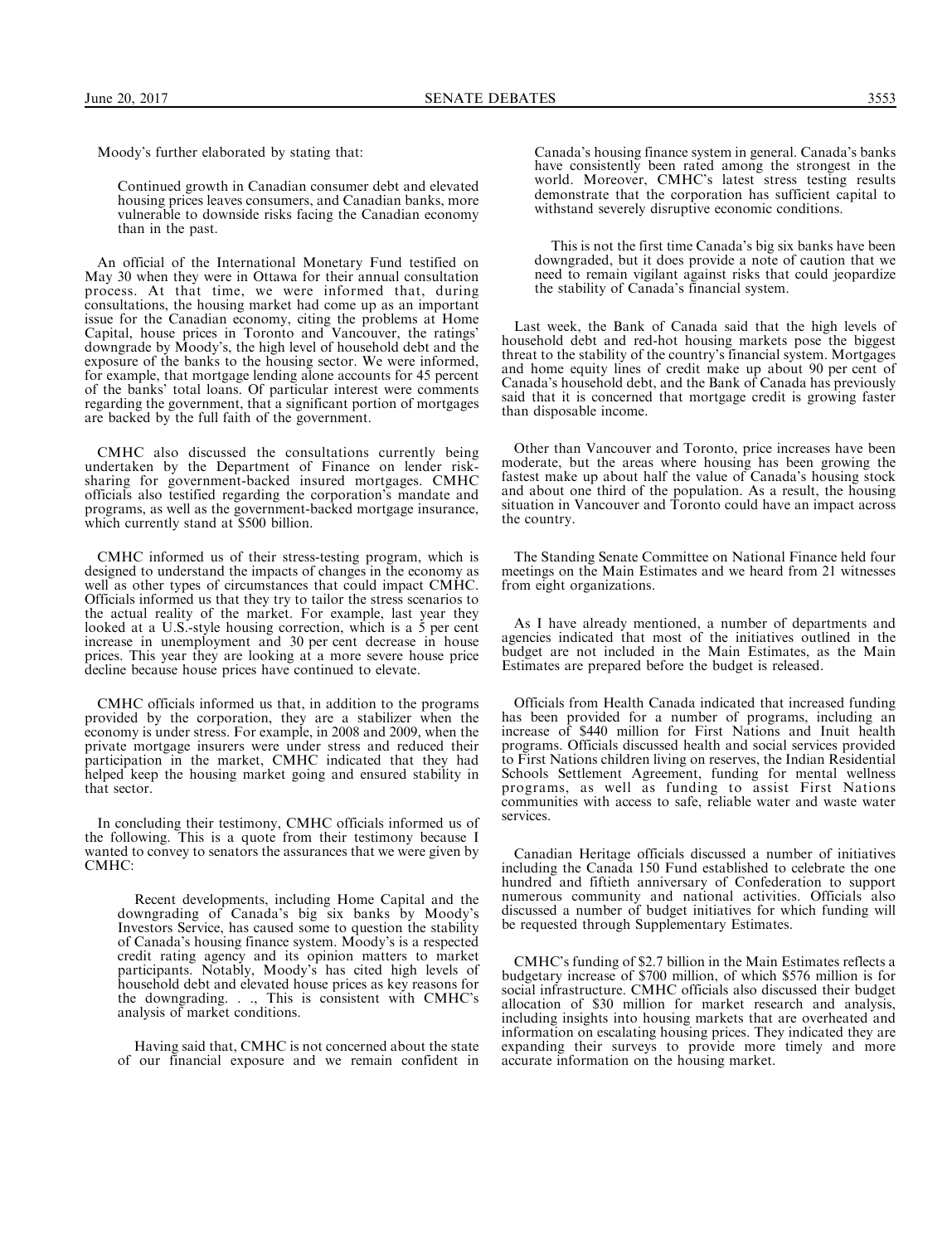This issue of the housing and consumer debt has been ongoing for the past year, and we've been very concerned about it. Even within the last day, there have been at least three articles on housing, interest rates and debt. There's one here from yesterday where Canada's Finance Minister, Bill Morneau, said he discussed with his provincial counterparts whether more actions are needed to ensure the stability of the country's housing market.

There was also an article where the Bank of Canada raised with sudden urgency a July rate hike in Canada. It looks like the interest rates increase is very imminent. Some people are really borderline with regard to managing their debt.

There's another one. The Parliamentary Budget Officer just released a report today where he's saying that Canadians will have to devote an unprecedented amount of their income to debt repayments as interest rates return to normal levels.

So the housing and interest situations are really concerning.

My last comment relates to the Department of National Defence officials who testified before the committee on March 8. They discussed a number of current issues, but I was particularly interested in the Canadian Army Reserve, because the Auditor General had conducted an audit last year of that area of the department. It's of some interest to me because Newfoundlanders and Labradorians are well represented in the Canadian Armed Forces.

The audit identified numerous serious problems and concluded, among other things, that the number of Army Reserve soldiers has been steadily declining and the reserve units did not have the number of soldiers it needed. It also indicated that funding was not designed to fully support training, units were not fully prepared for domestic missions, and units lacked clear guidance on preparing for major international missions and were not fully integrated with the regular army.

I was very disappointed when officials informed us that no additional funding has been provided to address the serious problems with the reserves.

The recently released Defence Policy Review does reference the Canadian Army Reserves. It's committing to an increase

The Hon. the Speaker: Excuse me, Senator Marshall. Sorry to interrupt you, but your time has expired. Are you asking for more time?

Senator Marshall: Yes.

The Hon. the Speaker: Is leave granted, honourable senators?

Hon. Senators: Agreed.

Senator Marshall: The recently released Defence Policy Review references the Army Reserves, committing to an increase in soldiers, new operational roles and further integration into the total force.

[ Senator Marshall ]

Unfortunately, no new funding has been provided for the reserves.

That concludes my remarks on the Mains Estimates.

The Hon. the Speaker: Are honourable senators ready for the question?

Hon. Senators: Question.

The Hon. the Speaker: It was moved by the Honourable Senator Mockler, seconded by the Honourable Senator Smith, that this report be adopted now.

Is it your pleasure, honourable senators, to adopt the motion?

Hon. Senators: Agreed.

(Motion agreed to and report adopted.)

[*Translation*]

#### SUPPLEMENTARY ESTIMATES (A)—SEVENTEENTH REPORT OF NATIONAL FINANCE COMMITTEE ADOPTED

On the Order:

Resuming debate on the consideration of the seventeenth report of the Standing Senate Committee on National Finance, entitled *Supplementary Estimates (A) 2017-18*, tabled in the Senate on June 15, 2017.

Hon. Percy Mockler moved the adoption of the report.

He said: Honourable senators, I rise to speak to Supplementary Estimates A for 2017-18. This budget requires parliamentary approval for \$3.72 billion of additional expenditures. Statutory spending is \$62 million greater than provided for in the main estimates for 2017-18.

#### [*English*]

To review these estimates, on May 31, 2017, our National Finance Committee met with officials from four organizations that were requesting total appropriations of nearly \$2 billion, or 53.5 per cent of the total appropriations requested.

## [Translation]

The stated intent of the supplementary estimates is to present information on the supplementary needs in spending that were not adequately laid out when the main estimates were tabled, or were later fine-tuned to take into account changes made to what are known as specific programs or services.

#### [*English*]

Honourable senators, the mandate of the Standing Senate Committee on National Finance is to examine matters relating to federal estimates generally. In order to do so, we need the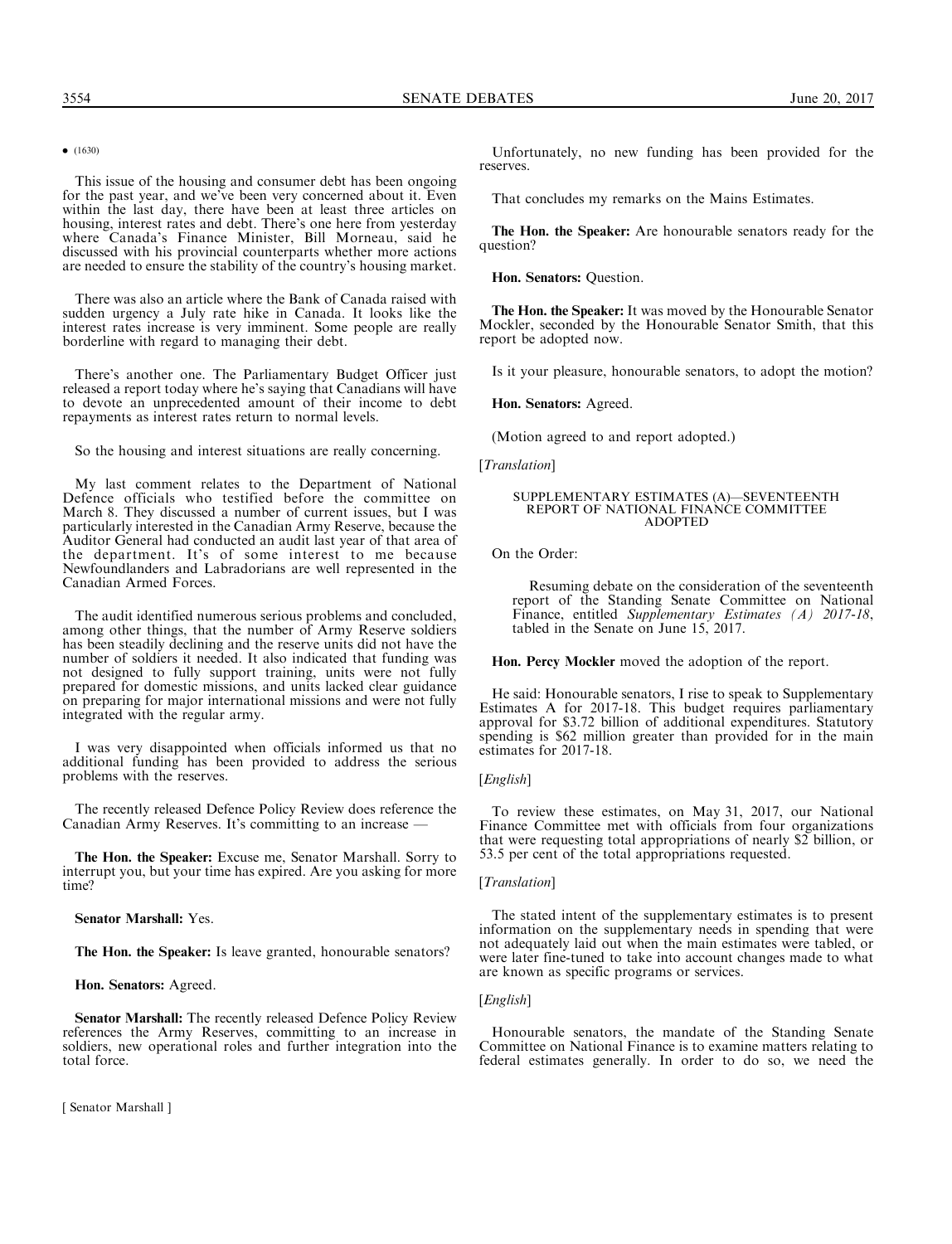approach capped. What do we mean by that? It's all about transparency, accountability, predictability and the estimates process for the financial framework of the Government of Canada. We need to turn the tap on to be able to follow the money so that we can hold the government accountable for implementing its fiscal plan as outlined in the budget.

However, it is not as easy as it seems. We recognize that. Most of the funding being sought in Supplementary Estimates (A), 2017-18 was referenced in Budget 2016, not Budget 2017.

## [*Translation*]

According to the May 30 report of the Parliamentary Budget Officer entitled Following the Dollar*—*Tracking Budget 2016 Spending and Tax Measures, and I quote:

. . . there is no clear line of sight from budget announcements to their implementation. The different presentation, wording and accounting methodology makes it challenging to align budget spending measures with items included in the estimates. And it is not possible to track spending on most budget measures beyond the first year or what was actually spent on specific measures.

Those are the previously announced measures.

#### [English]

So much for following the money.

Yet, honourable senators, in a refreshing moment of candour, the President of the Treasury Board said the following about the sequencing of budget estimates:

It continues to be an asinine, absurd, ridiculous process to have the Main Estimates being tabled before the budget. It makes no sense. I think there is broad consensus on that.

The quotation can be found in the Senate Finance Committee transcript of June 15, 2017, page 4.

However, the Parliamentary Budget Officer's May 26, 2017 report on the Supplementary Estimates (A), 2017-18, stated that the Treasury Board Secretariat was further away from its May 31, 2018 goal of including 100 per cent of budget initiatives in the next available estimates, rather than closer to it.

### [Translation]

Honourable senators, the government talks about empowering parliamentarians by reforming the estimates, but it is only talk.

Our committee also heard from Department of Indigenous and Northern Affairs officials, who requested \$718.9 million for five line items, the largest of them being \$446.5 million for the Specific Claims Settlement Fund, which brings the total for that line item to \$1.36 billion for 2017-18.

The second-largest item was \$174.7 million to help four Manitoba First Nations communities impacted by severe flooding in 2011 rebuild and repair housing and community

infrastructure. Our committee wanted to make sure that these communities would not only get reconstruction funding, but also gain the means to mitigate the impact of such events in the future.

 $\bullet$  (1640)

## [*English*]

Our committee heard from the Department of Employment and Social Development Canada, which, honourable senators, was seeking a vote of \$584.6 million to fund five different items, an increase of 24.1 per cent over its voted appropriations in the Main Estimates 2017-18. The largest item was almost \$400 million for transfer agreements with provinces and territories to support early learning and childcare.

Our committee was assured that a framework was being developed in collaboration with provincial and territorial authorities, and we do applaud that.

## [*Translation*]

Canada Mortgage and Housing Corporation appeared before the committee again requesting \$40.9 million to fund two initiatives: the housing internship initiative for First Nations and Inuit youth, and affordable rental housing.

Our committee agreed with the request but was concerned about the impact that household debt and rising housing costs could have on CMHC's mortgage insurance program and, ultimately, the government's fiscal framework.

Our committee therefore encourages Canada Mortgage and Housing Corporation to do everything it can to minimize the government's exposure to risk as a result of its mortgage insurance activities.

## [*English*]

Honourable senators, I draw your attention to a matter that this government wishes we would ignore, the continuing and inappropriate use of supplementary estimates to pay the salaries for ministers of state. You will recall that we specifically called the government out about this in our final report on Supplementary Estimates (C) 2016-17. Our committee raised this issue again with Treasury Board officials. I want to share with you what they replied:

We used wording similar to this since 1995.

And they reasserted that:

It is a permissive authority. . . .

That can be found in the Senate Finance Committee transcript, May 31, 2017, page 13.

#### [Translation]

Honourable senators, there is a difference between the existence of a mechanism and the use of that mechanism. The point is not that it has been in place since 1995. The point is why it is in place.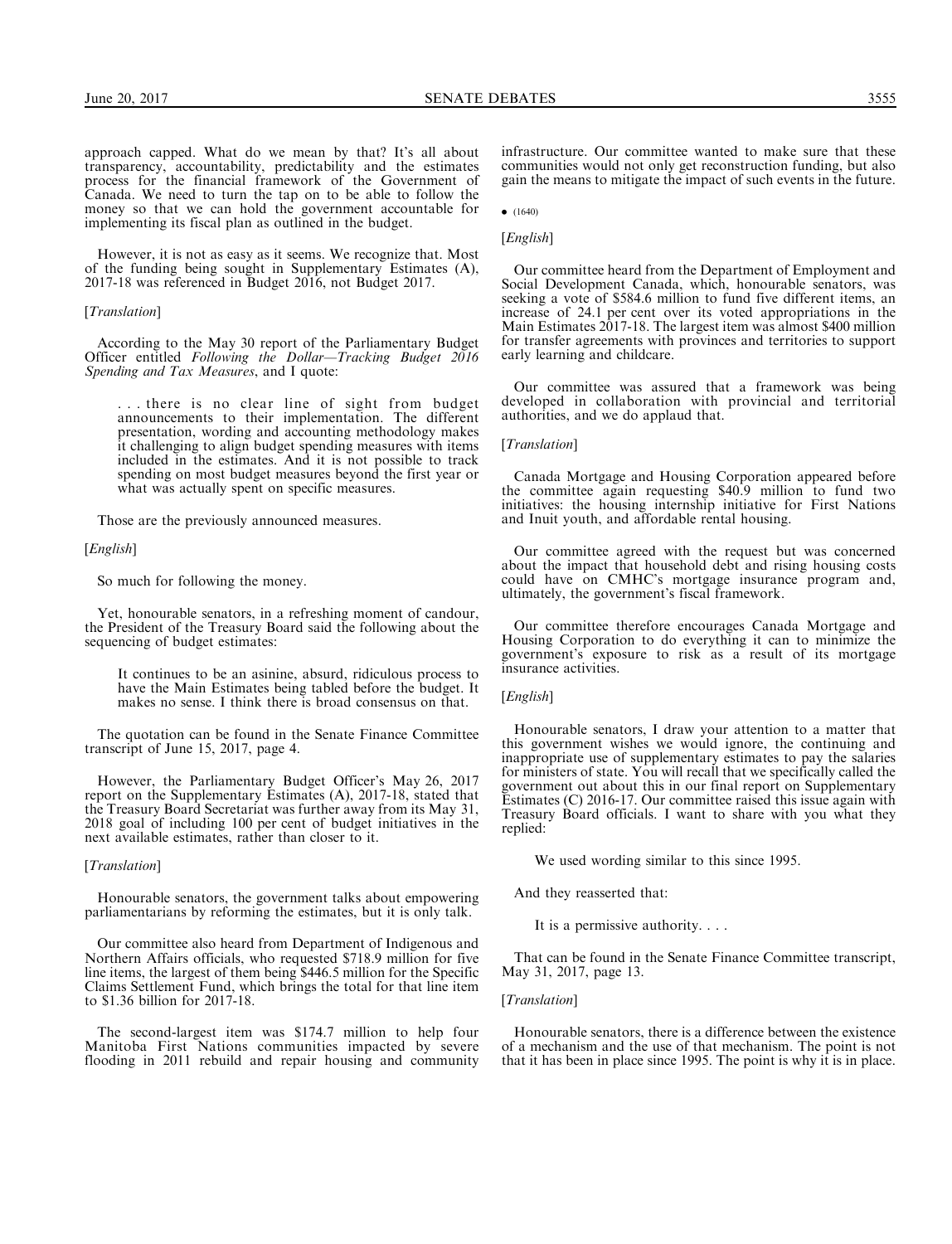In this case, using it as a temporary measure to pay the salaries of ministers of state until Canadian parliamentarians enact an appropriate law would be appropriate.

Even then, such a law must be introduced in a responsible, appropriate, and timely fashion so that everyone can see it is transparent. In the meantime, temporary measures may well suffice, but for how many more supplementary estimates can the government keep resorting to a measure that was meant to be temporary? On four occasions so far have the salaries of ministers of state been paid out through supplementary estimates. To my mind, this does not fall under appropriate use; this is an abuse of the supplementary estimates process, and it has to stop.

Dear colleagues, we still have work to do. Thank you.

[*English*]

The Hon. the Speaker: Are honourable senators ready for the question?

Hon. Senators: Question.

The Hon. the Speaker: Is it your pleasure, honourable senators, to adopt the motion?

Some Hon. Senators: Agreed.

Some Hon. Senators: On division.

(Motion agreed to and report adopted, on division.)

[Translation]

#### APPROPRIATION BILL NO. 2, 2017-18

SECOND READING—DEBATE SUSPENDED

Hon. Diane Bellemare (Legislative Deputy to the Government Representative in the Senate) moved the second reading of Bill C-53, An Act for granting to Her Majesty certain sums of money for the federal public administration for the fiscal year ending March 31, 2018.

She said: Honourable senators, I have a few comments I would like to make, but after I do so, I will yield the floor to Senator Cools for the remainder of my time pursuant to Rule 6-5(1).

My comments on Bill C-53 will be brief. I propose that the appropriation bill entitled An Act for granting to Her Majesty certain sums of money for the federal public administration for the fiscal year ending March 31, 2018, the short title of which is Appropriation Act No. 2, 2017-18, be passed today.

As you know, honourable senators, the supply cycle dictates that, twice a year, we vote on the appropriation of funds for budgetary and non-budgetary public expenditures, as set out in the estimates, which are tabled every year.

The Main Estimates are usually introduced before the budget, which sets out the government's strategies and policies for the fiscal year beginning April 1. This year, the Main Estimates were

[ Senator Mockler ]

tabled in the Senate on February 28, while the budget was presented on March 22. That is why the Main Estimates do not generally coincide with the funding announced in the budget.

This year, the Main Estimates provide for a total of \$158 billion in statutory expenditures, or expenditures resulting from existing legislation, such as Old Age Security, benefits for families and children, and many other programs that often require transfers to individuals. Most of the statutory expenditures are transfer payments to individuals or other levels of government. We do not vote on these expenditures even though they increase automatically based on demographic trends and current economic conditions.

The Estimates also provide \$102 billion in non-statutory expenditures, which must be voted on every year. They are the result of policies and programs the government has adopted in the past or as part of the budget. They include operating expenditures for government activities, salaries, remuneration, capital expenditures and grants and contributions set out as part of the various programs administered by the departments.

At the beginning of the fiscal year and in late June, the House of Commons and the Senate vote supply in order to fund the approved expenditures

We already voted on Appropriation Bill No. 1, which authorized the government to spend \$30.1 billion as of March 31, 2017. We are now being asked to authorize the allocation of \$72.1 billion through Appropriation Bill No. 2.

I would like to remind the chamber that the Senate does not adopt the Estimates per se. It cannot change the elected government's expenditure plan; it passes the appropriation bill. In contrast, the Senate has a mandate to examine and study the appropriateness of the government spending set out in the Estimates. It does not audit the appropriateness of past spending, as that aspect falls under the Auditor General's mandate, and neither does it look at public accounts.

In addition, appropriation acts are not usually studied in committee. For that reason, with leave of the Senate, the second and third reading of the bill can be carried out the same day; there is no need to refer the bill to committee following second reading. I would also like to remind the chamber of the practice whereby appropriation bills usually pass after at least one Finance Committee report on the Estimates is presented and adopted.

 $\bullet$  (1650)

Some of you might be wondering about the Senate's authority over appropriation bills. In fact, the Senate does not generally amend appropriation bills. That happened once and the other place rejected the amendment, and the Senate conceded. To my knowledge, no appropriation bill has even been blocked by the Senate.

Unlike the House of Commons, the Senate is not a chamber of confidence. The Senate's refusal to adopt an appropriation bill would not bring down the government, but it would cause a major political crisis.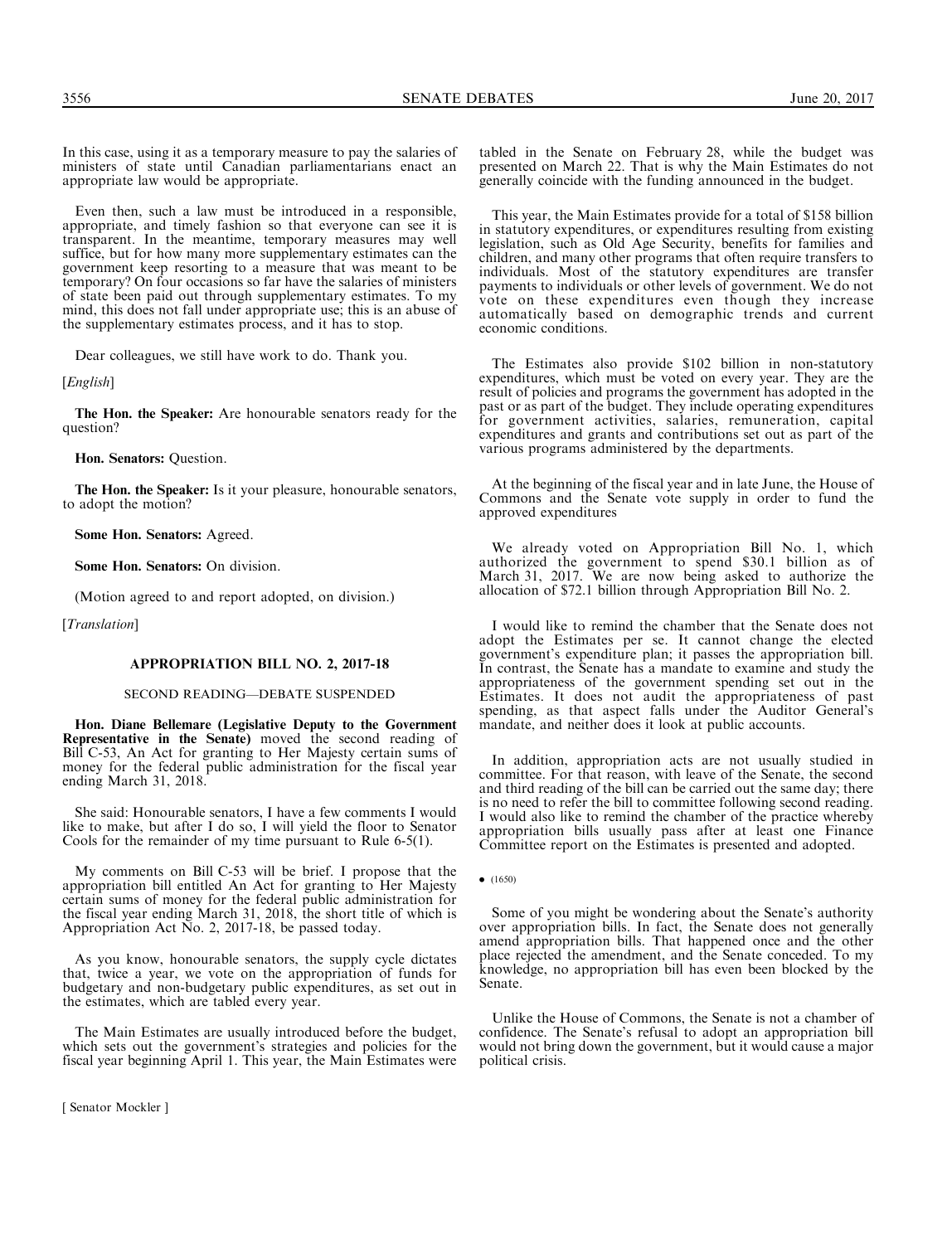I would like to note that the House of Lords cannot amend an appropriation bill. On that point, the Senate theoretically has more power than the House of Lords.

That being said, after these short remarks, I would like to give the rest of my time to Senator Cools, who is the deputy chair of the Standing Senate Committee on National Finance and who has a highly interesting statement to make.

[*English*]

Hon. Anne C. Cools: Honourable senators, I rise to speak to Bill C-53, Appropriation Act No. 2, 2017-18.

For colleagues who have never looked at an appropriation bill or a supply act, I should like to read to you the way in which an appropriation act is set out. For example, before us here is Bill C-53, An Act for granting to Her Majesty certain sums of money for the federal public administration for the fiscal year ending March 31, 2018. This bill's first page reads:

Most Gracious Sovereign.

Whereas it appears by message from His Excellency the Right Honourable David Johnston, Governor General and Commander-in-Chief of Canada, and the Estimates accompanying that message, that the sums mentioned below are required to defray certain expenses of the federal public administration, not otherwise provided for, for the fiscal year ending March 31, 2018, and for other purposes connected with the federal public administration;

May it therefore please Your Majesty, that it may be enacted, and be it enacted by the Queen's Most Excellent Majesty, by and with the advice and consent of the Senate and House of Commons of Canada, that:

This Appropriate Act, Bill C-53, seeks \$72 billion.

Honourable senators, I wish to say that this particular supply bill, at this particular time in June, in what we call the annual supply cycle, is asking for more money than most Canadians can contemplate. The study of the supply and appropriation acts appears to many to be a very boring and uninteresting task. But it really is not. I try to encourage colleagues and senators to pay more attention to these financial questions.

This supply cycle dictates that every year, in March, June, and December, our two houses of Parliament, the Senate and the House of Commons, will adopt the supply bills — also called appropriations acts — for the appropriation of the monies required by the federal Government of Canada to finance the public service and the public administration.

Presently, there are two appropriation bills before the Senate. This one, Bill C-53, is based on the Main Estimates 2017-18, and the other one, Bill C-54, is based on the Supplementary Estimates (A) 2017-18, the report for which was just adopted a few moments ago.

Honourable senators, the Government of Canada, in the person of the Honourable Scott Brison, the Treasury Board minister, is charged with the duty to meet the federal government's daunting financial obligations in its maintenance of the public service and the public administration. Our Standing Senate Committee on National Finance, of which I am the deputy chair, is charged with the responsibility and high privilege of the arduous and interesting task known as the consideration of both the Main Estimates and the Supplementary Estimates (A) in their quantums, sums and votes on which the matching supply bills, called the appropriation acts, are founded.

The Chairman of the Standing Senate National Finance Committee is our dear colleague, Senator Percy Mockler. Our National Finance Committee's parliamentary labours and duties are known as the control of the public purse. That means that our committee's mandate is the study of the public finance and the public expenditure with our eyes fixed on the government's accountability for public spending and the public expenditure and the government's duty to spend monies in the amounts and for the purposes voted and authorized by the Senate and the House of Commons as set out in the appropriation acts.

Colleagues, I wish to take this opportunity to thank our committee chairman, a son of New Brunswick, and a fine human being, Senator Percy Mockler. I also thank our committee's devoted members, Senators Woo, Pratte, Moncion, Marshall, Forest, Eaton, Andreychuk, Campbell, Day, Fraser, Oh, Neufeld, Eggleton and Tkachuk. These devoted senators do great service to their committee, to the Senate and to Canada. I assure colleagues that the examination of the public accounts and the public finance are in good and capable hands. I also thank Gaëtane Lemay, our committee clerk, and Sylvain Fleury and Olivier Leblanc-Laurendeau, our library analysts, for their unflagging work on the national finance and the public expenditure.

Honourable senators, the history of the parliamentary concept we call the power of the control of the public purse had preoccupied British constitutional history and the British House of Commons for centuries. The concept ''control of the public purse'' is accompanied by the concept ''financial initiatives of the Crown,'' which is why I read to you very early on at the beginning of my speech.

From early times, the British had made provisions for the study, examination and even audit of the public expenditure and the public accounts. For centuries, their House of Commons had laboured to bring the public finance and public spending under adequate and fitting superintendence. Around the revolution settlement in 1689, Britain's joint sovereigns, King William III and Queen Mary, had been attentive and active to achieve control over the public finance; always ever a difficult challenge.

Honourable senators, I come to the great British-born Canadian Alpheus Todd, who died in 1884, whose writing on parliamentary governance predates that of Erskine May, the learned clerk of the British House of Commons.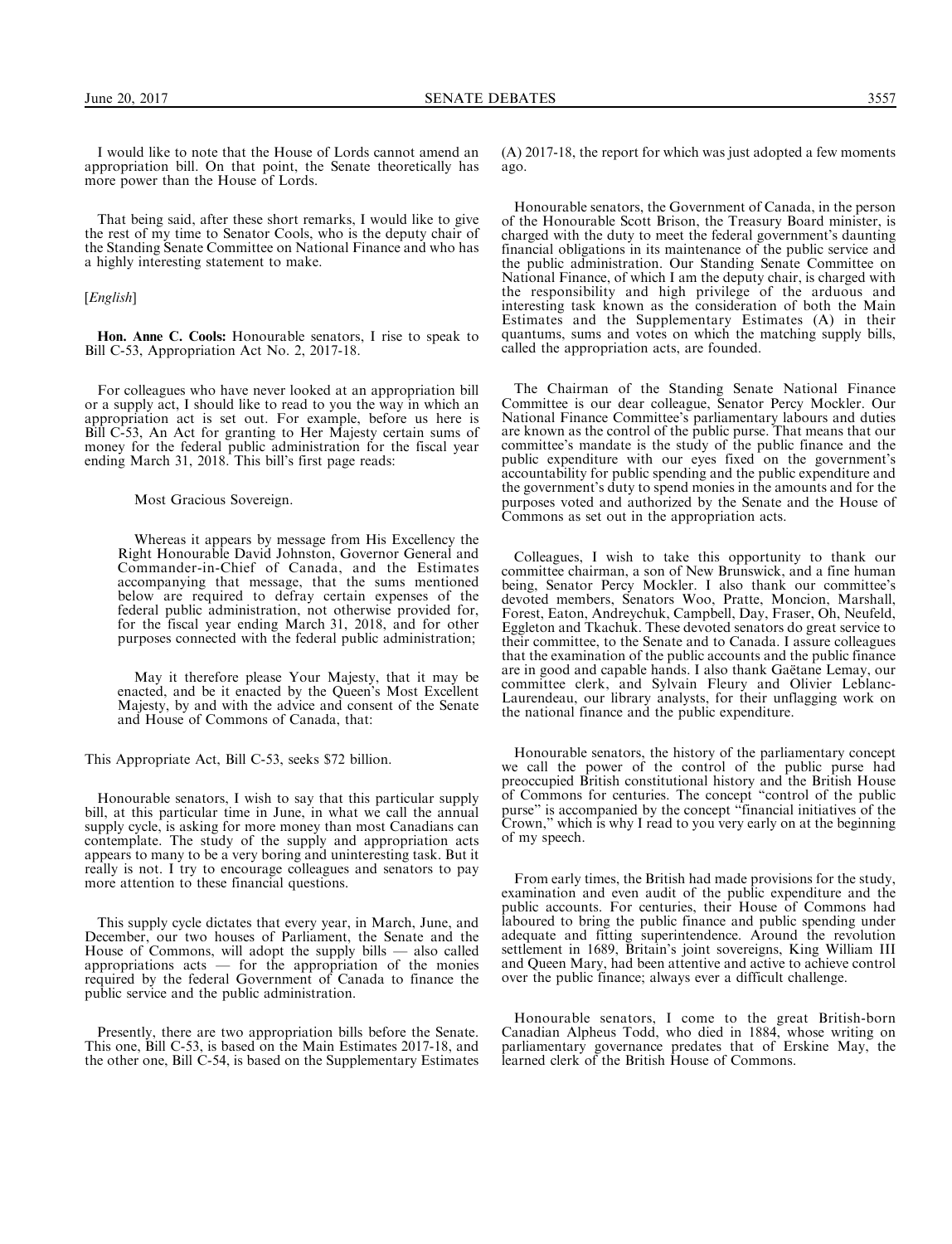In 1841, at age 21, Todd became the assistant librarian of the legislature of the Parliament of the United Province of Canada. Later, in 1856, at age 35, he became its chief librarian. I note that Sir John A. Macdonald, as he needed, would consult with Mr. Todd, who was known for his knowledge and clarity of mind. Among his copious writings on parliamentary matters, Alpheus Todd wrote on the development and control of the public finance.

In the 1889 second edition of his book Parliamentary Government in England, its Origin, Development, and Practical Operation, volume II, Todd wrote, at page 47, that:

Acts were passed in the reigns of William III and of Queen Anne, appointing commissioners of audit, by whose exertions flagrant abuses and misappropriations of public money were brought to light from time to time, and the offenders were subjected to censure and punishment, at the instigation of the Commons.

Colleagues, public finance and the business of audit were and are not simple. In Britain, until the late 19th century, their examination of their public accounts and their treasury department had long used what they called the ''administrative audit.'' That is very important. They, like Canada, in the late 19th century, had a Board of Audit and a chairman. Around the time of Canada's Confederation, Britain had been moving away from the administrative audit to a superior and more complete audit, named the ''appropriation audit.''

Alpheus Todd wrote about the administrative audit and the appropriation audit. In his book, already cited, Todd said, at pages 48-49:

Notwithstanding its parliamentary origin and pecuniary responsibilities, the Board of Audit was undoubtedly a department of the executive government, dependent upon the Treasury for the regulation of its strength, resources, and organisation; and as regards the examination of accounts under the administrative audit, it was likewise dependent upon the Treasury. But by the gradual extension of the principle of the appropriation audit, the department has been elevated into a more independent position. As soon as the main function of the auditors shall be, not to act on behalf of the Treasury as a check upon the transactions of the Treasury accountants, but on behalf of the House of Commons as a check upon the pecuniary transactions of the Treasury itself, of the other great departments of state, and of the executive government generally, the auditors will probably become, in fact as well as in theory, the servants of the House of Commons, and dependent upon the House, not only for guidance as to what duties they should perform, but for the means of performing those duties efficiently. Still, it is important to remember that the Audit Office was never designed to exercise any direct control over the public expenditure. In the words of Mr. Gladstone —

I must say British Liberals in the British West Indies thought Mr. Gladstone was a god —

— ''it is a board to ensure truth and accuracy in the accounts of the public expenditure, and might properly be termed a board of verification.'' To attempt to confer upon it coercive

and controlling powers, or a right to judge of the propriety or expediency of any such expenditure, would be to transfer to it what strictly belongs to the House of Commons. It is an auxiliary to the labours of the Standing Committee on Public Accounts that the investigations of the Audit Office are mainly important, and are capable of being made increasingly valuable.

 $\bullet$  (1700)

Honourable senators, in 1862, the Brits, in the person of the Great Commoner, the learned William Gladstone, Chancellor of the Exchequer, had moved the motion to establish their permanent standing committee of their House of Commons, famously known as their Public Accounts Committee. This committee's work on the control of the public purse was outstanding and unmatched. By their new 1866 Exchequer and Audit Act, the Brits reworked their treatment of the public expenditure. Alpheus Todd, in his book, already cited, wrote about their new approach to the public accounts and the public finance, at page 54:

Few persons are aware of the revolution in the public accounts that has taken place under the Exchequer and Audit Act through the reports of the comptroller and auditor-general, addressed to the House of Commons. These reports are submitted to the judgment of the Public Accounts Committee, and every irregularity which in former days would have been hidden within the walls of a department, is examined and reported on, and the financial administration of the civil department is thus subjected to public criticism.

So that if the first lord of the treasury, or a secretary of state, should order expenditure contrary to an Act of Parliament, or to the established rules of the service, or of the department over which he presides, the fact is certain to be made known to Parliament by the independent auditor in his report upon the appropriation account of the vote to which such expenditure is charged.

Every single vote and item in the appropriation had its own appropriation account — very interesting. I continue with Todd's quote, at page 54:

The lords of the treasury gratefully acknowledge the efficacy of the independent audit administered by the comptroller and auditor general, and the readiness with which the departments have accepted and thoroughly carried out the principles of the new system; . . . . Having received from the various departments charged with the expenditure of the several supply grants of each year, accounts of the appropriation thereof, it becomes the duty of the comptroller and auditor general to examine them on behalf of the House of Commons

for the purpose of ascertaining whether these accounts are severally supported by proper vouchers, and ordered for payment by proper authority; that they have been accurately computed, and applied to the purposes for which the money was voted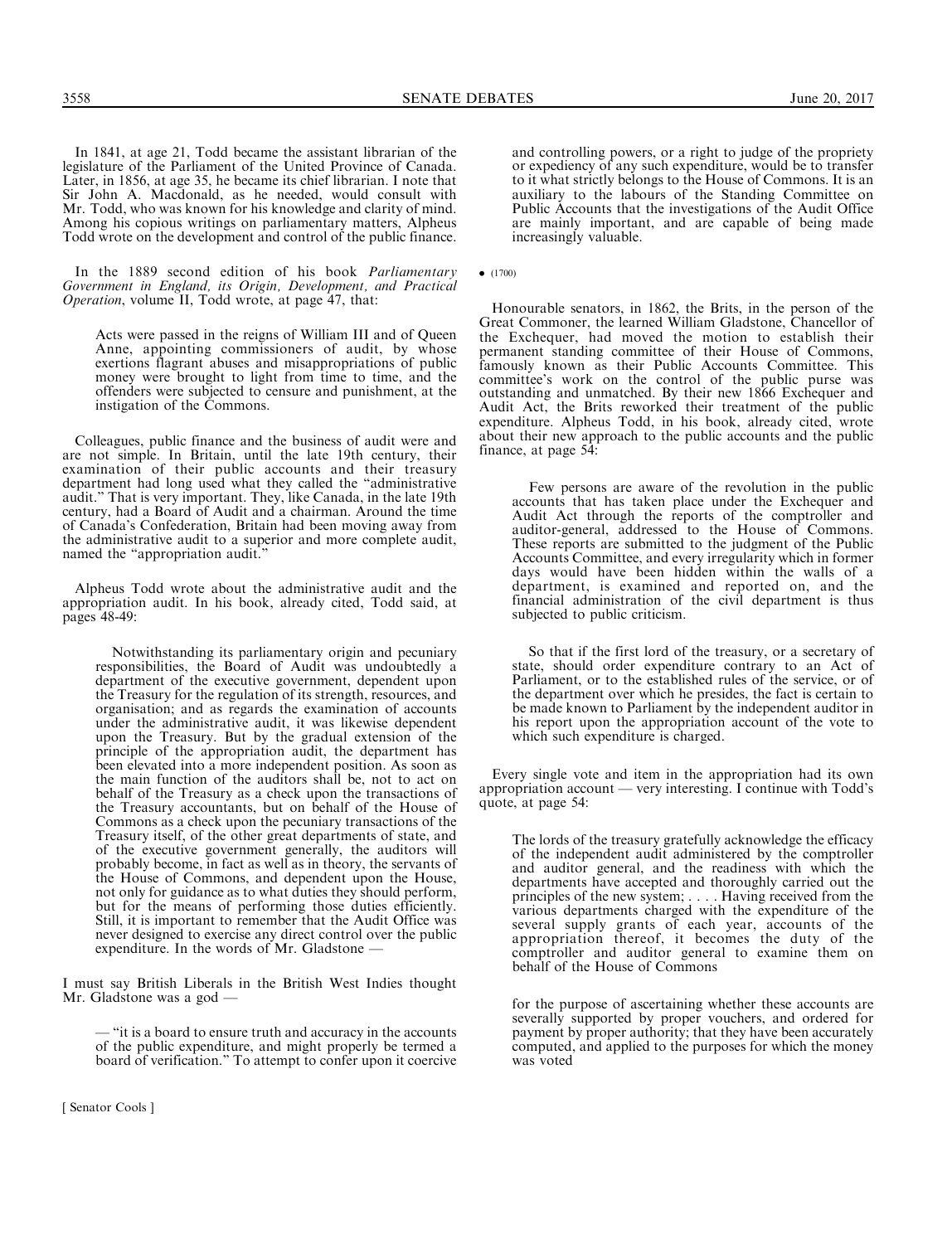and that they are in accordance with statute and Treasury authority, and with the formal regulations of the particular department. In so doing, however, the comptroller and auditor-general, if unsatisfied in regard to a particular payment, decides nothing, but merely reports his opinion to Parliament; it is practically reserved to the House of Commons to decide, in doubtful cases, whether the money has or has not been expended in accordance with the intentions of Parliament.

Colleagues, what is happening here in the 19th century was the establishing of the House of Commons' pre-eminence in the national finance. The issue always was: Was the money spent as the house voted it?

Honourable senators, at home, our Canadian political leaders, had closely followed this outstanding work on the public accounts, the appropriation audit and on the Brits' subjection of the whole of the public expenditure to the appropriation audit, and the creation of a new independent officer, the auditor general.

Canadian political leaders moved with the times and were in step with these changes. In Ottawa, in 1878, in the House of Commons, Liberal Prime Minister Alexander Mackenzie's Liberal government introduced their new bill, An Act to Provide for the Better Auditing of the Public Accounts. This statute created the new position of the Auditor General of Canada. This statute made the Auditor General a statutory officer, not an executive officer created by the prerogative powers of our sovereign monarch. A statutory officeholder is one whose powers are limited solely to those powers expressly given to him in his statute — no more or no less. This officer was unlike the high officers such as the Attorney General, the Solicitor General, judges and copious others who were created by the sovereign monarchs' prerogative. Some of these ancient officers hold powers from the monarch, for example, our superior court judges' contempt of court powers.

Honourable senators, Canada's political leaders in Ottawa's House of Commons, on April 4, 1878, debated their bill, An Act to Provide for the Better Auditing of the Public Accounts. In an exchange with Finance Minister Cartwright, Charles Tupper said, at page 1701 Commons Debates:

. you are professing to give the public the security of an independent Parliamentary officer.

Charles Tupper added, at page 1702 Commons Debates:

. they ought not to lose sight of the fact that they were dealing with a somewhat new question. They were appointing a Parliamentary officer in contradistinction to an executive officer. The whole scope of this legislation was to give Parliament control in contradistinction to the Government. . . ., so that the officer appointed as auditor might be independent of the Government of the day, so that he might act without being controlled, . . . .

Honourable senators, we must recall that before 1878, the Auditor General had been the Deputy Minister of Finance very interesting. Few know this. In 1878, Canada's political leaders intended that the Commons House, not the government,

would control this new Auditor General of the public accounts. They wanted the Auditor General to be beyond government control.

And, dear colleagues, this is why when the Auditor General came to audit the Senate some years back, at the behest of a government motion in the Senate, I took strong objection at the time.

Edward Blake, a famous Liberal, said, at page 1701 Commons Debates:

The present clause gave Parliament no additional control over the Auditor. He wished to secure a parliamentary officer, who should have hands with which to do his work, free, to some extent, from the control of the Government of the day.

These Canadian leaders intended that this new statutory officer, the Auditor General, created by their statute of Parliament, would be a parliamentary officer, as distinct from an executive officer, created by the monarch's prerogative. These able Canadians intended that their House of Commons control of the public purse would be best served by an Auditor General who was not under the control of government. As I noted earlier, this 1878 act, An Act to Provide for the Better Auditing of the Public Accounts, was based on the British 1866 Exchequer and Audit Departments Act.

Honourable senators, I turn now to our Standing Senate Committee on National Finance's review of the government's spending plan, the Main Estimates 2017-18, presented to the Senate on February 28, 2017, and referred to the Standing Senate Committee National Finance Committee for study on March 1, 2017.

In these Main Estimates, the Trudeau government is requesting that Parliament authorize \$102.1 billion in spending and is forecasting \$155.8 billion in statutory expenditures, for total budgetary expenditures of \$257.9 billion.

Our National Finance Committee heard witnesses. I shall cite our committee's second report on the Main Estimates 2017-18. I shall share our committee's study of the Main Estimates, on which Bill C-53, Appropriation Act No. 2, is founded.

I shall begin with Moody's Investors Service and its credit rating of Canada's six largest banks, in which Canadians hold great confidence. Our committee heard from Moody's Senior Vice President, David Beattie. Our committee report records his testimony, at page 7:

On 10 May 2017, Moody's Investors Service (''Moody's'') downgraded the credit rating of Canada's six largest banks. David Beattie, Senior Vice President at Moody's, explained the organization's decision by the fact that ''continued growth in Canadian consumer debt and elevated housing prices leave consumers and Canadian banks more vulnerable to downside risks facing the Canadian economy than in the past. A challenging operating environment for these banks could lead to a deterioration in the bank's assets quality and increase their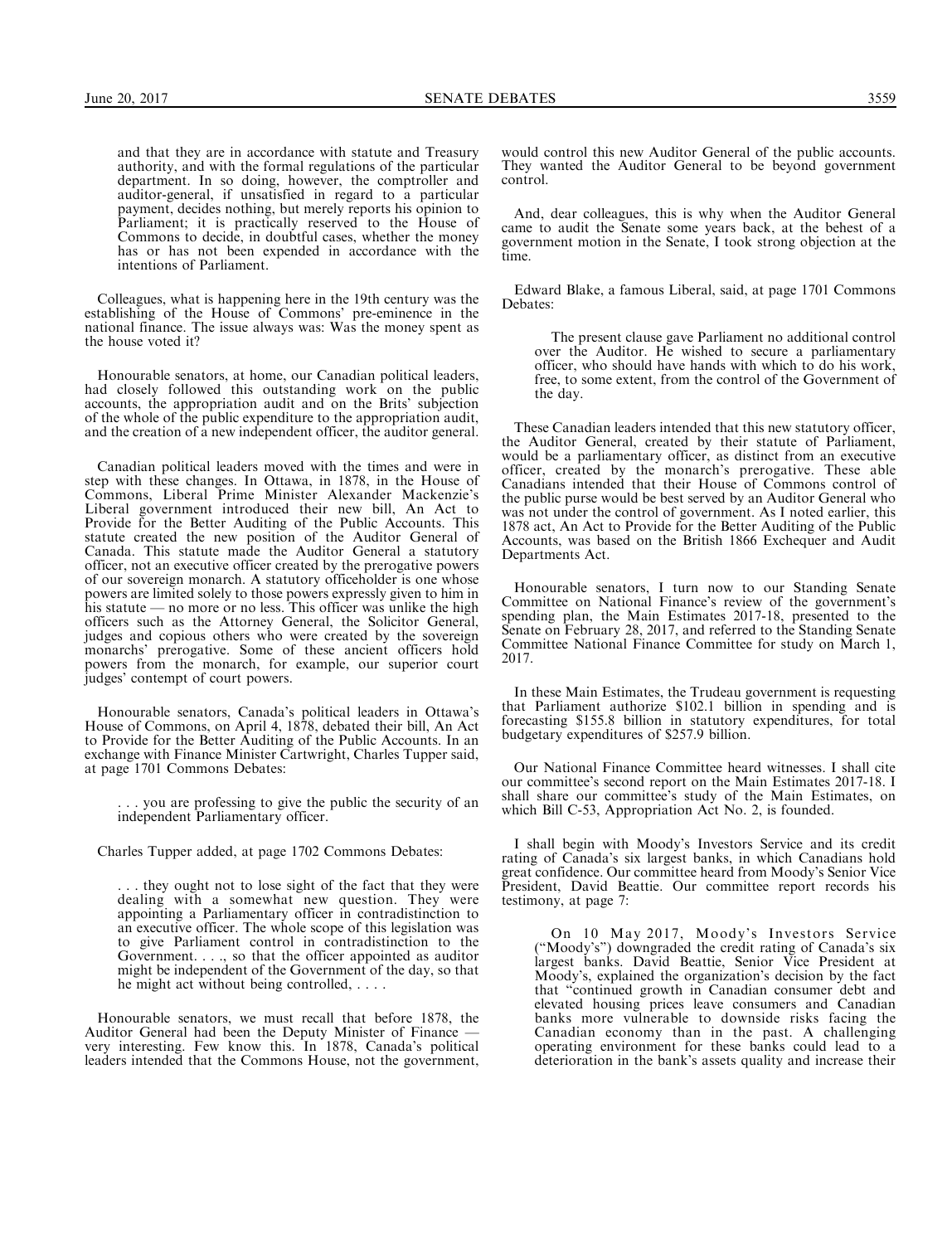sensitivity to external shocks.'' In the short run, Moody's does not anticipate that macroeconomic conditions will improve in Canada.

According to Mr. Beattie, the current situation does not change the fact that Canadian banks still rank among the highest in the world: ''this is due to their very strong asset quality and a concentrated industry structure that gives individual banks excellent scale, efficiency and earning stability.'' Globally, Canadian banks would be above the 90th percentile according to him. Mr. Beattie is also reassuring about Canada's macroeconomic profile, which he describes as ''robust.''

 $\bullet$  (1710)

About the credit rating downgrade of Canada's six largest banks, our committee report continues, at page 8:

Given that high consumer debt was one of the two main reasons behind Moody's decision to downgrade the credit rating of Canada's six major banks, our committee wanted to explore this subject further. Witnesses explained that the average Canadian household debt is about 167% of household income. This means that the average household owes \$1.67 for every dollar it brings in as salary in a year. They added that while this ratio seems high at first glance, mortgage debt makes up two-thirds of the total average debt and is amortized over an average of 25 years.

However, household debt is up compared with the 1990s and 2000s, when average household debt was slightly under 100%. One of the main reasons for this higher level is that interest rates have decreased, making debt more affordable.

Honourable senators, our Senate committee also heard from Cheng Hoon Lim of the International Monetary Fund. Our committee report records Ms. Lim thus, at page 9:

According to Cheng Hoon Lim from the International Monetary Fund, ''the banking system has adequate capital and liquidity buffers''. According to her, the probability of a shock affecting the housing market in Canada remains low. Nonetheless, the IMF had three recommendations:

1. That measures to mitigate speculative and investment activity be tightened;

2. That federal and provincial regulators work towards greater coordination;

3. That more resources be dedicated to collect comprehensive data on real estate transactions.

Colleagues, our committee also heard from departmental officials of Innovation, Science and Economic Development Canada, who told us of their \$69.6 million program, Connect to Innovate. Their program will introduce broadband Internet service to rural communities. The department officials explained that their program is a public-private partnership intended to reduce providers' costs so that they can connect communities that do not yet have this service.

I come now to our committee's report section 4, headed ''Department of Health.'' Our committee report noted that, at page 11:

Our committee encourages the Department of Health to continue its efforts to close the gap between Indigenous peoples and other Canadians with regard to health and access to drinking water. To achieve this objective, our committee expects the department to:

- . prioritize its activities effectively;
- . establish sound performance indicators; and
- be transparent in sharing its outcomes.

Honourable senators, now to our committee report's section 4.3, headed "Indigenous peoples," at page 12:

Indigenous health is one of the department's priorities, and it has allocated significant funding to programs for First Nations and Inuit communities and individuals.

- \$1.2 billion for supplementary health benefits;
- \$1.1 billion for primary health care
- . \$796 million for health infrastructure support for First Nations and Inuit communities.

To ensure that First Nations children have access to quality health services, the department plans to spend \$138 million to introduce interim reforms related to Jordan's Principle.

As we recall, Jordan was a First Nations child who sadly died. In the process of different departments or officials arguing about who should pay. It was a terrible tragedy.

Our committee report's section 4.3 continues:

The department also plans to contribute \$82 million to support the delivery of health services and programs on reserve. An additional \$25 million will go to providing immediate mental health support. The department will also allocate \$58 million to continue to fulfil Canada's obligations under the Indian Residential Schools Settlement Agreement.

(Debate suspended.)

## BUSINESS OF THE SENATE

The Hon. the Speaker: Senator Cools, I'm sorry to interrupt you, but it being 5:15, I must interrupt proceedings pursuant to rule 9-6. The bells will ring to call in senators for a deferred vote at 5:30 on the subamendment to Bill C-210.

Call in the senators.

[ Senator Cools ]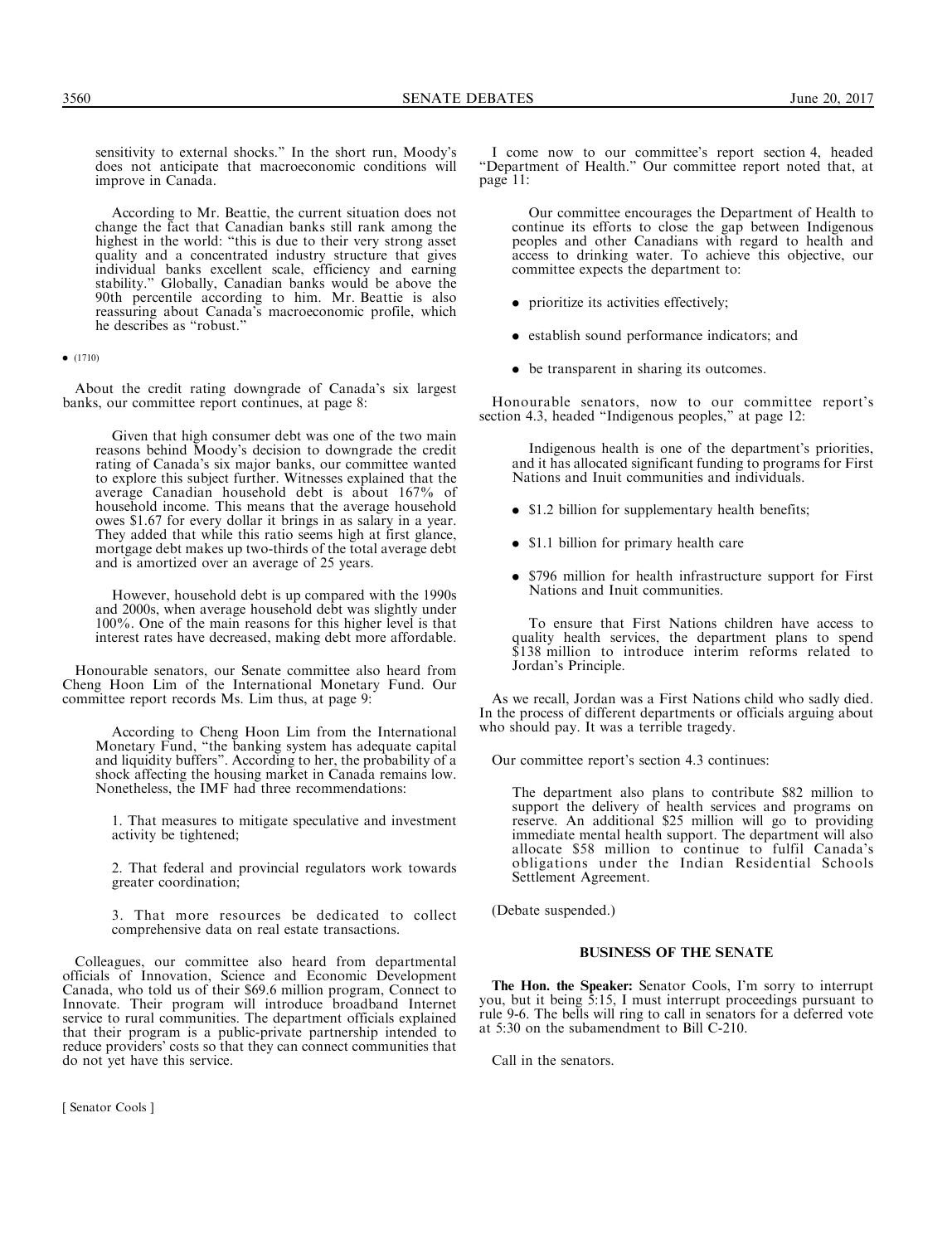$\bullet$  (1730)

#### NATIONAL ANTHEM ACT

#### BILL TO AMEND—THIRD READING—MOTION IN AMENDMENT—MOTION IN SUBAMENDMENT **NEGATIVED**

On the Order:

Resuming debate on the motion of the Honourable Senator Lankin, P.C., seconded by the Honourable Senator Petitclerc, for the third reading of Bill C-210, An Act to amend the National Anthem Act (gender).

And on the motion in amendment of the Honourable Senator Beyak, seconded by the Honourable Senator Dagenais:

That Bill C-210 be not now read a third time, but that it be amended, on page 1, by adding the following after line 6:

#### ''2 This Act comes into force on the later of July 1, 2017 and the day on which it receives royal assent.''.

And on the subamendment of the Honourable Senator Wells, seconded by the Honourable Senator Beyak:

That the motion in amendment moved by the Honourable Senator Beyak be amended by replacing the words "the later of July 1, 2017 and the day on which it receives royal assent" by the words "September 1, 2017".

The Hon. the Speaker: The question is as follows: It was moved by the Honourable Senator Wells, seconded by Honourable Senator Beyak:

That the motion in amendment moved by the Honourable Senator Beyak be amended by replacing the words "the later of July 1, 2017 and the day on which it receives royal assent" by the words "September 1, 2017".

Motion in subamendment negatived on the following division:

## YEAS THE HONOURABLE SENATORS

Ataullahjan Ngo<br>Batters Oh Batters Oh<br>Bevak Plett Beyak Plett<br>Dovle Poirier Doyle<br>Eaton Enverga Smith Housakos

Runciman<br>Smith

MacDonald Unger<br>
Martin Wells—<br>
Wells— Mockler

 $WeIls-19$ 

## **NAYS** THE HONOURABLE SENATORS

Baker Lankin<br>Bellemare Lovelac Black Marwah<br>Boniface Massicot Boniface Massicotte<br>Bovey McCoy Bovey McCoy Christmas<br>Cools Cools Mercer<br>Cordy Mitchel Cormier Moncion<br>Dawson Munson Dawson<br>Day Dean<br>Dupuis Dupuis Patterson<br>Dyck Petitclerc Eggleton Forest Ringuette<br>Fraser Saint-Gerr Gagné<br>Gold Greene Tardif<br>Griffin Verner Griffin Verner Harder Walli:<br>Hartling Watt Hartling Watt Hubley<br>Joyal Kenny Lang

# Bellemare Lovelace Nicholas<br>Black Marwah McPhedran<br>Mégie Mitchell<br>Moncion Omidvar<br>Pate Petitclerc<br>Pratte Saint-Germain<br>Seidman Tannas<br>Tardif White  $W_{00}$  55

## **ABSTENTIONS** THE HONOURABLE SENATORS

Andreychuk Marshall<br>Boisvenu McInnis Boisvenu McInnis<br>Carignan McIntyre Carignan McInty<br>
Dagenais Cogilvie Dagenais<br>Frum Manning

Stewart Olsen-11

#### BUSINESS OF THE SENATE

The Hon. the Speaker: Honourable senators, earlier today, the Senate gave leave to deal with the two reports of the National Finance Committee on supply, followed by the two supply bills, Bill C-53 and Bill C-54. We have already dealt with the reports, and we will now complete proceedings on Bill C-53 and Bill C-54. Once this business is complete, we will then resume debate on Senator Beyak's amendment to Bill C-210.

 $\bullet$  (1740)

I now call on Senator Cools to conclude her remarks.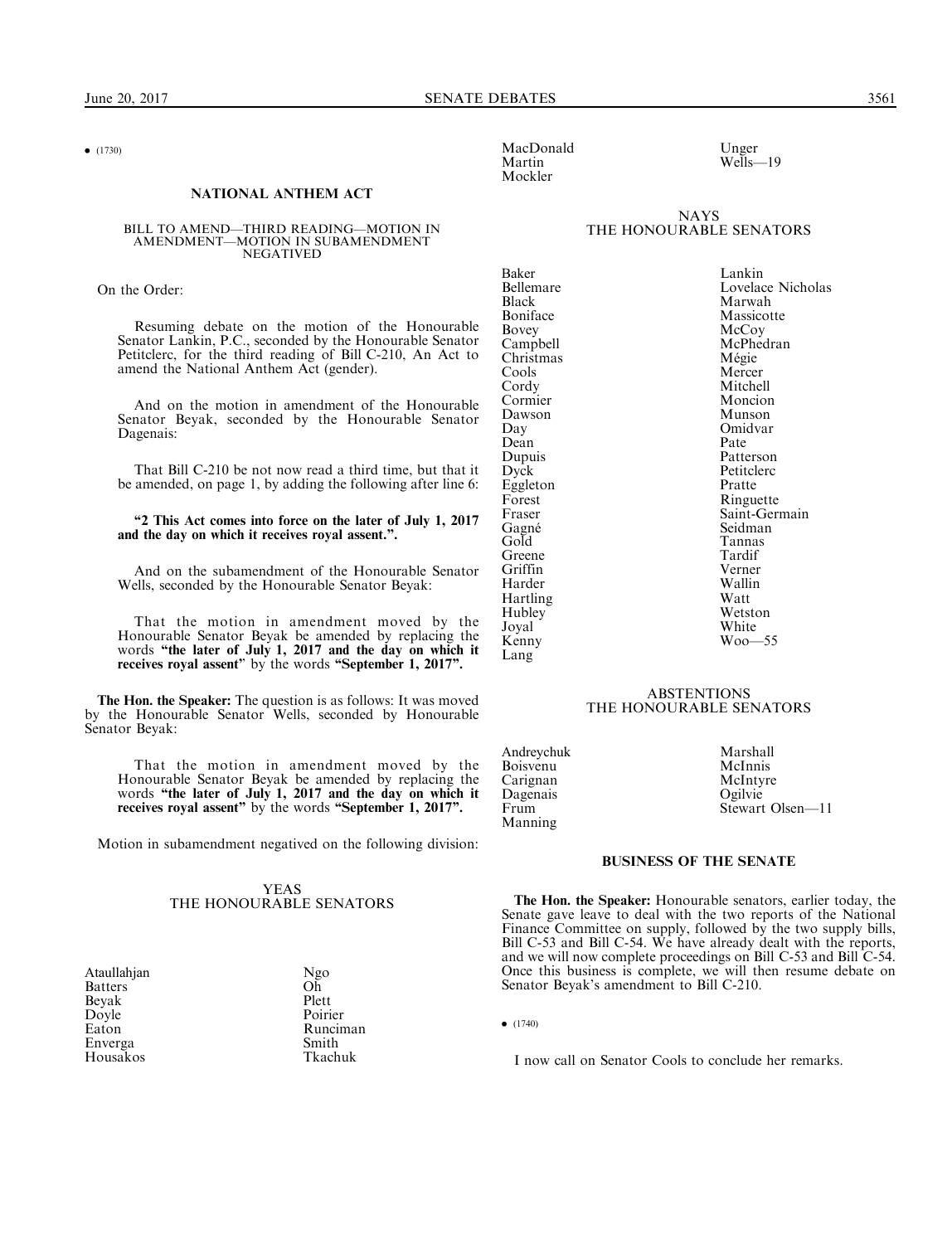## APPROPRIATION BILL NO. 2, 2017-18

## SECOND READING

On the Order:

Resuming debate on the motion of the Honourable Senator Bellemare, seconded by the Honourable Senator Omidvar, for the second reading of Bill C-53, An Act for granting to Her Majesty certain sums of money for the federal public administration for the fiscal year ending March 31, 2018.

Hon. Anne C. Cools: Honourable senators, now to our committee's report section 5, Indigenous and Northern Affairs Canada. Our report says, at page 12, that:

Indigenous and Northern Affairs Canada supports Indigenous peoples (First Nations, Inuit and Métis) and northerners in their efforts to: improve social well-being and economic prosperity; to develop healthier, more sustainable communities; and participate more fully in Canada's political, social and economic development - to the benefit of all Canadians.

Our Committee Report states, at page 13, that:

Our committee encourages the department to closely monitor the construction and renovation of schools on reserve, and the construction and management of drinking water facilities.

Our committee supports the new requirement that makes federal funding for on-reserve construction and renovation projects contingent on compliance with the National Building Code. However, it encourages the department to develop and issue the necessary performance indicators for this requirement.

Colleagues, I wanted to share that with you in respect to the attention that is being given to indigenous people. I note that our witnesses explained that the nearly 34 per cent increase in the department's budgetary expenditures is due to an effort to close the socio-economic gap separating indigenous peoples from other Canadians. There is something that is very wonderful and welcome about our increasing and robust attention to indigenous peoples.

I encourage all senators to vote, in a most robust way, for Bill C-53.

The Hon. the Speaker: Are senators ready for the question?

Hon. Senators: Question.

The Hon. the Speaker: It was moved by the Honourable Senator Bellemare, seconded by the Honourable Senator Omidvar, that this bill be read the second time. Is it your pleasure, honourable senators, to adopt the motion?

Some Hon. Senators: Agreed.

Some Hon. Senators: On division.

(Motion agreed to and bill read second time, on division.)

#### THIRD READING

The Hon. the Speaker: Honourable senators, when shall this bill be read the third time?

Hon. Diane Bellemare (Legislative Deputy to the Government Representative in the Senate): Honourable senators, with leave of the Senate and notwithstanding rule 5-5(b), I move that the bill be read the third time now.

The Hon. the Speaker: Is leave granted honourable senators?

Hon. Senators: Agreed.

The Hon. the Speaker: Are honourable senators ready for the question?

Some Hon. Senators: Question.

The Hon. the Speaker: Is it your pleasure, honourable senators, to adopt the motion?

Some Hon. Senators: Agreed.

Senator Martin: On division.

(Motion agreed to and bill read third time and passed, on division.)

[Translation]

## APPROPRIATION BILL NO. 3, 2017-18

#### SECOND READING

Hon. Diane Bellemare (Legislative Deputy to the Government Representative in the Senate) moved the second reading of Bill C-54, An Act for granting to Her Majesty certain sums of money for the federal public administration for the fiscal year ending March 31, 2018.

She said: Honourable senators, once again, I will speak briefly and then yield the floor to Senator Cools pursuant to Rule 6-5(1).

Bill C-54 deals with the Supplementary Estimates (A). We are voting on budget spending requirements that were not set out in the Main Estimates tabled on March 31.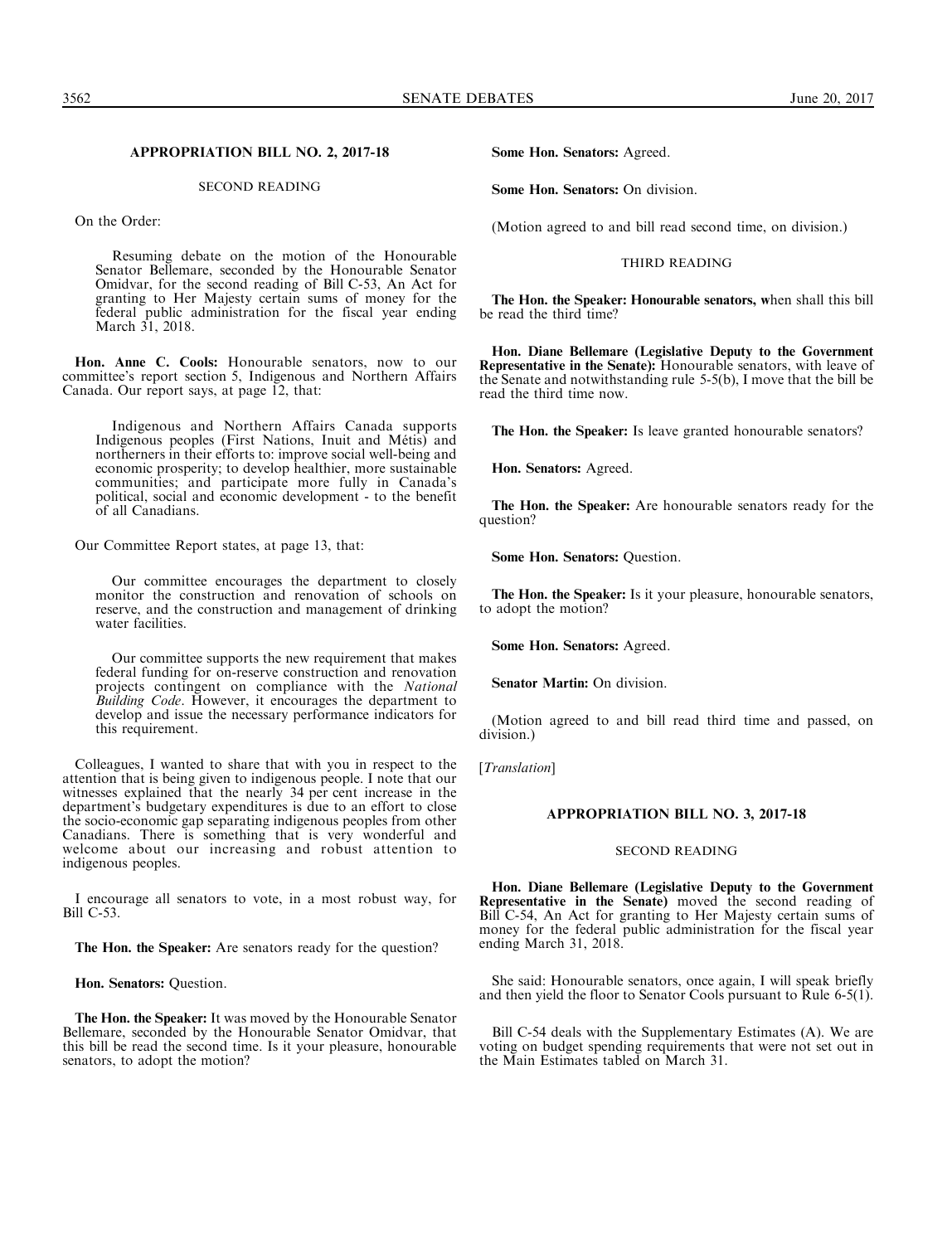The purpose of the Supplementary Estimates is to adjust the level of spending provided for in the Main Estimates in accordance with the government's budget recommendations.

The Supplementary Estimates (A) provides for \$3.8 billion in budgetary expenditures, including \$3.7 billion in voted expenditures.

The appropriation bill announces \$625 million for adjustments made to terms and conditions of service or employment of the federal public administration, \$446 million for specific claim settlements, \$400 million for transfer agreements with the provinces and territories to support early learning and child care, \$235 million for national rail passenger services, and \$209 million for the oceans protection plan to improve marine safety and protect Canada's marine environment.

Other spending was announced, including \$185 million in support of the target to admit 300,000 immigrants, as stated in the 2017 Immigration Levels Plan; \$174.7 million for the cleanup and regulation of the flooding in the Interlake region of Manitoba; \$166.7 million for Fisheries and Oceans Canada for maintaining essential services for Canadians; and \$162.8 million for maintaining the integrity of Canada's border operations.

Honourable senators, you are being asked to adopt these appropriations in the context of Bill C-54.

I now yield to Senator Cools.

[*English*]

Hon. Anne C. Cools: I thank Senator Bellemare very much for this and I let her know that I deeply appreciate her efforts.

Honourable senators, I rise to speak to our supply Bill C-54, Appropriation Act No. 3, 2017-18, An Act for granting to Her Majesty certain sums of money for the federal public administration for the fiscal year ending March 31, 2018. In this June period of our annual supply cycle, appropriation and supply are among the high duties of governments, and the reason for the existence of Parliament. By the Appropriation Act, our House of Commons and the Senate vote the legal authority to the government to draw money on the Consolidated Revenue Fund. Jowitt's 1959 Dictionary of English Law, Volume 1, defines ''appropriation,'' at page 140:

In the primary sense of the word, to appropriate is to make a thing the property of a person. Thus, to appropriate a thing which is publici juris is to obtain a right to the exclusive enjoyment of it, so that the appropriator becomes the owner. . . .

Appropriation of supplies is the mode by which Parliament regulates the manner in which the public money voted in each session is to be applied to the various objects of expenditure . . ., and the Appropriation Act is an annual Act passed for the purpose (1 Bl.Comm. 335n.).

Honourable senators, when the House of Commons says it has appropriated, they say it is theirs. This is why the House of Commons strongly objects if the Senate seems to violate what the

House of Commons claims to be theirs. Appropriation is always accompanied by the notion, the ''financial initiatives of the Crown,'' that I mentioned earlier, which demand that every bill that appropriates monies or raises taxes must originate in the House of Commons and be accompanied by a Royal Recommendation. These two constitutional notions are a duet.

In this June period of our annual supply cycle, appropriation and supply are among the high duties of Parliament.

Colleagues, appropriation is the process by which the House of Commons agrees to the quantum of money to be charged to and drawn on the Consolidated Revenue Fund for payment for the maintenance of the government's public administration and public service. This is called the public finance and the public expenditure.

 $\bullet$  (1750)

Honourable senators, Canada's pre-eminent parliamentary writer was Alpheus Todd, who was born in England. He died in 1884, and there is a plaque honouring him outside the Library of Parliament doors. He wrote about the consolidated revenue fund and parliamentary authority for public payments out of the consolidated fund. In the 1887 second edition of his book, On Parliamentary Government in England, its Origin, Development, and Practical Operation, Volume I, Todd said, at page  $737$ :

. . . therefore, the whole public revenue of the country, together with moneys received from loans, is placed to the account of the Consolidated Fund, out of which all public payments are made. Such payments are twofold: 1. By authority or permanent grants, under Acts of Parliament. 2. Pursuant to annual votes in Committee of Supply, payable out of the Consolidated Fund by ways and means annually provided. The services provided for by permanent grants are . . . as follows: . . .

Alpheus Todd then listed these services, including the salaries and allowances of certain independent officers, the courts of justice, etc. He continues in the same book, at page 737:

These charges are made payable out of the Consolidated Fund, by permanent statutes, from year to year, without any renewal of parliamentary authority.

Here he is talking about the salaries and allowance of certain independent officers of courts of justice, judges and so on. He continues:

The principle of not subjecting to the uncertainty of an annual vote the provision for the security of the public creditor, the dignity of the crown, annuities and pensions to royal and distinguished persons, the salaries of judges and other officers in whose official character independence is an essential element, compensations for rights surrendered, and like charges, is one the soundness of which is generally admitted, although it may have been in certain cases carried too far.

In other words, the use of the permanent statutory system is an alternative to the annual supply system, and it avoids embarrassment in case some members get confidence-vote itchy,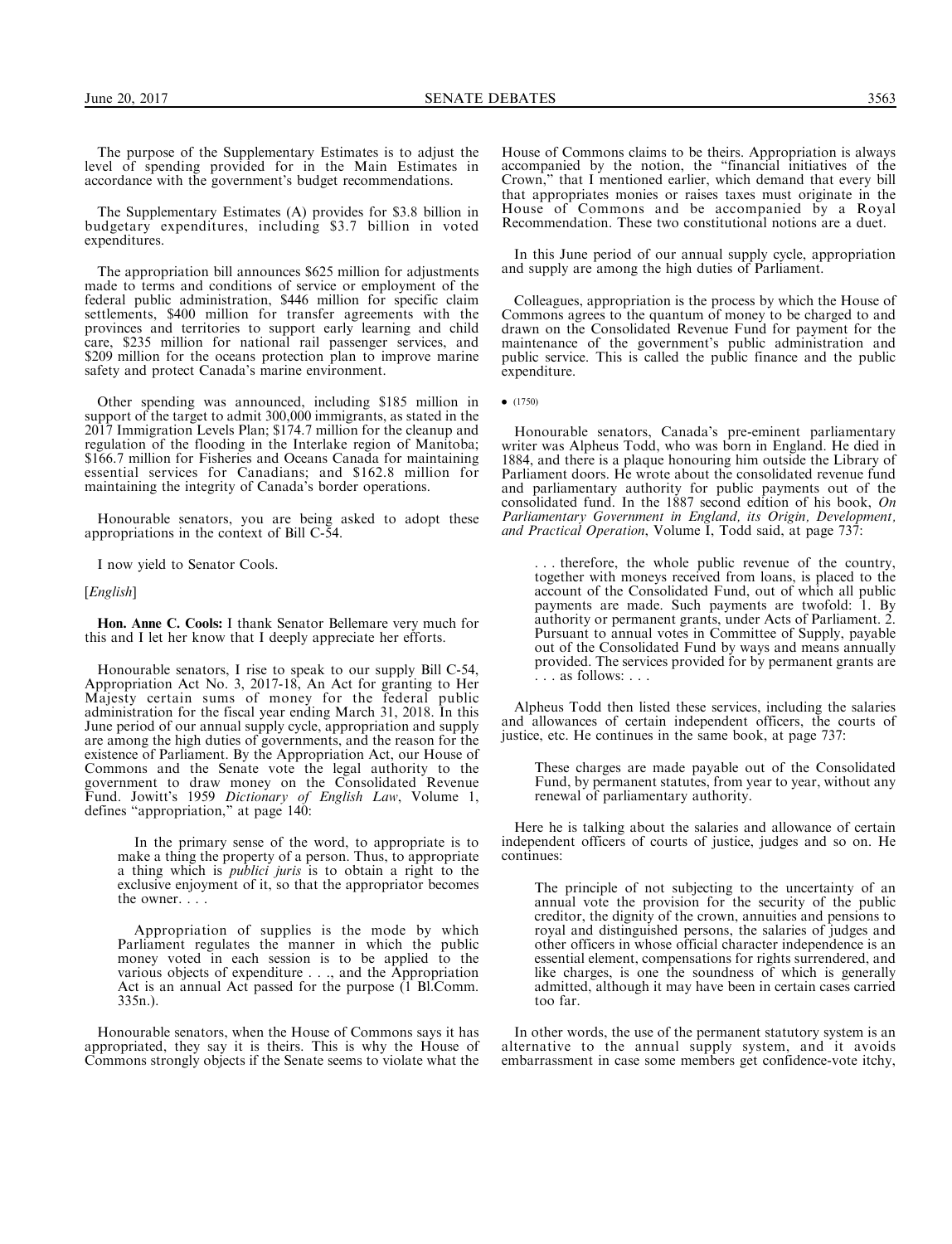Todd is clear. The salaries of the judges, crown ministers and other high officers are provided for by permanent statutes, rather than the annual votes in the supply process. The uncertainty of the supply process can be difficult.

Honourable senators, the other place, our House of Commons, has two important committees on the public finance and the public expenditure. These committees are called the Committee of Supply and the Committee of Ways of Means. These two committees of the whole in the UK and in Canada were legendary. Todd, writing about the British House of Commons in his book already cited, said, at page 785:

The resolutions of the Committee of Supply are reported to the House on a future day, they are then agreed to, disagreed to, or re-committed, as the case may require. If, on consideration of the report, it be thought necessary to increase the sum granted by the Committee of Supply, the resolutions proposed to be increased must be re-committed.

Colleagues, ''re-committed'' means returned to committee. I continue with Todd's quote, at page 785:

The House may indeed lessen the sum proposed to be granted without re-committal, but to increase the amount would be to impose a charge not previously sanctioned by the committee.

But these resolutions, although they record the sanction of the House of Commons to the expenditure submitted to them, and authorise a grant to the crown for the objects specified therein, do not enable the government to draw from the Consolidated Fund the money so appropriated. A further authority is required, in the shape of a resolution in Committee of Ways and Means, which must be embodied in a Bill, and be passed through both Houses of Parliament, before practical effect can be given to the votes in supply, by authorising the Treasury to take out of the Consolidated Fund, or, if that fund be insufficient, to raise by exchequer bills on the security of the fund, the money required to defray the expenditures sanctioned by such votes. The votes in *Committee of Supply* authorise the expenditure; the votes in Committee of Ways and Means provide the funds to meet that expenditure.

This last sentence bears repeating:

The votes in *Committee of Supply* authorise the expenditure; the votes in *Committee of Ways and Means* provide the funds to meet that expenditure.

Honourable senators, in matters of supply and taxation, the two houses of Parliament, the Senate and the House of Commons, are really quite different. Alpheus Todd, in his book

[ Senator Cools ]

already cited, wrote about the British House of Commons and the House of Lords, at page 806, that:

In proceedings in Parliament upon matters of supply and taxation, the two Houses do not stand on precisely the same footing. Although the consent of both Houses is indispensable to give legal effect and validity thereto, yet, from a very early period, the Commons have succeeded in maintaining their exclusive right to originate all measures of this description.

They have gone further, and have claimed that such measures should be simply affirmed or rejected by the Lords, and should not be amended by that House in the slightest particular. The Lords have practically acquiesced in this restriction, although they have never formally consented to it.

A similar question has been frequently raised as to whether Legislative Councils in the colonies, whether elected or nominated, can claim the right to amend Money Bills. This claim has been sometimes, though rarely, admitted by the Houses of Assembly, who generally insist upon the strictest limitation of the powers of the Upper Chamber, in conformity with the prevailing practice of the imperial Parliament.

Colleagues, this House of Commons initiative is reflected in sections 53 and 54 of the British North America Act.

Honourable senators, we should understand that in that same period of time in Canada, through the 1830s and the 1840s, leading up to Confederation, there was terrible conflict between the legislative councils and the assemblies in Canada on the questions of control of the public purse. There were many occasions when the Parliament houses were unable to function. The conflict was so great that the Governor General was compelled to prorogue often.

Honourable senators, the public finance and the public expenditure is worthy of every senator's study. In Britain, these difficult questions were well-studied in the famous British House of Commons Public Accounts Committee, in 1865. This was not long before the 1866 British Exchequer and Audit Departments Act, on which Canadians founded their 1878 statute, an Act to Provide for the Better Auditing of the Public Accounts. In Britain, their House of Commons Public Accounts Committee was the powerful engine that drove their power of the control of the public purse. On March 11, 1862, the Great Commoner, William Gladstone, then Chancellor of the Exchequer, and a great master of the public finance and the power of control of the public purse, had moved his motion to establish the famous British House of Commons Public Accounts Committee as a permanent standing committee of the House of Commons. This committee's renowned 1865 Report from the Committee of Public Accounts clarified the role of audit and auditors, in the public finance and the public expenditure. This report also led the way to the British 1866 statute, the Exchequer and Audit Departments Act. This Report of the legendary British Public Accounts Committee questioned the erroneous idea held by many that audit and auditors' role was a control over the public expenditure. Quoting Mr. Gladstone, and upholding the proper role of audit in the public finance, this Public Accounts Committee Report said, at paragraph 46, page 130: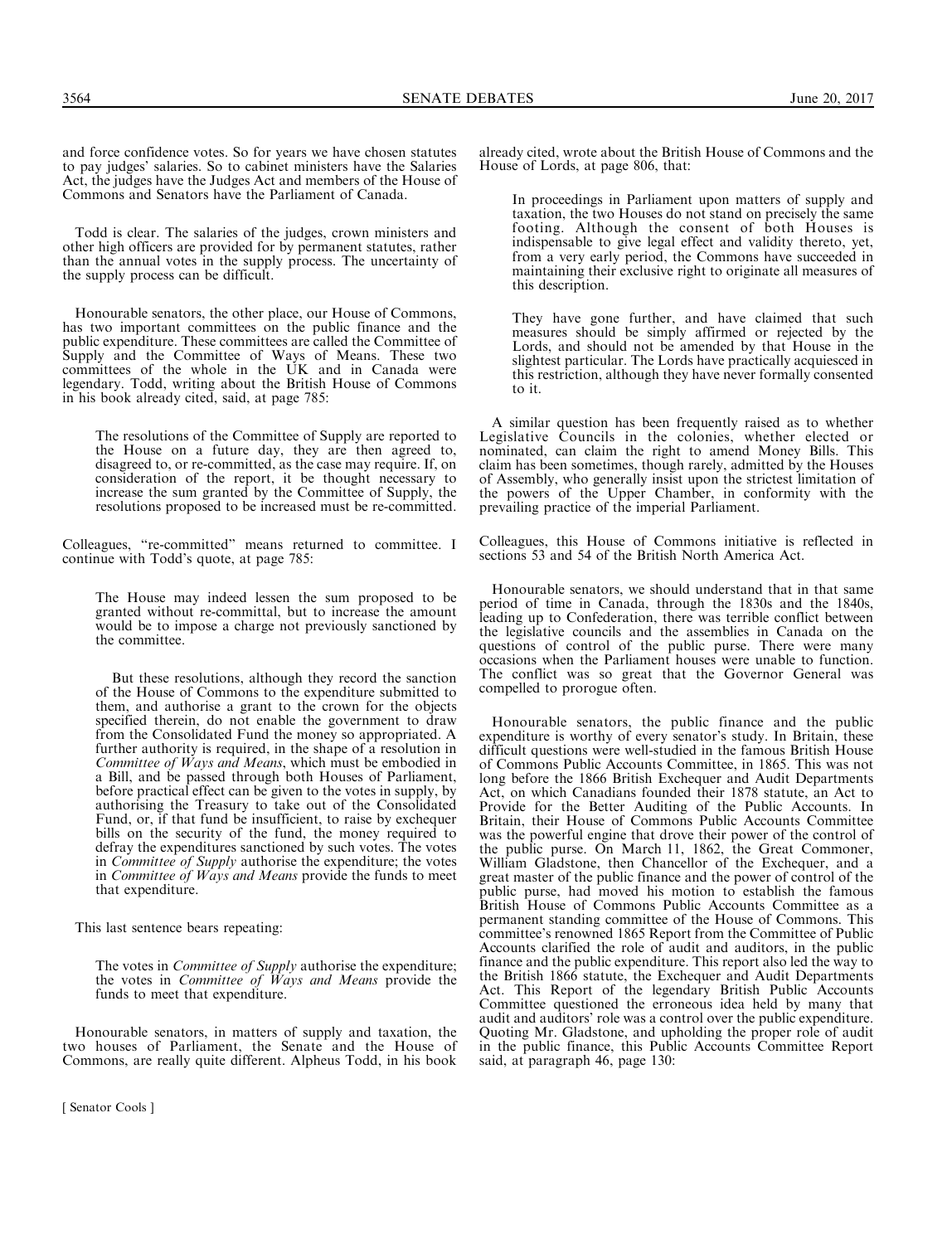The true mission of Appropriation Auditors is admirably described in the few observations which were made by Mr. Gladstone during the debate already adverted to on Lord Robert Montague's Resolution (para. 35). ''The Noble Lord," he said, "and some other Honourable Members would seem to have got an idea of the possible powers of the Board of Audit, which is quite erroneous. They appear to think that that Board can become an efficient control over the public expenditure. But that is not the function of a Board of Audit. That Board is to ensure truth and accuracy in the public expenditure. In point of fact, it may be called, in one word, a Board of verification. But it would be perfect presumption in the Board of Audit, if it were for a moment to attempt to exercise a judgment as to any degree either of parsimony or of extravagance, which the Government might be thought to be adopting under the sanction of this House. As to the proposal of the Honourable and learned Member for Dundalk (Sir G. Bowyer), I confess I think it entirely impracticable and out of the question. He proposes to arm the Board of Audit with coercive powers of committal for contempt, powers of commanding the departments of the Government as to what is to be done, and what not to be done there. I venture to say that such a conception of a Board of Audit is wholly without precedent. Besides, the objection to it is, that it would be transferring to the Board of Audit what is really the function of this House. It is in the Committee of Public Accounts, . . ., it is in that Committee, and in its investigations, that the House will have the best security for the due, speedy, and effectual examining and rendering of the Public Accounts. To the principles which have been declared by the Committee of Public Monies respecting the Board of Audit, I cordially adhere.

#### $\bullet$  (1800)

Honourable senators, this British Public Accounts Committee Report, having cited Gladstone, the Chancellor of the Exchequer, on the profound difference between the audit function and the Commons House function in the public finance, continued on the great principles that found the public finance and expenditure enterprise, which were adopted in Canada. The report said, at paragraph 47:

. . . These are wise words. Considering the high administrative position of Mr. Gladstone, it might at first sight be supposed that his views on the matter in question would indicate a clearer perception of what is due to the Government than of what is due to the board of audit. But the Auditors themselves, it is believed, will not think so. By them, the speech of the Chancellor of the Exchequer cannot but be regarded as bearing powerful testimony to the virtue of a principle which they —

The Hon. the Speaker: I'm sorry, Senator Cools. I apologize; I have to interrupt you again. It's six o'clock, and, according to Rule 3-3(1,) unless we agree to not see the clock, I will have to vacate the chair until eight o'clock. Is it agreed that we not see the o'clock?

Hon. Senators: Agreed.

The Hon. the Speaker: Agreed. Senator Cools.

## Senator Cools:

These are wise words. Considering the high administrative position of Mr. Gladstone, it might at first sight be supposed that his views on the matter in question would indicate a clearer perception of what is due to the Government, than of what is due to the Board of Audit. But the Auditors themselves, it is believed, will not think so. By them, the speech of the Chancellor of the Exchequer cannot but be regarded as bearing powerful testimony to the virtue of a principle which they have for many years maintained, though in some cases unsuccessfully, against the disposition of the Executive to charge them with various kinds of administrative functions, the functions of controllers, of accountants, and of regulators of accounts. . . . In the elaborate Memorandum, which was laid before the Committee on Public Moneys by Sir G.C. Lewis, then Chancellor of the Exchequer, it was proposed that the Exchequer Office should be abolished, and that some of the more important functions of the Comptroller of the Exchequer should be transferred to the Audit Office. This Memorandum was referred by the Committee to Mr. Romilly, the Chairman of the Board of Audit; and Mr. Romilly, in a letter which will be found in the Appendix to the Committee's Report, after pointing out, in nearly the same words as those used by Mr. Gladstone, what the special duties of an auditor are, goes on to show the incompatibility between such duties and those of a comptroller. ''In the event,'' he says, ''of its being desirable that this direct Executive control should be maintained over the advisers of the Crown, it should not be exercised by those who are charged with the duty of auditing accounts.'' And again, ''I cannot entertain any doubt that provided the Legislature come to the determination to be promptly and accurately informed as to the mode in which the grants of public money have been dealt with by the Executive, provided the Executive will cordially co-operate in instituting an effectual and permanent check upon its own proceedings, and provided the separation of the duties of the Audit Office, and the functions of the Executive is strictly preserved, there can be no insurmountable difficulty in practically carrying their wishes into effect.

I shall repeat those words:

In the event . . . of its being desirable that this direct Executive control should be maintained over the advisers of the Crown, it should not be exercised by those who are charged with the duty of auditing accounts.

And I also repeat:

. and provided the separation of the duties of the Audit Office, and the functions of the Executive is strictly preserved there can be no insurmountable difficulty in practically carrying their wishes into effect.''

Honourable senators, I note that the 1865 British House of Commons Public Accounts Committee Report was the year before they created their new independent Auditor General by the 1866 Exchequer and Audit Department Act. In their seminal 1865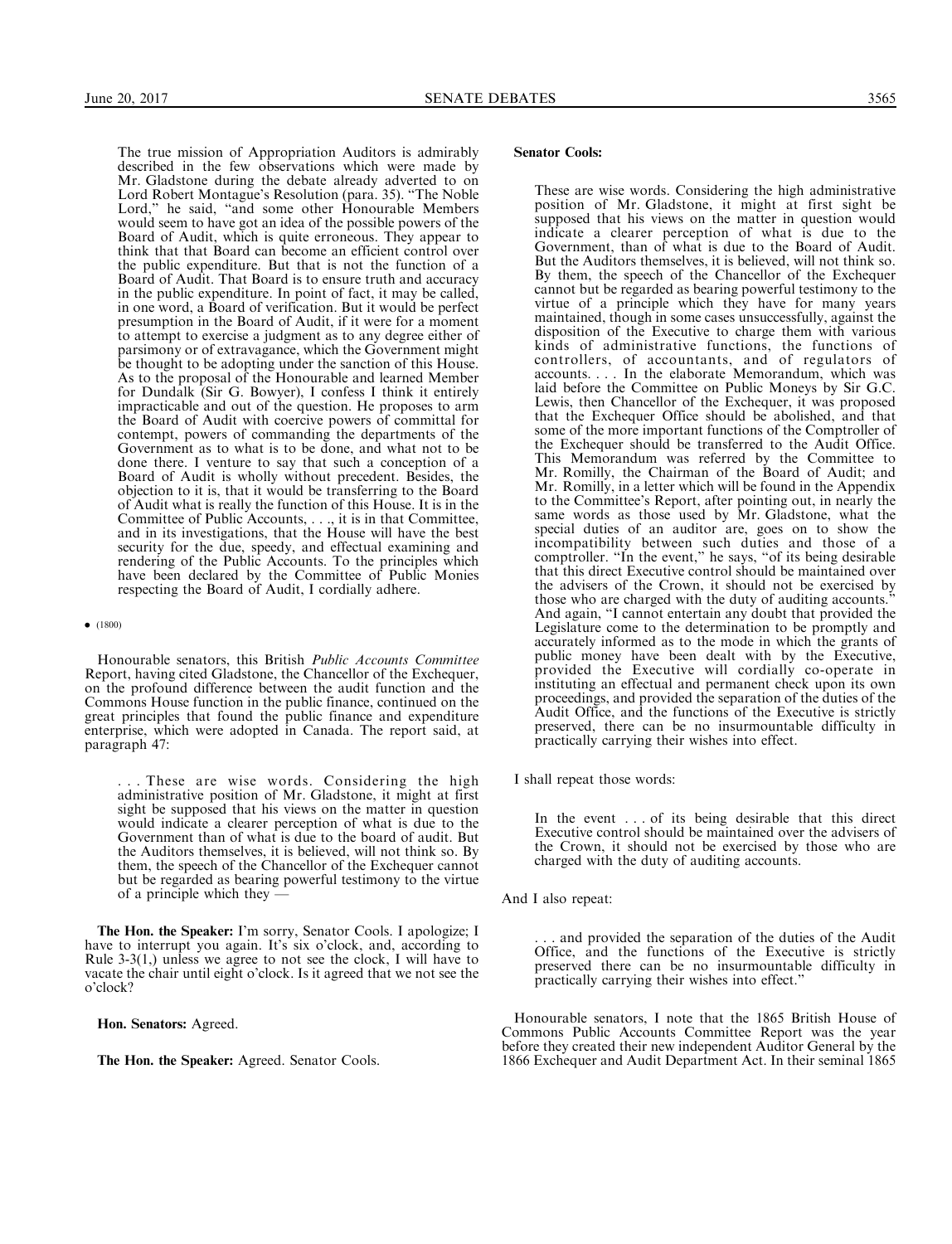British House of Commons Public Accounts Committee report, the auditors themselves spoke to the role of audit, at paragraph 48:

If, then, Parliament should ever be asked to confer upon the Auditors any Executive functions, or the right in any case of interrupting or questioning the free action of the Executive, it will be easy to show that though such proposals have been occasionally recommended by the doctrine and practice of the Executive Departments, and have been sometimes even sanctioned by Parliament itself, they have been repeatedly condemned by the Commissioners of Audit. If it is allowable to assume that the Auditors still adhere to the evidence which, during the last six or seven years has been laid before Parliament on behalf of the Audit Office, they may be represented as saying: - ''The whole of our experience as Appropriation Auditors tends to satisfy us that we ought to have no further communication with the Executive Departments than may be necessary for the purpose of obtaining information. Whatever tends to associate us, either directly or indirectly, with the pecuniary transactions of the Government, cannot but tend to damage the credit of the reports in which we are required to submit those transactions to the judgment of Parliament. We conceive, therefore, that we should never be required to advise, to control, or to remonstrate.''

These auditors gave evidence that they ''should never be required to advise, to control or to remonstrate.'' The auditor's opinions are no part of financial audit and no part of the Auditor General's role in the public accounts, which role is to verify and certify the public accounts. In Canada, these principles were adopted in the 1878 Canadian statute called an Act to Provide for the Better Auditing of the Public Accounts.

Honourable senators, this seminal 1865 British Public Accounts Committee report continued, at paragraph 48:

We ought not to be invited to discuss questionable points with the Departments, or to aid them in the conduct of their business. Our functions should be neither preventive nor corrective, but simply detective. We should be instructed to try the accounts and vouchers of the several Departments, by the requirements of the Legislature, and to bring under the notice of Parliament any expenditure that might in our opinion be opposed to those requirements. It may no doubt sometimes appear to us that the expenditure which it will . . . be our duty to report is justifiable, or even commendable; but we should keep all such opinions to ourselves. It should be no part of our business to acquit or to condemn, but simply to report to Parliament every infraction of the law relating to the appropriation of the public money, leaving it for the Executive Departments to give such explanations as they might think fit, and for the House of Commons to pronounce the sentence.

Honourable senators, our Canadian Auditor General Act, sections  $7(2)$  and  $7(2)(d)$  say:

Each report of the Auditor General under subsection (1) shall call attention to anything that he considers to be of significance and of a nature that should be brought to the

attention of the House of Commons, including any cases in which he has observed that . . .

(d) money has been expended without due regard to economy or efficiency . . .

Colleagues, in 1977, Canada enacted a new Auditor General Act. Our Canadian Auditor General Act, section 7(2)(d,) is often called the ''value for money clause'' because, in 1977, the thennew Auditor General Act gave Canada's Auditor General a nonaudit power to judge the government and government programs and to judge whether the government got value for money without due regard to economy and efficiency. Many public administration scholars at the time asserted that section  $\bar{7}(2)(d)$ took the auditor out of the financial audit stream and put him into the public policy stream. As we know, public policy is valueladen and qualitative and is no part of the traditional quantitative bean-counting role of audit and auditors. Colleagues, I do believe that Canada's current Auditor General Act needs a full review and study with an eye to its amendment and improvement.

The large constitutional questions posed by Canada's current Auditor General's role, now more qualitative than under the previous Auditor General statute, demand that it is time for us to study the office of the Auditor General. Perhaps our Standing Senate Committee on National Finance could undertake such a study.

We did, under Senator MacEachen in 1988. It's time to review that study.

Honourable senators, I come now to the fine work of our own Standing Senate Committee on National Finance and our committee's examination of the Government's spending plan, which is the Supplementary Estimates (A) 2017-18, which was presented to the Senate on February 28, 2017 and referred to our Committee for study on March 1, 2017.

In these Supplementary Estimates, our government, in the person of Scott Brison, the Treasury Board Minister, has requested that Parliament authorize an additional \$3.72 billion in voted expenditures.

Our Committee heard witnesses on these Supplementary Estimates. I shall share some of our government departments' demands for monies that are the Supplementary Estimates 2017- 18 and this Bill C-54, Appropriation Act No. 3. The Department of Employment and Social Development Canada sought voted appropriations of \$584.6 million. Our Committee's June report on the Supplementary Estimates 2017-18, which was spoken to tonight so eloquently by Senator Mockler, observes:

Our Committee believes that the Department must ensure that its labour market access programs, such as the Youth Employment Strategy, are cost-effective, and that its funding is used to create new employment opportunities and not to subsidize existing jobs.

Honourable senators, now to Canada Mortgage and Housing Corporation's request for voted appropriations of \$36.8 million for their program, Affordable Rental Housing Financing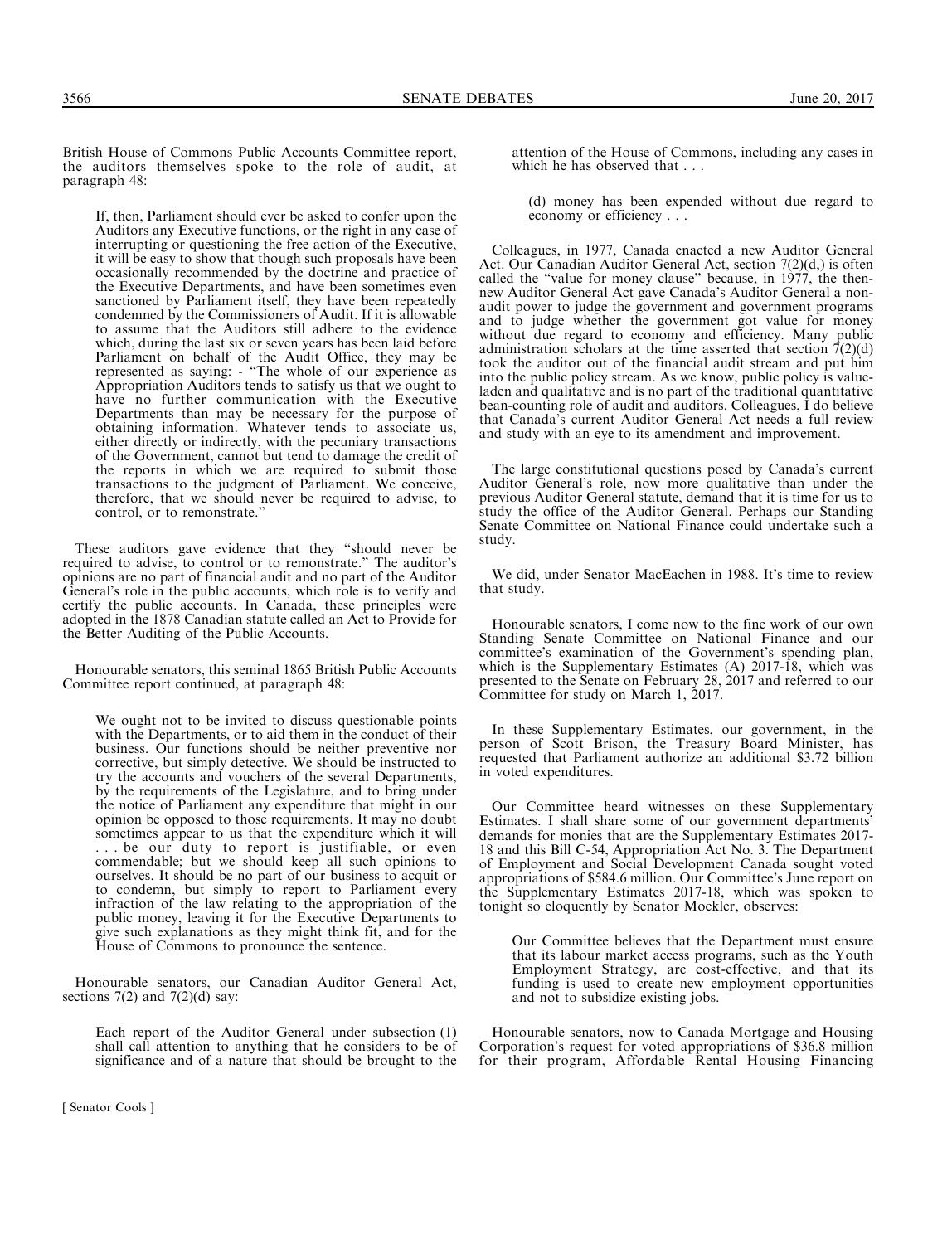Initiative. An additional \$625 million in non-budgetary spending would also go toward this initiative, which will finance the construction of affordable rental housing. CMHC expects this program to provide for the construction of 10,000 new rental housing units across Canada. Our committee report observes, at page 6, that:

Our Committee is concerned about the impact that household indebtedness and rising house prices could have on CMHC's mortgage loan insurance program and, consequently, on the government's fiscal framework. Our Committee encourages the Canada Mortgage and Housing Corporation to take all necessary measures to minimize the risks borne by the Government of Canada as a result of its mortgage insurance activities.

 $\bullet$  (1810)

Honourable senators, our Senate National Finance Committee heard from the Treasury Board of Canada Secretariat on the Phoenix system and payroll problems that have been in the news. I found that set of testimony very convincing and very important.

Our committee report section 4.4 is headed ''Compensation Requirements.'' It says, at page 8, that:

The Treasury Board of Canada Secretariat is asking for \$625 million to meet pay requirements. The witnesses reported that this is the forecast for the costs resulting from the negotiation of collective agreements in the federal public service. The appropriation would enable the government to make retroactive payments dating back to 2013—2014 once the new collective agreements come into force.

According to the witnesses, the government and the unions have discussed the Phoenix pay system and ways to ensure that retroactive payments are made without interruption or difficulties. The witnesses said three collective agreements have been ratified and processed by the Phoenix system. They reported that over 90% of the payments have been processed successfully.

Honourable senators, in closing, I once again thank the committee members and the committee staff for their efforts on behalf of the Senate and the Government of Canada's need to finance the public service and the public expenditure. I thank senators for their attention.

I also urge upon senators the constant study of the phenomenon that we call the public finance. The National Finance Committee is arduous and demanding in terms of the time required and the details that must be analyzed, studied and mastered. I would like to invite all senators to pay more attention to the control of the public expenditure, because it is a mighty task.

Having said that, honourable senators, I thank you for your attention.

The Hon. the Speaker: Are honourable senators ready for the question?

Hon. Senators: Question.

The Hon. the Speaker: It was moved by the Honourable Senator Bellemare, seconded by the Honourable Senator Petitclerc, that this bill be read the second time.

Is it your pleasure honourable senators to adopt the motion?

Hon. Senators: Agreed.

Senator Cools: On division.

(Motion agreed to and bill read second time, on division.)

The Hon. the Speaker: Honourable senators, when shall this bill be read the third time?

Some Hon. Senators: Now.

[Translation]

Senator Bellemare: Honourable senators, with leave of the Senate and notwithstanding rule 5-5(b), I move that the bill be read the third time later this day.

The Hon. the Speaker: Is leave granted, honourable senators?

Some Hon. Senators: Yes.

Some Hon. Senators: No.

[English]

The Hon. the Speaker: Leave is not granted, Senator Bellemare, so you will have to move leave for the next sitting.

Senator Bellemare: Tomorrow, at the next sitting of the Senate.

The Hon. the Speaker: Is it your pleasure, honourable senators, to adopt the motion?

Hon. Senators: Agreed.

(On motion of Senator Bellemare, bill placed on the Orders of the Day for third reading at the next sitting of the Senate.)

## NATIONAL ANTHEM ACT

BILL TO AMEND—THIRD READING—MOTION IN AMENDMENT—VOTE DEFERRED

On the Order:

Resuming debate on the motion of the Honourable Senator Lankin, P.C., seconded by the Honourable Senator Petitclerc, for the third reading of Bill C-210, An Act to amend the National Anthem Act (gender).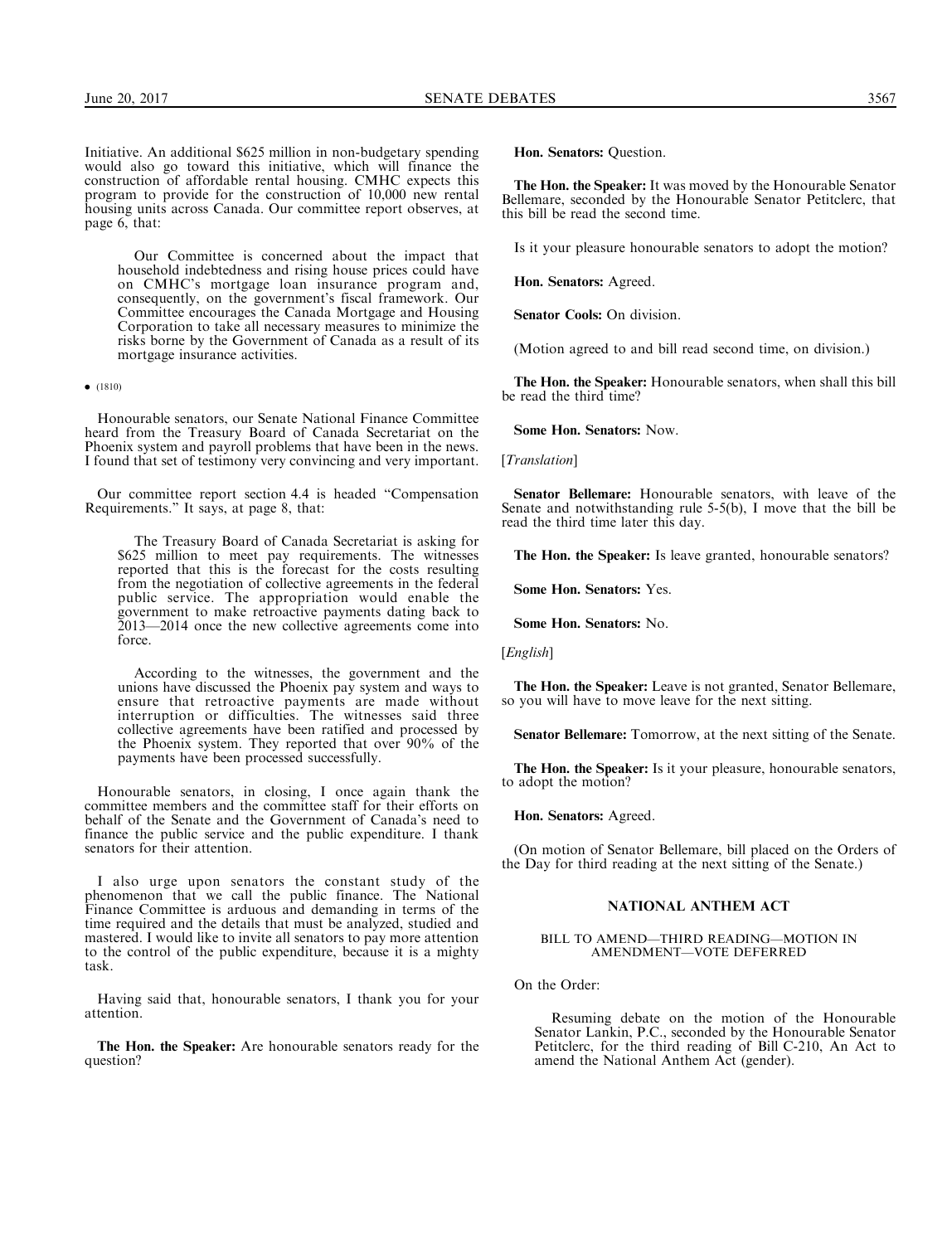And on the motion in amendment of the Honourable Senator Beyak, seconded by the Honourable Senator Dagenais:

That Bill C-210 be not now read a third time, but that it be amended, on page 1, by adding the following after line 6:

## ''2 This Act comes into force on the later of July 1, 2017 and the day on which it receives royal assent.''.

Hon. Michael L. MacDonald: Honourable colleagues, I am pleased to rise today to speak to Bill C-210, An Act to amend the National Anthem Act. I don't have a long written speech — I 'd done that at second reading — but I would like to say a few words to this bill again.

I am particularly pleased to speak on the amendment proposed by my colleague. The principles behind the amendment are sound, as are the intentions to seek a higher level of consensus regarding any changes to our long-established national anthem.

Let's be clear: There is presently no national consensus on changing the anthem. All attempts to sing the new proposed version at public events have met with cascading boos of disapproval. In short, it gets the ''Bronx cheer'' every time and everywhere. That's not much of an endorsement.

How does an anthem become established? Primarily through widespread and common usage, often combined with a significant event or series of national events.

In Canada, that event was the Great War, because it was during World War I that Canada arguably came of age. We celebrated this year the one hundredth anniversary of Vimy Ridge. During that war and era, the anthem was introduced to the Canadian public. The anthem was part of the coming of age of Canada that occurred during World War I.

Some people mistakenly think the anthem was originally written with the sacrifice of soldiers in mind. As Senator Plett rightly pointed out in his speech, that was not the case, as the established opening lines were written in 1913. But it may as well have been the case, though; it may as well have been written for the Great War, because its sentiments understandably became associated with the war. It's why it was so quickly embraced. Later, it would be further embedded in the national consciousness by the Second World War.

When the government declared in law in 1980 that ''O Canada'' was the national anthem, it was only confirming what everyone knew to be true. But it wasn't necessary. It was the national anthem, whether the government said so or not, because common usage and long-established practice had made it so.

I compare it to lacrosse and hockey. The world thinks hockey is Canada's national sport. We all understand that hockey is our national sport, but the government tells us it's lacrosse. Well, I think we know what our national sport actually is.

The government unnecessarily changed some wording in 1980, and as Senator Fraser insightfully pointed out, politicians make for poor poets.

I always disagreed with the changes made in 1980, and I disagree with the proposed changes today. Two wrongs still do not make a right. I firmly and sincerely believe the anthem should be left alone. For one thing, this is the intellectual property of Judge Robert Stanley Weir. It's his contribution, his work and his gift to the nation.

Senator Lankin has pointed out that it is now in the public domain. That is true. But this is a legal term regarding copyright. It is still Robert Stanley Weir's creation, and it doesn't mean that we should feel free to cannibalize the anthem every decade or so whenever some politician gets the urge.

And although the anthem was written just before the Great War, in many ways its reach is much greater, much longer. I just look at my own family. My children grew up singing this anthem. They were born when Brian Mulroney and Jean Chrétien were prime ministers. They don't want to change.

My generation sang this anthem. I was born when Louis St. Laurent was prime minister. My nine siblings were born between early 1937 and late 1947 when William Lyon Mackenzie King was prime minister. It is their anthem, too. My mother was born in 1916, during the Great War when Robert Borden was prime minister. My father was born in 1908, when Sir Wilfrid Laurier was prime minister. It was their anthem as well.

But it was my grandparents' generation that gave their children to the war efforts of the first half of the 20th century. My grandparents were all born between 1874 and 1882. One grandfather, my mother's father, was born during John A.'s first run as prime minister; one grandfather during Alexander Mackenzie's term as prime minister; and both grandmothers during John A.'s second run as prime minister. It was my grandparents' generation that gave their children to Canada as soldiers and sailors of fortune in the first half of the 20th century.

 $\bullet$  (1820)

My grandparents knew the anthem and they sang the anthem as well. I reflect on their sacrifice and contribution. In my father's family, my dad joined the Merchant Marine in 1939 and his older brother Sam, my Uncle Sam, later became a Coast Guard captain. My Uncle Charlie joined the navy and he later became a Coast Guard captain. My dad's youngest brother Kippy went in the army.

I think of my mother's family. My Uncle Jimmie and my Uncle Richard went in the navy. My Uncle Johnnie was in the army. My Uncle Michael, whom I'm named after, was in the army. In addition, my mother's oldest brother George was a veteran of the First World War. He later became the first Mountie to be stationed in Nova Scotia.

These are just blood uncles. There were just as many uncles through marriage who served. They are all gone now, but they are not forgotten. They can no longer speak for themselves, so my generation must speak for them, and I will. They would want their anthem left intact.

If you analyze other national anthems, most could garner criticism about their composition. The French and the U.S. national anthems, for example, are highly militaristic, but France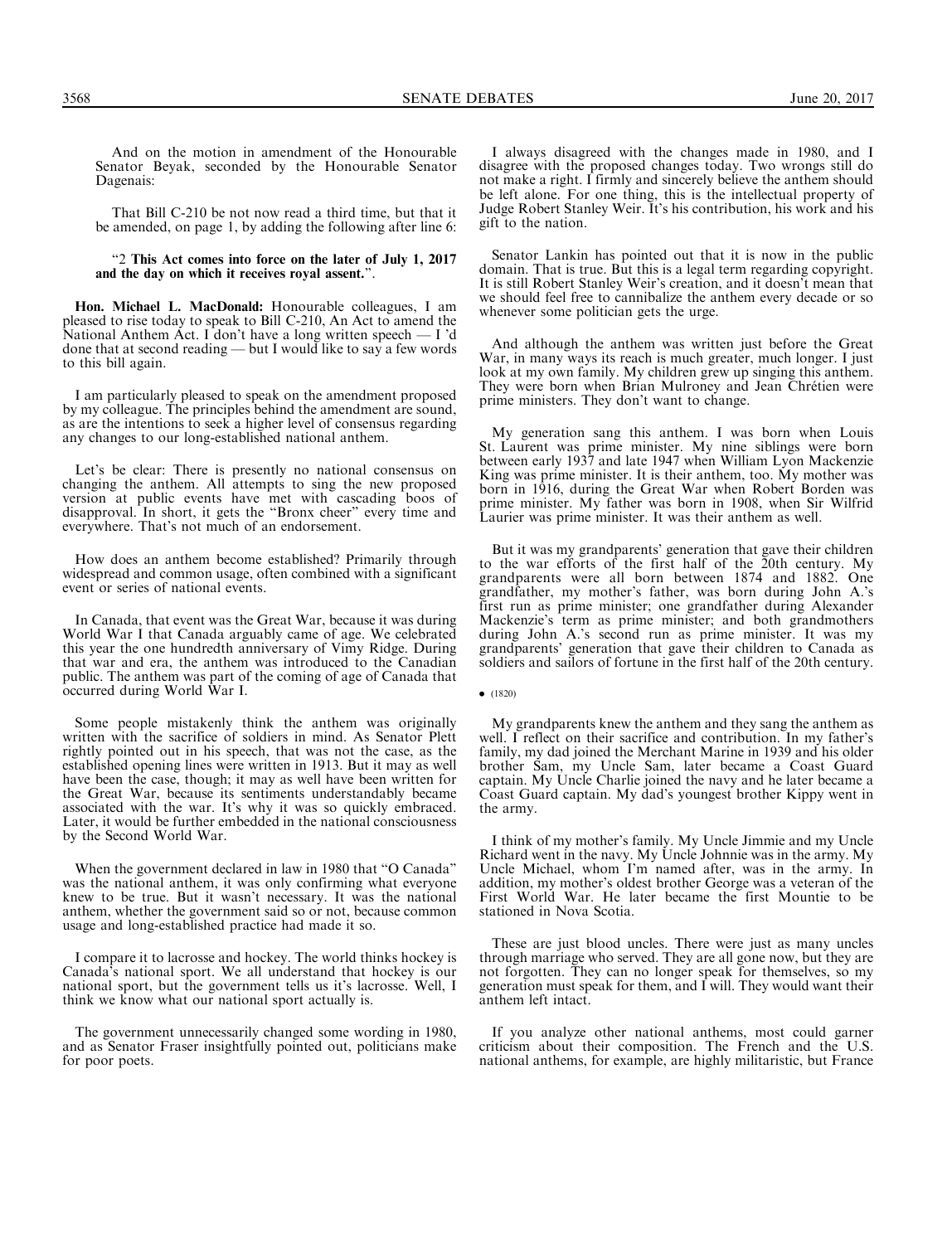and the U.S. wouldn't consider changes to their anthems. They have no interest in navel-gazing about their history because they are great nations and they are confident in their history. Canada is a great nation.

Senator Lankin is carrying this bill in the Senate, and I know she has found the experience somewhat frustrating, but any finger of blame should be pointed at the government, not the Official Opposition in the Senate. We are only doing our job. It is the government that decided to use a private member's bill to push this narrow agenda. It chose not to make it government legislation. If it was so important, why didn't they make it a government bill?

Senator Lankin says we are angling for prorogation to deal with the bill. A prorogation is the prerogative of the government, not the Official Opposition in the Senate. All the government has to do is not prorogue and the bill will stay alive in its current form. Its fate is completely in the hands of the government, but if they choose to prorogue, then they will have expressed their opinion on the bill's relative importance.

Why should we be so focused on preserving the opening four lines of the anthem? It is because they are the signature lines of the anthem, lines that have always been sung by every generation. Perhaps we should instead reflect instead now on the last four lines of In Flanders Fields. Like "O Canada," In Flanders Fields was introduced during World War I when Canada came of age as a country. It is the last four lines that are arguably the signature lines of the poem. They read:

To you from failing hands we throw The torch; be yours to hold it high. If ye break faith with us who die We shall not sleep, though poppies grow In Flanders fields.

There are over 120,000 young Canadian men who never made it home, buried in Belgium, Holland, France, Germany, Italy, Hong Kong, et cetera. They deserve their eternal sleep. They have earned it. I absolutely refuse to break faith with them to curry contemporary favour. They would want the anthem they fought and died under to be preserved, and I stand with them and salute their sacrifice.

Canada is a country that is changing rapidly and evolving demographically. Canadians accept and embrace our natural evolution, but we are a country with a past and a history; our history must be respected, and the contributions of all generations of Canadians must be acknowledged.

Most Canadians want the anthem left alone. If there were a national referendum to change the anthem, it would easily be defeated.

## MOTION IN SUBAMENDMENT

Hon. Michael L. MacDonald: Therefore, honourable senators, in the spirit of preserving and respecting our history, I move:

That the motion in amendment moved by the Honourable Senator Beyak be amended by replacing the words, "the later of July 1, 2017 and the day on which it receives royal assent'' by the words, ''January 1, 2018.''

The Hon. the Speaker pro tempore: As a subamendment, it was moved by the Honourable Senator MacDonald, seconded by the Honourable Senator Plett

That the motion in amendment moved by the Honourable Senator Beyak be amended by replacing the words, "the later of July 1, 2017 and the day on which it receives royal assent'' by the words, ''January 1, 2018.''

Hon. Frances Lankin: Honourable senators, I thank Senator MacDonald for his words with respect to his opinions on this bill. It was an elegant speech and it was interesting in terms of his family history. I have a family history as well, which would be somewhat different than his, and I perhaps could read into my ancestors a different opinion about today. I know my mother taught me that I could be anything I wanted to be and that gender wasn't a barrier. And you know what? She has been proven right, so I might have a different family history to share.

I do want to speak to this amendment. I'm not sure how much leeway you're going to give me because, in fact, I know the amendment really isn't about the date of January 1. We will recall that Senator Beyak's amendment was to move this amendment with the date of July 1, then Senator Wells moved a date of September 1, and now Senator MacDonald is moving that the date should be changed to January 1. I want to put this on the record because those who are interested in this bill actually deserve to know what's going on in the Senate.

Yesterday I thanked Senator Wells for being up front on the record that this really wasn't about amending the bill. It really wasn't about improving the bill. It really wasn't about anything but delay. He was very clear on that, and I appreciate it, because I think that was honourable. I think while Senator MacDonald wasn't as forthright on that, he would also share that sentiment. That's what it's about; this is about the group who wants to stop this bill.

I've thought a lot about this, because the rules are interesting in this place that this can occur. I've been counselled by those who have been here longer and who are wiser than me that this is to stop the tyranny of the majority, that a small group can stop anything because of the tyranny of the majority. I actually think that we have been witnessing the tyranny of the minority here, but the rules are there for a good reason.

I am not going to play a tactical game with these rules that have a long-standing, noble reason. I think what has happened here is as far from noble as could be. Not that I diminish the importance of the views of senators who hold a different opinion than mine.

Hon. Yonah Martin (Deputy Leader of the Opposition): On a point of order, Your Honour.

The Hon. the Speaker pro tempore: Yes, Senator Martin?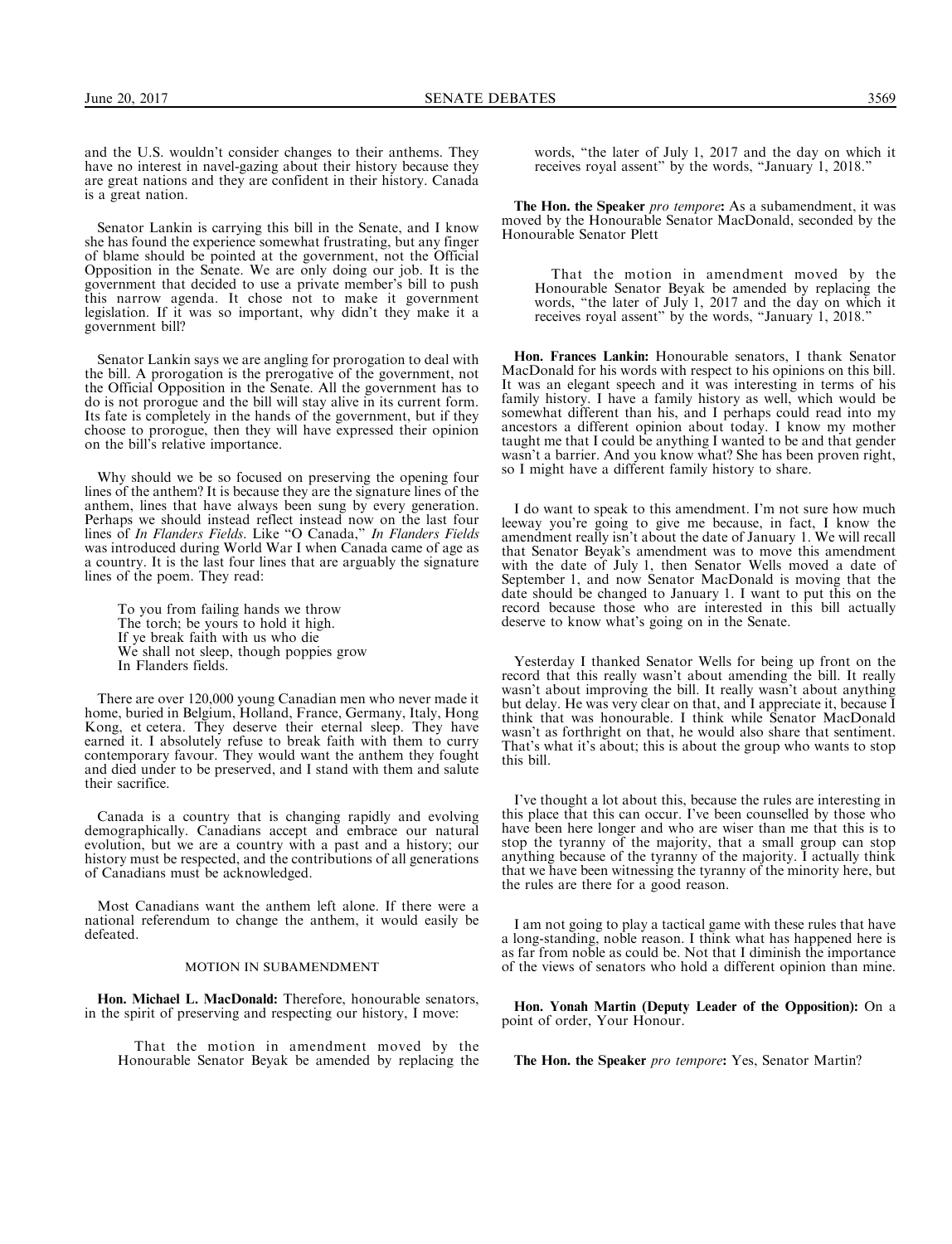I just wanted to raise that point of order in defence of all honourable senators in this chamber and state that we should refrain from using unparliamentary language.

The Hon. the Speaker pro tempore: Senator Lankin, would you like to perhaps rephrase some of your sentences or say it in a nicer way?

Senator Lankin: Say it in a nicer way? I actually didn't cast aspersions on individuals; I talked about the process, that I didn't think the process was noble. In fact, what I've said about individuals has been with great respect, as I spoke about Senator MacDonald and as I spoke about Senator Wells.

I understand, Senator Martin, that that you perceived something. I accept that that was your perception. I will have an opinion about the process that has been followed here, and I can separate that in my mind from the people who are carrying that out.

#### $\bullet$  (1830)

I am speaking to this amendment in this fashion because we now know, and I want other senators who are not aware of the rules to be clear about what is happening. As long as senators move a subamendment to the amendment, nothing else can happen, and of course if we got to Senator Beyak's amendment and it was defeated, someone in this Senate could attempt to move the previous question. That's debatable; it's adjournable. There could be votes. But it could be done and at the end of the day, there may be a vote on that, which either fails or succeeds, and would either lead to no vote or to a vote. But this process prohibits us from doing this.

It has been said very directly to me, and I appreciate the honesty, that there will be no vote on ''O Canada'' in this sitting. And whether or not it's still alive in the fall, we'll see.

I'm looking at one of my friends opposite who said to me last week, ''You're looking pretty grumpy. You need to know that you can't always get what you want.'' And I can't get that darn song out of my head. I've been going around humming it: ''You can't always get what you want.'' I shouldn't sing; Senator Enverga tried that and it wasn't very good, and I'm not very good at singing either.

That's true. This is something that, on a personal level, of course, I want. On a professional level, as a sponsor of the bill, as a member of the Senate, as a representative of a lot of Canadians who do want this, I feel that I have the opportunity here to continue to push for this. And I will.

At one point in time yesterday, I looked very strongly at the issue of MP Ambrose's bill and how quickly we dealt with that in that house, and how quickly we are trying to deal with that here.

I thought, when this subamendment ploy was made, it was clear that it was a delay. I thought maybe I should be part of delaying something else. You know what? Those are the tactics that some people play and in the Senate of the future, in the Senate that I want to be part of, we don't play the rules that way. We look at where there are principles. We look at where there are good debates to be had. And there's been a very good debate on this bill, and lesser on amendments, but on this bill. It is a debate to be proud of because it represents views of Canadians on both sides of this, and I respect that.

There are a lot of private members' bills that are at play, some that are here before us, and I hope we deal with them. I hope we deal with P.E.I. and Charlottetown as the birthplace of Confederation. I'm glad we dealt with Senator Runciman's bill on the St. Lawrence before the boating season.

I understand the desire to deal with the Ambrose bill, and it may be dealt with; it may not be dealt with. I'll play no role in that.

I understand there may be a bill being sent over that's in the name of Senator Carignan. There are lots of ways to play games. But I will play no role in that. I have decided this. You may take that as a victory. You may feel that you have worn me down. I think that I have the victory because I'm going to rise above the game that is playing. I'm going to think about how, in the future, we as senators consider, deliberate, decide on bills. I'm going to stay true to my belief that all private members' bills deserve to come to a vote.

You may continue to stop this from coming to a vote and you may, at some point in time, find yourself at the other end of public opinion on this. I don't know that I agree with you, Senator MacDonald. I understand in the places that you have been, it has been an overwhelming or unanimous response. I hang out in different places and the places where I've been have been very supportive and very much urging me to continue on and to continue this fight. And I will. As I said, I will continue it.

We throw around a lot of history here. Sometimes we're absolutely right and sometimes we're not so right. I think having a way of debating that's not artificially constructed around an amendment like a date of January 1 might allow us a better opportunity.

I commend to you a little book, Our Song: The Story of "O Canada" by Peter Kuitenbrouwer from the National Post. It's a story for children and it's quite lovely. It talks about the search for the English words before Judge Weir ever came about. It gives you previous versions of our English song that we revered. It talks about when it became official and the amendments to it, including the words "far and wide" and "God keep our land."

As we looked through the history, this has been a song that has evolved, and in my Canada, I will sing the words that are inclusive.

Others are already singing the words that are inclusive. The Toronto Symphony Orchestra and choral had a presentation in honour of 150 years of our national anthem in multiple languages. And in the English words, they sang ''in all of us.'' Many places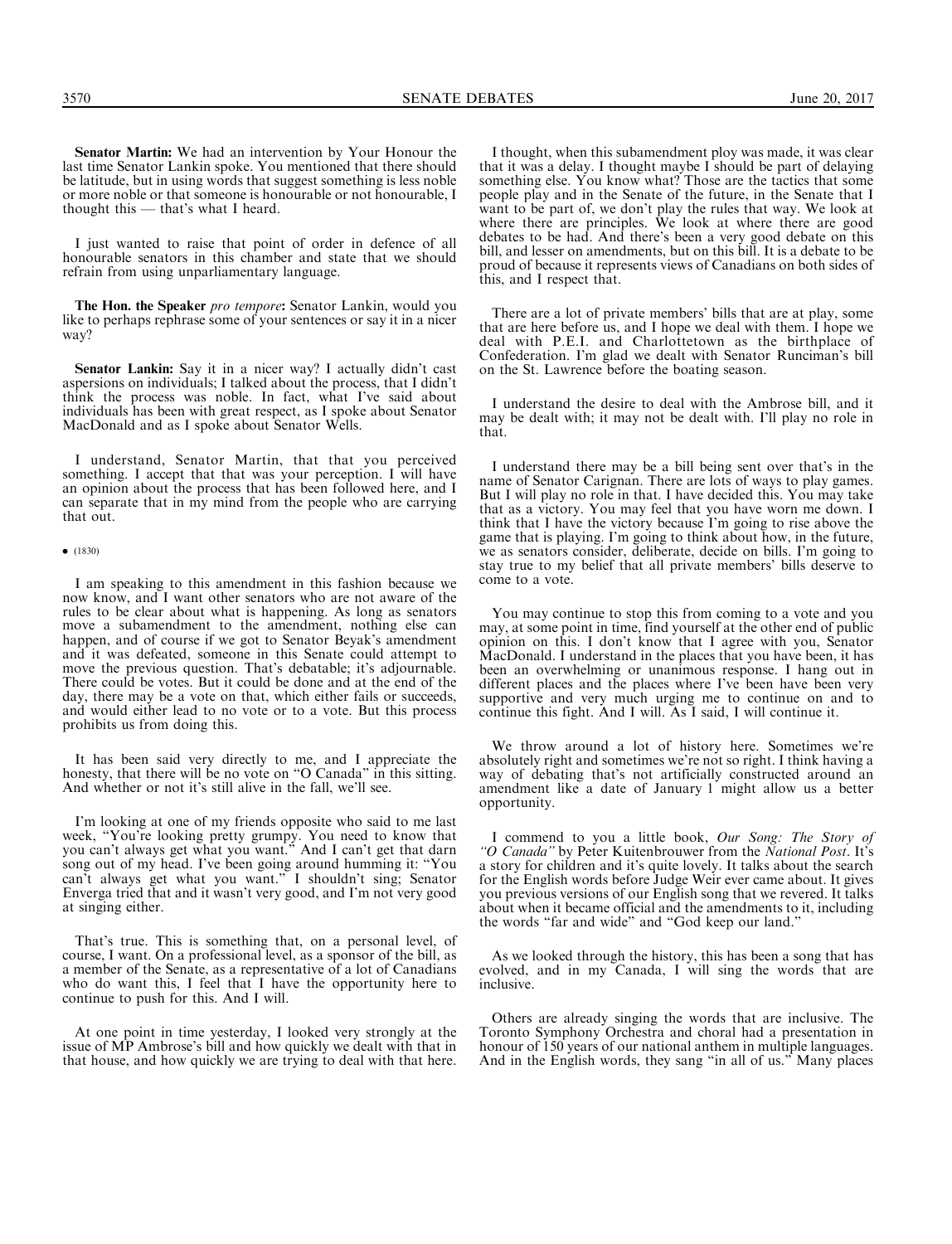that I have been, people are singing ''in all of us.'' And we will continue that until we have the opportunity to make that official and make it representative of all of us.

As I said before, for the children, Senator MacDonald, you talked about your kids not wanting this changed. You talked about you not wanting it changed from when you were a child. These words are different than when I sang when I was a child; "far and wide" and "God keep our land" weren't in it.

But for my great-granddaughter, I'm teaching her the words ''in all of us'' because I want to be inclusive. And I want a Senate that is inclusive, a Senate that is not a tactical chamber but one that is a chamber of reflection. Maybe that means when we don't have agreement, we have to determine what to do about that. But do that collectively.

May I say, all of you over there know now that yesterday there was an agreement arrived at that Senator Housakos, sitting in for Senator Martin, agreed that there would be a vote on both the subamendment and Senator Beyak's amendment today. And Senator Plett has informed me that that would not happen and we would only have this. And Senator Housakos admitted to Senator Plett that, in fact, he did communicate that to me.

I feel that there has been a lack of forthrightness in terms of how this happened, but I actually understand that there are two different people with different views of whose role it is and who has the control over these things.

So in this Senate, I don't think it's the whole official opposition. I don't say this disparagingly; I think it is a smaller number of the group opposite. I think Senator Plett operates as the whip for the whole caucus and as the whip for those who don't want this to be voted on, and that role has somehow been conflated.

But I appreciate that's what I deal with. So senators, at some point in time, in some manner, somehow, there will be a vote and I appreciate that at that point in time, I will either feel sorry that it didn't pass or I will celebrate that it did. But I'm prepared to stand by whatever the majority in this Senate votes when it comes to a vote. I hope that I never become part of a group that is the tyranny of a minority.

The Hon. the Speaker pro tempore: Do you have a question, Senator Tkachuk?

Hon. David Tkachuk: On debate.

The Hon. the Speaker pro tempore: Senator Lankin, will you take some questions?

Senator Lankin: Yes, I will.

Senator Tkachuk: Honourable colleagues, I just want to make it clear here that the rules aren't made for delay. They are made to extend debate. They're made to protect the minority from the majority.

We have had bills in this place for three years, two years, five years, and I haven't heard a speech like this on these bills.

I had a bill in this place for five years. I kept slugging it out until it passed. And it became part of a government bill —

I'm on debate; I didn't have a question.

The Hon. the Speaker pro tempore: Senator Stewart Olsen wanted to ask a question.

Hon. Carolyn Stewart Olsen: Senator, would you accept a question?

Senator Lankin: Yes.

Senator Stewart Olsen: I listened with concentration to your speech, and I have no problem with what you said, because I haven't been here as long as many. I am not defending a process that is here. We are the minority. It's the only tools we have. There is a reason for using the tools. I know that you are in the city, and a lot of people have heard of this bill. Where I come from, people did not even know this was being contemplated or thought of. When I brought it up to them this weekend, they were appalled. I asked for a show of hands from about 200 people. I was non-partisan in my presentation, and I asked them if they would support this legislation, because I honestly don't know how to vote. Not a hand was raised.

 $\bullet$  (1840)

Would you agree with me that before we push something through, we should take the time and tell the people that this is happening and perhaps gauge their response and prepare them? We all talk to our people every weekend. I don't think something like this is for us on high in Ottawa to go ahead and do without the okay from our people. What would you say to that?

Senator Lankin: I respect your opinion, senator. I want to say that making assumptions is dangerous, because I don't live in the city. I didn't come from a city. I now live in a village of less than 200 people.

**The Hon. the Speaker** pro tempore: I'm sorry, honourable senator, your time is up. Do you require more time?

Senator Lankin: No, I don't think so.

Senator Tkachuk: I think I began making the point that we, as a minority, have a right to speak. We also have a right to extend debate. Your claim that this won't come to a vote is nonsense.

We know that in the end majorities always find a way to get a vote. The complaint may be that the vote doesn't come soon enough. Well, that's a matter of opinion. We haven't discussed this issue with the Canadian people.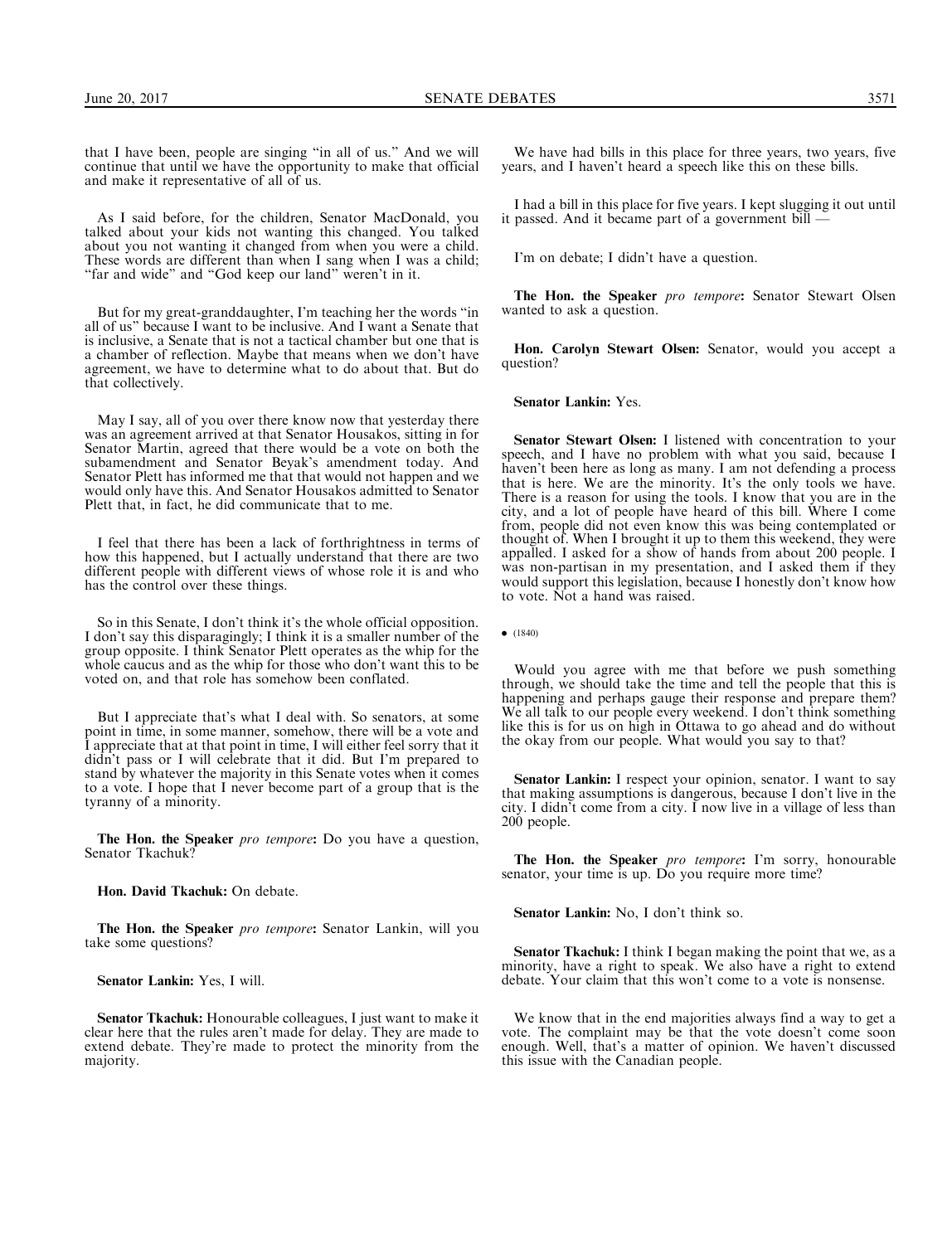Senator Stewart Olsen is correct. We haven't had any hearings. There have been no public meetings to talk about this. This is the people's national anthem. It certainly doesn't belong to me or to Senator Lankin. It doesn't belong to any of us; it belongs to the people of Canada. They have a right to have a say about how those words are spoken. We don't have a right to force the opinion of a number of people on a group that wants to talk about it longer. We may want to spend the summer talking about it to the people of Canada and come back here in the fall.

I agree with Senator MacDonald. If you're worried about the fact that the Government of Canada may decide to restart Parliament again —

Senator Lankin: I worry not.

Senator Tkachuk: — that is entirely in their hands, not our hands.

I don't like people using words that make us feel like we're not part of the debate, like we don't belong in the debate. Only they can have the debate. And, ''Oh, I want to have a vote, so we're going to have the vote today. If we can't have the vote today, you're bad people.''

No, that's not right. I'm not the guy who is going to be adjourning this Senate. It will be the Leader of the Government and the Leader of the Opposition who will decide when they will close this place down. That's when the debate will end. And when that happens, we'll start back up again in the fall.

That's all I have to say. I'm a little tired of listening to the fact that all of a sudden just a few of us are here.

I should say one more thing about the accusation that somehow our caucus is whipped. You know what is happening here is that there are a number of people in our caucus who actually agree with Senator Lankin. But you know what? They are giving a number of us the opportunity not to agree, and that's the beauty of the people on this side of the chamber, and I'm proud of that fact. We're going to continue our fight, and in the end we will have a vote. It may not be when Senator Lankin wants, but we will have a vote.

Some Hon. Senators: Hear, hear!

The Hon. the Speaker pro tempore: I think we're all tired, and we should all take a deep breath.

Are we ready for the question?

Hon. Senators: Question.

The Hon. the Speaker pro tempore: In subamendment, it was moved by the Honourable Senator MacDonald, seconded by the Honourable Senator Plett:

That the motion in amendment moved by the Honourable Senator Beyak be amended by replacing the

[ Senator Tkachuk ]

words ''the later of July 1, 2017 and the day on which it receives royal assent'' by the words ''January 1, 2018''.

Is it your pleasure, honourable senators, to adopt the motion?

Some Hon. Senators: Yes.

Some Hon. Senators: No.

The Hon. the Speaker pro tempore: All those in favour of the motion will please say "yea.'

Some Hon. Senators: Yea.

The Hon. the Speaker pro tempore: All those opposed to the motion will please say "nay."

Some Hon. Senators: Nay.

The Hon. the Speaker pro tempore: I think the "nays" have it.

I see two senators rising. Have the whips agreed on when the vote will take place?

Senator Plett: Deferred to tomorrow.

The Hon. the Speaker pro tempore: Pursuant to rule 9-10, the vote is deferred to 5:30 p.m. on the next day the Senate sits, with the bells to ring at 5:15 p.m.

## CONSTITUTION ACT, 1867

### BILL TO AMEND—SECOND READING— DEBATE CONTINUED

On the Order:

Resuming debate on the motion of the Honourable Senator Patterson, seconded by the Honourable Senator Enverga, for the second reading of Bill S-221, An Act to amend the Constitution Act, 1867 (Property qualifications of Senators).

Hon. Yonah Martin (Deputy Leader of the Opposition): Honourable senators, I move the adjournment of the debate.

The Hon. the Speaker pro tempore: Is it your pleasure, honourable senators, to adopt the motion?

Hon. Senators: Agreed.

(On motion of Senator Martin, debate adjourned.)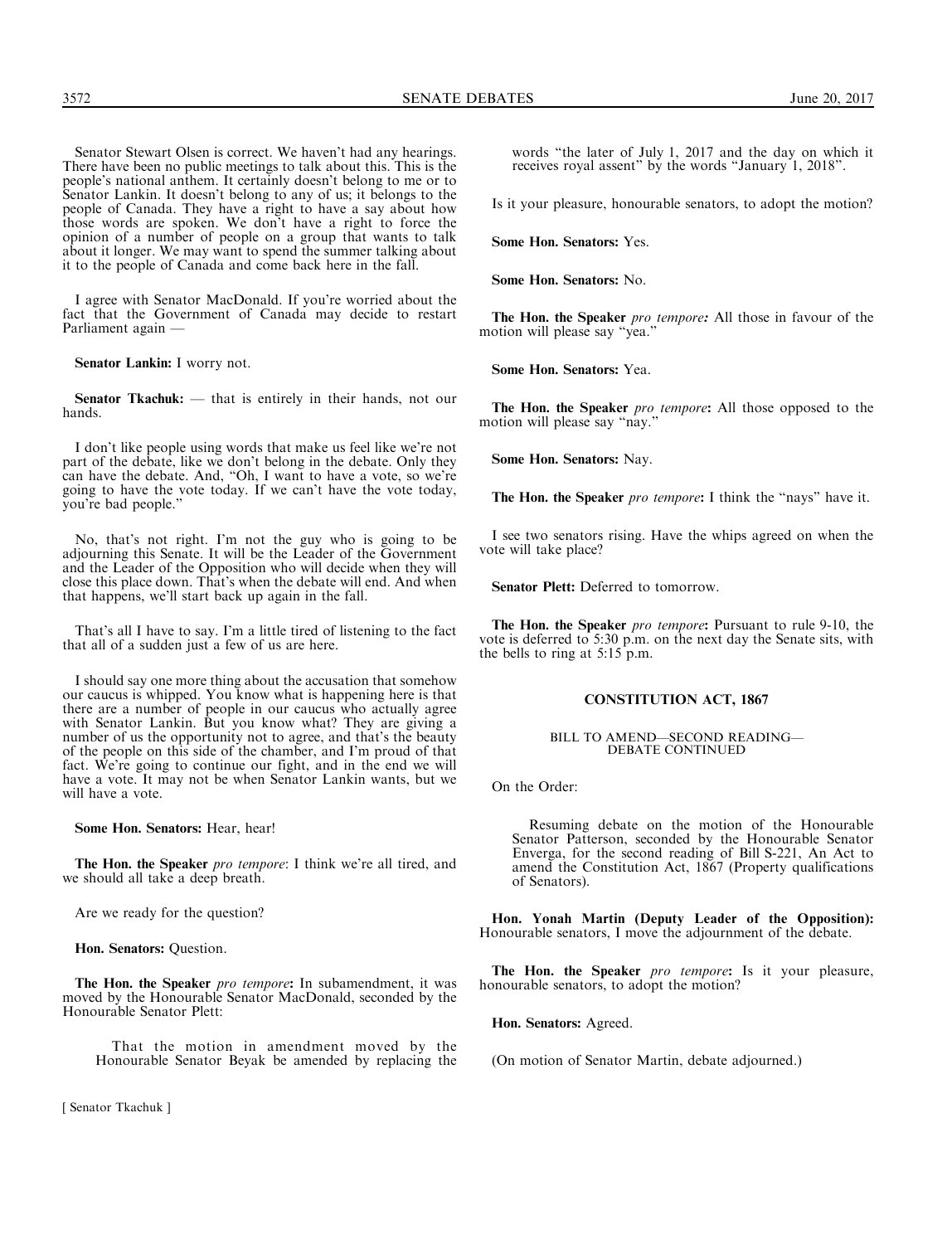[Translation]

## STUDY ON ISSUES RELATING TO FOREIGN RELATIONS AND INTERNATIONAL TRADE GENERALLY

#### SEVENTH REPORT OF FOREIGN AFFAIRS AND INTERNATIONAL TRADE COMMITTEE AND REQUEST FOR GOVERNMENT RESPONSE ADOPTED

On the Order:

Resuming debate on the motion of the Honourable Senator Andreychuk, seconded by the Honourable Senator Greene:

That the seventh report of the Standing Senate Committee on Foreign Affairs and International Trade, entitled Free Trade Agreements: A Tool for Economic Prosperity, tabled with the Clerk of the Senate on Tuesday, February 7, 2017, be adopted and that, pursuant to rule 12-24(1), the Senate request a complete and detailed response from the government, with the Minister of International Trade being identified as minister responsible for responding to the report, in consultation with the Minister of Foreign Affairs.

Hon. Diane Bellemare (Legislative Deputy to the Government Representative in the Senate) moved the adoption of the report.

She said: Honourable senators, the report of the Standing Senate Committee on Foreign Affairs and International Trade, entitled Free Trade Agreements: A Tool for Economic Prosperity, is very insightful and instructive.

The committee held broad consultations and I commend it on that. It heard 53 witnesses over 18 meetings held between February and November 2016.

### $\bullet$  (1850)

To put this into context, the new independent senators were not yet members of the committee at the time. I did not participate in the work, but in my previous job as president and CEO of the Société québécoise de développement de la main-d'œuvre, I participated in implementing Quebec's active labour market policy, so I would like to share some constructive comments about some of the report's recommendations.

I subscribe to the general thrust of the report, which is that free trade agreements are necessary to Canada's economic prosperity but are not an end in and of themselves. The report reads as follows:

Free trade agreements do not guarantee success for Canadian businesses in the global marketplace.

Nevertheless, as the report states, free trade agreements are necessary. We must not forget that Canada is an open economy and that our economic performance and standard of living are

due in large part to our international success, especially at the provincial level.

I would like to point out that, from earliest colonial times, Canada's economic development has hinged on the development of natural resources, such as furs, cereal crops, minerals, wood, and fossil fuels, for export. Canada's economy has been shaped by resource development and economic openness.

Over the years, Canada's economy has diversified, but developing our resources for export is part of our economic history, and we rely on international markets to maintain our standard of living.

For purposes of comparison, our goods and services exports represented 31.5 per cent of our GDP in 2015, compared to 12.5 per cent in the United States. The World Bank produces a more comprehensive index of our openness to the world. That international trade index, which also takes our imports into account, reached 66 per cent of GDP in 2015, compared to 28 per cent in the United States. Clearly, Canada cannot afford to be protectionist. Nonetheless, some Canadians are afraid of open markets and the globalization of the economy. In fact, both in Canada and elsewhere, the public harbour many fears about the modernization and liberalization of trade, and this is a source of economic insecurity for them. This is true of the changes associated with opening markets, as it was of the changes associated with adopting new technologies.

The public's fears concerning greater market openness remind us of the fears of machines replacing humans that came with the adoption of new technologies. Even though these changes very often enhance collective wealth, they nonetheless create winners and losers and they call for adaptation. In fact, the insecurity resulting from change is what prompts many people to oppose it.

This is the backdrop against which I say these words. Signing free trade agreements is a collective choice that leaves some people behind, and we therefore have a duty to compensate the losers, preferably proactively, by giving people access to effective ways of adapting to the changes, whether they result from free trade agreements or from adaptation to new technologies. It is crucial that they be given that access, because it is ultimately Canadians' efforts to adapt that will determine the extent of the gains we may achieve from a free trade agreement and from technological change.

## [English]

In other words, we must compensate those who support the consequences of change in order to realize the collective gains of change.

### [Translation]

Let's return to the statements we are being asked to endorse and adopt as our own. As the report points out, the role and importance of international trade agreements in fostering prosperity are often misunderstood by Canadians. Canadians understand that trade agreements support and expedite globalization and increase competition. That same competition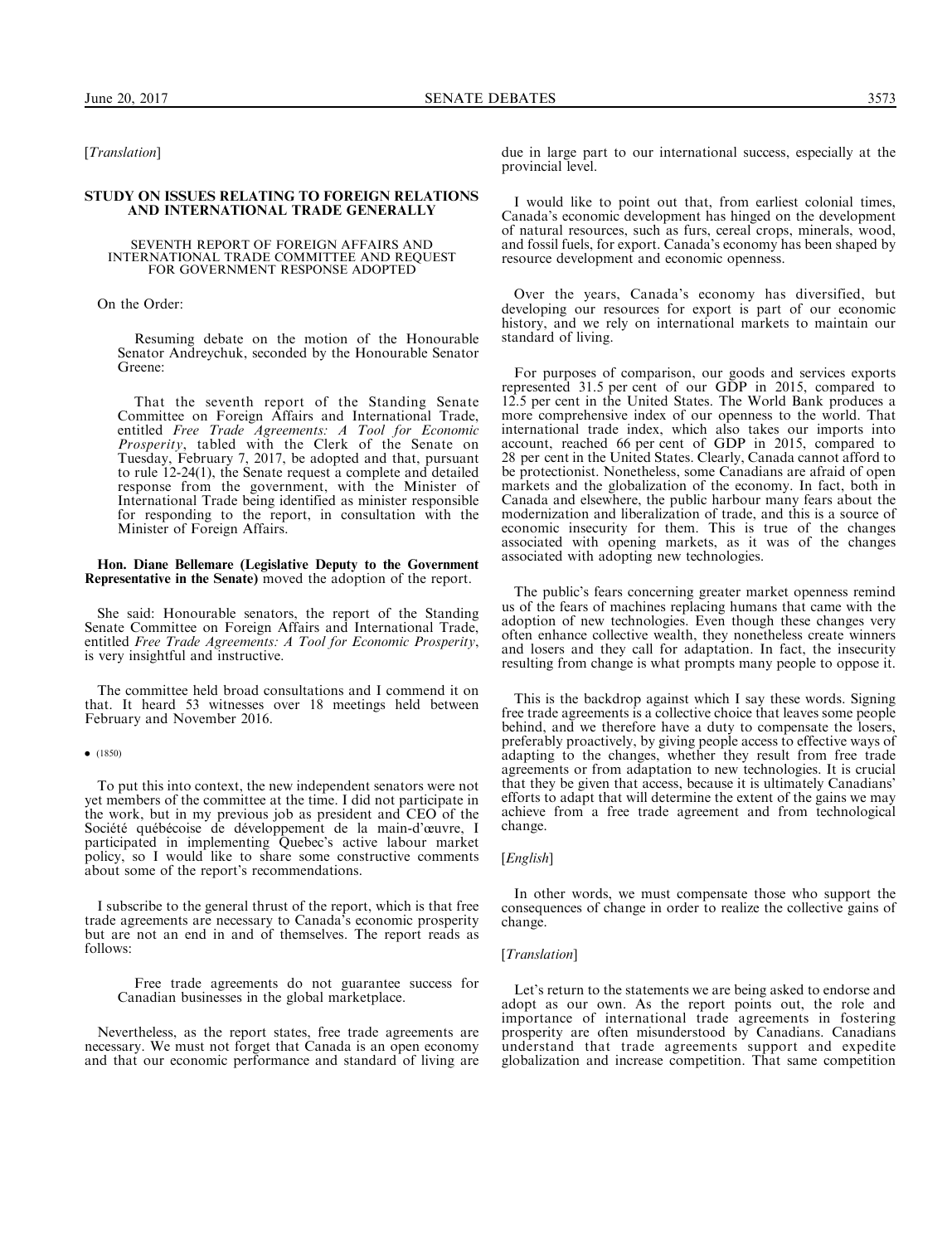can, as the report points out, serve as a catalyst that stimulates productivity and innovation, but it does not happen automatically. Increased competition will produce positive effects in cases where the economic actors take concrete action to adapt and make the necessary adjustments.

People usually need a little help adapting to change. Appropriate government measures are needed, because if people cannot adapt, there can be no gains. Adapting to change must also be done proactively because, as the report indicates, success on global markets begins here at home.

This simple statement struck me as the key message of the report. The question then becomes, how does one prepare for change? What tools, devices and programs are most likely to be the most effective in encouraging individuals and businesses to continue to adapt? To that end, the committee states the following in its Recommendation 3, and I quote:

That, when a free trade agreement is signed and prior to its ratification, the Government of Canada make public a ''free trade agreement implementation strategy'' in relation to that agreement. The strategy should identify federal measures in two areas: those designed to help Canadian businesses benefit from that agreement, including in relation to trade promotion; and those intended to mitigate the agreement's potentially adverse impacts, including transition programs for negatively affected Canadian workers, sectors and regions.

On that point, I would like to emphasize that labour market impact is not just one small consideration among many others. It is the central element that determines whether an agreement will be accepted by the Canadian public. I reiterate this because it is very important; Canadians are worried about their economic security.

The likelihood that they will listen to the argument in favour of any change, whether it has to do with trade or technology, depends on the extent to which governments provide concrete measures that ensure the transition to another job, because that is the best way to compensate the people who lose their jobs.

That is why I would like to qualify this Recommendation 3. It is not effective to adopt an implementation strategy based on measures specific to each agreement. Rather, in my opinion, we must create a toolkit that is accessible to everyone and that fosters adaptation to all changes, regardless of their origin, be it free trade agreements, globalization, technological obsolescence, or adaptation to technologies that eliminate jobs, such as artificial intelligence.

An ad hoc approach results in measures that are specific to the groups affected by the provisions of each agreement. Choosing such an approach results in a segmentation of government assistance at the expense of accessibility. That is not what we should be aiming for in the area of jobs and training, which are central to the ability to adapt to any kind of change. Such segmented government approaches have led to inequities in the past. Why give special treatment to people who suffer the direct effects of a trade agreement rather than help everyone who has to adapt?

[ Senator Bellemare ]

As CEO of the Société québécoise de développement de la main d'œuvre, it was my job to manage agreements like this, that were specific to people who worked in manufacturing, in the footwear and textile industries. All of these agreements specific to particular age groups or economic activities create a lot of frustration among the public because people wonder why they are getting hit while others are not.

The proposed agreement-by-agreement implementation strategy must be based on measures that are accessible to everyone. That way, there will be no inequities. In spite of the enormous progress made in the last 20 years, we have fragmented employment programs designed for older workers, youth, Aboriginal people, or persons with disabilities or apprentices, while the most costly programs always relate to EI benefits.

The forum of labour market ministers, which brings together all federal and provincial ministers responsible for labour market measures, including job training, is a major actor when it comes to adapting to globalization. The forum of labour market ministers has called in the past for simplifying and consolidating the various programs to make them more accessible. The last budget announced a substantial reform of the labour market agreements with the ultimate goal of fostering the ability to engage in suitable, productive employment for all Canadians who want to work. We must applaud this development and ensure that the committee's recommendations support these federal-provincial concerns.

 $\bullet$  (1900)

Nonetheless, the killer question—which you asked in your brief and a number of people are asking themselves—is this: Are the existing labour market measures and the active labour market policy really effective? The committee questioned the effectiveness of programs to assist displaced workers, particularly in relation to education and skills development, as well as strategies to help certain sectors adapt to rising competition. That is the reason for Recommendation 5 in the report, which asks for an independent evaluation of labour market measures intended to mitigate the impacts of trade agreements. That is an entirely legitimate question, but, unfortunately, the real impact of these measures cannot be evaluated as such things can in the pure sciences.

I have done studies on this subject in the past, based on which I can say that countries that invest in active labour market measures achieve better performance in terms of employment, productivity, and price stability. In that regard, I would point out that the active labour market policy—what I am referring to when I talk about a toolkit that consolidates all of the measures, programs and arrangements to help individuals adapt to change—is underfunded in Canada in comparison with investments in this area by other countries and by countries that are highly open to the world such as the Scandinavian countries, which have very high export and import rates.

According to the OECD figures that I analyzed for my last book in 2010, investment in Canada in active labour market measures amounted to 0.33 per cent of GDP, compared to 0.73 per cent in Sweden, 0.94 per cent in Germany, and 0.66 per cent for all OECD countries.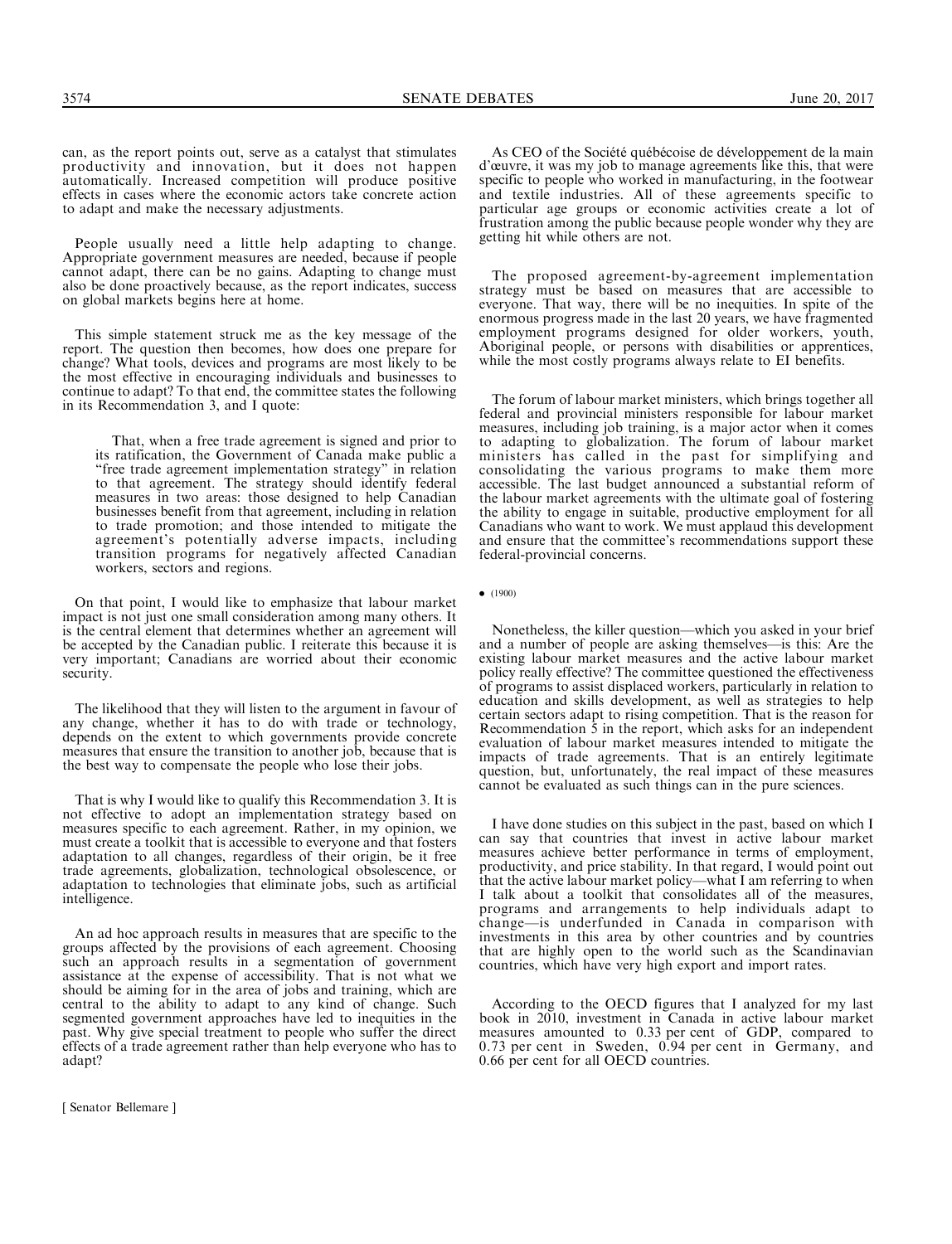Again, overall, OECD nations invest, on average, 0.66 per cent of GDP in active labour market measures, compared to 0.33 per cent in Canada.

Moreover, our investments in passive labour market measures, that is, income support, are above average among OECD countries. In total, we invest more in our labour force than many countries; it is just the distribution between passive measures and active measures that differs.

Some of our measures today could therefore certainly be more effective, and we have to reflect on that before we can improve the effectiveness of labour market measures. Nonetheless, I believe we must guard against throwing the baby out with the bath water; let us instead invest in these kinds of measures in earnest, as they will help people to adapt to all sorts of changes. With a whole package of measures, we can then develop an adaptation plan for each agreement, one that will leverage these commonly-accessible measures included in the package and that everyone will be able to use to adapt to technological changes or the changes associated with a free trade agreement.

That way, no one will be able to apply to international tribunals, claiming our subsidies amount to unfair trade practices.

This concludes the bulk of what I had to say regarding this report, on which I congratulate the committee members. They have done a good job and an enormous lot of work.

The Hon. the Speaker pro tempore: Are honourable senators ready for the question?

Hon. Senators: Question!

The Hon. the Speaker pro tempore: Is it your pleasure, honourable senators, to adopt the motion?

Hon. Senators: Agreed.

(Motion agreed to and report adopted.)

[English]

#### RECOGNITION OF CHARLOTTETOWN AS THE BIRTHPLACE OF CONFEDERATION BILL

### THIRD READING—DEBATE CONTINUED

Leave having been given to revert to Other Business, Senate Public Bills, Third Reading, Order No. 3:

On the Order:

Resuming debate on the motion of the Honourable Senator Griffin, seconded by the Honourable Senator Dean, for the third reading of Bill S-236, An Act to recognize Charlottetown as the birthplace of Confederation, as amended.

Hon. Joseph A. Day (Leader of the Senate Liberals): I intend to participate in the debate. I was anticipating that Senator Cools would be speaking and I would take the adjournment. But if she is withdrawing, then perhaps I could take the adjournment on this matter at this time, colleagues.

The Hon. the Speaker pro tempore: It is moved by the Honourable Senator Day, seconded by the Honourable Senator Tardif, that further debate be adjourned until the next sitting of the Senate.

Is it your pleasure, honourable senators, to adopt the motion?

#### Hon. Senators: Agreed.

(On motion of Senator Day, debated adjourned.)

## RULES, PROCEDURES AND THE RIGHTS OF PARLIAMENT

SIXTH REPORT OF COMMITTEE— DEBATE CONTINUED

On the Order:

Resuming debate on the consideration of the sixth report of the Standing Committee on Rules, Procedures and the Rights of Parliament, entitled Report on the Case of Privilege Relating to Leaks of the Auditor General's Report on the Audit of Senators' Expenses, presented in the Senate on April 13, 2017.

Hon. Joan Fraser moved the adoption of the report.

She said: Honourable senators, last night I told you I was trying to figure out how to be riveting. I haven't figured it out.

This is almost certainly the last chance I'll have to speak to this report, which is of some importance, colleagues. This is the Rules Committee's report on a question of privilege raised twice by former colleague Senator Hervieux-Payette with regard to leaks of the Auditor General's report on the audit of senators' expenses two years ago now. She raised the question of privilege twice. Two different Speakers ruled there was a case of privilege, and the Rules Committee was charged with examining it.

Colleagues who were here at the time will recall that there were many leaks, particularly in the last 10 days or so leading up to the release of the Auditor General's report, and that these leaks were difficult for many senators to deal with, in part because some of the leaks were inaccurate, some of them very inaccurate, and many of them disclosed names of senators — and the senators themselves were in the invidious position of not being able to respond, not having seen the Auditor General's report, and in any case being bound by undertakings of confidentiality that had been signed with the Auditor General. So it was a very difficult situation.

Your Rules Committee examined, to the best extent we could, what had happened. The media reports were, with one significant exception, all based on unidentified sources. So we were not in a position to know directly who the sources had been, and it is a perilous path to start down to try and bring a journalist in before Parliament and say, ''Tell us who your sources were.'' So that was a bit of a difficulty.

In addition, Senator Hervieux-Payette herself, in appearance before the committee, asked us not to spend our time looking back but to try to look forward, to ascertain what needed to be

 $\bullet$  (1910)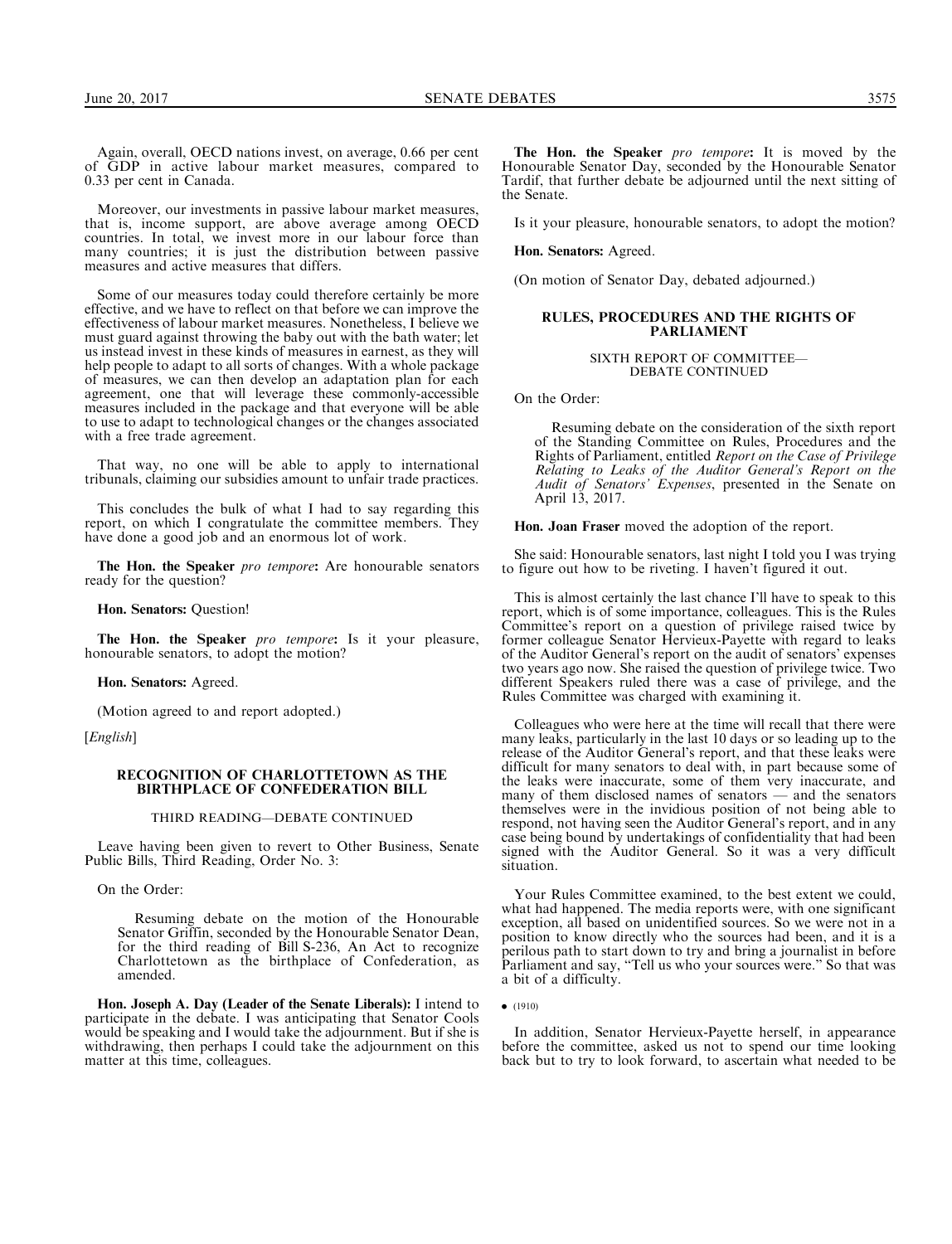done in the Senate in terms of our systems, our training and our policies, to not eliminate but at least to minimize the likelihood of leaks of this nature occurring again.

That is, in large measure, what this report does. There are a number of recommendations, but in general they boil down to recommending properly revised, reviewed and standardized policies, training and documentation concerning the management of confidential information, the education of us all - staff and senators alike — on how we are supposed to handle confidential information, and on the long-term damage that can be done to the Senate by unauthorized leaks, however attractive the prospect of doing such leaks may seem at the time. It's not, generally, a long-term, profitable way to go.

We recommend that the Internal Economy Committee, to whom we pass the buck, work very hard to establish the proper training materials, policies and procedures, and that Internal examine ways in which the role of corporate security might or might not be modified to facilitate investigations — where might not be modified to facilitate investigations investigations are appropriate — in terms of leaks of confidential information.

We recommend that Internal study the question of sanctions for staff who engage in leaks, who break the rules about confidentiality. And we in the Rules Committee undertake to examine whether it is possible to have a range of appropriate sanctions for senators who engage in conduct that can be damaging to the Senate. We were made aware, for example, of the range of sanctions now available to the Ethics Committee, and there are models like that that would bear further examination.

We also made a specific recommendation about the Rules, arising from the fact that we discovered that an absolutely astonishing number of people don't quite know what the phrase "in camera" means and the obligations that it puts on senators.

Your committee is recommending that in the appendix to the Rules that contains definitions, we insert the following proposed definition — which may sound obvious to many people, including any of us, but it is useful sometimes to have things actually written down in the Rules. What we're proposing is the following definition:

## ''In camera

In camera means in private. Committees can meet in camera in certain circumstances, and the public is excluded from those meetings. The deliberations and any proceedings related to in camera meetings are confidential. Any unauthorized disclosure of in camera deliberations and proceedings could be treated as a contempt — a breach of parliamentary privilege. Appendix IV of the Rules outlines procedures for dealing with the unauthorized disclosure of confidential committee reports and other documents or proceedings. (*Huis clos*)".

Appendix IV to which this refers, of course, already exists, colleagues. It's there in the back of your Rules book.

Your committee commends that proposal for your favourable consideration.

[ Senator Fraser ]

I have not, so far, spoken about the actual Auditor General himself. Colleagues may recall that some days before the report was made public, the Auditor General was on television discussing the number of senators who would be named unfavourably in his report and even the number who he recommended be referred to the authorities, being the police. This, of course, caused a great stir.

He was the exception to the general finding that I mentioned earlier, that we could not know who was the source of leaks. In this case, it was the Auditor General himself appearing on national television. We concluded that this was, at the very least, a case of bad judgment on his part and that it was a breach of parliamentary privilege.

In connection with the Auditor General, we have recommended:

1. That the Senate develop procedures and policies that specify the proper scope of any audits conducted by the Auditor General in future.

2. That the Senate develop clear guidelines for any confidentiality agreements between senators and the Auditor General and any third party contractor, which should specify the obligations on third party contractors as to the requirements of confidentiality.

3. That the Senate ensure that the Auditor General and all other contractors be fully informed of the extent and scope of parliamentary privilege before they undertake the work for which they are contracted.

All of those recommendations go to matters where many senators had felt a significant degree of dissatisfaction, shall I say, with the way matters had proceeded when the Auditor General was doing the audit, in particular in relation to parliamentary privilege and the actual scope of the audit that the Senate had invited him to conduct.

So there you have it, colleagues. As I say, the recommendations are almost all about development of policies and procedures which are beyond the scope of the Rules Committee, but there is that one recommendation about the definition of ''in camera'' which we do recommend putting into the Rules of the Senate for the greater understanding of anyone who happens to need it.

The Hon. the Speaker: Senator Baker, a question?

Hon. George Baker: You said that the definition of "in camera" means "in private."

Between in camera and in private, there's a distinct difference. In camera, there's usually a record kept; in private, there is no record kept. That's the present custom of the Senate and the house as to the distinction between in camera and in private.

Perhaps it might be advisable to change the wording to omit the words ''in private'' after the definition of ''in camera.'' Would the honourable senator have a comment on that?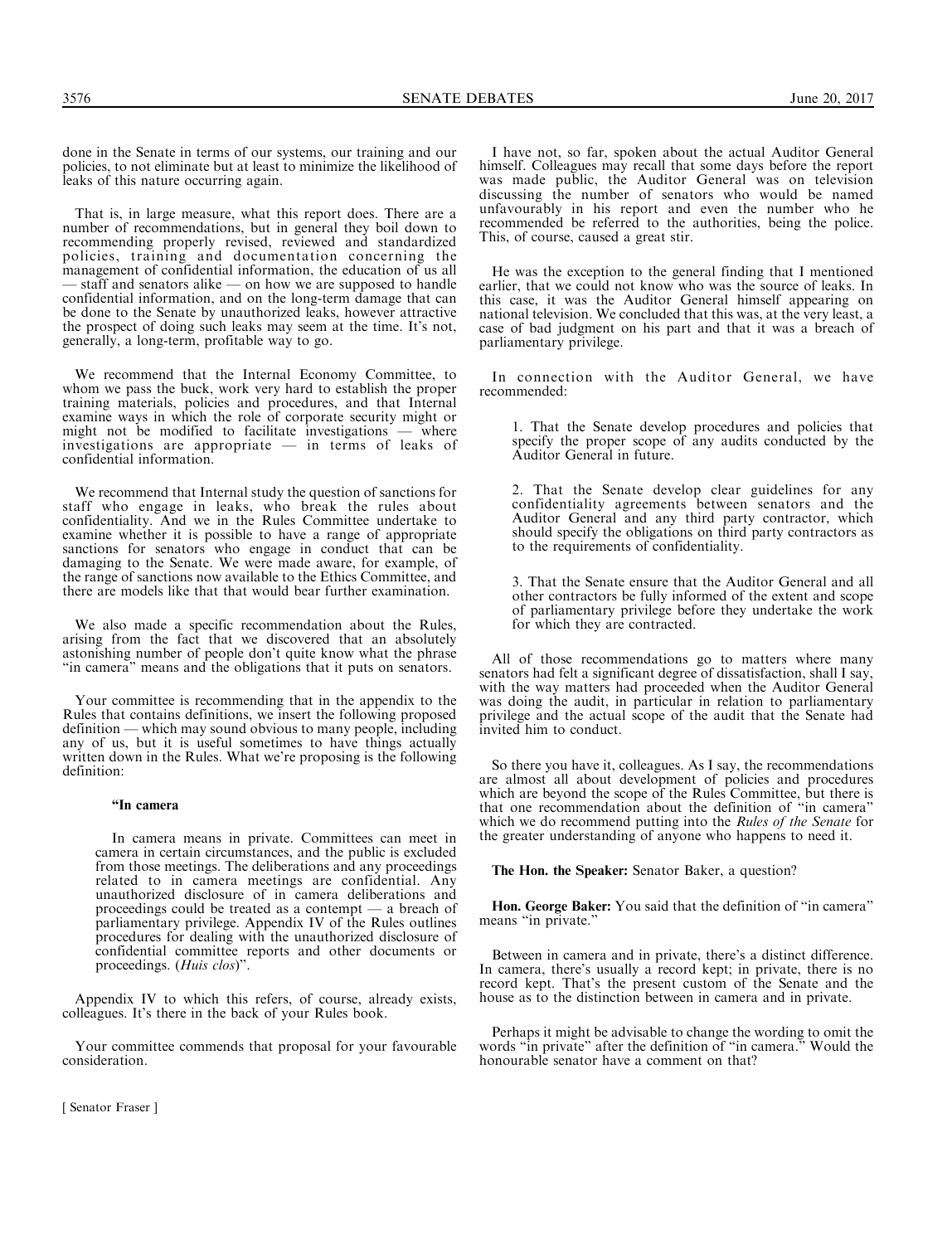Senator Fraser: I have no problem, obviously, with the definition as it stands. We produced it working with the table officers, who did not send up warning flags, but it's our job, of course, to the make final decisions on these matters.

In this particular definition, if colleagues wish to do so, I think we could just strike the first sentence which says, ''In camera means in private.'' And go straight to: ''Committees can meet in camera in certain circumstances, and the public is excluded from those meetings.'' I don't think anything would be lost if colleagues wish to tackle the matter that way.

But I don't think anything is lost either by keeping the original version, Senator Baker.

Senator Baker: As a supplementary, just as an illustration, our Legal and Constitutional Affairs Committee just finished a comprehensive study, and we cross-examined 39 judges. Of the 39 judges, the vast majority demanded that their questioning be in private, whereas 3 consented to it being in camera, and 2 consented to it being in public.

#### $\bullet$  (1920)

Senator Fraser: As I say, if honourable senators were willing to accept an amendment that I would propose to my own motion, I think that particular issue would be solved by simply deleting those five words: "in camera means in private.

I have no objection to this. I don't think it's necessary, but I certainly don't object to it.

The Speaker will advise me on proper procedure, as appropriate.

The Hon. the Speaker: Move the amendment, Senator Fraser.

Senator Fraser: Honourable senators, in amendment, I move that the motion for the adoption of this report be amended, in Recommendation 3, in the summary under pages 21 to 22, to remove from the definition of ''in camera'' the words ''in camera means in private'' that is found on page iii and also in the body of the report. I would propose that the change be made in both places.

I don't have the written text, but if somebody would give me a piece of paper I could sign on.

The Hon. the Speaker: Senator Fraser, perhaps it would be wiser if we adjourn until tomorrow morning and you brought it back as a proper amendment in both official languages.

## [*Translation*]

Senator Fraser: I could give it to you now, but I do not have the French version at this time. I apologize, honourable senators.

## [English]

I'm in the hands of colleagues. Tomorrow is going to be an even busier day than today, which is why I was trying to do this tonight. I am absolutely in the hands of whatever colleagues wish to do.

Hon. Yonah Martin (Deputy Leader of the Opposition): If I may make a suggestion, it's a very simple amendment so perhaps you could work on it and before we end this sitting you could ask leave to revert. If senators are agreeable, we could do it this evening.

That is one suggestion.

The Hon. the Speaker: I will take that as a motion for adjournment, Senator Martin.

(On motion of Senator Martin, debate adjourned.)

### INTERNAL ECONOMY, BUDGETS AND ADMINISTRATION

### TWELFTH REPORT OF COMMITTEE ADOPTED

On the Order:

Resuming debate on the motion of the Honourable Senator Housakos, seconded by the Honourable Senator Martin for the adoption of the twelfth report of the Standing Committee on Internal Economy, Budgets and Administration, entitled Revised Senate Administrative Rules, presented in the Senate on May 9, 2017.

The Hon. the Speaker: Are honourable senators ready for the question?

Hon. Senators: Question.

The Hon. the Speaker: It was moved by the Honourable Senator Housakos, seconded by Honourable Senator Martin, that this report be adopted.

Is it your pleasure, honourable senators, to adopt the motion?

Hon. Senators: Agreed.

(Motion agreed to and report adopted.)

#### STUDY ON THE REPORTS OF THE CHIEF ELECTORAL OFFICER ON THE FORTY-SECOND GENERAL ELECTION

SEVENTEENTH REPORT OF LEGAL AND CONSTITUTIONAL AFFAIRS COMMITTEE AND REQUEST FOR GOVERNMENT RESPONSE ADOPTED

On the Order:

Resuming debate on the motion of the Honourable Senator Runciman, seconded by the Honourable Senator Patterson: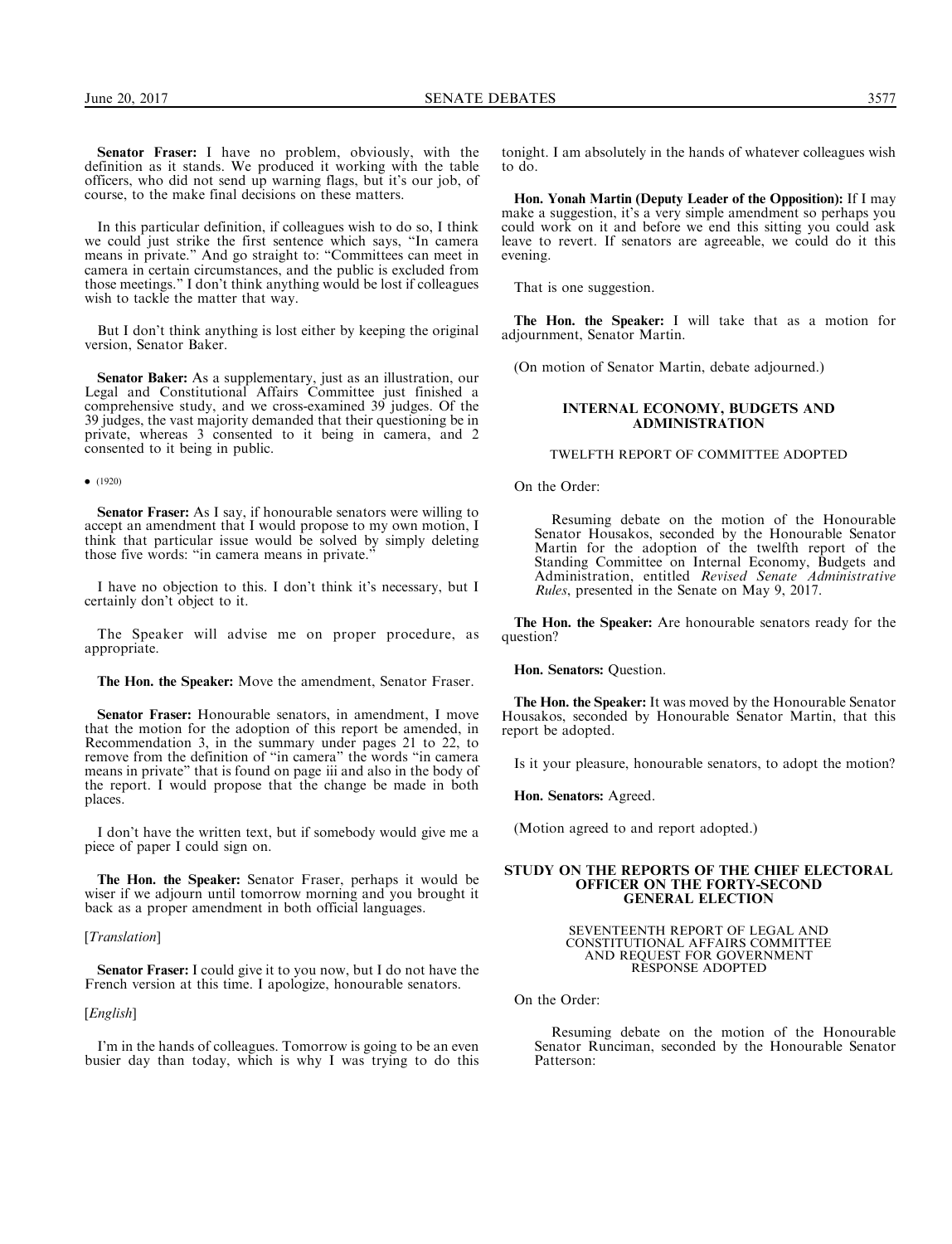That the seventeenth report of the Standing Senate Committee on Legal and Constitutional Affairs, entitled Controlling Foreign Influence in Canadian Elections, deposited with the Clerk of the Senate on June 8, 2017, be adopted and that, pursuant to rule 12-24(1), the Senate request a complete and detailed response from the government, with the Minister of Democratic Institutions being identified as minister responsible for responding to the report.

Hon. Marc Gold: Honourable senators, I am rising to speak very briefly about the seventeenth report of the Standing Senate Committee on Legal and Constitutional Affairs entitled, Controlling Foreign Influence in Canadian Elections. I took the adjournment on this report so that I could familiarize myself with its contents because it deals with a very important issue.

#### [Translation]

The integrity of our electoral system is a fundamental pillar of our democratic process, which, in turn, is shaped in large part by election financing rules. These rules set our system apart from the U.S. electoral system, in which money plays a destructive and disproportionate role that seriously undermines the integrity of the whole process.

## [*English*]

If the regulation of private funding generally is central to our electoral system, so too is how we regulate foreign funding.

In this regard, as the report underlines, our current rules and laws need to be reconsidered and revised.

One should add that in this brave new world in which we live, we need to pay attention to how social media and other new forms of communication are used by third parties in how to strike the appropriate balance in that regard between the rights of free speech, the values of a fair electoral system and all the other constitutional values that are at stake.

The report of the standing committee is a clear, well-written and succinct analysis of these issues. It's thoughtful, to the point and illustrates so well the important and valuable work that our Senate committees do.

There's no need for me to resume the contents. They were admirably summarized by Senator Runciman when he presented the report some weeks ago earlier this month. I simply rise and conclude by commending this report to you. I do hope that their recommendations will be considered carefully by the government before the next election.

The Hon. the Speaker: Are senators ready for the question?

Hon. Senators: Question.

The Hon. the Speaker: It was moved by the Honourable Senator Runciman, seconded by the Honourable Senator Patterson, that the seventeenth report of the Standing Senate Committee on Legal and Constitutional Affairs be adopted now.

Is it your pleasure, honourable senators, to adopt the motion?

Hon. Senators: Agreed.

(Motion agreed to and report adopted.)

## STUDY ON MATTERS PERTAINING TO DELAYS IN CANADA'S CRIMINAL JUSTICE SYSTEM

#### NINETEENTH REPORT OF LEGAL AND CONSTITUTIONAL AFFAIRS COMMITTEE AND REQUEST FOR GOVERNMENT RESPONSE—ADOPTED

The Senate proceeded to consideration of the nineteenth report of the Standing Senate Committee on Legal and Constitutional Affairs, entitled Delaying Justice is Denying Justice: An Urgent Need to Address Lengthy Court Delays in Canada, deposited with the Clerk of the Senate on June 14, 2017.

#### Hon. Bob Runciman moved:

That the nineteenth report of the Standing Senate Committee on Legal and Constitutional Affairs, entitled Delaying Justice is Denying Justice: An Urgent Need to Address Lengthy Court Delays in Canada, deposited with the Clerk of the Senate on June 14, 2017, be adopted and that, pursuant to rule 12-24(1), the Senate request a complete and detailed response from the government, with the Minister of Justice being identified as minister responsible for responding to the report, in consultation with the Ministers of Public Safety and Emergency Preparedness, and Health.

He said: This report, Delaying Justice is Denying Justice: An Urgent Need to Address Lengthy Court Delays in Canada, was the result of more than a year of study, testimony from 138 witnesses and fact-finding meetings and hearing across Canada. If not a labour of love, it was a labour of energetic enthusiasm.

Your Honour, my comments today are going to be limited to thanking a few people who, along with committee members, made their report possible.

I'll start off with the committee's clerk, Jessica Richardson and her staff. Their organizational efforts in arranging travel and meeting schedules, lining up witnesses, herding wandering senators back into line and much more were outstanding.

I can't applaud our analysts Robin MacKay, Julian Walker and Maxime Charron-Tousignant enough for their quality work in developing the report.

Finally, even though I am more or less thanking myself — what the hey — I think I would be remiss if I didn't mention the steering committee, Senator Batters, Senator Sinclair, yours truly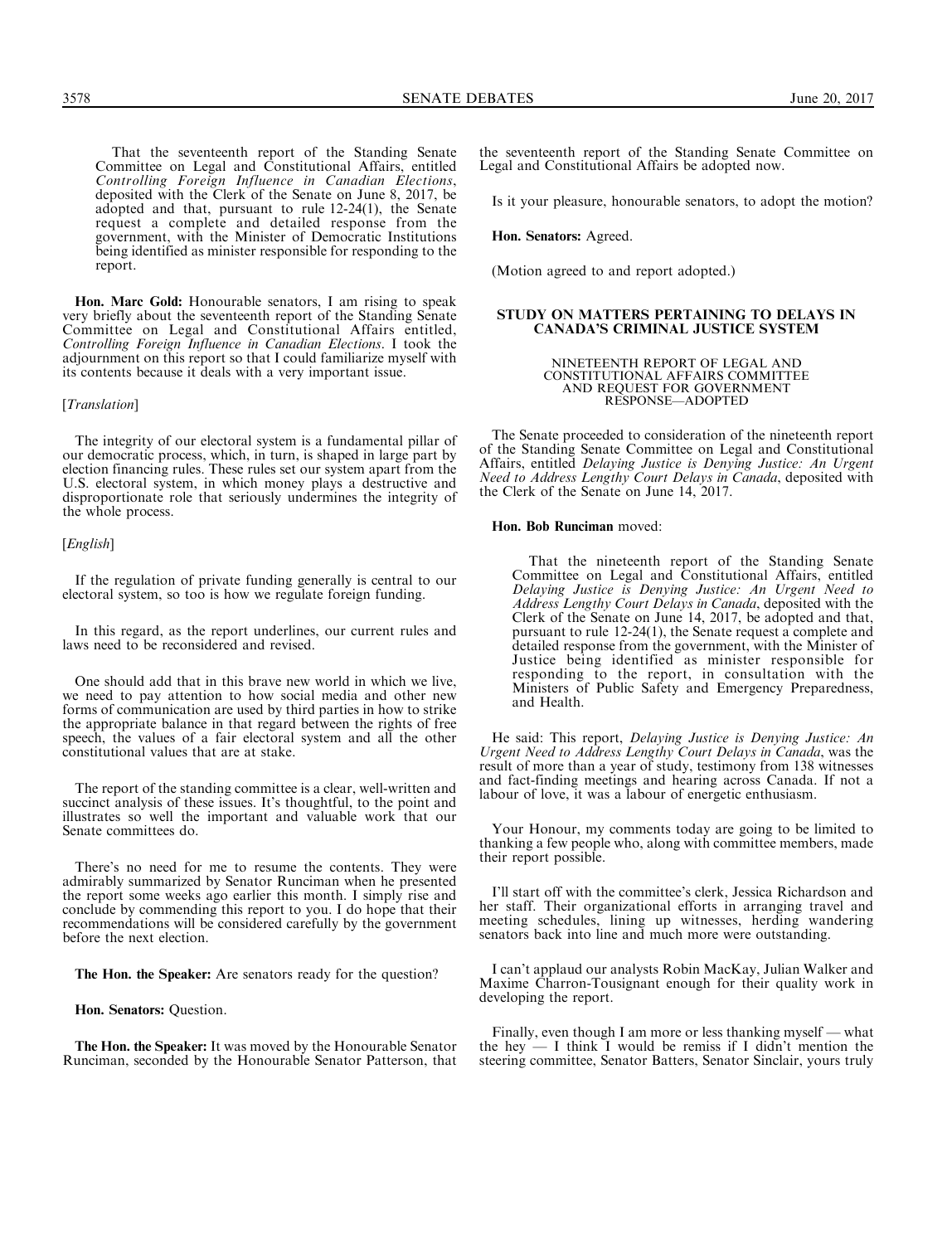and the heart of that group, Senator Baker. It's always a treat to work with George.

Steering worked intensely with our analysts, tearing down and rebuilding to get to our final draft. Heads were banged back and forth a few times, but at the end of the day we got the job done.

#### $\bullet$  (1930)

All in all, a report I think we can all be proud of, a product of this place and, I would suggest, based on early reactions, a pretty telling indication of the very helpful role this place can play in the governance of our country.

In closing, Your Honour, I encourage members of this chamber going forward to, as best you can, ensure that our recommendations don't languish on some government shelf.

Hon. George Baker: Very briefly, in the United Kingdom, court delays were a major problem in the 1990s. There was a study done as to possible solutions. The name of the report that solved most of the problems in the U.K. in court delay is the Runciman report.

Now we have a situation in Canada where we have 50 specific suggestions to get rid of court delays in Canada and to make a substantial change. Every editorial in our newspapers has agreed with the Senate report and praised it. We have received communications from judges, lawyers, victims' rights groups and police officers right across Canada congratulating the Senate.

Hopefully, Your Honour and senators, we'll see somewhere down the road, very soon, that the Runciman report of Canada will accomplish the same things as the U.K. Runciman report did.

Hon. Senators: Hear, hear!

The Hon. the Speaker: Is it your pleasure, honourable senators, to adopt the motion?

Hon. Senators: Agreed.

(Motion agreed to and report adopted.)

[Translation]

## BUDGET IMPLEMENTATION BILL, 2017, NO. 1

## EIGHTEENTH REPORT OF NATIONAL FINANCE COMMITTEE ADOPTED

Leave having been given to revert to Presenting or Tabling of Reports from Committees:

Hon. Percy Mockler, Chair of the Standing Senate Committee on National Finance, presented the following report:

Tuesday, June 20, 2017

The Standing Senate Committee on National Finance has the honour to present its

## EIGHTEENTH REPORT

Your committee, to which was referred Bill C-44, An Act to implement certain provisions of the budget tabled in Parliament on March 22, 2017 and other measures, has, in obedience to the order of reference of June 14, 2017, examined the said bill and now reports the same with the following amendments:

- 1. Delete clause 42, pages 24 and 25.
- 2. Delete clause 43, page 25.
- 3. Clause 44, pages 25 and 26:
	- $(a)$  on page 25,

(i) replace line 32 with the following:

"44 (1) Parts II and II.1 of the schedule to the Excise Act'', and

(ii) replace lines 34 and 35 with the following:

''1 On all beer or malt liquor containing more than 2.5% absolute ethyl alcohol by volume, \$31.84 per hectolitre."; and

(b) on page 26, replace lines 1 to 14 with the following:

"2 On all beer or malt liquor containing more than 1.2% absolute ethyl alcohol by volume but not more than 2.5% absolute ethyl alcohol by volume, \$15.92 per hectolitre.

3 On all beer or malt liquor containing not more than 1.2% absolute ethyl alcohol by volume, \$2.643 per hectolitre.".

- 4. Delete clause 49, pages 29 and 30.
- 5. Delete clause 50, pages 30 to 32.
- 6. Clause 64, page 37:
	- (a) replace the references after the heading ''SCHEDULE 4'' on line 7 with the following:

''(Sections 122, 123 and 159.1)'';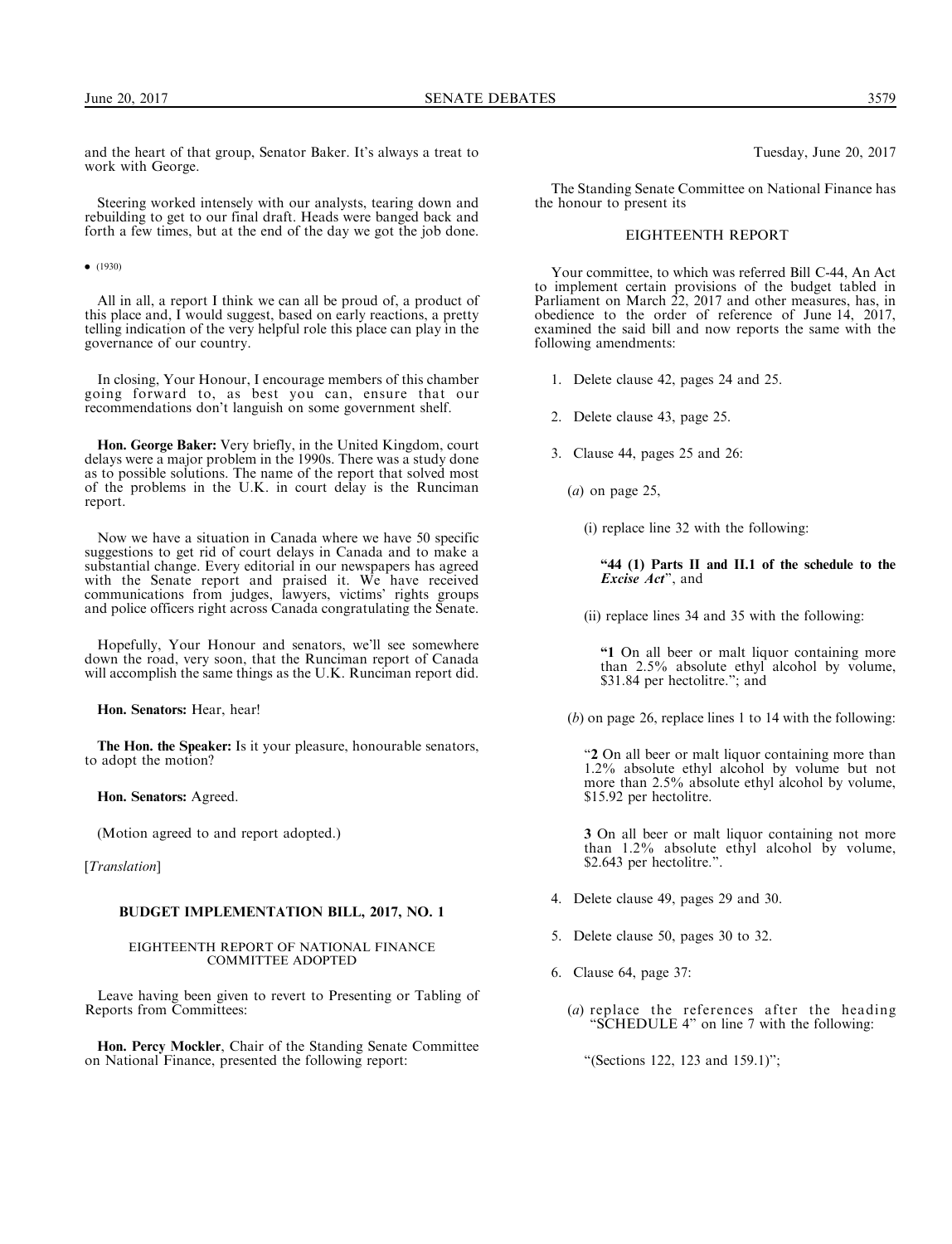(b) replace lines 8 to 17 with the following:

''1 Spirits: \$11.930 per litre of absolute ethyl alcohol contained in the spirits.

2 Spirits containing not more than 7% absolute ethyl alcohol by volume: \$0.301 per litre.''; and

(c) replace the references after line 21 with the following:

"(Sections 122, 123, 159.1, 217 and 218)".

- 7. Clause 65, pages 37 and 38:
	- $(a)$  on page 37,

(i) replace the references after the heading ''SCHEDULE 6'' on line 29 with the following:

''(Sections 134, 135 and 159.1)'', and

(ii) replace lines 31 to 33 with the following:

"(a) in the case of wine that contains not more than 1.2% of absolute ethyl alcohol by volume, \$0.0209 per litre;''; and

(b) on page 38,

(i) replace lines 1 to 16 with the following:

''(b) in the case of wine that contains more than 1.2% of absolute ethyl alcohol by volume but not more than 7% of absolute ethyl alcohol by volume, \$0.301 per litre; and

(c) in the case of wine that contains more than  $7\%$  of absolute ethyl alcohol by volume, \$0.63 per litre.'', and

(ii) replace the references after line 20 with the following:

''(Sections 134, 135, 159.1, 217, 218, 242, 243 and  $243.1$ ".

Respectfully submitted,

## PERCY MOCKLER

#### Chair

The Hon. the Speaker: Honourable senators, when shall this report be taken into consideration?

Senator Mockler: Honourable senators, with leave of the Senate and notwithstanding rule 5-5(f), I move that the report be considered now.

The Hon. the Speaker: Is leave granted, honourable senators?

Hon. Senators: Yes.

Senator Mockler: Honourable senators, thank you very much for giving me this opportunity. I would like to begin by recognizing, in the spirit of our parliamentary tradition and for the benefit of all Canadians, the leadership that we have seen in the Senate and that has been embodied by various individuals, including the Leader of the Official Opposition, Senator Smith; the Government Representative in the Senate, Senator Harder; the Leader of the Senate Liberals, Senator Day; and the Independent Senators Group facilitator, Senator McCoy.

### [*English*]

I am very proud to present this item that we have called so often Bill C-44.

Honourable senators, when I was summoned to the Senate on January 2, 2009, I want to share with you that, in that time frame of our history, Canada was experiencing its largest housing contraction in 20 years. The housing index shrunk by 7 per cent in that one month alone. Honourable senators, both existing home sales and housing starts dropped almost 40 per cent below their highs of just a few months previous, with the largest losses of our history in Western Canada. In my own province of New Brunswick, housing starts were down at a whopping 35 per cent, and we were faring much better than the rest of the country, where the number climbed as high as 40 per cent.

Honourable senators, I want to fast forward to today. A media report from Radio Canada was published a few weeks ago, describing the housing conditions in Matane, Quebec, a community not unlike my own in St. Leonard, New Brunswick. In this report, we are told about the soaring housing prices in the big cities across Canada, especially in Toronto and Vancouver, but in small-town Canada the opposite is true. Housing prices are falling sharply. The fear in places like Matane and St. Leonard is that the cost of holding a mortgage will exceed the value of our homes.

Think of that for a moment. Your parents, your grandparents, my mother, a single mother: Those people still living in small communities all across Canada worked very hard on a daily basis to pay off their mortgage so that they could afford to live in their house once they retired and could rely on equity in their home for their financial security as they aged.

Both of those dreams are in jeopardy, I believe. Canadians are carrying record levels of household debt. More alarmingly, the capacity of households to service their debt is also increasing at record levels. Today, the Parliamentary Budget Officer released a report that said household debt-servicing capacity will be stretched even further as interest rates rise to more normal levels.

Now we hear, in yet another report today, that the Governor of the Bank of Canada may hike interest rates in a few short weeks.

Let me tell you, honourable senators, when I sit down for coffee next week at the Tim Hortons in St. Leonard, or the McDonalds, the only thing I will be able to tell them is that I stood before you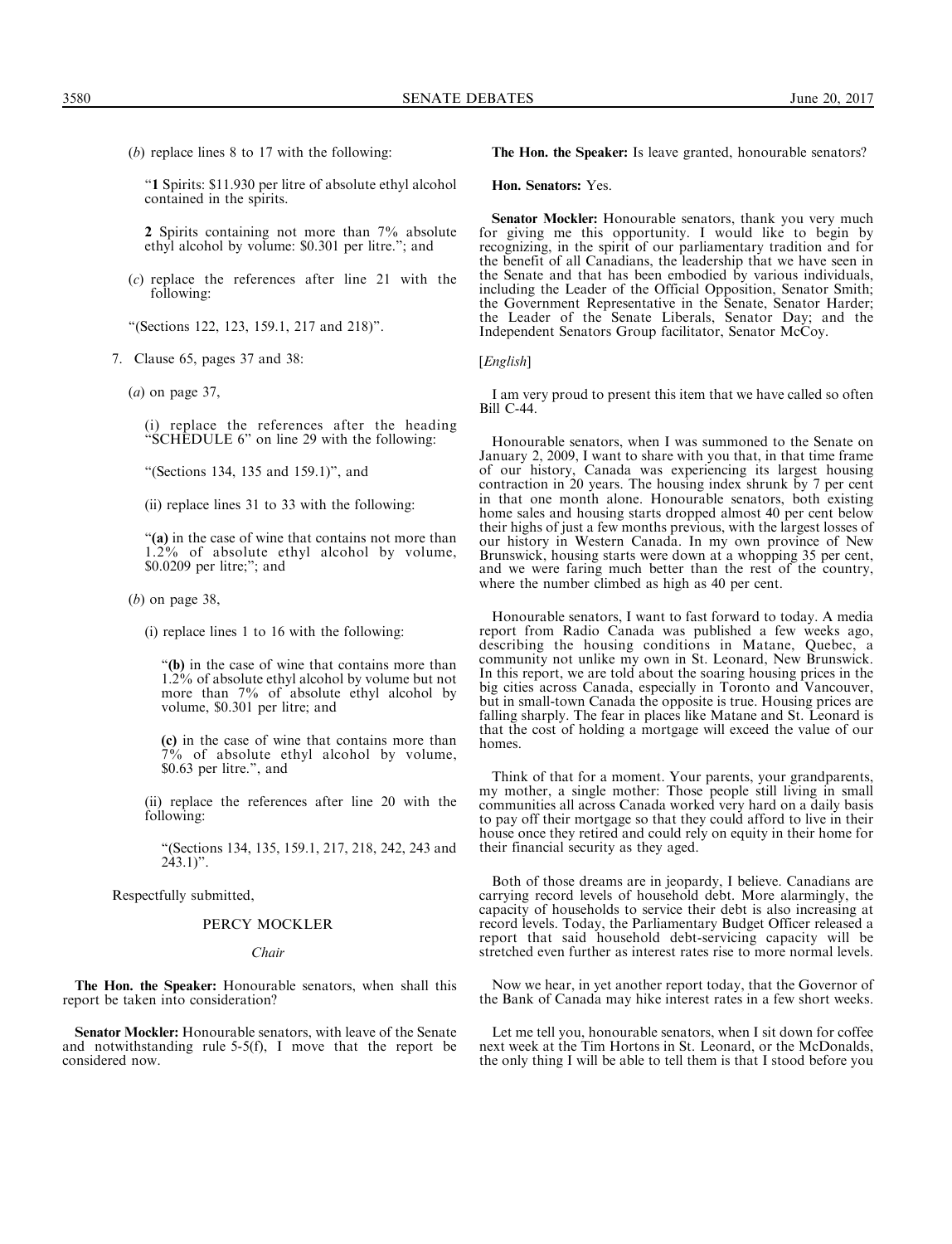here tonight to fight for them and their right to enjoy another Saturday night by reducing, tearing out, the escalator tax on wine, beer and spirits because they care for it. Sadly, there is nothing I can do about the value of their home except to watch this government drive our economy into another recession.

#### $\bullet$  (1940)

Honourable senators, imagine a 300-page omnibus bill, and we were promised better sunny ways. An omnibus bill, the one amendment we could squeak through the committee is to remove the escalator tax on alcohol. As many, if not all, of you know, we had weeks of pre-study. Other committees participated upon receiving the bill formally last Wednesday. The rest is history. To each of those committees, the Finance Committee, we say thank you.

Today, I present a committee report recommending this escalator tax amendment. I want to congratulate one of ours, Senator Marshall, for her courage to stand up and present it. Senator Marshall, thank you for your leadership with Bill C-44. It is unprecedented, the history books will say. My sincere congratulations for a job well done. Thank you.

Hon. Yuen Pau Woo: Let me start by thanking Senator Mockler for his able leadership of the National Finance Committee, particularly his shepherding of the clause-by-clause review this afternoon. I also want to acknowledge all the other members of the National Finance Committee for their very thorough review of the legislation this afternoon, and Senator Marshall for proposing and successfully getting through the amendment to this bill.

In case you missed the part of Senator Mockler's speech where he described the amendment, let me remind you that it is about the so-called escalator provision for excise taxes on alcohol products. The amendment does not remove the 2 per cent increase in excise taxes that has already taken place, but it removes the so-called automatic adjustment that takes place on the first of April each year, based on the rate of CPI inflation.

Colleagues, I disagree with the amendment, and I would like to take a few minutes to tell you why. I have four main points to offer.

First, colleagues, as Senator Mockler has intimated, this is a budget bill, and taxation is the prerogative of the government. We all understand, of course, that we do not have the power to increase taxes, which I guess means we have the power to lower taxes. That is what Senator Marshall's amendment will do. However, lowering taxes does have a material impact on the government, because taxes are the way in which it funds its operations. So, we cannot do this lightly. We have to take this change as a very significant and perhaps problematic amendment and understand that this amendment, in the scheme of the constitutional responsibilities that we have, is not a trivial matter.

My second point, colleagues, is that while some of you here and outside this chamber have suggested that the escalator provision in the bill is beyond the authority of the government because it somehow violates the principle of ''no taxation without representation,'' I would argue to the contrary. Some of you

may know that this question came up very early in the deliberations of the National Finance Committee. We in fact sought a legal opinion on whether or not an automatic increase in the excise tax was beyond the reach and authority of the government.

The legal opinion from the law clerk's office of the Senate was unequivocal and confirmed that there is no violation whatsoever of this idea of taxation without representation, or any other principle that might be brought up.

I would also bring to the attention of colleagues that an escalator clause on an excise tax is not a new thing by any means. In fact, those of you who were here just two or three years ago will remember that Bill C-31, in 2014, had a very similar escalator clause on excise taxes in the case of tobacco products.

Let me move to the third point as to why I disagree with this amendment. It has to do with the nature of excise taxes and the way in which they are immune to inflation. We have had a bit of discussion on this subject already, so excuse me if I go over some old material.

The excise tax on alcohol products in this country is based on a fixed volume; in other words, the taxes accent on 750 millilitres of wine or X millilitres of beer. That means, over time, the amount of tax collected on that quantum of beer, or whiskey, or red wine will fall in real terms because it is a tax levy on a quantity, not on a price.

If the tax were applied to the price of the product, and the price of the product went  $up$  — and prices go up, by the way, because of inflation — the amount of tax on that product would go up along with the price increases. That is, of course, the case with the Goods and Services Tax, which is what they call an ad valorem tax. When the GST is applied to price, as prices go up the amount of GST collected goes up commensurately. We can think of valueadded taxes like the GST precisely as having a built-in inflation escalator.

I would also add that our income tax system also has a built-in inflation escalator. We heard differently in this chamber a few days ago. The argument was made that when tax brackets change they lower one's taxes rather than increase them. But that is not the argument. The issue of income taxes is that, as you all know, there are various brackets. As you move up the income brackets, the marginal tax rate goes up. If you happen to be earning, colleagues, \$91,830 this year, and got a raise so that your income next year is \$91,832, I'm sorry to tell you, but your marginal tax rate will go up from 20.5 per cent to 26 per cent.

What has happened here is that the increase in your salary, in your income — part of an inflationary push — has moved you automatically into an escalated new tax bracket which is, by the way, 29 per cent higher than the previous bracket. By comparison, the increase in the excise tax on alcohol products is 2 per cent. Let me say that again. If you move from \$90,000 to \$92,000, your marginal tax rate is going to go up 29 per cent. The increase in the excise tax that is being proposed in this bill will only go up 2 per cent. That is why, as we have heard from Finance officials, the direct impact on a bottle of wine, on a 24 pack of beer, on a bottle of spirits, is really quite small.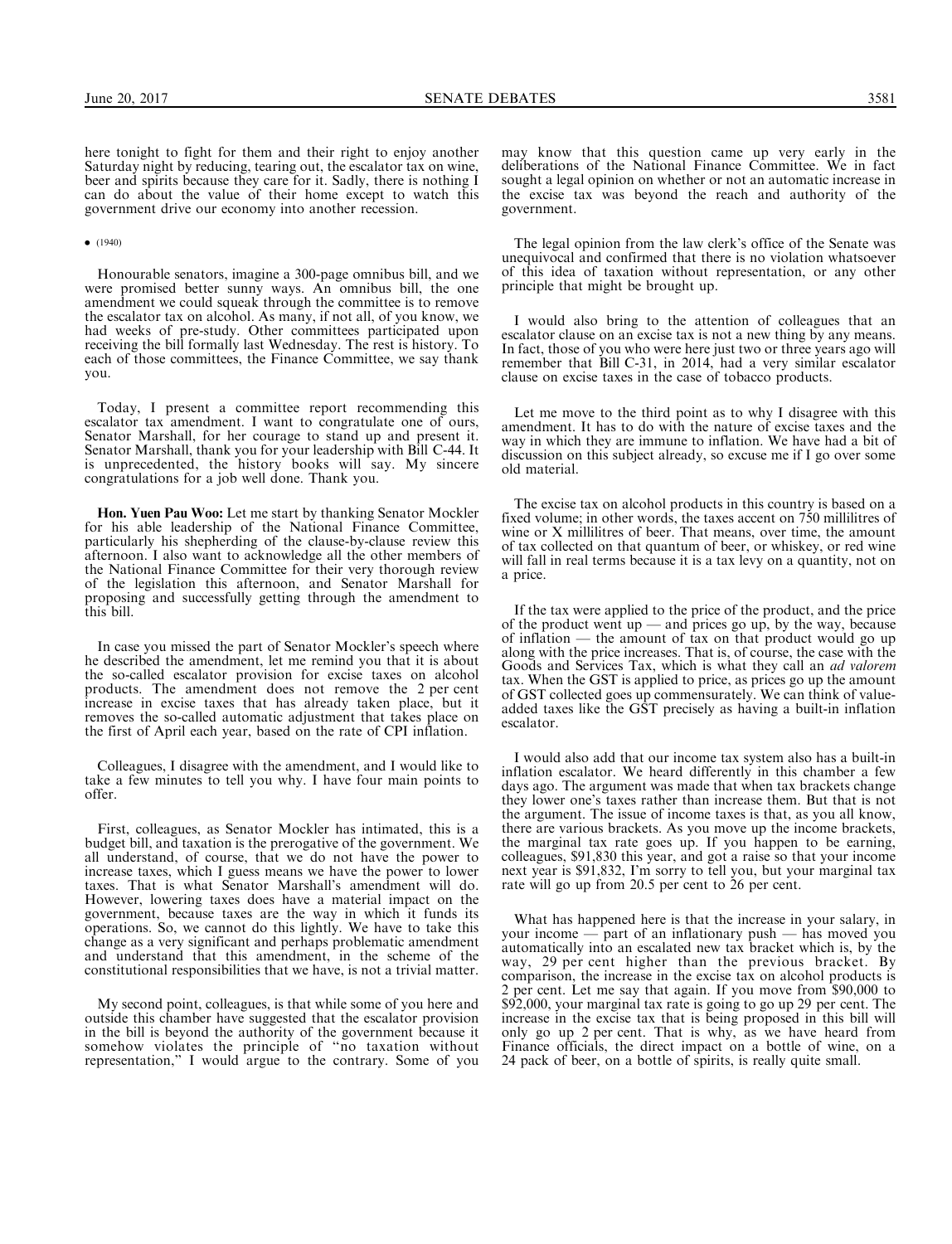## $\bullet$  (1950)

Now, if you still don't believe that it is important to preserve the real value of taxes, I suggest you go to your bank and offer to give them your savings for zero interest indefinitely. It makes a genuine difference between nominal and real prices, and the ability of the government to protect the real value of its taxes on excised tax products is important — important and uncontroversial to my mind.

My fourth point, colleagues, has to do with an issue that has not yet been discussed to any extent in this chamber but requires our reflection. It has to do with the health impacts of this tax increase. Many of you are probably unaware that we had witnesses and received written testimony from a number of public health organizations, including the World Health Organization, the Association of Public Health of Quebec, the Canadian Centre on Substance Abuse, and the Toronto Cancer Prevention Coalition.

Let me quote first the representative of the World Health Organization, Dr. Saxena.

When we look at prices, taxes or revenues over time, we should always look at the real values.

I'm always impressed by doctors who understand economics. Continuing:

. excise rates should be adjusted annually to keep pace with the cost of living in the future . . . .

Let me now cite Fiona Nelson, from the Toronto Cancer Prevention Coalition. The provision to increase the excise duty rates on alcohol products by 2 per cent and subsequently automatically index them annually to CPI is the:

. . . gold standard policy for protecting public health and our organization strongly encourages the federal government to retain this provision.

Let me also quote Lucie Granger.

## [*Translation*]

The Association pour la santé publique du Québec applauds the decision by the Government of Canada to raise the excise tax by two per cent and automatically tie it to the consumer price index.

Absent any significant increase in excise tax, any kind of enforceable minimum, and indexation to the cost of living, we strongly encourage the federal government to keep this provision.

## [*English*]

Colleagues, in saying all of this, including the health dimensions of the excise tax, I'm very sympathetic to the concerns of the industry and the fear they have about the detrimental impacts to their industry and of course the subsequent impact on jobs, on industries that are supported by alcohol producers, including tourism and other ancillary industries.

[ Senator Woo ]

I'm pleased, therefore, to learn that the government has said to us through one of the technical briefings that they will announce the amount of the inflation adjustment well ahead; that is to say four, five, six months ahead of the increase taking effect. That may not be sufficient protection for some of you, and for the industry, but it at least provides a measure of preparation for the industry, and perhaps can also be a way in which the government can take into account — and I certainly hope they take into account — the conditions in the economy, not just CPI, that could perhaps mitigate or even eliminate the need for any inflation adjustment.

Colleagues, I hope you will take these four additional points into consideration when voting on this report. I once again commend and thank the Finance Committee for such careful, detailed work. I thank Senator Marshall for this amendment. I cannot support it and I hope you will join me in voting against the report.

#### The Hon. the Speaker: On debate?

#### Hon. Elizabeth Marshall: Yes, thank you, on debate.

I would like to explain why I put forward this amendment before I make some other comments. I felt very strongly that when the government is imposing taxes or increases in taxes, they should bring it forward in a budget bill each year so that it can be approved. I felt that because it was buried in a formula, based on the Consumer Price Index and that it goes forward into eternity, I found that very offensive, and I think the government should come forward and make a case for whatever the tax increase is.

You'll notice the amendment I put forward was for only the part for the Consumer Price Index. There is still an increase there for the wine, the spirits and the beer, and I don't have a problem with that because you can look at it and you can see the fixed dollar amount. You know exactly what the tax increase is going to be, so we can debate that. People can make their comments and we can get representation from the industry. We know what the tax increase is going to be. I didn't have any problem at all with a fixed dollar amount.

With the Consumer Price Index, we don't know what the dollar amount will be. We don't know what the Consumer Price Index is going to be in the future. So here we are, approving a budget bill that says taxes are going to be increased a certain amount in the future, but we don't know how much that will be. Not only that, but there is no obligation on the part of the government to come back in a budget bill and ask that those tax increases be approved.

I know Senator Woo mentioned the government said they were going to give six months advance notice so people can know how much the tax increase will be. However, I don't think that's satisfactory. You're going to notify them, but there is going to be no debate on the amount that is going to be increased. So for me, it's not the taxes but it's the manner in which it is done.

As I was saying, the government should come back annually. If they want to increase the taxes next year to the Consumer Price Index or even higher, bring it back in so we can debate it. I do find it very offensive that there is a tax increase buried in the budget bill. We don't know what the increase is going to be. We don't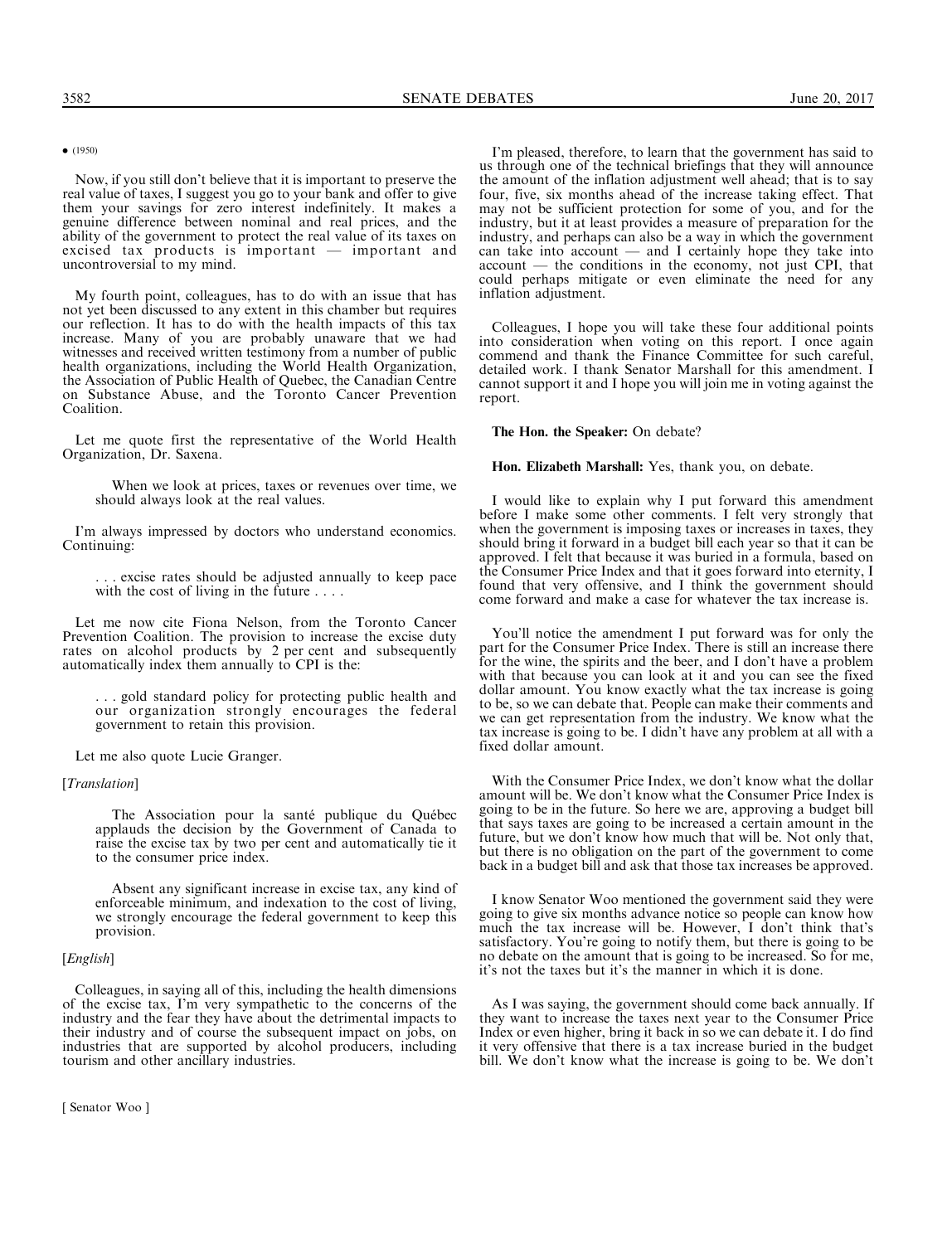know what the percentage is going to be. It's sort of just out there. It's an unknown. But we know one thing: we're going to get it every year from now until eternity, but it's not defined.

Some Hon. Senators: Hear, hear!

The Hon. the Speaker: Senator Lang, do you have a question?

Hon. Daniel Lang: Yes, I do. Would the senator take a question?

Senator Marshall: Yes, I would.

Senator Lang: For those who have not been on Finance Committee studying the bill and the important content contained therein, I would like you to explain to us with the 2 per cent that is levied, over and above that then are the HST and PST levied on top of the 2 per cent? The question that I'm asking is, it's just not 2 per cent; it's a further percentage on that 2 per cent that's there? So the actual increase to the consumer could in theory be 3 per cent or 4 per cent depending on the inflation and the CPI. Perhaps you could explain that so the public fully understands that this is not just a  $\tilde{2}$  per cent tax.

Senator Marshall: Yes, I agree. I don't have those notes with me but I did have somebody from the industry provide me with some sheets that show how the taxes are incremental. You have a tax base and then it builds up and builds up. That's true, the 2 per cent increase isn't just a 2 per cent increase; it is actually much more than that.

#### $\bullet$  (2000)

Senator Lang: During your review of the bill, did the witnesses who came forward from the Department of Finance fully explain in context the implications of the 2 per cent plus the implications of the percentages charged between GST and HST, and what would be the final implication of that?

Senator Marshall: I found that the explanations weren't robust enough. Actually, Senator Woo had arranged to have a number of additional consultations with Finance officials to make sure that we understood different sections of the bill.

We did have a gentleman who came in to explain these tax increases. We had asked for additional information. We didn't get anything from them. We were looking for information that had been provided that would give more information on the tax increases and also how it would affect the industry, things of that nature. We were told that this was given to cabinet, and as a result, it wasn't to be made available to us.

Hon. Joseph A. Day (Leader of the Senate Liberals): I have a couple of questions for Senator Marshall, if you would be kind enough to help me with this. I wasn't able to attend all of the various hearings, and I've heard Senator Woo mention economic factors that might impact whether there should be an increase.

The way I look at this Excise Act amendment, proposed section 170.2, I don't see an exception for downturn in the economy. The Consumer Price Index can go up, but the economy

may go down. If this were looked at by the government at that particular time, they would be less inclined to ask for an increase. But if it's automatic, there is no opportunity to adjust.

Did you have an opportunity to discuss whether there is an opportunity to adjust the automatic adjustment, or is it an automatic thing based on the Consumer Price Index?

Senator Marshall: Based on the discussions we had with Finance officials, it's automatically based on the Consumer Price Index. But based on the case that you just mentioned — I actually thought of that myself. Usually people don't think of the downside; they just keep thinking that taxes are going to go up and the CPI will continue to go up. That did occur to me.

But no, the officials didn't get into that aspect of it at all.

Senator Day: Thank you.

The Excise Act appears at clause 42 on page 24 of Bill C-44. We're now debating the eighteenth report of the Standing Senate Committee on National Finance. This is presented somewhat differently than were the seven different amendments that you presented at clause-by-clause today. All of this is happening rather quickly. Can you give us an assurance that the eighteenth report that we're now debating is reflective of the seven amendments you had presented and which had been accepted by the committee?

Senator Marshall: Yes. Actually, Senator Day, I did check. When I had the original amendments drafted, I went through my Bill C-44 budget and imposed all the changes on it. So I crosschecked what's just been tabled in the Senate to make sure that it fits. I can confirm that it does.

Senator Day: Thank you. I'm glad you had that optimism to do that.

Hon. Lucie Moncion: Senator Marshall, you're a very thorough senator when we get to National Finance and look at budgets. I admire that. I'm just surprised at the information you were giving us about the analysis that we did not receive from the government. We did receive a document explaining the hike.

Did you not receive this report so that you could maybe refer to the report before you presented your information?

Senator Marshall: Yes, we did receive some information from the Department of Finance, including what was in a briefing book. As I was saying, when Senator Woo had arranged for additional consultations with the Department of Finance, we did ask for additional explanations and information. At the time, the official in question said that he couldn't provide it because it had been sent to cabinet. Therefore, we could not get that information.

Hon. Pierrette Ringuette: Could you answer one or two little questions?

Senator Marshall: Sure.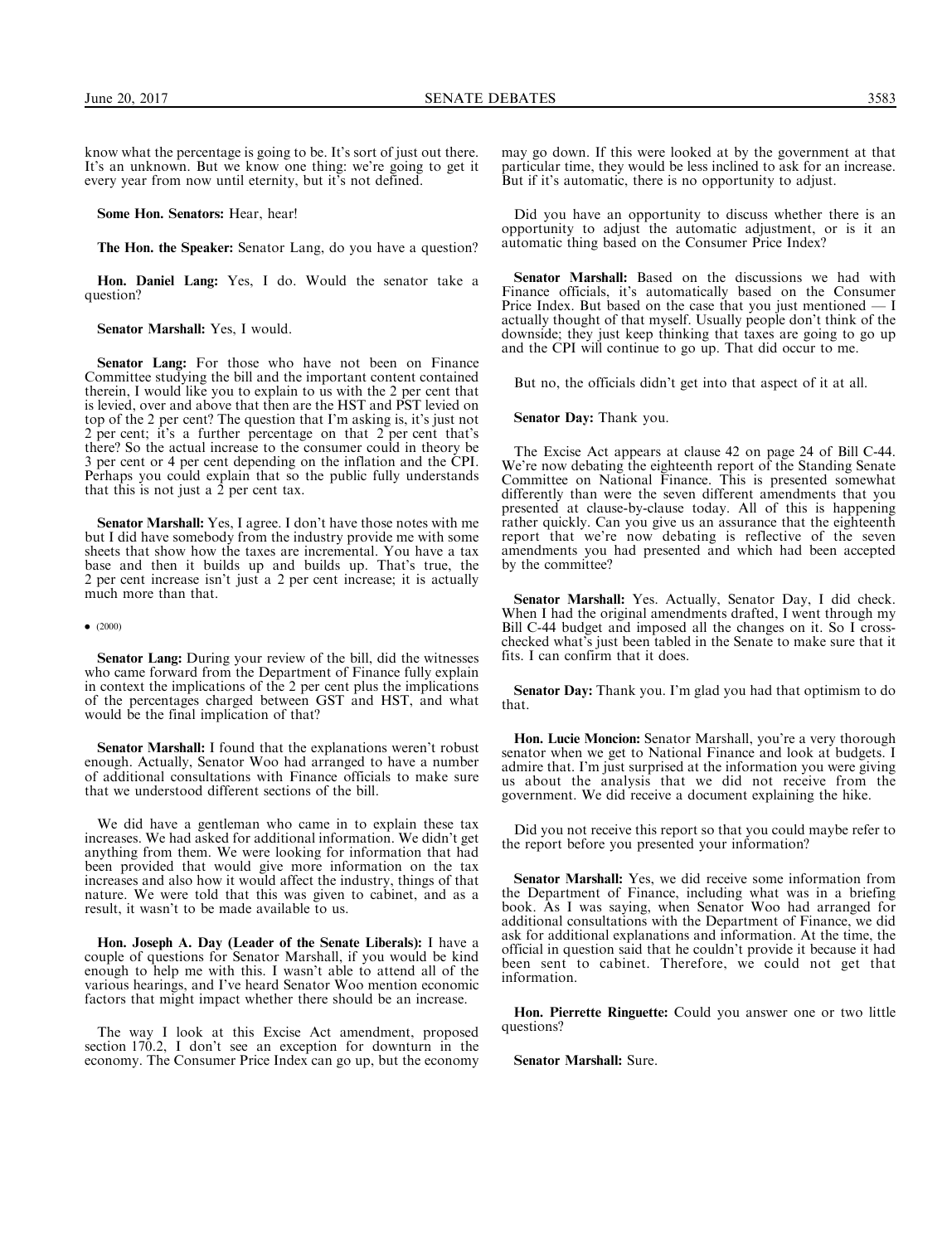3584 SENATE DEBATES June 20, 2017

Senator Ringuette: I, too, have great respect for your ability at National Finance.

From your comments a few minutes ago, I understood that you are not in favour of the principle of escalators. Is that right?

Senator Marshall: No. I wouldn't make that general statement. In this particular case, I'm not in favour of the escalator, because in the area of taxation, the government should come back and ask for approval to increase taxes. But we don't know at this point in time what the taxes are going to be in the future. We don't know what the Consumer Price Index is going to be, and it goes into eternity. The taxes are going to increase every year and it's going to increase into eternity.

Senator Ringuette: The same principle of escalator and the CPI, Consumer Price Index, applies to very important social programs; for instance, the old age pension, the guaranteed income and CPP. The principle of built-in escalators in regard to CPI is very much welcome in regard to very important social programs.

I understand that some might question that value in regard to excise tax. However, the principle remains the same; it's still building on the same Consumer Price Index.

Senator Marshall: Yes, but the items you mentioned aren't taxes. Those are social programs. What I'm talking about here are taxes.

Hon. Stephen Greene: Ladies and gentlemen, I rise today to speak in support of the Finance Committee's report on Bill C-44, otherwise known as the budget implementation act.

As I have said before in this place, in fact as recently as when I sat over there, I abhor deficit financing, except in cases such as recession, depression, war or some great national enterprise to which Canadians have given their consent. And, ladies and gentlemen, I do not believe Canada to be in any of those situations at the moment.

In the meantime, it's obvious that the fiscal priorities of the government lean toward deficit spending, which is sometimes paired with tax increases. This budget includes one such increase; namely, an increase to the excise tax on beer, wine and spirits, complete with an escalator clause.

There's nothing actually wrong with the taxes, in my view, but there is with the escalator clause, because it means that for every year following the adoption of this budget, the excise tax on alcoholic beverages will grow annually without continued parliamentary oversight. As Senator Day pointed out in his excellent second reading speech, enactment of this provision could set a precedent and encourage the use of other escalators on other taxes and fees, thereby further eroding Parliament's role as a reviewer of the nation's finances.

Senator Day went on to discuss the declining ability of the House of Commons to oversee the government's borrowing generally. While listening to his speech last week, I recalled that, from time to time, I hear from the new senators about their frustration at not being able to find an area on which to make a

contribution to Canadian life. I can think of no better advice for these senators than to read Senator Day's speech, specifically his sections on parliamentary oversight or lack thereof. It seems to me that there is much work for senators to do in this area and we should start that work as soon as possible.

 $\bullet$  (2010)

So I commend the Finance Committee for taking a small first step towards maintaining parliamentary oversight by amending the budget to eliminate the escalator. In my view, this alone is a reason to commend the Finance Committee, but there's more.

The proposed escalator was to be tied to inflation. This, of course, would only encourage more inflation. The annual automatic rates were to be set by the Consumer Price Index and fall under the decision of bureaucrats to implement — or maybe we should call them 'beer'eaucrats; that's a joke that I wish I hadn't said now.

As Senator Smith pointed out, the Department of Finance did not conduct an impact assessment on this increase, which I find personally incredible.

Some of us have been down this road before, for between 1980 and 1985, there was an escalator tax on alcohol in Canada that was put in by Pierre Trudeau and removed by Brian Mulroney. My office, in consultation with outside experts, have run the numbers, and we can say that had the escalator not been repealed in 1985 and was still in place today, the excise tax rate on alcohol would be 21 percent higher than the current rate.

Some colleagues have pointed to the recent escalator tax brought in for tobacco and wondered if this tax was the same or similar. I would simply point out that in the case of tobacco, an escalator was asked for by the tobacco industry as a means of stabilizing their tax regime, given the often fluctuating and varied tax rates on their product. To my knowledge, no one in the alcohol industry has asked for this escalator. In fact, the brewers, wineries and distillers are all opposed. I'm told that they are very seldom united, but this did it.

While we are on the idea of tax on alcohol generally, we must not forget that alcohol is already heavily taxed by the provinces and, in some instances, sold by provincially owned retail stores. In an effort to keep costs down for consumers, the manufacturers and retailers tell me that they will likely have to eat the costs of this growing tax, and that could lead to lower production and sales, which comes at a time when our wine industry in particular is trying to grow their export markets.

In conclusion, ladies and gentlemen, I want to state that I am opposed to an escalator tax on anything. It is a terrible and pernicious principle and it is not consistent with my understanding of the purpose of Parliament. I am certainly supportive of the Finance Committee's recommendation to remove the alcohol excise escalator from the budget. I urge you to join me in support as well.

Senator Woo: Senator Greene, would you take a question?

Senator Greene: Yes.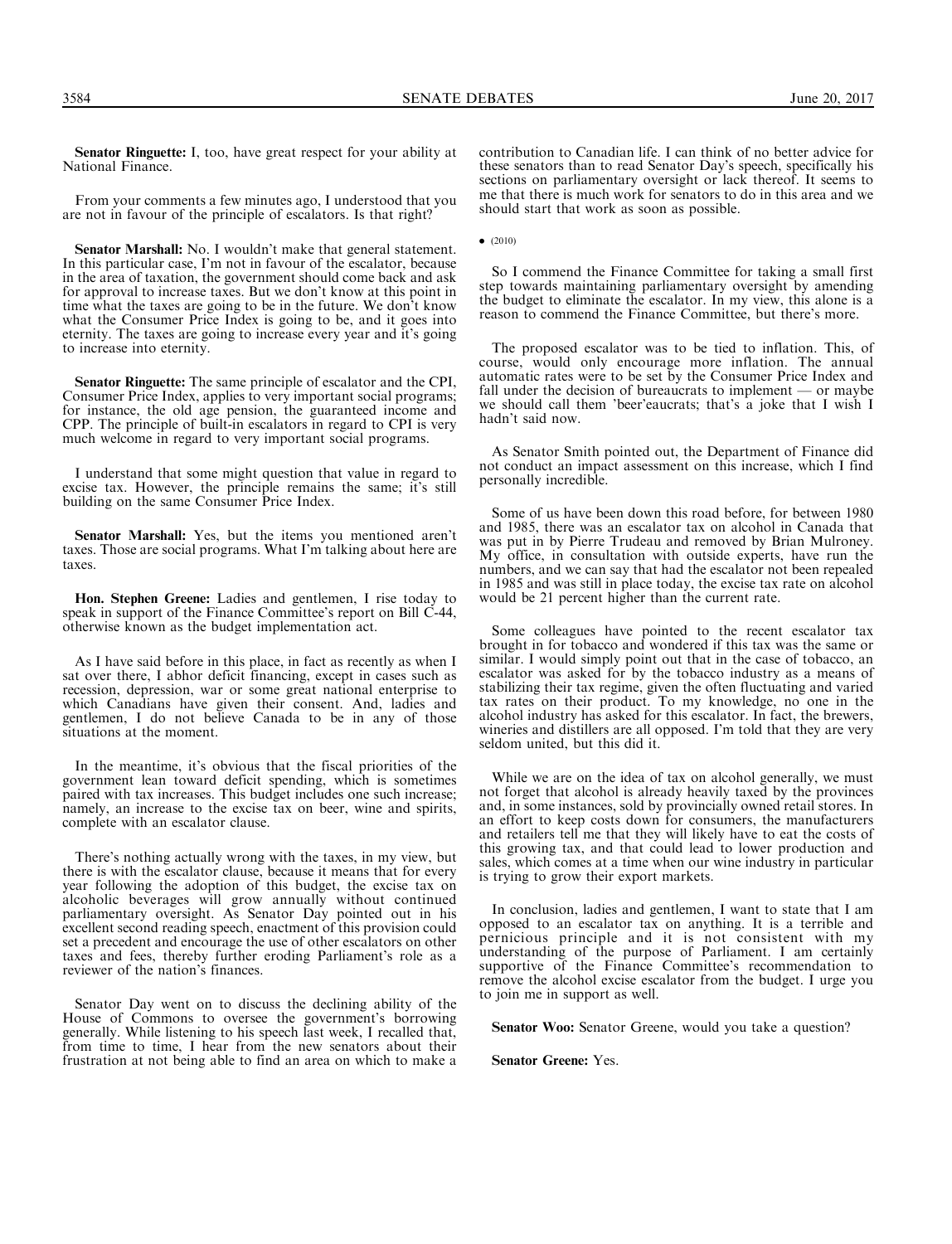Senator Woo: Senator Greene, I'm sure you're aware about the independence of the central bank and the role that the Bank of Canada plays in inflation targeting. You made quite a scary statement about how this tax might encourage the government to artificially inflate the economy.

Are you questioning the independence of the central bank and its ability to do inflation targeting and its ability to be insulated from government influence on prices?

Senator Greene: No, I'm not questioning the independence of the central bank.

Senator Woo: Can you clarify your statement about how this piece of legislation will encourage the government to promote higher inflation?

Senator Greene: Could you repeat your question?

Senator Woo: I believe you made a statement about how this piece of legislation, because it ties the automatic increases in the excise tax to inflation, would be an incentive for the Government of Canada to have higher inflation. That's an extraordinary statement and it gets at the heart of the independence of the central bank of this country and the confidence of the economy.

If that anchor in our economic policy is removed, we would be subject to economic uncertainty that would be very bad for much more than just the brewers and the alcohol producers.

Senator Greene: I think you misunderstood what I said. I made no such statement.

Senator Moncion: Senator, will you take another question?

Senator Greene: Sure.

Senator Moncion: I'll ask about numbers this time. The price increase on beer is 5 cents. The wine increase is 1 cent and on spirits it is 19 cents.

If you add an escalator tax on 1 cent, how much is that?

Senator Greene: That's very small.

Senator Moncion: How much is it on 5 cents?

Senator Greene: It's still very small.

Senator Moncion: We're talking about really small numbers here.

If I go back to the statements that have been made here, the escalator clause is going to be driving jobs; people are going to lose their jobs and it's going to be a catastrophe for the wine, beer and spirit industry. Am I correct?

Senator Greene: I never made a comment on jobs, but that's what they tell me.

Senator Moncion: I go back to a question that I have asked before. Are these products part of the basic products that people need to live on or are these considered luxury products?

Senator Greene: I wouldn't call them luxuries.

#### Some Hon. Senators: Hear, hear!

Hon. Jim Munson: Honourable senators, I like beer and a glass of wine. For those who play hockey, do you ever have that beer after a one-hour game? When you first started paying for it, it was \$4 and then \$6 and then \$7. And now as you get older, you like these craft beers and put out \$10. Now it's \$11 or \$12, so you have to go back into your pocket.

This kind of tax grab, or getting after this money, has been around for some time. I'm sure that Finance Minister Flaherty had to beat back some of the people in the Finance Department. I know that former Prime Minister Jean Chrétien and Paul Martin had to do the same thing. There's nothing better than grabbing the cash and not having to go through Parliament so that the planners of our finances can have money that they know will be there every year without even having to talk to parliamentarians.

That's what we're here for, to review and take a look at these things. That's why I strongly support Senator Marshall's work today in the Senate committee. It's very important.

In the millennial generation, too, many young people are going out to buy beer or wine. And they're going out to support local craft beer people in different small communities around the country and in the Ottawa area. They are a small beer industry, about four or five of them, and they are thriving. Guess what they do? They employ 30 to 60 people in their communities and they pay taxes. And they pay enough taxes.

I'd like to identify some of the concerns that have been put together by others on this escalator tax on beer, wine and spirits, and also dealing with the restaurant industry, which doesn't like this at all.

The bill, as others have said, would impose an excise duty on beer that would continuously increase by the rate of inflation next year, starting next April. This escalator tax could lock Canada into guaranteed beer or wine tax increases each year without the need for the finance minister to table the increases in Parliament.

I think the important thing to remember is that Bill C-44 in this regard would therefore remove parliamentary oversight and release the government from the yearly accountability for beer tax increases.

In case you don't know, Canada's taxes on beer are already high. Canada's excise rates on beer are the third highest in the world

The proposed escalator would continuously impose automatic tax hikes on top of the existing high tax rates. Additionally, the excise tax is unable to take into account certain important factors, as has been mentioned, including the rate of inflation. Determining the use of the Consumer Price Index does not take into account what is going on in a specific industry. Canadian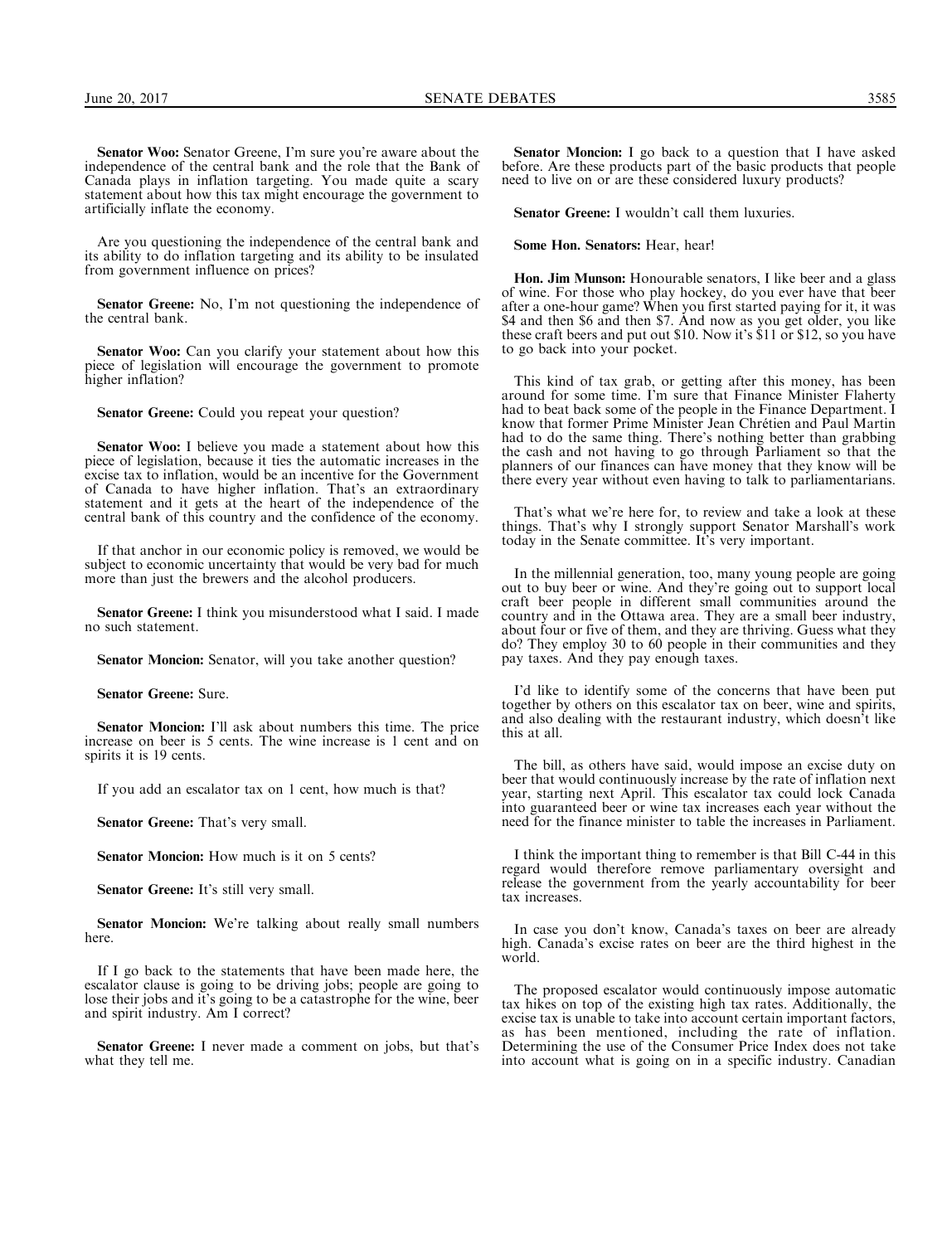beer sales have actually decreased, while the Consumer Price Index continues to increase. The proposed excise tax cannot take this discrepancy into account.

Bill C-44 proposes to increase the tax on beer in perpetuity regardless of the state of Canada's beer industry and of the Canadian economy. This would negatively impact the Canadian beer industry.

Furthermore, the escalator tax on beer is a regressive tax, which would have a greater impact on low income beer consumers than it would have on higher income consumers. As a result, the escalator tax would disproportionately affect low-income Canadians.

 $\bullet$  (2020)

While the government has communicated that the intention of the escalator tax is to ensure the effectiveness of the excise tax as prices change over time, the inflexible nature of the escalator could have problematic consequences.

Parliament is fully capable of taking the rate of inflation into account for tax adjustments in future budget bills. That practice would maintain government accountability for each yearly tax increase.

So, honourable senators, like others here today, I ask you to consider that the beer or wine tax unnecessarily locks Canada into a fixed escalator that would dictate greater and greater taxes on beer and wine without proper government oversight and accountability for these increases. At the end of the day, it's Parliament that is accountable for this, not officials in the Finance department.

The Hon. the Speaker pro tempore: Senator Woo, do you wish to ask a question?

Senator Woo: I have a question.

The Hon. the Speaker pro tempore: Senator Munson, will you take a question?

Senator Munson: I don't know if I can answer it, but I'll take it.

Senator Woo: Senator Munson, in my few months here, I've come to see you as a great champion on health issues. In fact, you often speak out very passionately in favour of those who are marginalized because of health conditions that are beyond their control, and I see you as someone who is very aware of the factors that go into a healthy lifestyle.

You've put a lot of weight in your argument on the need for parliamentary oversight, accountability and transparency. You've put a lot of weight on the economic impact on the industry, all of which I do not disagree with, but you've not said a word on the one issue that I identify as being what you stand for. I'm sorry; I'm sure you represent many other issues as well, but I really respect and see you as a champion on health issues.

[ Senator Munson ]

May I ask how you weigh the health considerations on this subject, particularly when all of the public health agencies that we heard from are in favour of the escalator?

Senator Munson: I think that what you've said in the earlier part of your preamble, senator, is right. I do fight for Canadians with intellectual disabilities and others in other parts of the country who have physical disabilities, and I'm very proud of that. I'm really glad you brought that up.

In modesty, I think that if you have a balanced lifestyle, if you have one really thirst-quenching cold beer with ice around the bottle at the end of each hockey game and you're sitting there watching, as I've always said to my wife, it's only one beer, because we have rules and regulations of what you should or should not drink after that moment. I would be saying to those who live in the community I work in that you should take a look at life, and at the end of a day, I don't think it is unhealthy to have a nice glass of white Sauvignon or a nice red Beaujolais or a beer just to sit back and relax. If you're talking about telling all Canadians to abstain and not have anything to drink, I'm afraid we would be a pretty dull country.

I want to thank you for that question. I will continue the fight for those who I feel like I make a wee bit of a difference, but I think that I will also still stand before you to protest what is truly an easy tax grab by the government.

Hon. Lillian Eva Dyck: Senator, would you take another question?

Senator Munson: I'm getting nervous now.

Senator Dyck: I'll take that as a "yes."

Senator Munson: Yes.

Senator Dyck: I wonder if the honourable senator is aware that there have been many studies done — and I haven't kept in touch with the literature over the last decade, but many studies have shown that a moderate, small amount of alcohol is actually good for your health. In fact, you're probably drinking the wrong kind of wine, because they say that it's red wine with alkaloids and resveratrol that's good for your health, but no more than one glass. Are you aware of those studies?

Senator Munson: I thank you for the question, and I am truly aware of those studies. I just wish that somebody had told me about that 40 years ago when I was in the press gallery and didn't pay a whole lot of attention to it. Now that I've become a mature senator, I've taken that advice and yes, obviously, I'm a living example of good health. Thank you very much.

The Hon. the Speaker pro tempore: It was moved by the Honourable Senator Mockler, seconded by the Honourable Senator MacDonald, that the report be adopted.

Is it your pleasure, honourable senators, to adopt the motion?

Some Hon. Senators: Agreed.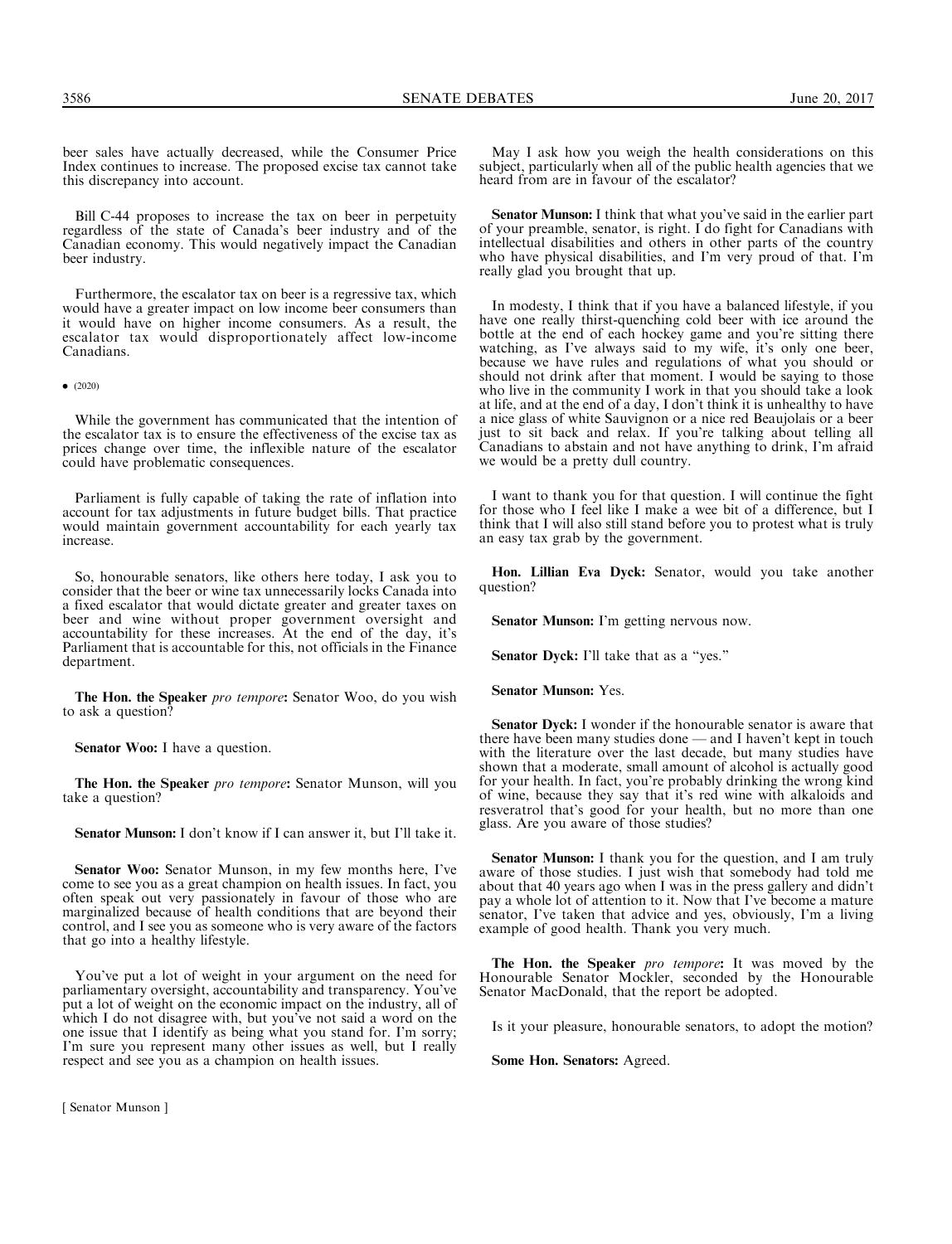Some Hon. Senators: No.

The Hon. the Speaker pro tempore: Those in favour of the motion will please say ''yea.''

Some Hon. Senators: Yea.

The Hon. the Speaker pro tempore: Those opposed to the motion will please say "nay."

Some Hon. Senators: Nay.

The Hon. the Speaker pro tempore: In my opinion, the "yeas" have it.

And two honourable senators having risen:

The Hon. the Speaker pro tempore: I see two senators rising.

An Hon. Senator: One hour.

The Hon. the Speaker pro tempore: The vote will be at 9:25 p.m. Call in the senators.

 $\bullet$  (2120)

Motion agreed to and report adopted on the following division:

## YEAS THE HONOURABLE SENATORS

| Andreychuk     | Manning              |
|----------------|----------------------|
| Ataullahjan    | Marshall             |
| <b>Batters</b> | Martin               |
| Beyak          | McInnis              |
| Boisvenu       | McIntyre             |
| Carignan       | Mercer               |
| Dagenais       | Mockler              |
| Day            | Munson               |
| Doyle          | Ngo                  |
| Dyck           | Ogilvie              |
| Eaton          | Oh                   |
| Eggleton       | Patterson            |
| Enverga        | Plett                |
| Forest         | Poirier              |
| Fraser         | Runciman             |
| Frum           | Seidman              |
| Green          | Smith                |
| Griffin        | <b>Stewart Olsen</b> |
| Housakos       | Tannas               |
| Hubley         | Tardif               |
| Joyal          | Tkachuk              |
| Lang           | Unger                |
| MacDonald      | White-46             |
|                |                      |

## NAYS THE HONOURABLE SENATORS

Bellemare Lankin<br>Black Massicc Boniface

Massicotte<br>McCoy

Christmas<br>Cools Cordy<br>Dawson Dean Pratte Gagné Wallin<br>Gold Watt Gold<br>Harder Hartling

Bovey McPhedran<br>Campbell Mégie Campbell Mégie Moncion<br>Pate Dawson Petitclerc<br>Dean Pratte Duffy Ringuette<br>Dupuis Saint-Geri Saint-Germain Wetston<br>Woo—32

## **ABSTENTIONS** THE HONOURABLE SENATORS

Cormier—1

 $\bullet$  (2130)

The Hon. the Speaker: Honourable senators, when shall this bill, as amended, be read the third time?

Some Hon. Senators: Now!

Some Hon. Senators: No!

The Hon. the Speaker: Are honourable senators ready for the question?

Some Hon. Senators: Question!

Some Hon. Senators: No!

The Hon. the Speaker: I hear a "no." When shall this bill, as amended, be read the third time?

Senator Woo: I move that third reading be at the next sitting of the Senate.

Some Hon. Senators: No!

The Hon. the Speaker: Honourable senators, as you all know, in order to consider third reading now, we would need unanimous consent. I heard a number of nos.

It has been moved by the Honourable Senator Woo, seconded by the Honourable Senator Cools, that third reading be adjourned until the next sitting of the Senate.

Is it your pleasure, honourable senators, to adopt the motion?

Some Hon. Senators: No!

Some Hon. Senators: Agreed!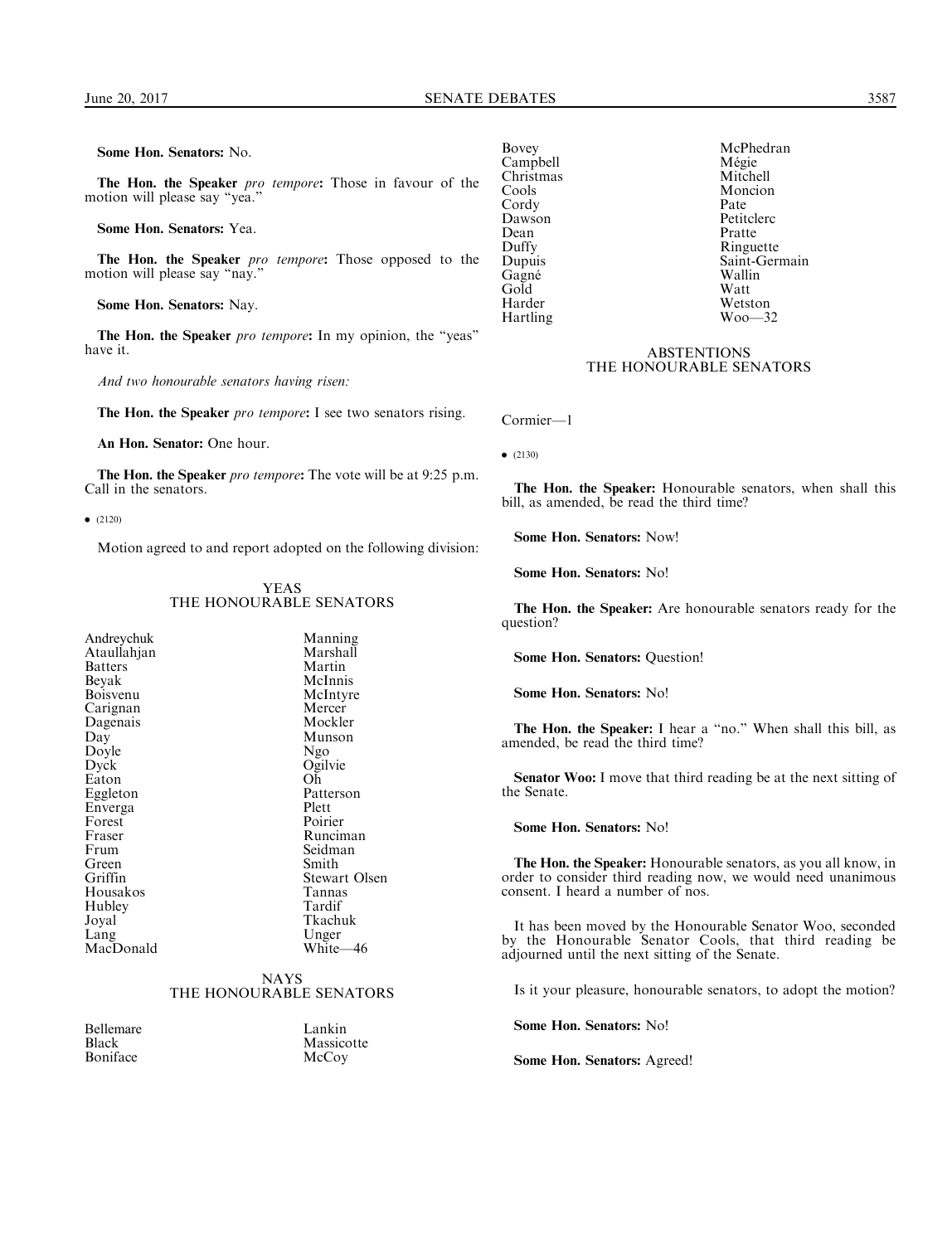The Hon. the Speaker: All those in favour of the motion will please say ''yea.''

Some Hon. Senators: Yea!

The Hon. the Speaker: All those opposed will please say ''nay.''

Some Hon. Senators: Nay!

The Hon. the Speaker: In my opinion, the "yeas" have it.

And two honourable senators having risen:

The Hon. the Speaker: I see two senators rising. Do we have agreement on a time?

Senator Plett: Now.

The Hon. the Speaker: Senator Plett?

Senator Plett: Your Honour, I heard you say it needs unanimous consent. If it needs unanimous consent, I don't think you have that. Then we wouldn't need a vote. If we need a vote, we would like to vote and we'll vote now.

The Hon. the Speaker: Honourable senators, we're voting on a procedural motion that third reading take place at the next sitting of the Senate.

Senator Plett: Okay. No, we'll let it go, then. I'm sorry, I misunderstood.

The Hon. the Speaker: Is it your pleasure, honourable senators, to adopt the motion?

Hon. Senators: Agreed.

(On motion of Senator Woo, bill placed on the Orders of the Day for third reading at the next sitting of the Senate.)

## BUSINESS OF THE SENATE

Hon. Yonah Martin (Deputy Leader of the Opposition): Your Honour, may I ask for leave to revert to item number 37, under reports of committees, which is the thirteenth report of Internal Economy? There is an amendment on the Order Paper at this time. I will then defer to Senator Fraser, who had moved that amendment.

The Hon. the Speaker: Senator Martin, leave has to be granted to revert to item 37.

Is leave granted honourable senators?

Some Hon. Senators: Agreed.

Some Hon. Senators: No.

The Hon. the Speaker: I hear a "no." Sorry, leave has not been granted.

## ABORIGINAL PEOPLES

BUDGET AND AUTHORIZATION TO ENGAGE SERVICES—STUDY ON A NEW RELATIONSHIP BETWEEN CANADA AND FIRST NATIONS, INUIT AND METIS PEOPLES—SEVENTH REPORT OF COMMITTEE ADOPTED

The Senate proceeded to consideration of the seventh report of the Standing Senate Committee on Aboriginal Peoples (Budget—study on the new relationship between Canada and First Nations, Inuit and Métis peoples—power to hire staff), presented in the Senate on June 19, 2017.

Hon. Lillian Eva Dyck moved the adoption of the report.

She said: Honourable senators, this report deals with a budget request that was for an event called Indigenize the Senate, that was held two weeks ago, on June 7, for the Standing Senate Committee on Aboriginal Peoples.

We had invited a group of 60 high school students from the Ottawa area and nine youth leaders from across Canada to come to Parliament for a day of workshops and brainstorming sessions under our new order of reference.

The budget that we submitted includes funds for lunch for the high school students, to pay for facilitators for workshops for the high school students and for some of the cultural facilitators, as well as other supplies. We are happy to note that, although the final numbers are not yet in, we believe that we will be under our budget by about \$700.

This event was very fruitful for our committee, and in fact Youth Ottawa appeared before our committee, along with three members of the youth group, this morning  $-$  it seems like yesterday, but it was only this morning — to discuss the results of their discussions.

We had a representative from Youth Ottawa, and I believe that all of the committee members were very much impressed by their testimony. They had some very concrete and helpful suggestions on what their vision of a new Canada would look like between the Crown and the Aboriginal peoples of Canada, the First Nations, the Metis and the Inuit.

This was the first year that our youth event was expanded to include high school students, and the decision to get emergency funds was made late in the process. We will submit a budget

 $\bullet$  (2140)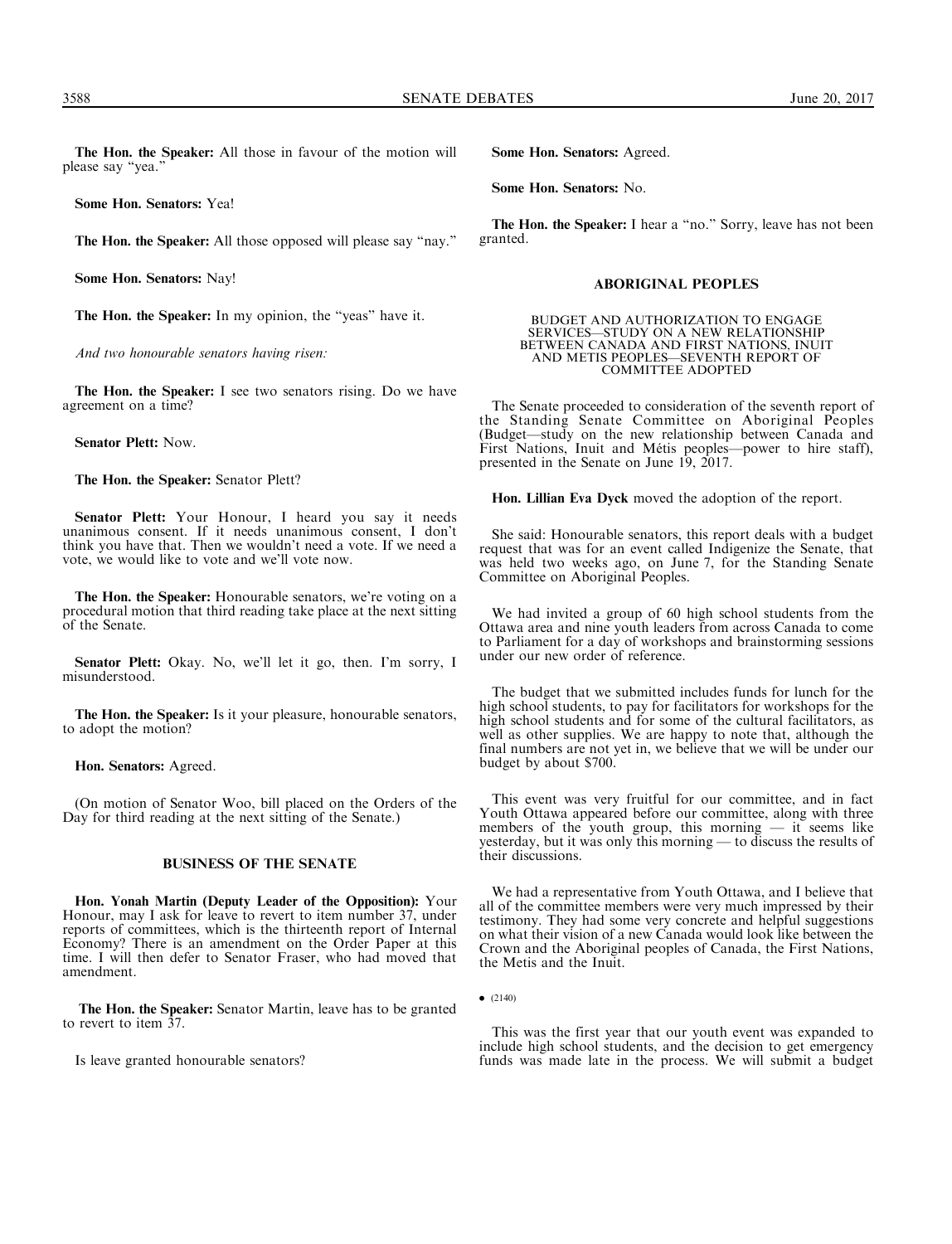earlier in the process next year, because it seems that the committee will most likely sponsor a similar event in the future.

We have found that accessing ideas from youth is a source of information and wisdom that is invaluable to the work of the committee. The youth this morning said they don't want us to forget about them and that they see it as an opportunity to continue to interact with the committee.

The Hon. the Speaker: Are honourable senators ready for the question?

Hon. Senators: Question.

The Hon. the Speaker: Is it your pleasure, honourable senators, to adopt the motion?

(Motion agreed to and report adopted.)

## INTERNAL ECONOMY, BUDGETS AND ADMINISTRATION

#### THIRTEENTH REPORT OF COMMITTEE—MOTION IN AMENDMENT WITHDRAWN

Leave having been given to revert to Other Business, Reports of Committees, Other, No. 37:

On the Order:

Resuming debate on the motion of the Honourable Senator Housakos, seconded by the Honourable Senator Neufeld, for the adoption of the thirteenth report of the Standing Committee on Internal Economy, Budgets and Administration (Budget—pursuant to rule 12-7(1), consideration of financial and administrative matters—power to hire staff), presented in the Senate on May 16, 2017.

And on the motion in amendment of the Honourable Senator Fraser, seconded by the Honourable Senator Cools:

That the report be amended to provide that, in the Summary of Budget, under Professional and other services, the sum of \$108,000 be deleted and replaced by \$250,000.

Hon. Joan Fraser: Colleagues, this is one of the numerous reports from the Internal Economy Committee. This is the report concerning communications persons.

Colleagues may recall that some time ago I proposed an amendment to this report, and I announced at the same time that I would even vote against my own amendment. So I'm seeking leave of the Senate simply to withdraw my amendment.

The Hon. the Speaker: Is it agreed, honourable senators?

(Amendment withdrawn.)

The Hon. the Speaker: Are honourable senators ready for the question?

Hon. Senators: Question.

The Hon. the Speaker: It was moved by the Honourable Senator Housakos, seconded by the Honourable Senator Neufeld, that the thirteenth report of the Standing Senate Committee on Internal Economy, Budgets and Administration be adopted.

Is it your pleasure, honourable senators, to adopt the motion?

(Motion agreed to and report adopted.)

## POINT OF ORDER

Hon. Michael Duffy: I rise on a point of order.

The Hon. the Speaker: Senator Duffy on a point of order.

Senator Duffy: I denied unanimous consent to revert to hear the previous report. I think other senators heard that, because they came and spoke to me about it. So how do we get to withdrawing an amendment to a report for which I did not give unanimous consent that we could consider at this time?

The Hon. the Speaker: Honourable senators, Senator Duffy raises an important point of order. I did not hear a ''no'' when I asked for unanimous consent, and unfortunately you didn't rise at the time to tell me that, Senator Duffy. So I'm in the hands of the chamber for anybody who wishes to participate in this point of order or make a comment.

Hon. Yonah Martin (Deputy Leader of the Opposition): If I may, honourable senators, Your Honour just explained what we were trying to achieve. There was considerable discussion and an understanding that we would adopt the four Internal Economy reports that are on the Order Paper — the twelfth, thirteenth, fifteenth and sixteenth reports — today.

Normally, we would have them in the order that they are listed, but today we had an extraordinary sitting where there were many interventions where leave was asked for other things and we got interrupted.

When we were at the thirteenth report, which is the one we were asking leave for, Senator Duffy, initially we passed by it because the discussions that were happening had not quite concluded. But I can assure you that Senator McCoy, Senator Ringuette, Senator Fraser, and all of the respective senators who are at the scroll meetings, et cetera, have all had these discussions. So if some of the internal communication may not have been done, we apologize. Tonight has been an extraordinary kind of sitting.

I would like to say that we did adopt it. I know you had not heard the "no," but there was consent from the chamber to adopt these reports that had been there for quite some time. They are important Internal Economy reports, and I hope that Senator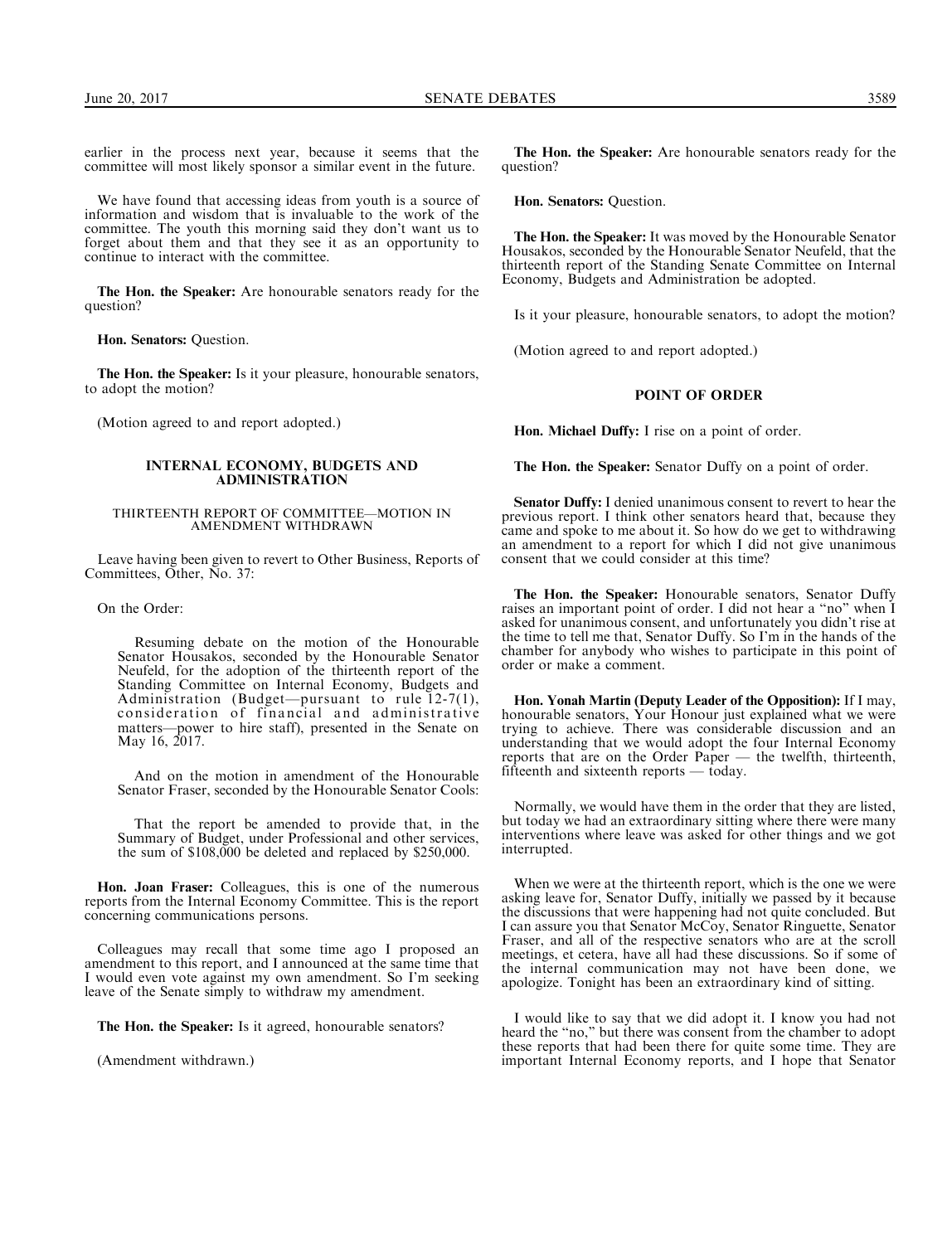3590 SENATE DEBATES June 20, 2017

Duffy will accept this explanation and agree — well, I guess the chamber has to make that decision, but the Speaker is asking for all of us to weigh in on such an explanation.

That's what happened, Senator Duffy. This is not something myself or anyone else is trying to push through and ignore others. But there was so much discussion on it already, so we had hoped that we could revert and address these items so that we could adopt the Internal Economy reports in the order they appear on the Order Paper.

Senator Duffy: Your Honour, all of this means nothing. Senator Gold came over to me just now. He heard exactly that I had denied unanimous consent and asked me about it. There is no mystery. There is no secret. I have denied unanimous consent, and other senators heard that. I'll leave it at that.

Hon. Terry M. Mercer: I didn't hear Senator Duffy, but I believe that he did speak. The problem we're having here is a bit of the decorum. There is no question that I'm one of the more guilty ones who ignores it on occasion.

However, one of the things that I noticed over the past few days is that some of the standard rules of this place — for example, when the Speaker rises, everybody is supposed to be quiet and you're not supposed to move. You're not supposed to be up walking around, especially at the end of the session, when the Speaker is getting ready to say the words that he needs to in order to end the session. You're supposed to be standing in your place or sitting at your seat. I would hope that people would start to understand some of those rules.

Senator Duffy said that he said "no." I take it as such, and I would hope you would rule that there was no vote and that we have to defer until the next sitting.

Hon. Joan Fraser: Your Honour, I'm sure there must be precedents for a situation like this, because it does happen that somebody, particularly fairly distant from you, may deny leave and not be heard. I don't know what the precedents are, so I would like to propose that we put this whole matter in abeyance, because it is complicated. Senator Duffy — and it has been testified to by more than one senator — said ''no,'' which was his right, to deny leave. But we had a Speaker's ruling. In essence, the Speaker said we're going to go ahead with this vote. We went ahead with this vote, and it has been registered.

I have no idea what the precise precedents may be on this occasion, but I would suggest that, with a modicum of goodwill in the chamber, if you take this under advisement and we are all aware that, depending on your ruling, we may be asked to revisit the vote that we have just taken — which would undoubtedly require leave — I would suggest that senators, as a group, would be willing to give leave if you rule that that is required. At the moment, I have no idea, and I would like you to take it away and think about it, Your Honour.

The Hon. the Speaker: Honourable senators, I think I have heard enough.

Senator Housakos, is there something new you wanted to add?

[ Senator Martin ]

Hon. Leo Housakos: In this chamber, we know there's a tradition that, when the Speaker asks for leave, every senator has a right not to grant leave. That's an important right, and we have to defend that right. That's how the chamber acts. It's a longstanding rule that we have to be respectful of. If Senator Duffy did not grant leave and people recognize that, I think we have to respect that.

The Hon. the Speaker: Honourable senators, I was going to take this under advisement, but I am now ready to rule. The standard rule in proceedings in this chamber is that you need unanimous consent for certain matters. I made the mistake of not hearing Senator Duffy. I do not think there was ever any question that Senator Duffy said ''no.'' The thing is that I was unable to hear him, so I made the mistake of proceeding.

So I would ask the leave of the chamber to reverse the decision to have dealt with this matter, so it goes back on the Order Paper.

Hon. Senators: Agreed.

(With leave of the Senate, decisions taken earlier today in relation to the thirteenth report of the Standing Committee on Internal Economy, Budgets and Administration and the amendment relating thereto, were rescinded.)

 $\bullet$  (2150)

## RULES, PROCEDURES AND THE RIGHTS OF PARLIAMENT

SIXTH REPORT OF COMMITTEE ADOPTED

Leave having been given to revert to Other Business, Reports of Committees, Other, Order No. 31:

On the Order:

Resuming debate on the consideration of the sixth report of the Standing Committee on Rules, Procedures and the Rights of Parliament, entitled Report on the Case of Privilege Relating to Leaks of the Auditor General's Report on the Audit of Senators' Expenses, presented in the Senate on April 13, 2017.

Hon. Joan Fraser: I trust honourable senators will recall that Senator Baker earlier had raised a comment, a query, a criticism, a suggestion about the proposal in the Rules Committee report to have a definition in the rules of what ''in camera'' means. He thought we should  $-$  and I think it's a perfectly acceptable suggestion that  $-$  we should delete the phrase originally proposed, ''in camera means in private.''

### MOTION IN AMENDMENT

Hon. Joan Fraser: Therefore, honourable senators, I move in amendment:

That the sixth report of the Standing Committee on Rules, Procedures and the Rights of Parliament be not now adopted, but that it be amended by deleting the words ''in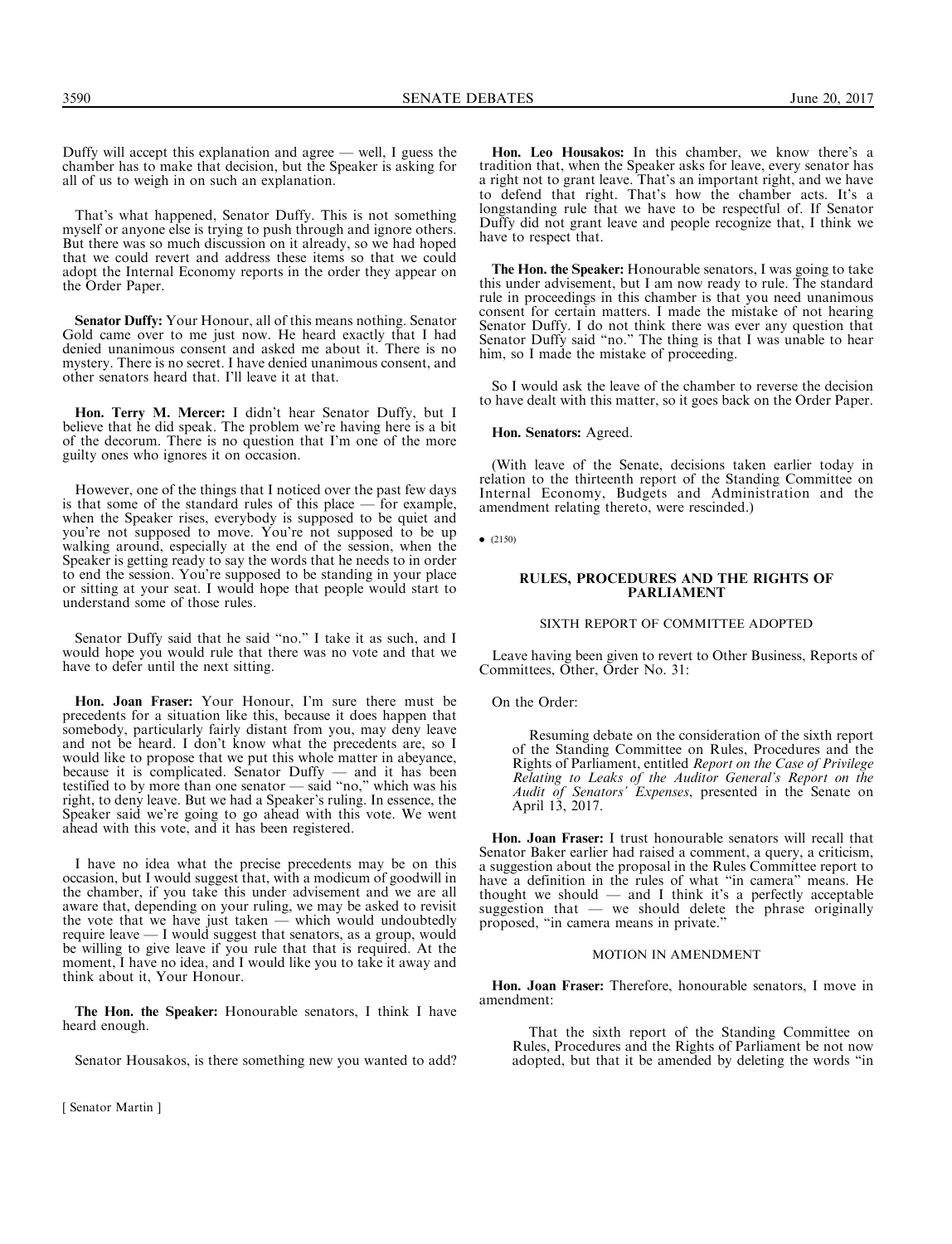camera means in private.'' wherever they appear in the report.

They actually appear, I believe, twice: in the summary of recommendations and then in the body of the recommendations as the report proceeds.

The Hon. the Speaker: It is moved by the Honourable Senator Fraser, seconded by the Honourable Senator Hubley:

That the report be not now adopted, but that it be amended by deleting the words ''in camera means private.'' wherever they appear in the report.

Are senators ready for the question?

Hon. Senators: Question.

The Hon. the Speaker: Is it your pleasure honourable senators to adopt the motion?

Hon. Senators: Agreed.

(Motion in amendment agreed to.)

The Hon. the Speaker: Resuming debate on the report, as amended.

Are senators ready for the question?

Hon. Senators: Question.

The Hon. the Speaker: It was moved by the Honourable Senator Fraser, seconded by the Honourable Senator Tardif, that the report, as amended, be adopted.

Is it your pleasure, honourable senators, to adopt the motion?

Hon. Senators: Agreed.

(Motion agreed to and report adopted, as amended.)

## THE SENATE

#### MOTION TO AMEND RULE 4 OF THE RULES OF THE SENATE—DEBATE CONTINUED

On the Order:

Resuming debate on the motion of the Honourable Senator Enverga, seconded by the Honourable Senator Runciman:

That the Rules of the Senate be amended by replacing rule 4 by the following:

''Prayers and National Anthem

4-1.(1) The Speaker shall proceed to Prayers as soon as a quorum is seen, and, on a Tuesday, shall then call upon a Senator or guests to lead in singing the bilingual version of O Canada.

Guest singers

4-1.(2) The Speaker may invite guests to enter the galleries to lead in singing the National Anthem.''

Hon. Tobias C. Enverga, Jr.: Honourable senators, I rise to speak to my motion to change the *Rules of the Senate* by including a new part in our procedures in our upper house. This is in no way a contentious amendment of our Rules and does not at all interfere in the legislative process or tamper with our composition. It is rather adding a national symbol to our proceedings in an effort to remind us of who we serve and to unite us all in a common purpose.

Honourable senators, let me explain what the motion would entail. Every sitting week, we enter this chamber and are surrounded by symbols of our nation and of the many sacrifices made by generations past so that we can reap the fruits of our democracy. One of the greatest symbols of Canada is undeniably our national anthem, ''O Canada.'' By passing this motion, we senators would, after prayers on what is usually the first sitting day of the week, sing ''O Canada.'' In addition, considering our voices may or may not be able to fill this chamber to the extent that ''O Canada'' deserves, soloists or groups can be invited to our galleries and lead us in song. Formalizing this practice by including it in our Rules will ensure that we are bound by it.

This is quite a timely motion, colleagues, as most here are well aware that a fiery debate has been taking place in this chamber surrounding our national anthem. As many of you have spoken passionately on one side of that debate or the other, it is safe to say that all here have a very strong opinion and a very strong attachment to ''O Canada,'' one of our great national symbols.

As all here have demonstrated a very healthy respect and reverence toward our national anthem, I am hoping that will be reflected in your support of this important motion.

Honourable senators, our national caucus meetings start with the singing of ''O Canada.'' I do not know what the independent senators do in their group meetings, but the adoption of this motion will give all senators the reward of joining in the unifying act of singing our national anthem as a collective at least once a week.

Members in the other place have had a practice of singing the national anthem every Wednesday. It has been part of their practice since 1995. It is not part of their standing orders, but it became a practice after a motion to that effect was recommended by the Standing Committee on Procedure and House Affairs. The intent was to sing ''O Canada'' after prayers when the doors to the galleries were opened to the public. However, it was quickly realized that the entry of the public would disturb the song and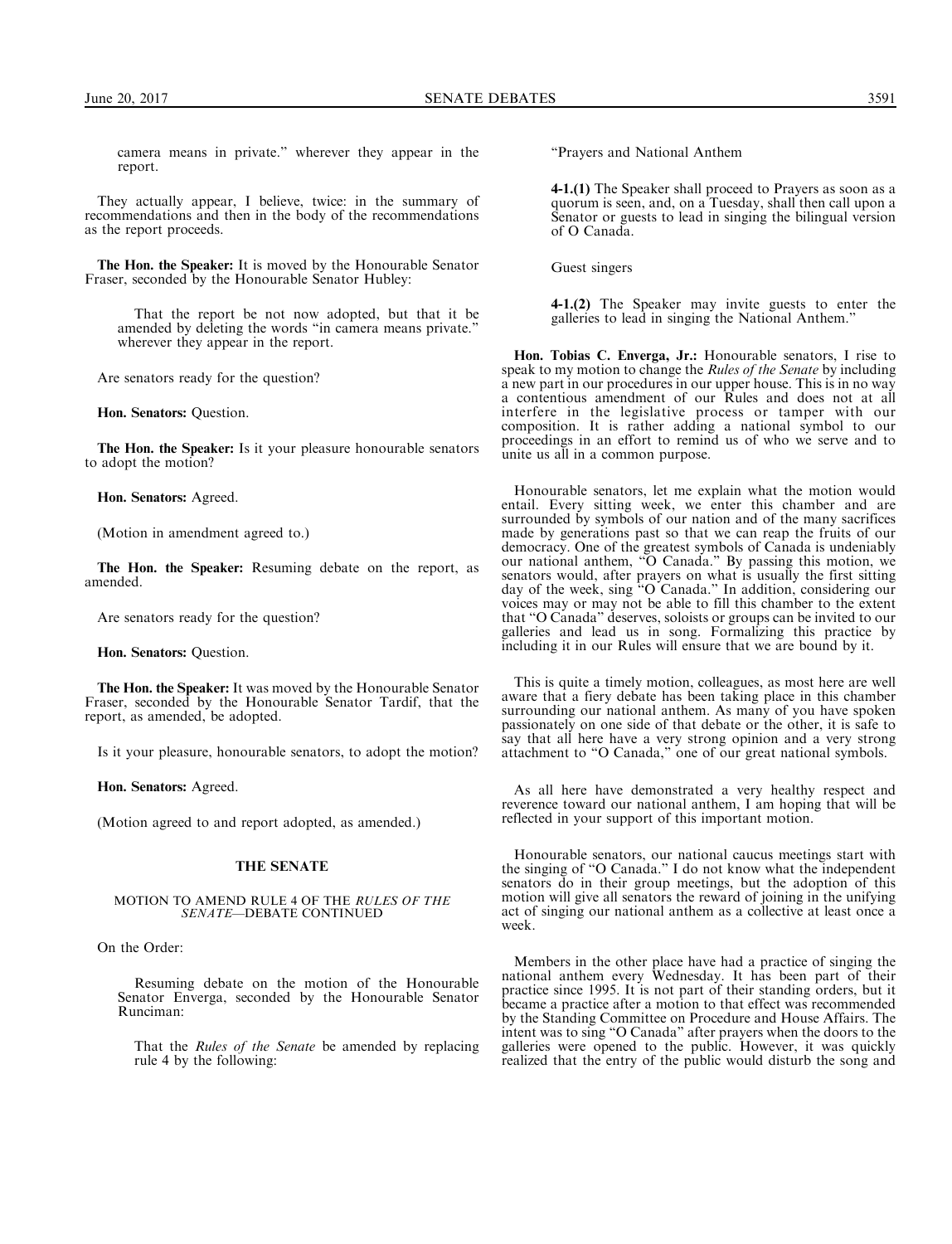3592 SENATE DEBATES June 20, 2017

would take away the solemn aspect of the exercise. It is therefore sung before the public is admitted to the House of Commons galleries.

Honourable senators, the Standing Committee on Procedure and House Affairs adopted what was then their ninety-eighth report on November 9, 1995. One day later, on November 10, without debate, the House of Commons itself adopted that report. Let me repeat: It was adopted by the committee on November 9, and the following day it was adopted by the house without debate. This firmly established the singing of ''O Canada'' in the other place each Wednesday, following prayers.

Although it is now some 22-odd years later, it is my hope that this chamber might follow this important example set by the Commons. It is also my hope that this chamber can act as quickly in embracing and adopting this motion as they did in the other place with their ninety-eighth report, which achieves the same goal.

Honourable senators, my motion is really quite simple and straightforward. I propose that we embed in our Senate Rules, so as to formalize the practice, the singing of our national anthem once a week in this chamber. I also think that doing this on Tuesdays to mark our usual first sitting day of the week would allow for us to start our week with an appropriate symbol of unity. I would argue, colleagues, that this is the type of unity that we need in our chamber now more than ever.

It also serves as a reminder to all of us of our roles, responsibilities and duties, and to whom we ultimately serve in this place. It is not about our policy or our region. It is not even about us; it is about Canada.

Additionally, I am of the belief that Canada 150, which is approaching very quickly, would be a wonderful time to initiate this new nation-building exercise in the Senate. This would be a timely, poignant and symbolic gesture indeed.

As you can see from the motion, I propose we sing the unofficial bilingual version. It allows for all of us to take part with our own respective linguistic preference, every week. This would also work to show the symbolism that we are, at a federal level, a truly bilingual country.

Honourable senators, the provision of my motion which allows for guests to lead senators from the gallery creates an opportunity for individuals and groups to come and sing ''O Canada'' before our august chamber and will provide an opportunity for members of the public to take part in our proceedings. This makes for good outreach, and it can be considered as an avenue for special recognition of a person or persons, or to mark a special day or event. One example would be if we were to invite members of the Canadian Armed Forces to lead senators in the singing of our anthem during the first week of June in recognition of Canadian Forces Day, which is celebrated on the first Sunday in June.

Honourable senators, as you know, I am a strong advocate for Canada's diversity and multiculturalism, and I am convinced that it is the continued success of our policies in those areas that makes Canada one of the best countries in the world, both domestically and abroad. The key to Canada's successful multiculturalism is

that we celebrate our differences, while also coming together to unite under one country. It is my belief, and one that  $\tilde{I}$  think is shared by many here today, that one of the strongest symbols of our unity and identity is ''O Canada.''

Honourable senators, it is my sincere hope that we can embody the very unity for which ''O Canada'' stands and come together as a united Senate to embrace this timely and symbolic gesture as a part of our Senate Rules.

I look forward to your support. Thank you very much.

 $\bullet$  (2200)

[Translation]

Hon. **É**ric Forest: Would the senator accept a question?

[*English*]

Senator Enverga: Yes.

#### [*Translation*]

Senator Forest: Senator, do you not think that we should first try to agree on the words to the national anthem, before adopting a motion to sing it in this chamber?

[*English*]

Senator Enverga: Thank you, honourable senator. Of course, we have to establish that. What I propose is that we establish in the Rules the version of ''O Canada'' that is decided by Parliament.

Actually, as I mentioned, my proposal is that we sing the bilingual version.

(On motion of Senator Cormier, for Senator Omidvar, debate adjourned.)

MOTION TO ENCOURAGE THE GOVERNMENT TO TAKE ACCOUNT OF THE UNITED NATIONS' SUSTAINABLE DEVELOPMENT GOALS AS IT DRAFTS LEGISLATION AND DEVELOPS POLICY RELATING TO SUSTAINABLE DEVELOPMENT— DEBATE ADJOURNED

Hon. Dennis Dawson, pursuant to notice of May 30, 2017, moved:

That the Senate take note of Agenda 2030 and the related sustainable development goals adopted by the United Nations on September 25, 2015, and encourage the Government of Canada to take account of them as it drafts legislation and develops policy relating to sustainable development.

He said: Honourable senators, I am really sorry to have to do this tonight, but I had promised at the Inter-Parliamentary Union that I would be delivering this speech before the next conference. I was reminded a month ago when the president of the Inter-Parliamentary Union was in the room that I hadn't done it.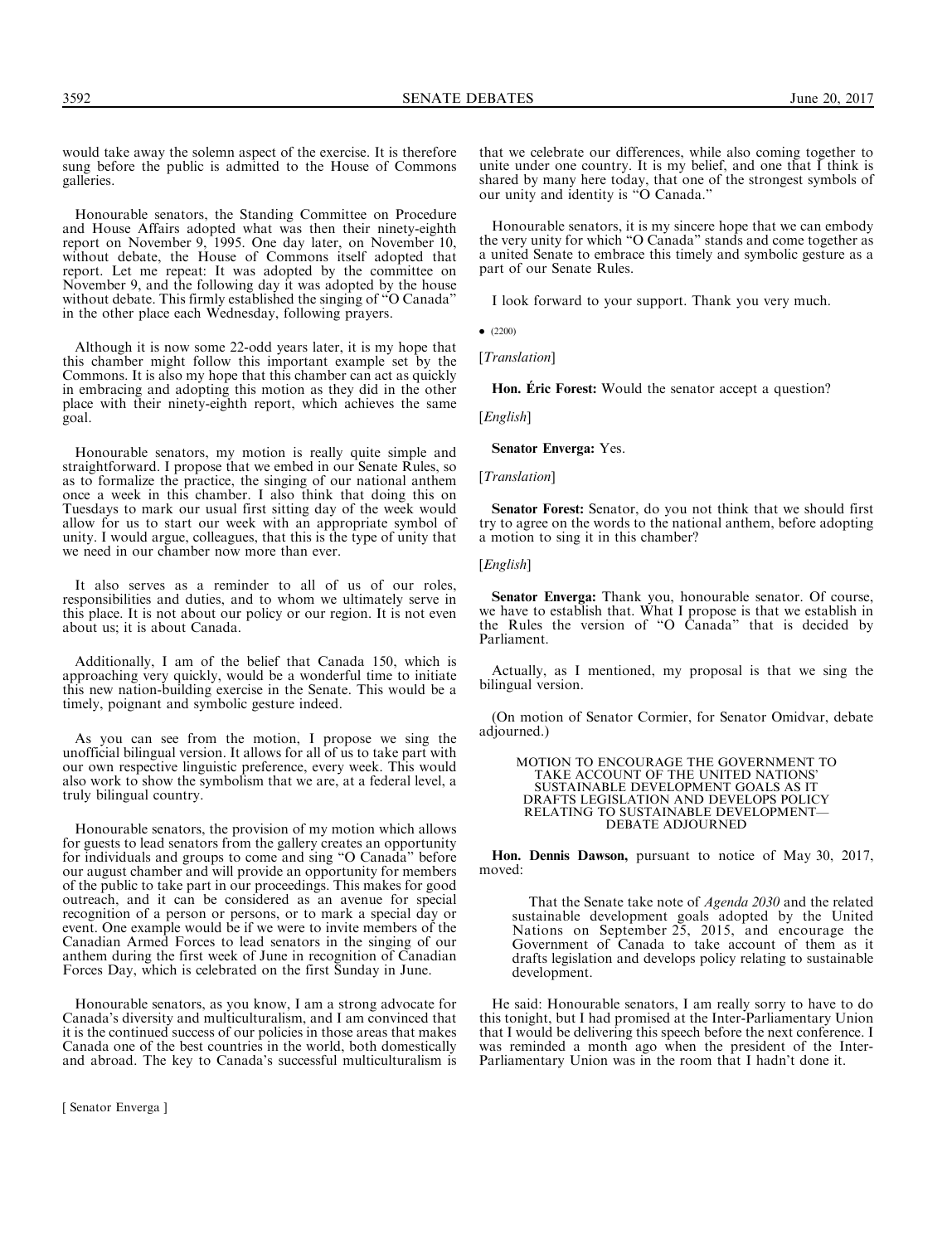For obvious reasons, last year I did not deliver this speech and I implore your cooperation. It will be a short speech.

I think you will all find it very interesting. If not, I will not be offended if some people decide to leave. I have been known to do that myself.

Honourable senators, I am delighted to have this opportunity to draw your attention to the 2030 Agenda for Sustainable Development and its offspring, the sustainable development goals or SDG. It also gives me the chance to touch upon Canada's commitment, and notably those of the federal government, in regards to the implementation of this initiative in general and its sets of goals in particular.

Finally, I stress that these SDGs represent an opportunity for parliamentarians, as encouraged by the Inter-Parliamentary Union, to demonstrate our commitment to improve people's lives and the health of the planet on which all human existence depends.

## [Translation]

These sustainable development goals, or SDGs, are an opportunity for parliamentarians to demonstrate their desire to improve the lives of Canadians and the health of the planet on which human existence depends.

## [*English*]

Agenda 2030 and the sustainable development goals were adopted by the United Nations in September 2015. That's why I was supposed to give this speech last year. According to Marc-Andre Blanchard, the Canadian ambassador from the UN who appeared before the Standing Senate Committee of Foreign Affairs last week, it is one of the most significant multilateral achievements in years.

## He added:

If we get this right, millions of people globally will join the middle class, have access to better jobs, girls will go to school and not be forced into marriage, women will be empowered, and there will be real economic opportunity.

Agenda 2030 and SDGs were meant to drive global efforts to end poverty and place the planet on a sustainable course over the next 15 years.

As described in the background of the Inter-Parliamentary Union, the SDGs are intended to focus and coordinate national policy towards a more common realistic vision for humanity. They bailed on past efforts to implement a poverty reduction agenda known as the millennium development goals or MDGs.

They aspired to realize the human rights of all and achieve gender equality and the empowerment of all women and girls.

## [Translation]

Basically, the SDGs focus on three pillars of sustainable development, and they are economic, social and environmental. They are not legally binding, but we must bear in mind that various governments have made moral commitments to implement them to the best of their ability and in line with their own national priorities.

The capacity measurements of a G7 country like Canada should lead us down a path of success in terms of achieving the agenda. Agenda 2030 and the SDGs are the result of a vast consultation and negotiation process that lasted several years.

## [English]

As touched upon above, the new 2030 Agenda for Sustainable Development has emerged with 17 sustainable development goals. Poverty eradication remains the overarching achievement of this new agenda alongside the promotion of economic, social and environmental development.

There are currently 17 SDGs and 169 targets. I'll give you the 17 SDGs and I won't mind the 169 targets. They were designed to encapsulate all three pillars of sustainable development that I mentioned above.

## [Translation]

Here is a quick outline of the SDGs underlying the 169 targets: no poverty; zero hunger; good health and well-being; quality education; gender equality; clean water and sanitation; affordable and clean energy; decent work and economic growth; industry, innovation and infrastructure.

#### [English]

There are also reduced inequalities, sustainable cities and communities, responsible consumption and production, climate action, life below water, life on land, peace, justice and strong institutions and partnership for these goals.

## [Translation]

It is quite the agenda, as you can see, and it covers almost every aspect of human activity. Not only do these SDGs identify the sectorial priorities and set new ambitious targets, but they also bring new opportunities. This is the first time that an international pact recognizes the importance of having effective, responsible, and inclusive institutions in support of development. Every country is expected to set its own priorities and adapt the targets and indicators to the local specificities in order to direct the implementation of a national program.

The Inter-Parliamentary Union recommends that the countries develop or update their own development plan for adapting the SDGs to local specificities. These objectives and targets that are specific to each country should then be supported by the relevant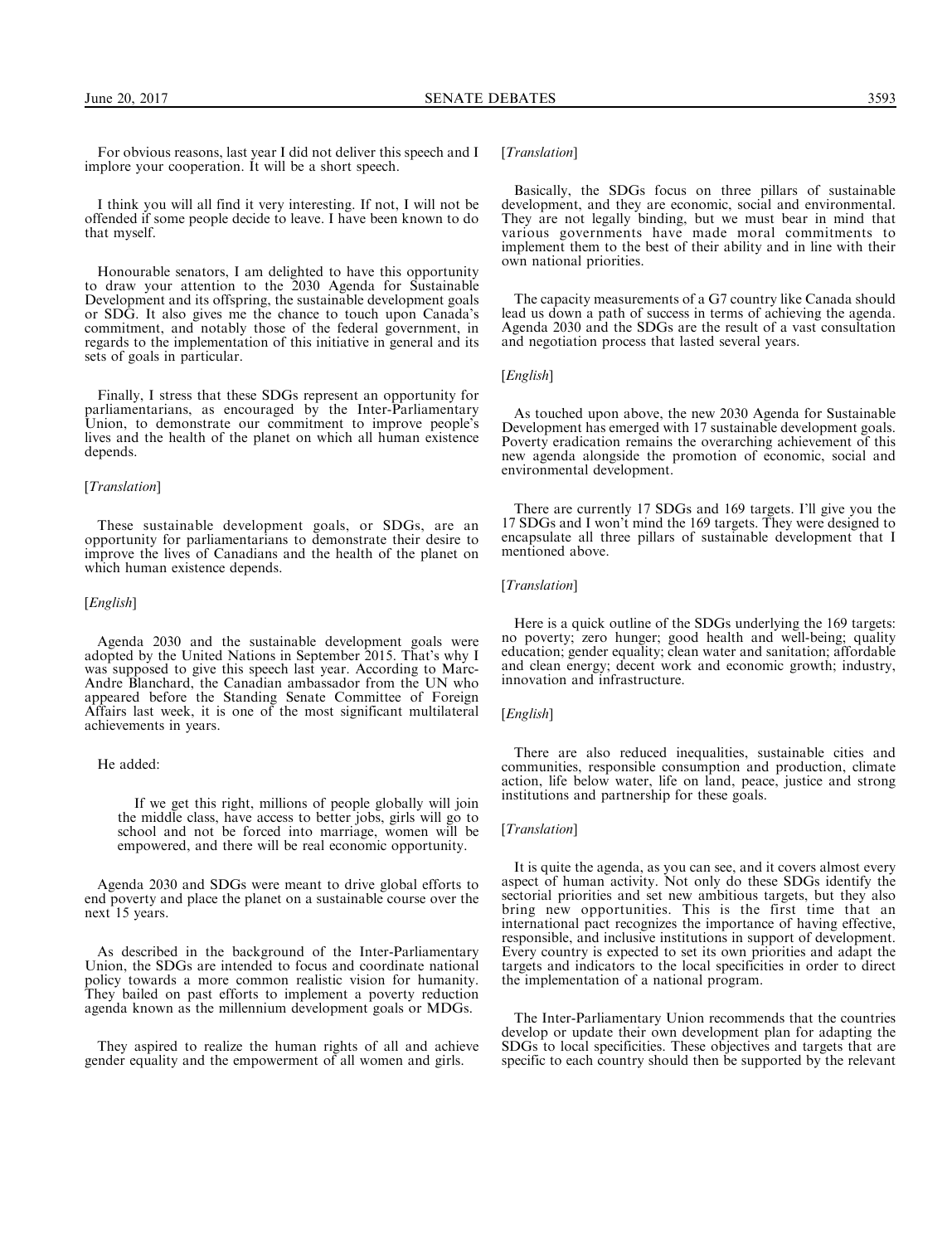local progress indicators in order to evaluate the results on the ground. It would be best that the public is closely involved in the process as much as possible.

#### [*English*]

Here in Canada, the Federal Sustainable Development Strategy, or FSDS, provides Canadians with the Government of Canada's sustainable development priorities, establishes goals and targets, and highlights government actions from 41 organizations.

The 2016-2019 FSDS were actually tabled in Parliament in October 2016, less than a year ago. With its 13 aspirational goals and for a more sustainable development, the 2016-2019 FSDS is meant to demonstrate federal leadership, mainly on such items such as climate change, and includes environment-related 2030 sustainable development goals, measurable and ambitious targets, and the role that the partners must play.

## [*Translation*]

This strategy is certainly a step in the right direction, and an important one. It is commendable and appropriate to consider sustainable development from an environmental perspective. Sustainable development is a concept that progressively developed out of environmental considerations.

In Canada, we find many SDG aspects in various national policies, but they are often fragmented. It would likely be useful and necessary to codify these initiatives in a way to incorporate them in a more informed and transparent manner into the Federal Sustainable Development Strategy in order to demonstrate that the strategy goes beyond the environment in our national sustainable development goals.

 $\bullet$  (2210)

The provinces often play a significant role by innovating or complementing the federal government's actions. I am thinking, for example, of Quebec's daycare program.

We can be proud of the advances that Canada has made when it comes to sustainable development, but again, we need to draw more attention to them and continue to improve them.

As a prosperous developed country, Canada can certainly be on the leading edge worldwide by continuing to play a leadership role in a multilateral framework and adopting national policies that contribute to sustainable development and help meet the sustainable development goals and targets.

## [*English*]

In this regard, we should applaud the initiatives mentioned by Ambassador Blanchard last week at the committee, who reminded us that Canada is a leading group on financing SDGs. There would now be 55 countries, according to the ambassador, ''. . . that have joined us and actually are working

[ Senator Dawson ]

with us.'' And those friends are not only made of ambassadors and countries, but also from the business and finance communities.

As parliamentarians we must support efforts including, of course, in our own country to reach these new goals in ways that respect our respective countries' national specificities.

Borrowing from the Hanoi Declaration of 2015, ''Turning Words into Actions," I'd like to underline that our responsibility is clear — to hold our governments accountable for the goals they have subscribed to and to make sure that enabling laws are passed and budgets adopted.

We must seek to overcome the silo mentality within our own parliaments and national administration to reflect the intersectoral and broad nature of these goals. To this end, we must do our utmost to institutionalize the goals in every parliament, with sufficient time for discussing and monitoring.

Implementing these ODDs is certainly a challenge, but they represent an opportunity for parliamentarians to demonstrate our commitment to improve people's lives and the health of the planet on which all human existence depends.

More immediately, I, for one, consider SDGs as a robust framework around which we parliamentarians can base our strategic plans and pursue our own oversight accountability work to lead our e governments in the right direction.

And to quote from Ambassador Blanchard: ''This is the plan to take the world away from the cliff of unsustainability where it currently stands.''

Thus, as parliamentarians, let us continue to support efforts and initiatives towards the betterment of our Mother Earth and for the benefit of mankind.

(On motion of Senator Ataullahjan, debate adjourned.)

[Translation]

## NATIONAL SECURITY AND DEFENCE

COMMITTEE AUTHORIZED TO EXTEND DATE OF FINAL REPORT ON STUDY OF ISSUES RELATING TO CREATING A DEFINED, PROFESSIONAL AND CONSISTENT SYSTEM FOR VETERANS AS THEY LEAVE THE CANADIAN ARMED FORCES AND DEPOSIT REPORT WITH CLERK DURING ADJOURNMENT OF THE SENATE

Hon. Jean-Guy Dagenais, pursuant to notice of June 19, 2017, moved:

That, notwithstanding the order of the Senate adopted on Tuesday, March 7, 2017, the date for the final report of the Standing Senate Committee on National Security and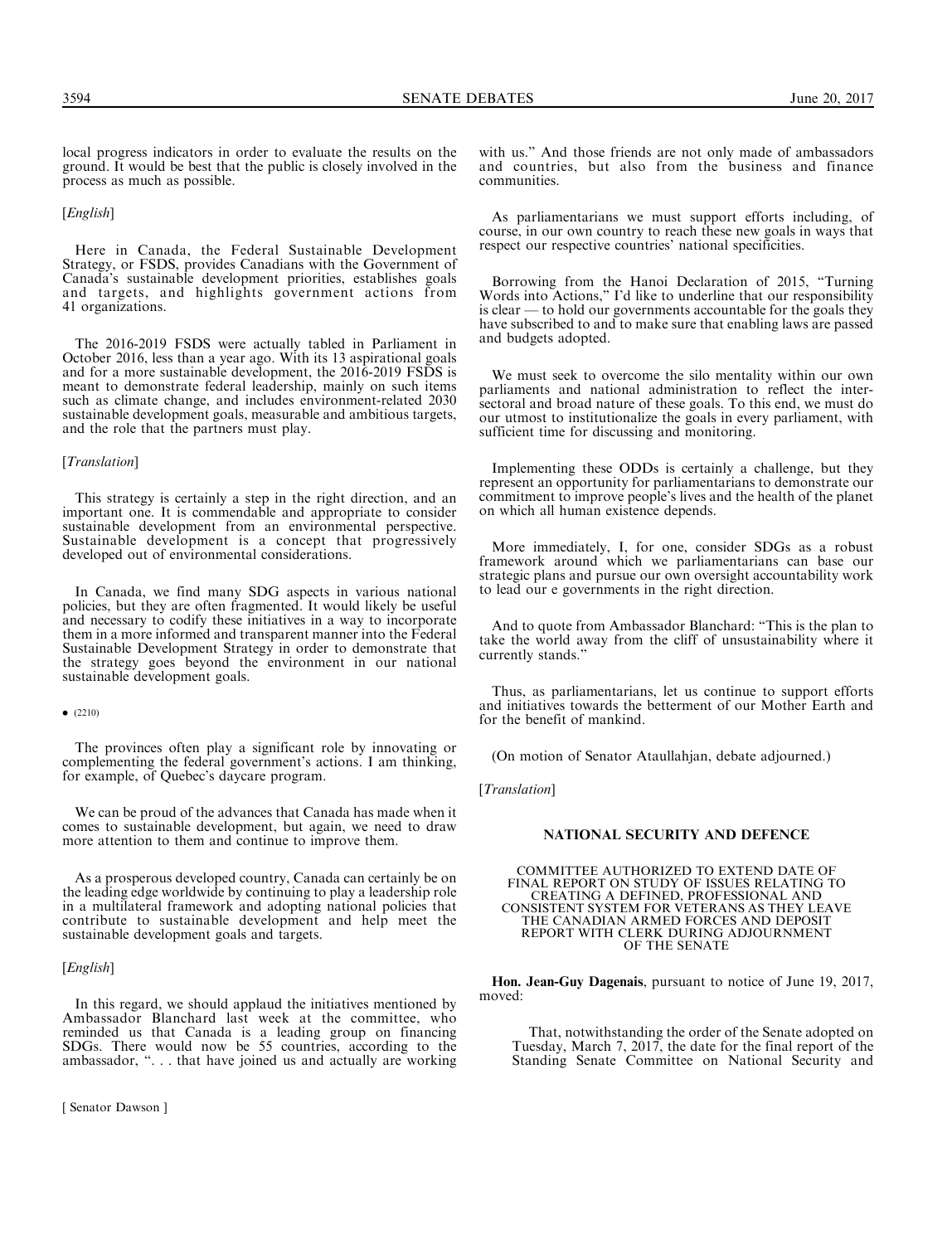Defence in relation to its study of issues related to creating a defined, professional and consistent system for veterans as they leave the Canadian Armed Forces be extended from June 30, 2017 to October 31, 2017; and

That the committee be permitted, notwithstanding usual practices, to deposit with the Clerk of the Senate its report if the Senate is not then sitting, and that the report be deemed to have been tabled in the Chamber.

He said: Honourable senators, we have almost finished examining the report, but we likely will not finish before the Senate adjourns.

I therefore ask for leave to deposit the committee's report with the Clerk of the Senate.

The Hon. the Speaker: Is it your pleasure, honourable senators, to adopt the motion?

Hon. Senators: Agreed.

(Motion agreed to.)

[*English*]

## ADJOURNMENT

#### MOTION ADOPTED

Hon. Diane Bellemare (Legislative Deputy to the Government Representative in the Senate): Honourable senators, with leave of the Senate and notwithstanding rule 5-5(g), I move:

That when the Senate adjourns today, it do stand adjourned until Wednesday, June 21, 2017 at 11:30 a.m.

The Hon. the Speaker: Is leave granted, honourable senators?

Hon. Senators: Agreed.

The Hon. the Speaker: Is it your pleasure, honourable senators, to adopt the motion?

Hon. Senators: Agreed.

(Motion agreed to.)

(The Senate adjourned until Wednesday, June 21, 2017, at 11:30 a.m.)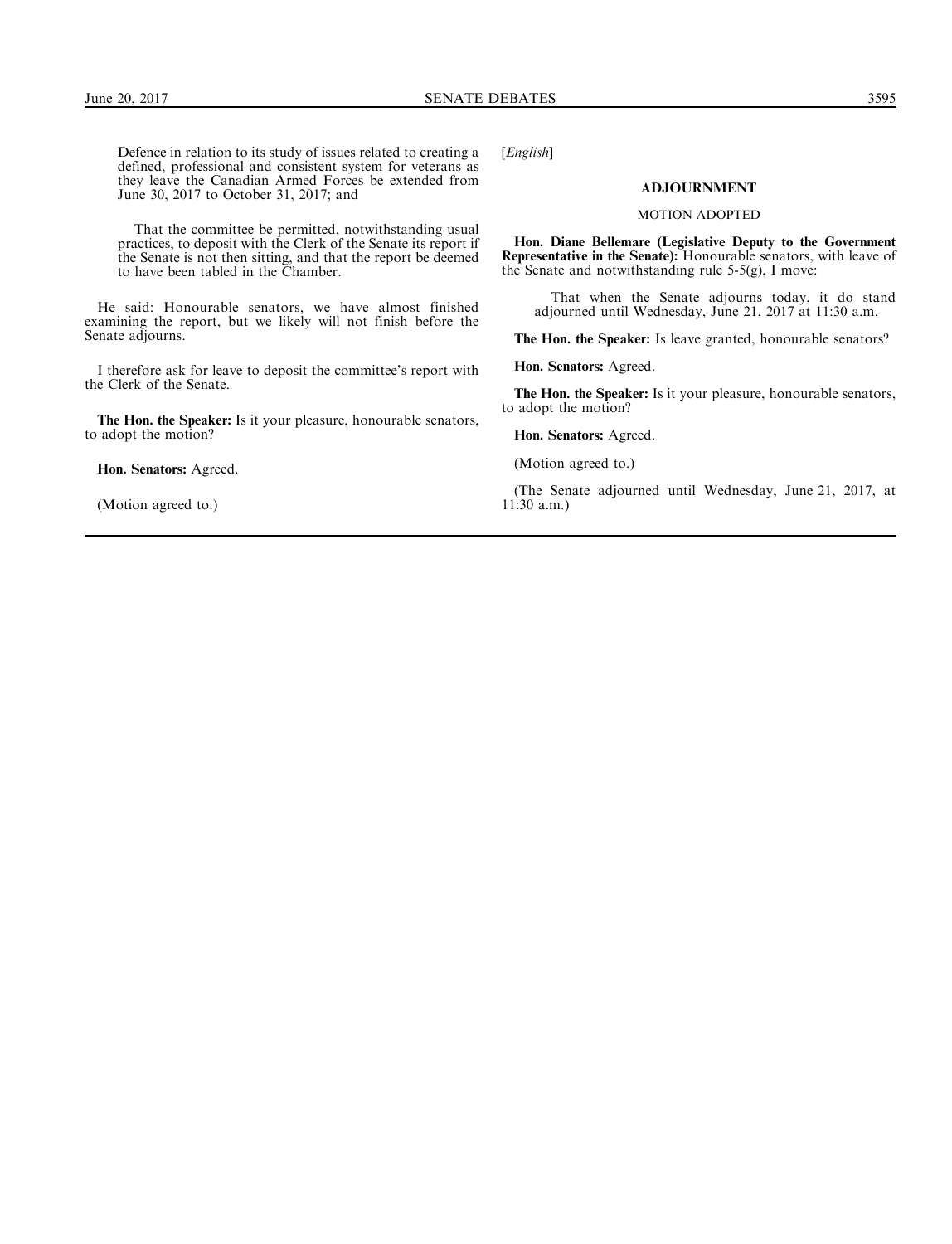# **CONTENTS**

# Tuesday, June 20, 2017

PAGE

# SENATORS' STATEMENTS

| World Sickle Cell Day                                                   |
|-------------------------------------------------------------------------|
| <b>Visitors in the Gallery</b>                                          |
| <b>City of Montreal</b><br>Three Hundred and Seventy-fifth Anniversary. |
| <b>Visitors in the Gallery</b>                                          |
| <b>World Refugee Day</b>                                                |
| Visitor in the Gallery                                                  |
| <b>Nathan Hood</b>                                                      |
| <b>Visitors in the Gallery</b>                                          |
| <b>World Refugee Day</b>                                                |

# ROUTINE PROCEEDINGS

| <b>Royal Canadian Mounted Police</b>                                                              |
|---------------------------------------------------------------------------------------------------|
| Use of the Law Enforcement Justification Provisions—<br>2016 Annual Report Tabled.                |
|                                                                                                   |
| South China Sea                                                                                   |
| Disputes in the South China Sea-Document Tabled.                                                  |
| <b>National Anthem</b>                                                                            |
| Unofficial Vietnamese Translation of O Canada-<br>Document Tabled.                                |
|                                                                                                   |
| <b>The Senate</b>                                                                                 |
| Notice of Motion to Extend Wednesday's Sitting.                                                   |
| <b>Inter-Parliamentary Union</b>                                                                  |
| One-Hundred and Thirty-Sixth IPU Assembly and Related<br>Meetings, April 1-5, 2017—Report Tabled. |
|                                                                                                   |
| <b>Fisheries and Oceans</b>                                                                       |
| Committee Authorized to Meet During Sitting of the Senate.                                        |
|                                                                                                   |
| <b>Official Languages</b>                                                                         |
| Notice of Motion to Authorize Committee to Meet During<br>Adjournment of the Senate.              |

Hon. Claudette Tardif . . . . . . . . . . . . . . . . . . . . . . . . . . . . . . . . 3536

|                                              | <b>PAGE</b> |
|----------------------------------------------|-------------|
| <b>State of Political Prisoners in Tibet</b> |             |
| Notice of Inquiry.                           |             |
|                                              |             |

# QUESTION PERIOD

# Official Languages

| Appointment of Commissioner.                                                                       |
|----------------------------------------------------------------------------------------------------|
| <b>National Defence</b><br>Dismissal of former Vice-Admiral Mark Norman.                           |
| <b>International Trade</b><br>Procurement of Aircraft.                                             |
| <b>Public Safety</b><br>Segregation of Prisoners.                                                  |
| <b>Finance</b><br>Infrastructure Bank—Consultation with Indigenous Groups.<br>Government Spending. |
| <b>Immigration, Refugees and Citizenship</b><br>Revocation Provisions.                             |

# ORDERS OF THE DAY

| <b>National Security and Intelligence Committee of Parliamentarians</b><br>Bill $(Bill C-22)$ |
|-----------------------------------------------------------------------------------------------|
| Bill to Amend—Third Reading—Debate Adjourned.                                                 |
|                                                                                               |
|                                                                                               |
|                                                                                               |
| <b>Business of the Senate</b>                                                                 |
|                                                                                               |
|                                                                                               |
| Recognition of Charlottetown as the Birthplace of Confederation<br><b>Bill (Bill S-236)</b>   |
| Third Reading—Debate Continued.                                                               |
|                                                                                               |
|                                                                                               |
|                                                                                               |
|                                                                                               |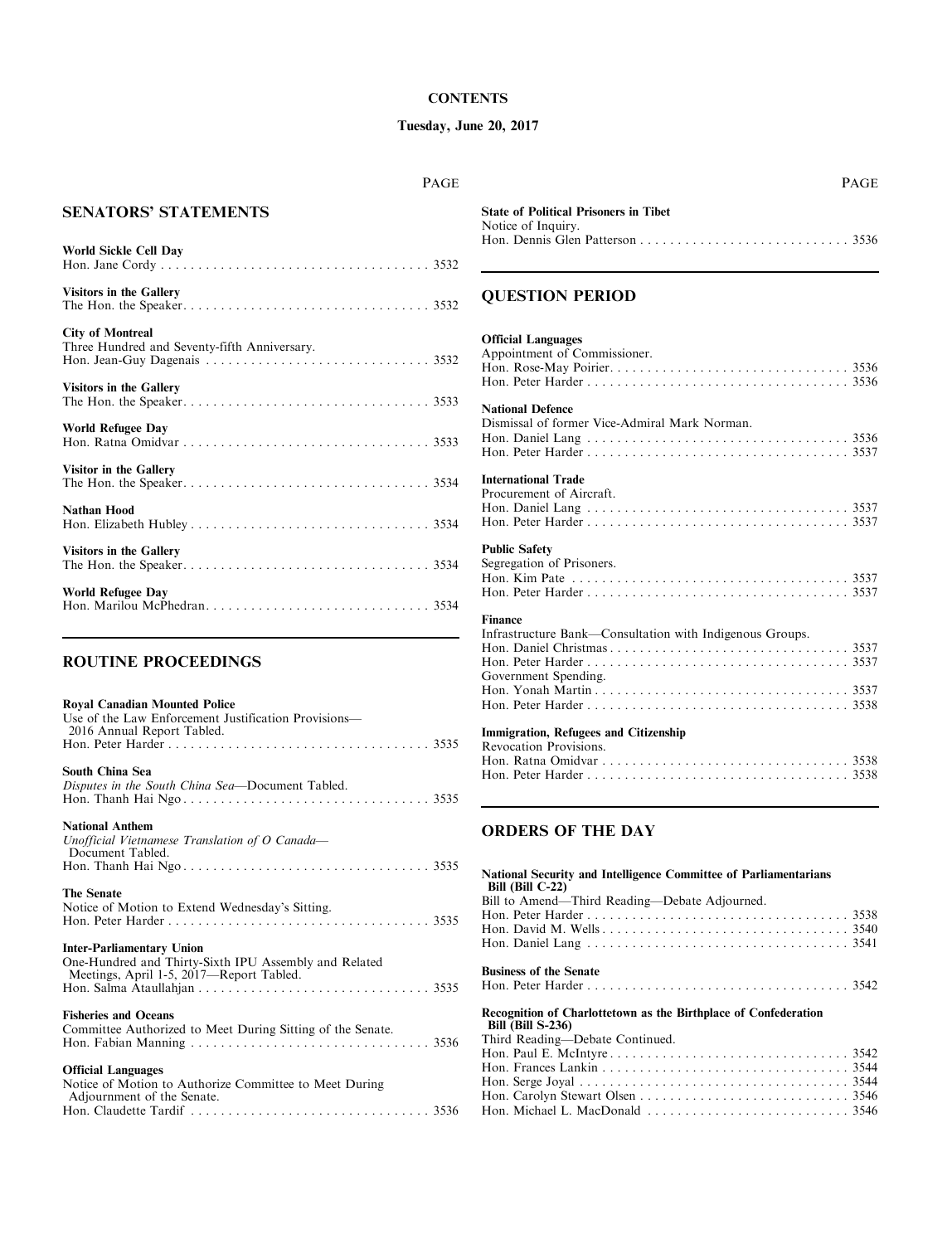| National Security and Intelligence Committee of Parliamentarians<br>Bill (Bill $C-22$ )                                                                |  |
|--------------------------------------------------------------------------------------------------------------------------------------------------------|--|
| National Strategy for Alzheimer's Disease and Other Dementias<br><b>Bill (Bill C-233)</b>                                                              |  |
| Third Reading-Debate Continued.                                                                                                                        |  |
| National Strategy for Safe and Environmentally Sound Disposal of<br>Lamps Containing Mercury Bill (Bill C-238)                                         |  |
| The Estimates, 2017-18<br>Main Estimates—Sixteenth Report of National Finance<br>Committee Adopted.                                                    |  |
| Supplementary Estimates (A)-Seventeenth Report of National                                                                                             |  |
| Appropriation Bill No. 2, 2017-18 (Bill C-53)                                                                                                          |  |
| Second Reading-Debate Suspended.                                                                                                                       |  |
| <b>Business of the Senate</b>                                                                                                                          |  |
| National Anthem Act (Bill C-210)<br>Bill to Amend-Third Reading-Motion in Amendment-                                                                   |  |
| <b>Business of the Senate</b>                                                                                                                          |  |
| Appropriation Bill No. 2, 2017-18 (Bill C-53)<br>Second Reading.                                                                                       |  |
| Third Reading.                                                                                                                                         |  |
| Appropriation Bill No. 3, 2017-18 (Bill C-54)                                                                                                          |  |
| Second Reading.                                                                                                                                        |  |
| National Anthem Act (Bill C-210)<br>Bill to Amend-Third Reading-Motion in Amendment-                                                                   |  |
| Vote Deferred.<br>Motion in Subamendment.                                                                                                              |  |
|                                                                                                                                                        |  |
| Constitution Act, 1867 (Bill S-221)<br>Bill to Amend-Second Reading-Debate Continued.                                                                  |  |
| Study on Issues Relating to Foreign Relations and International<br><b>Trade Generally</b><br>Seventh Report of Foreign Affairs and International Trade |  |
| Committee and Request for Government Response Adopted.                                                                                                 |  |

| Recognition of Charlottetown as the Birthplace of Confederation<br><b>Bill (Bill S-236)</b><br>Third Reading-Debate Continued.                                                                                                                                                                                                                                                                                      |  |
|---------------------------------------------------------------------------------------------------------------------------------------------------------------------------------------------------------------------------------------------------------------------------------------------------------------------------------------------------------------------------------------------------------------------|--|
|                                                                                                                                                                                                                                                                                                                                                                                                                     |  |
| Rules, Procedures and the Rights of Parliament<br>Sixth Report of Committee-Debate Continued.                                                                                                                                                                                                                                                                                                                       |  |
|                                                                                                                                                                                                                                                                                                                                                                                                                     |  |
| <b>Internal Economy, Budgets and Administration</b>                                                                                                                                                                                                                                                                                                                                                                 |  |
| Study on the Reports of the Chief Electoral Officer on the                                                                                                                                                                                                                                                                                                                                                          |  |
| <b>Forty-Second General Election</b><br>Seventeenth Report of Legal and Constitutional Affairs Committee<br>and Request for Government Response Adopted.                                                                                                                                                                                                                                                            |  |
|                                                                                                                                                                                                                                                                                                                                                                                                                     |  |
| <b>Study on Matters Pertaining to Delays in Canada's Criminal</b><br><b>Justice System</b>                                                                                                                                                                                                                                                                                                                          |  |
| Nineteenth Report of Legal and Constitutional Affairs Committee<br>and Request for Government Response Adopted.                                                                                                                                                                                                                                                                                                     |  |
|                                                                                                                                                                                                                                                                                                                                                                                                                     |  |
| Budget Implementation Bill, 2017, No. 1 (Bill C-44)                                                                                                                                                                                                                                                                                                                                                                 |  |
| Eighteenth Report of National Finance Committee Adopted.<br><b>Business of the Senate</b><br><b>Aboriginal Peoples</b><br>Budget and Authorization to Engage Services—Study on a New<br>Relationship Between Canada and First Nations, Inuit and<br>Metis Peoples—Seventh Report of Committee Adopted.<br><b>Internal Economy, Budgets and Administration</b><br>Thirteenth Report of Committee-Motion in Amendment |  |
| Withdrawn.                                                                                                                                                                                                                                                                                                                                                                                                          |  |
|                                                                                                                                                                                                                                                                                                                                                                                                                     |  |
| <b>Point of Order</b>                                                                                                                                                                                                                                                                                                                                                                                               |  |
| Rules, Procedures and the Rights of Parliament                                                                                                                                                                                                                                                                                                                                                                      |  |
| Sixth Report of Committee Adopted.<br>Motion in Amendment.                                                                                                                                                                                                                                                                                                                                                          |  |

Hon. Joan Fraser . . . . . . . . . . . . . . . . . . . . . . . . . . . . . . . . . . . . 3590

PAGE

PAGE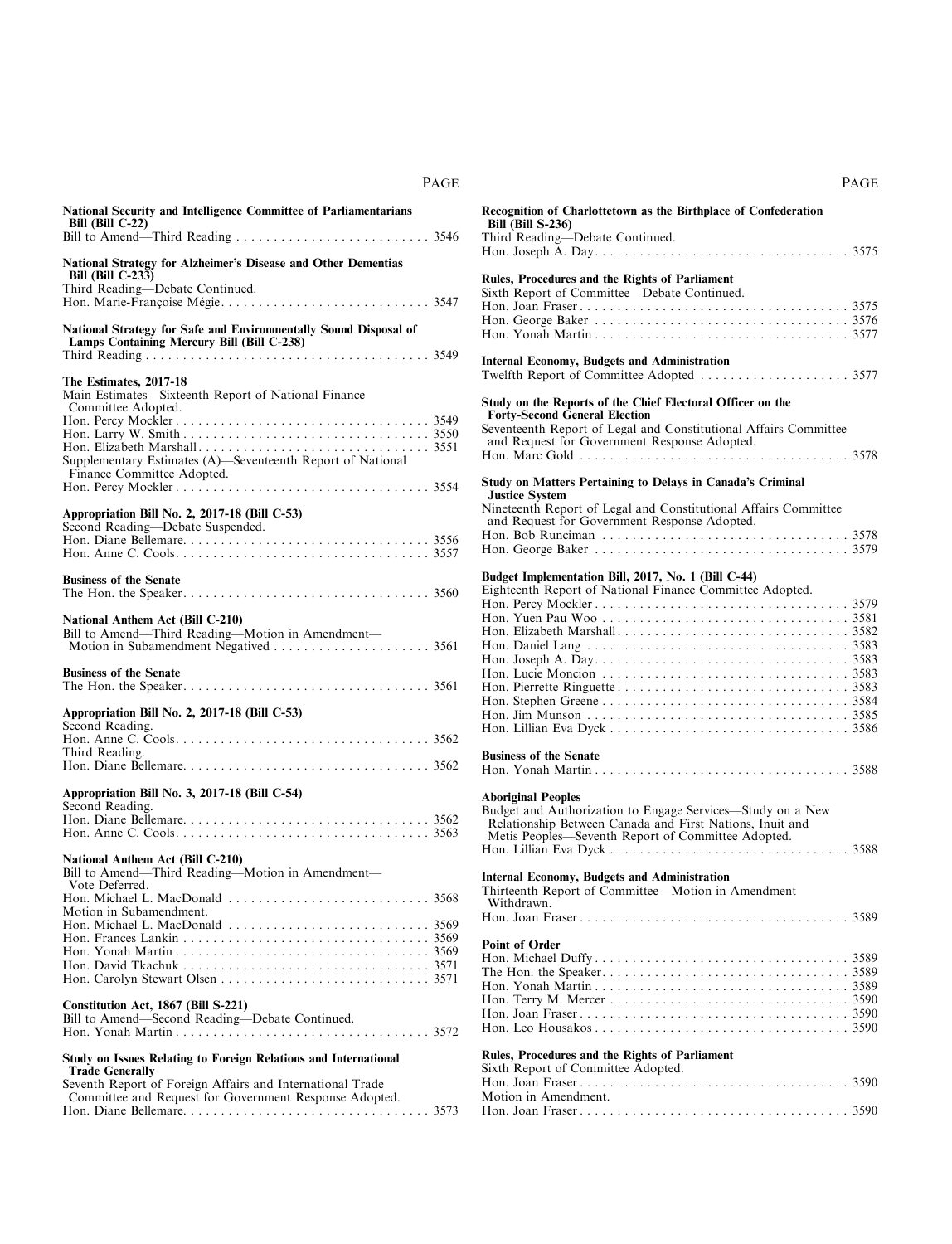# PAGE

## The Senate

# PAGE

| Motion to Amend Rule 4 of the <i>Rules of the Senate</i> —<br>Debate Continued.                                       |  |
|-----------------------------------------------------------------------------------------------------------------------|--|
|                                                                                                                       |  |
|                                                                                                                       |  |
| Motion to Encourage the Government to Take Account of the                                                             |  |
| United Nations' Sustainable Development Goals as it Drafts<br>Legislation and Develops Policy relating to Sustainable |  |
| Development—Debate Adjourned.                                                                                         |  |
|                                                                                                                       |  |

| <b>National Security and Defence</b>                         |  |
|--------------------------------------------------------------|--|
| Committee Authorized to Extend Date of Final Report on Study |  |
| of Issues Relating to Creating a Defined, Professional and   |  |
| Consistent System for Veterans as they leave the Canadian    |  |
| Armed Forces and Deposit Report with Clerk during            |  |
| Adjournment of the Senate.                                   |  |
|                                                              |  |
| Adjournment                                                  |  |
| Motion Adopted.                                              |  |
|                                                              |  |